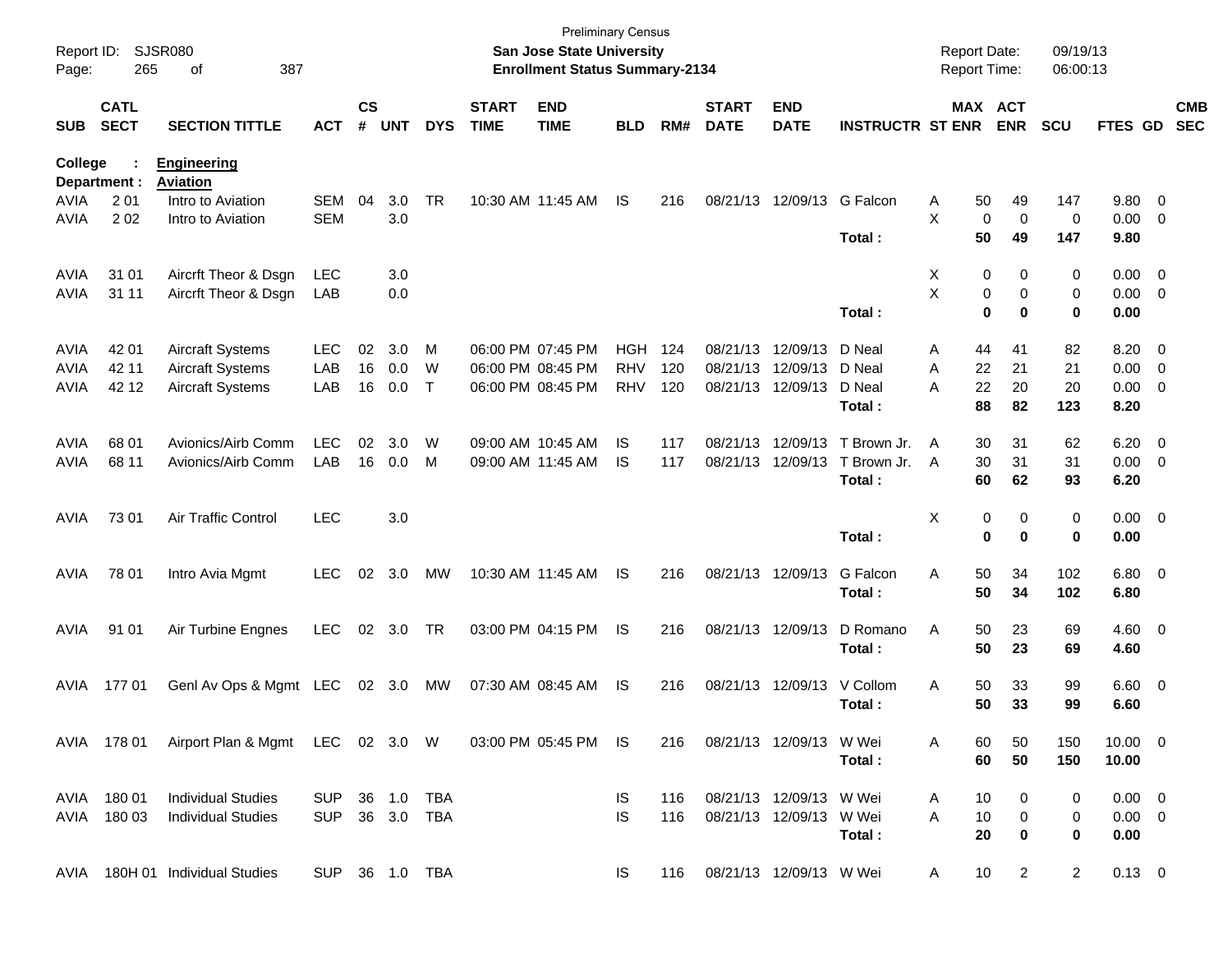| Report ID:<br>Page:        | 266                        | <b>SJSR080</b><br>387<br>οf              |                          |                    |            |                   |                             | <b>Preliminary Census</b><br><b>San Jose State University</b><br><b>Enrollment Status Summary-2134</b> |                 |            |                             |                                                  |                                                       |        |                        | <b>Report Date:</b><br><b>Report Time:</b> | 09/19/13<br>06:00:13          |                                 |                                           |  |
|----------------------------|----------------------------|------------------------------------------|--------------------------|--------------------|------------|-------------------|-----------------------------|--------------------------------------------------------------------------------------------------------|-----------------|------------|-----------------------------|--------------------------------------------------|-------------------------------------------------------|--------|------------------------|--------------------------------------------|-------------------------------|---------------------------------|-------------------------------------------|--|
| <b>SUB</b>                 | <b>CATL</b><br><b>SECT</b> | <b>SECTION TITTLE</b>                    | <b>ACT</b>               | $\mathsf{cs}$<br># | <b>UNT</b> | <b>DYS</b>        | <b>START</b><br><b>TIME</b> | <b>END</b><br><b>TIME</b>                                                                              | <b>BLD</b>      | RM#        | <b>START</b><br><b>DATE</b> | <b>END</b><br><b>DATE</b>                        | <b>INSTRUCTR ST ENR</b>                               |        |                        | <b>MAX ACT</b><br><b>ENR</b>               | <b>SCU</b>                    | FTES GD                         | <b>CMB</b><br><b>SEC</b>                  |  |
| AVIA                       | 180H 02                    | <b>Individual Studies</b>                | <b>SUP</b>               | 36                 | 2.0        | <b>TBA</b>        |                             |                                                                                                        | <b>IS</b>       | 116        | 08/21/13                    | 12/09/13                                         | W Wei<br>Total:                                       | A      | 10<br>20               | 2<br>4                                     | 4<br>6                        | 0.27<br>0.40                    | $\overline{0}$                            |  |
| <b>AVIA</b><br><b>AVIA</b> | 190 01<br>190 02           | Senior Capstone<br>Senior Capstone       | <b>LEC</b><br><b>LEC</b> | 02                 | 3.0<br>3.0 | <b>TBA</b>        |                             |                                                                                                        |                 |            | 08/21/13                    | 12/09/13                                         | W Wei<br>Total:                                       | Χ<br>A | 0<br>20<br>20          | 0<br>6<br>6                                | 0<br>18<br>18                 | 0.00<br>1.20<br>1.20            | $\overline{\mathbf{0}}$<br>$\overline{0}$ |  |
| AVIA<br><b>AVIA</b>        | 192 01<br>192 11           | Instru Flight Tech<br>Instru Flight Tech | <b>LEC</b><br>LAB        |                    | 3.0<br>0.0 |                   |                             |                                                                                                        |                 |            |                             |                                                  | Total:                                                | X<br>X | 0<br>0<br>$\bf{0}$     | 0<br>0<br>$\bf{0}$                         | 0<br>0<br>$\mathbf 0$         | 0.00<br>0.00<br>0.00            | $\overline{\mathbf{0}}$<br>$\overline{0}$ |  |
| <b>AVIA</b><br><b>AVIA</b> | 193 01<br>193 11           | Aerodynamics<br>Aerodynamics             | <b>LEC</b><br>LAB        | 02<br>16           | 3.0<br>0.0 | R<br>$\mathsf{T}$ |                             | 09:00 AM 10:45 AM<br>09:00 AM 11:45 AM                                                                 | IS<br><b>IS</b> | 116<br>133 | 08/21/13<br>08/21/13        | 12/09/13<br>12/09/13                             | P Kutler<br>P Kutler<br>Total:                        | A<br>A | 22<br>22<br>44         | 30<br>30<br>60                             | 60<br>30<br>90                | 6.00<br>0.00<br>6.00            | $\overline{\mathbf{0}}$<br>$\overline{0}$ |  |
| <b>AVIA</b>                | 195 03                     | Intern Avia Indust                       | <b>SUP</b>               | 36                 | 3.0        | <b>TBA</b>        |                             |                                                                                                        | IS              | 116        | 08/21/13                    | 12/09/13                                         | W Wei<br>Total:                                       | A      | 15<br>15               | 10<br>10                                   | 30<br>30                      | $2.00 \t 0$<br>2.00             |                                           |  |
|                            | Department: Aviation       |                                          |                          |                    |            |                   |                             |                                                                                                        |                 |            |                             | <b>Lower Division:</b><br><b>Upper Division:</b> | <b>Department Total:</b><br><b>Graduate Division:</b> |        | 527<br>298<br>229<br>0 | 413<br>250<br>163<br>0                     | 927<br>534<br>393<br>$\bf{0}$ | 61.80<br>35.60<br>26.20<br>0.00 |                                           |  |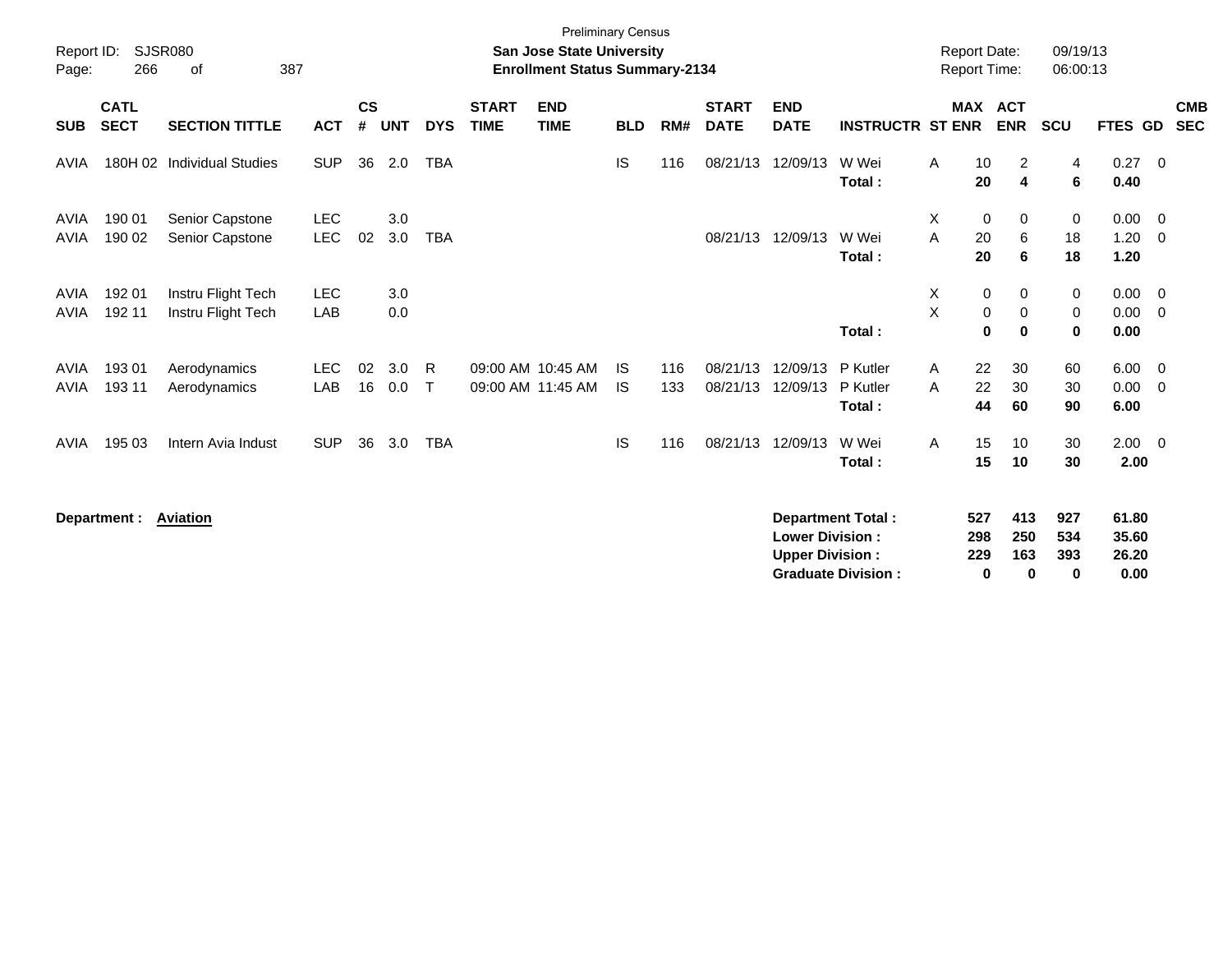| Report ID:<br>Page: | 267                        | <b>SJSR080</b><br>387<br>οf                        |                          |                    |                |                         |                             | <b>Preliminary Census</b><br><b>San Jose State University</b><br><b>Enrollment Status Summary-2134</b> |                  |            |                             |                                        |                                                                                | <b>Report Date:</b><br>Report Time: |                 | 09/19/13<br>06:00:13 |                                  |                               |                          |
|---------------------|----------------------------|----------------------------------------------------|--------------------------|--------------------|----------------|-------------------------|-----------------------------|--------------------------------------------------------------------------------------------------------|------------------|------------|-----------------------------|----------------------------------------|--------------------------------------------------------------------------------|-------------------------------------|-----------------|----------------------|----------------------------------|-------------------------------|--------------------------|
| <b>SUB</b>          | <b>CATL</b><br><b>SECT</b> | <b>SECTION TITTLE</b>                              | <b>ACT</b>               | $\mathsf{cs}$<br># | <b>UNT</b>     | <b>DYS</b>              | <b>START</b><br><b>TIME</b> | <b>END</b><br><b>TIME</b>                                                                              | <b>BLD</b>       | RM#        | <b>START</b><br><b>DATE</b> | <b>END</b><br><b>DATE</b>              | <b>INSTRUCTR ST ENR</b>                                                        | MAX ACT                             | <b>ENR</b>      | <b>SCU</b>           | <b>FTES GD</b>                   |                               | <b>CMB</b><br><b>SEC</b> |
| <b>College</b>      | Department :               | <b>Engineering</b><br><b>Aerospace Engineering</b> |                          |                    |                |                         |                             |                                                                                                        |                  |            |                             |                                        |                                                                                |                                     |                 |                      |                                  |                               |                          |
| AE<br>AE            | 110 01<br>110 02           | Space System Engr<br>Space System Engr             | <b>SEM</b><br>LAB        | 04                 | 3.0<br>16 0.0  | <b>MW</b><br><b>TBA</b> |                             | 09:00 AM 09:50 AM                                                                                      | ENG              | 272        |                             | 08/21/13 12/09/13<br>08/21/13 12/09/13 | P Papadopoul A<br>P Papadopoul A<br>Total:                                     | 30<br>30<br>60                      | 19<br>19<br>38  | 38<br>19<br>57       | 3.95<br>0.00<br>3.95             | $\overline{\mathbf{3}}$<br>-3 |                          |
| AE                  | 160 01                     | Aerodynamics I                                     | <b>LEC</b>               | 02                 | 3.0            | <b>TR</b>               |                             | 03:00 PM 04:15 PM                                                                                      | <b>ENG</b>       | 331        |                             | 08/21/13 12/09/13                      | N Mourtos<br>Total:                                                            | Α<br>60<br>60                       | 64<br>64        | 192<br>192           | 13.20 8<br>13.20                 |                               |                          |
| AE<br>AE            | 164 01<br>164 02           | Compressible Flow<br><b>Compressible Flow</b>      | SEM<br>LAB               | 04<br>16           | 3.0<br>0.0     | <b>TR</b><br><b>TBA</b> |                             | 04:30 PM 05:20 PM                                                                                      | CL<br><b>ENG</b> | 310<br>164 |                             | 08/21/13 12/09/13<br>08/21/13 12/09/13 | N Mourtos<br>N Mourtos<br>Total:                                               | 50<br>A<br>50<br>A<br>100           | 60<br>60<br>120 | 120<br>60<br>180     | 12.55 11<br>$0.00$ 11<br>12.55   |                               |                          |
| AE<br>AE            | 167 01<br>167 02           | Propulsion<br>Propulsion                           | <b>SEM</b><br><b>SEM</b> | 04<br>04           | 3.0<br>3.0     | MW                      |                             | 04:30 PM 05:45 PM                                                                                      | <b>ENG</b>       | 329        | 08/21/13 12/09/13           | 08/21/13 12/09/13                      | M Murbach<br>Total:                                                            | X<br>0<br>60<br>A<br>60             | 0<br>53<br>53   | 0<br>159<br>159      | $0.00 \t 0$<br>11.20 12<br>11.20 |                               |                          |
| AE                  | 168 02                     | Aero Vehicle Control                               | SEM                      | 04                 | 3.0            | МW                      |                             | 10:30 AM 11:45 AM                                                                                      | <b>ENG</b>       | -331       |                             | 08/21/13 12/09/13                      | K Turkoglu<br>Total:                                                           | Α<br>60<br>60                       | 40<br>40        | 120<br>120           | 8.45 9<br>8.45                   |                               |                          |
| AE                  |                            | 171A 01 Aircraft Design I                          | LAB                      | 16                 | 3.0 F          |                         |                             | 09:00 AM 11:45 AM                                                                                      | <b>ENG</b>       | 164        |                             | 08/21/13 12/09/13                      | G Mendoza<br>Total:                                                            | A<br>30<br>30                       | 24<br>24        | 72<br>72             | 4.80 0<br>4.80                   |                               |                          |
| AE                  |                            | 172A 01 Spacecraft Design I                        | LAB                      |                    | 16 3.0         | $\top$                  |                             | 07:30 PM 10:15 PM                                                                                      | <b>ENG</b>       | 272        |                             | 08/21/13 12/09/13                      | P Papadopoul A<br>Total:                                                       | 30<br>30                            | 22<br>22        | 66<br>66             | 4.45 1<br>4.45                   |                               |                          |
| AE                  | 180 01                     | <b>Individual Studies</b>                          | <b>SUP</b>               | 36                 | 3.0            | R                       |                             | 06:00 PM 07:45 PM                                                                                      |                  |            |                             | 08/21/13 12/09/13                      | N Mourtos<br>Total:                                                            | Α<br>20<br>20                       | -1              | 3<br>3               | $0.20 \ 0$<br>0.20               |                               |                          |
| AE<br>AE            | 246 02<br>246 03           | Ad Adrft Stab Con<br>Ad Adrft Stab Con             | <b>LEC</b><br>LEC 04     |                    | 3.0<br>$3.0$ M |                         |                             | 06:00 PM 08:45 PM                                                                                      | ENG 164          |            |                             |                                        | 08/21/13 12/09/13 K Turkoglu<br>Total:                                         | X<br>0<br>30<br>A<br>30             | 0<br>22<br>22   | 0<br>66<br>66        | 0.00<br>5.45 21<br>5.45          | $\overline{\phantom{0}}$      |                          |
| AE<br>AE            | 269 01<br>269 02           | Advanced CFD<br>Advanced CFD                       | SEM 04 3.0 T<br>LAB      |                    | 16 0.0         | <b>TBA</b>              |                             | 04:30 PM 06:45 PM ENG 272                                                                              |                  |            |                             |                                        | 08/21/13 12/09/13 P Papadopoul A<br>08/21/13 12/09/13 P Papadopoul A<br>Total: | 30<br>30<br>60                      | 24<br>24<br>48  | 48<br>24<br>72       | 5.95 23<br>0.0023<br>5.95        |                               |                          |
| AE                  | 271 01                     | Adv Air Design                                     | LEC 04 3.0 F             |                    |                |                         |                             | 01:30 PM 04:15 PM ENG 301                                                                              |                  |            |                             |                                        | 08/21/13 12/09/13 G Mendoza A<br>Total:                                        | 30<br>30                            | 20<br>20        | 60<br>60             | 4.95 19<br>4.95                  |                               |                          |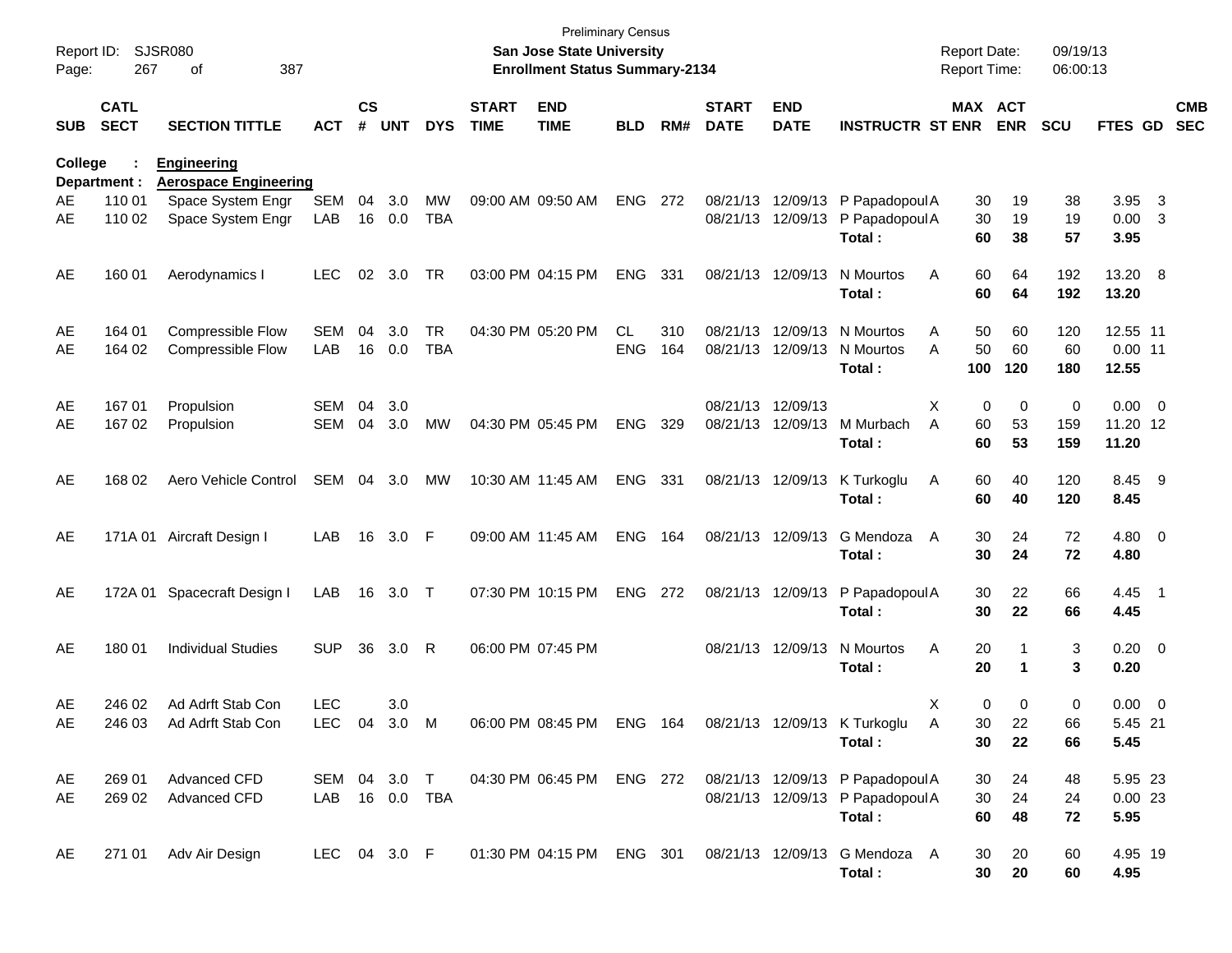| Report ID:<br>Page: | 268                        | <b>SJSR080</b><br>387<br>of  |            |                    |            |            |                             | <b>Preliminary Census</b><br>San Jose State University<br><b>Enrollment Status Summary-2134</b> |            |     |                             |                                                  |                                                       | Report Date:<br><b>Report Time:</b> |                                  | 09/19/13<br>06:00:13    |                                 |                          |
|---------------------|----------------------------|------------------------------|------------|--------------------|------------|------------|-----------------------------|-------------------------------------------------------------------------------------------------|------------|-----|-----------------------------|--------------------------------------------------|-------------------------------------------------------|-------------------------------------|----------------------------------|-------------------------|---------------------------------|--------------------------|
| <b>SUB</b>          | <b>CATL</b><br><b>SECT</b> | <b>SECTION TITTLE</b>        | <b>ACT</b> | $\mathsf{cs}$<br># | <b>UNT</b> | <b>DYS</b> | <b>START</b><br><b>TIME</b> | <b>END</b><br><b>TIME</b>                                                                       | <b>BLD</b> | RM# | <b>START</b><br><b>DATE</b> | <b>END</b><br><b>DATE</b>                        | <b>INSTRUCTR ST ENR</b>                               | <b>MAX</b>                          | <b>ACT</b><br><b>ENR</b>         | <b>SCU</b>              | FTES GD                         | <b>CMB</b><br><b>SEC</b> |
| AE                  | 295A 01                    | Project I                    | <b>SUP</b> | 25                 | 3.0        | R.         |                             | 06:00 PM 07:45 PM                                                                               | <b>ENG</b> | 164 | 08/21/13                    | 12/09/13                                         | N Mourtos<br>Total:                                   | 10<br>A<br>10                       | 8<br>8                           | 24<br>24                | $2.00\quad 8$<br>2.00           |                          |
| AE                  | 295B 01                    | Project II                   | <b>SUP</b> | 25                 | 3.0        | R          |                             | 06:00 PM 07:45 PM                                                                               | <b>ENG</b> | 164 | 08/21/13                    | 12/09/13                                         | N Mourtos<br>Total:                                   | 10<br>A<br>10                       | 5<br>5                           | 15<br>15                | $1.25 - 5$<br>1.25              |                          |
| AE                  | 298 02                     | Spec Proj in Aerospa         | SUP        | 25                 | 3.0        | -F         |                             | 06:00 PM 07:45 PM                                                                               | ENG        | 164 | 08/21/13                    | 12/09/13                                         | N Mourtos<br>Total:                                   | 10<br>A<br>10                       | 3<br>3                           | 9<br>9                  | $0.75 \quad 3$<br>0.75          |                          |
| AE                  | 299 01                     | Thesis                       | <b>SUP</b> | 25                 | 3.0        | R          |                             | 06:00 PM 07:45 PM                                                                               | <b>ENG</b> | 164 | 08/21/13                    | 12/09/13                                         | N Mourtos<br>Total:                                   | 10<br>A<br>10                       | $\overline{2}$<br>$\overline{2}$ | 6<br>6                  | $0.50$ 2<br>0.50                |                          |
|                     | Department :               | <b>Aerospace Engineering</b> |            |                    |            |            |                             |                                                                                                 |            |     |                             | <b>Lower Division:</b><br><b>Upper Division:</b> | <b>Department Total:</b><br><b>Graduate Division:</b> | 580<br>420<br>160                   | 470<br>0<br>0<br>362<br>108      | 1101<br>0<br>849<br>252 | 79.65<br>0.00<br>58.80<br>20.85 |                          |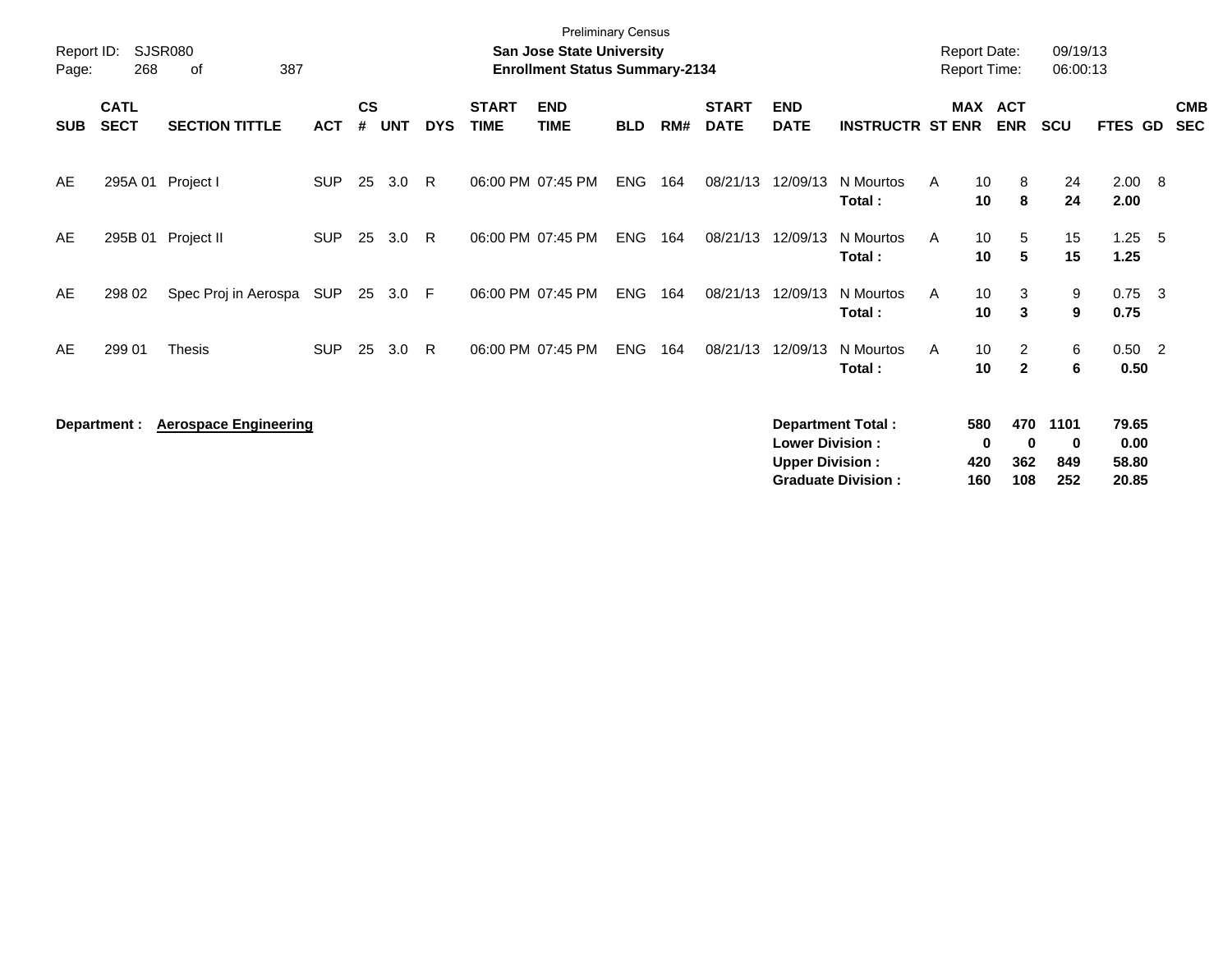| Report ID:<br>Page: | 269                        | <b>SJSR080</b><br>387<br>оf                       |              |                    |            |            |                             | San Jose State University<br><b>Enrollment Status Summary-2134</b> | <b>Preliminary Census</b> |     |                             |                            |                             | <b>Report Date:</b><br>Report Time: |             | 09/19/13<br>06:00:13 |                |                         |                          |
|---------------------|----------------------------|---------------------------------------------------|--------------|--------------------|------------|------------|-----------------------------|--------------------------------------------------------------------|---------------------------|-----|-----------------------------|----------------------------|-----------------------------|-------------------------------------|-------------|----------------------|----------------|-------------------------|--------------------------|
| <b>SUB</b>          | <b>CATL</b><br><b>SECT</b> | <b>SECTION TITTLE</b>                             | <b>ACT</b>   | $\mathsf{cs}$<br># | <b>UNT</b> | <b>DYS</b> | <b>START</b><br><b>TIME</b> | <b>END</b><br><b>TIME</b>                                          | <b>BLD</b>                | RM# | <b>START</b><br><b>DATE</b> | <b>END</b><br><b>DATE</b>  | <b>INSTRUCTR ST ENR</b>     | MAX ACT                             | <b>ENR</b>  | <b>SCU</b>           | <b>FTES GD</b> |                         | <b>CMB</b><br><b>SEC</b> |
| College             | Department :               | <b>Engineering</b><br><b>Chemical Engineering</b> |              |                    |            |            |                             |                                                                    |                           |     |                             |                            |                             |                                     |             |                      |                |                         |                          |
| <b>BME</b>          | 115 01                     | Intro Biomed Engr                                 | <b>LEC</b>   |                    | 4.0        |            |                             |                                                                    |                           |     |                             |                            |                             | Χ<br>0                              | 0           | 0                    | 0.00           | $\overline{\mathbf{0}}$ |                          |
| <b>BME</b>          | 115 02                     | Intro Biomed Engr                                 | LAB          |                    | 0.0        |            |                             |                                                                    |                           |     |                             |                            |                             | X<br>0                              | 0           | 0                    | 0.00           | $\overline{\mathbf{0}}$ |                          |
| <b>BME</b>          | 115 03                     | Intro Biomed Engr                                 | <b>LEC</b>   | 02                 | 4.0        | TR         |                             | 03:00 PM 04:15 PM                                                  | <b>BBC</b>                | 220 |                             | 08/21/13 12/09/13          | <b>B</b> Hawkins            | 48<br>A                             | 48          | 144                  | 13.87 16       |                         |                          |
| <b>BME</b>          | 115 04                     | Intro Biomed Engr                                 | LAB          | 16                 | 0.0        | F          |                             | 01:30 PM 04:15 PM                                                  | <b>ENG</b>                | 233 |                             | 08/21/13 12/09/13          | <b>B</b> Hawkins            | A<br>40                             | 17          | 17                   | 0.00           | -3                      |                          |
| <b>BME</b>          | 115 05                     | Intro Biomed Engr                                 | LAB          | 16                 | 0.0        | F          |                             | 09:00 AM 11:45 AM                                                  | <b>ENG</b>                | 233 |                             | 08/21/13 12/09/13          | <b>B</b> Hawkins            | A<br>18                             | 16          | 16                   | 0.00           | -5                      |                          |
| BME                 | 115 06                     | Intro Biomed Engr                                 | LAB          | 16                 | 0.0        | R          |                             | 09:00 AM 11:45 AM                                                  | <b>ENG</b>                | 233 |                             | 08/21/13 12/09/13          | S Rao                       | 18<br>Α                             | 15          | 15                   | 0.00           | 8                       |                          |
|                     |                            |                                                   |              |                    |            |            |                             |                                                                    |                           |     |                             |                            | Total:                      | 124                                 | 96          | 192                  | 13.87          |                         |                          |
| BME                 | 198A 01                    | Senior Project I                                  | <b>LEC</b>   | 02                 | 2.0        | F          |                             | 09:00 AM 09:50 AM                                                  | <b>ENG</b>                | 335 |                             | 08/21/13 12/09/13          | <b>B</b> Hawkins            | 20<br>A                             | 9           | 9                    | 1.20           | $\overline{\mathbf{0}}$ |                          |
| BME                 |                            | 198A 02 Senior Project I                          | LAB          | 16                 | 0.0        | F          |                             | 10:00 AM 12:45 PM                                                  | <b>ENG</b>                | 335 |                             | 08/21/13 12/09/13          | <b>B</b> Hawkins            | 20<br>A                             | 9           | 9                    | 0.00           | $\overline{\mathbf{0}}$ |                          |
|                     |                            |                                                   |              |                    |            |            |                             |                                                                    |                           |     |                             |                            | Total:                      | 40                                  | 18          | 18                   | 1.20           |                         |                          |
| <b>CHE</b>          | 109 01                     | <b>Heat Trans Electr</b>                          | <b>LEC</b>   | 02                 | 3.0        | TR         |                             | 04:30 PM 05:45 PM                                                  | <b>ENG</b>                | 331 |                             | 08/21/13 12/09/13          | F Erogbogbo A               | 75                                  | 3           | 9                    | 0.65           |                         | 1 C                      |
| ME                  | 109 01                     | <b>Heat Trans Electr</b>                          | <b>LEC</b>   | 02                 | 3.0        | <b>TR</b>  |                             | 04:30 PM 05:45 PM                                                  | <b>ENG</b>                | 331 |                             | 08/21/13 12/09/13          | F Erogbogbo A               | 0                                   | 30          | 90                   | 6.05           |                         | 1 C                      |
| <b>CHE</b>          | 109 02                     | <b>Heat Trans Electr</b>                          | <b>LEC</b>   |                    | 3.0        |            |                             |                                                                    |                           |     |                             |                            |                             | Χ<br>0                              | 0           | 0                    | 0.00           | 0                       |                          |
| ME                  | 109 02                     | <b>Heat Trans Electr</b>                          | <b>LEC</b>   |                    | 3.0        |            |                             |                                                                    |                           |     |                             |                            |                             | X<br>0                              | $\mathbf 0$ | 0                    | 0.00           | - 0                     |                          |
|                     |                            |                                                   |              |                    |            |            |                             |                                                                    |                           |     |                             |                            | Total:                      | 75                                  | 33          | 99                   | 6.70           |                         |                          |
| <b>CHE</b>          | 115 01                     | Indus Chem Calc                                   | <b>LEC</b>   | 02                 | 3.0        | Т          |                             | 01:30 PM 03:10 PM                                                  | <b>ENG</b>                | 333 |                             | 08/21/13 12/09/13          | C Komives                   | 40<br>A                             | 40          | 80                   | 8.25           | - 5                     |                          |
| <b>CHE</b>          | 115 02                     | Indus Chem Calc                                   | LAB          | 15                 | 0.0        | R          |                             | 01:30 PM 05:15 PM                                                  | <b>ENG</b>                | 333 |                             | 08/21/13 12/09/13          | C Komives                   | 40<br>A                             | 40          | 40                   | 0.00           | - 5                     |                          |
|                     |                            |                                                   |              |                    |            |            |                             |                                                                    |                           |     |                             |                            | Total:                      | 80                                  | 80          | 120                  | 8.25           |                         |                          |
| <b>CHE</b>          | 158 01                     | Kin and React Des                                 | SEM          | 04                 | 3.0        | M          |                             | 01:30 PM 03:10 PM                                                  | <b>ENG</b>                | 333 |                             | 08/21/13 12/09/13          | M Mcneil                    | 40<br>A                             | 32          | 64                   | 6.65           | - 5                     |                          |
| <b>CHE</b>          | 158 02                     | Kin and React Des                                 | LAB          |                    | 0.0        |            |                             |                                                                    |                           |     |                             |                            |                             | X<br>0                              | 0           | 0                    | 0.00           | $\overline{\mathbf{0}}$ |                          |
| <b>CHE</b>          | 158 03                     | Kin and React Des                                 | LAB          | 16                 | 0.0        | W          |                             | 01:30 PM 04:15 PM                                                  | ENG                       | 333 |                             | 08/21/13 12/09/13          | M Mcneil                    | 40<br>Α                             | 33          | 33                   | 0.00           | -6                      |                          |
|                     |                            |                                                   |              |                    |            |            |                             |                                                                    |                           |     |                             |                            | Total:                      | 80                                  | 65          | 97                   | 6.65           |                         |                          |
| <b>CHE</b>          |                            | 160B 01 Unit Oper II                              | <b>SEM</b>   | 04                 | 4.0        | MW         |                             | 09:00 AM 10:15 AM                                                  | <b>ENG</b>                | 333 |                             | 08/21/13 12/09/13          | C Komives                   | 40<br>A                             | 32          | 96                   | 8.87           | - 5                     |                          |
| <b>CHE</b>          |                            | 160B 02 Unit Oper II                              | LAB          |                    | 16  0.0    | R          |                             | 09:00 AM 11:45 AM                                                  | ENG 333                   |     |                             |                            | 08/21/13 12/09/13 C Komives | 40<br>A                             | 32          | 32                   | 0.00           | -5                      |                          |
|                     |                            |                                                   |              |                    |            |            |                             |                                                                    |                           |     |                             |                            | Total:                      | 80                                  | 64          | 128                  | 8.87           |                         |                          |
|                     | CHE 161 01                 | Proc Sfty Engr Ethic SEM 04 1.0 M                 |              |                    |            |            |                             | 10:30 AM 11:20 AM                                                  | ENG 333                   |     |                             | 08/21/13 12/09/13 X Sinha  |                             | 40<br>A                             | 39          | 39                   | 2.60 0         |                         |                          |
|                     |                            |                                                   |              |                    |            |            |                             |                                                                    |                           |     |                             |                            | Total:                      | 40                                  | 39          | 39                   | 2.60           |                         |                          |
| <b>CHE</b>          |                            | 161L 01 UG ChE Engr Lab                           | LEC          |                    | 02 2.0     | – M        |                             | 03:30 PM 04:20 PM                                                  | ENG 333                   |     |                             | 08/21/13 12/09/13 M Mcneil |                             | 30<br>A                             | 27          | 27                   | $3.60 \quad 0$ |                         |                          |
| <b>CHE</b>          |                            | 161L 02 UG ChE Engr Lab                           | LAB          |                    | 16 0.0     | -F         |                             | 09:00 AM 11:45 AM                                                  | ENG 205                   |     |                             | 08/21/13 12/09/13 Q Doan   |                             | 12<br>Α                             | 9           | 9                    | $0.00 \t 0$    |                         |                          |
| CHE                 |                            | 161L 03 UG ChE Engr Lab                           | LAB 16 0.0 F |                    |            |            |                             | 12:00 PM 02:45 PM                                                  | ENG 205                   |     |                             | 08/21/13 12/09/13 M Mcneil |                             | 12<br>A                             | 9           | 9                    | $0.00 \t 0$    |                         |                          |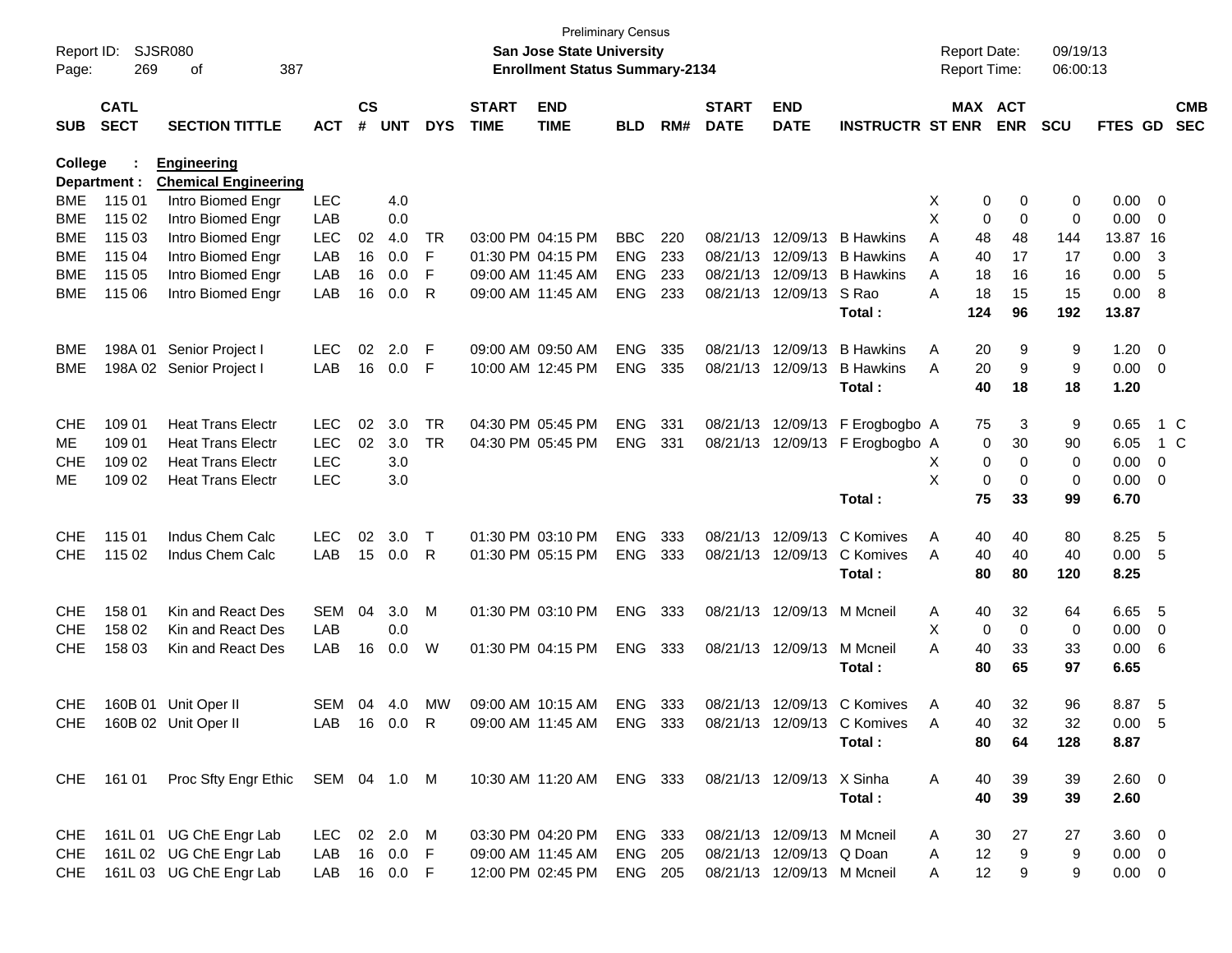| Report ID:<br>Page:                                  | 270                                  | SJSR080<br>387<br>οf                                                                                             |                                                      |                    |                                      |                                 |                                        | <b>Preliminary Census</b><br>San Jose State University<br><b>Enrollment Status Summary-2134</b> |                          |            |                             |                                                                                                                  |                                       | <b>Report Date:</b><br><b>Report Time:</b>      |                                                               | 09/19/13<br>06:00:13                           |                                                       |                                       |  |
|------------------------------------------------------|--------------------------------------|------------------------------------------------------------------------------------------------------------------|------------------------------------------------------|--------------------|--------------------------------------|---------------------------------|----------------------------------------|-------------------------------------------------------------------------------------------------|--------------------------|------------|-----------------------------|------------------------------------------------------------------------------------------------------------------|---------------------------------------|-------------------------------------------------|---------------------------------------------------------------|------------------------------------------------|-------------------------------------------------------|---------------------------------------|--|
| <b>SUB</b>                                           | <b>CATL</b><br><b>SECT</b>           | <b>SECTION TITTLE</b>                                                                                            | <b>ACT</b>                                           | $\mathsf{cs}$<br># | <b>UNT</b>                           | <b>DYS</b>                      | <b>START</b><br><b>TIME</b>            | <b>END</b><br><b>TIME</b>                                                                       | <b>BLD</b>               | RM#        | <b>START</b><br><b>DATE</b> | <b>END</b><br><b>DATE</b>                                                                                        | <b>INSTRUCTR ST ENR</b>               |                                                 | MAX ACT<br><b>ENR</b>                                         | <b>SCU</b>                                     | FTES GD                                               | <b>CMB</b><br><b>SEC</b>              |  |
| <b>CHE</b><br><b>CHE</b>                             |                                      | 161L 04 UG ChE Engr Lab<br>161L 05 UG ChE Engr Lab                                                               | <b>LEC</b><br>LAB                                    | 16                 | 2.0<br>0.0                           | F                               | 03:00 PM 05:45 PM                      |                                                                                                 | <b>ENG</b>               | 205        |                             | 08/21/13 12/09/13                                                                                                | R Bran<br>Total :                     | X<br>12<br>A<br>66                              | 0<br>0<br>9<br>54                                             | 0<br>9<br>54                                   | $0.00 \t 0$<br>$0.00 \t 0$<br>3.60                    |                                       |  |
| <b>CHE</b><br><b>ISE</b><br><b>CHE</b><br><b>ISE</b> | 162 01<br>162 01<br>162 02<br>162 02 | <b>Engr Stat Analysis</b><br><b>Engr Stat Analysis</b><br><b>Engr Stat Analysis</b><br><b>Engr Stat Analysis</b> | <b>SEM</b><br><b>SEM</b><br><b>SEM</b><br>SEM        | 04<br>04           | 3.0<br>3.0<br>3.0<br>3.0             | $\top$<br>$\top$                | 06:00 PM 08:45 PM<br>06:00 PM 08:45 PM |                                                                                                 | <b>ENG</b><br><b>ENG</b> | 343<br>343 |                             | 08/21/13 12/09/13 C Chen<br>08/21/13 12/09/13                                                                    | C Chen<br>Total :                     | Х<br>X<br>Α<br>65<br>Α<br>65                    | 0<br>0<br>0<br>$\mathbf 0$<br>63<br>0<br>$\overline{2}$<br>65 | 0<br>$\mathbf 0$<br>189<br>6<br>195            | $0.00 \t 0$<br>0.00<br>13.00<br>0.40<br>13.40         | $\overline{\mathbf{0}}$<br>8 C<br>0 C |  |
| <b>CHE</b><br><b>CHE</b><br><b>CHE</b>               | 180 01<br>180 02<br>180 03           | <b>Individual Studies</b><br><b>Individual Studies</b><br><b>Individual Studies</b>                              | <b>SUP</b><br><b>SUP</b><br><b>SUP</b>               | 36<br>36<br>36     | 1.0<br>2.0<br>3.0                    | TBA<br><b>TBA</b><br><b>TBA</b> |                                        |                                                                                                 |                          |            |                             | 08/21/13 12/09/13 G Young<br>08/21/13 12/09/13 G Young<br>08/21/13 12/09/13 G Young                              | Total :                               | 25<br>A<br>25<br>Α<br>25<br>Α<br>75             | 0<br>0<br>0<br>0                                              | 0<br>0<br>0<br>0                               | $0.00 \t 0$<br>$0.00 \t 0$<br>$0.00 \t 0$<br>0.00     |                                       |  |
| <b>CHE</b><br><b>CHE</b>                             | 190 01<br>190 02                     | Intro to Tran Phen<br>Intro to Tran Phen                                                                         | <b>LEC</b><br>LAB                                    | 02<br>15           | 3.0<br>0.0                           | $\top$<br>R                     | 09:00 AM 10:40 AM<br>09:00 AM 11:45 AM |                                                                                                 | <b>ENG</b><br><b>ENG</b> | 340<br>340 |                             | 08/21/13 12/09/13 G Young<br>08/21/13 12/09/13 G Young                                                           | Total :                               | 40<br>A<br>40<br>A<br>80                        | 35<br>35<br>70                                                | 70<br>35<br>105                                | 7.30 6<br>0.00<br>7.30                                | - 6                                   |  |
| <b>CHE</b>                                           | 192 01                               | Intro Biochem Engr                                                                                               | SEM                                                  | 04                 | 3.0                                  | MW                              | 04:30 PM 05:45 PM                      |                                                                                                 | <b>ENG</b>               | 401        |                             | 08/21/13 12/09/13                                                                                                | X Sinha<br>Total :                    | 40<br>Α<br>40                                   | 17<br>17                                                      | 51<br>51                                       | 3.65 5<br>3.65                                        |                                       |  |
| <b>CHE</b>                                           | 199 01<br>MATE 199 01                | Special Topics ChE & SEM<br>Special Topics ChE & SEM 04 3.0                                                      |                                                      | 04                 | 3.0                                  | R<br>R                          | 06:00 PM 08:45 PM<br>06:00 PM 08:45 PM |                                                                                                 | <b>ENG</b><br><b>ENG</b> | 403<br>403 |                             | 08/21/13 12/09/13<br>08/21/13 12/09/13                                                                           | M Privitera<br>M Privitera<br>Total : | Α<br>40<br>0<br>A<br>40                         | 19<br>0<br>19                                                 | 57<br>0<br>57                                  | 4.05<br>0.00<br>4.05                                  | 5 C<br>0 C                            |  |
| <b>CHE</b>                                           | 218 01                               | Adv Ch E Kinetics                                                                                                | SEM                                                  | 05                 | 3.0                                  | W                               | 06:00 PM 08:45 PM                      |                                                                                                 | <b>ENG</b>               | 333        |                             | 08/21/13 12/09/13                                                                                                | D Hussey<br>Total :                   | Α<br>40<br>40                                   | 21<br>21                                                      | 63<br>63                                       | 5.25 21<br>5.25                                       |                                       |  |
| <b>CHE</b>                                           | 297 01                               | Spec Top Ch Engr                                                                                                 | SEM                                                  | 05                 | 3.0                                  | $\top$                          | 06:00 PM 08:45 PM                      |                                                                                                 | <b>ENG</b>               | 403        |                             | 08/21/13 12/09/13                                                                                                | C Komives<br>Total:                   | Α<br>40<br>40                                   | 12<br>12                                                      | 12<br>12                                       | 3.00 12<br>3.00                                       |                                       |  |
| <b>CHE</b><br><b>CHE</b><br><b>CHE</b><br>CHE        | 298 01<br>298 02<br>298 03<br>298 04 | Master's Project<br>Master's Project<br>Master's Project<br>Master's Project                                     | <b>SUP</b><br><b>SUP</b><br><b>SUP</b><br><b>SUP</b> |                    | 25 1.0<br>25 2.0<br>25 1.0<br>25 2.0 | - F<br>F<br>TBA<br><b>TBA</b>   |                                        | 03:00 PM 04:00 PM<br>03:00 PM 04:00 PM                                                          | ENG 329<br>ENG 329       |            |                             | 08/21/13 12/09/13 A Diaz<br>08/21/13 12/09/13 A Diaz<br>08/21/13 12/09/13 M Mcneil<br>08/21/13 12/09/13 M Mcneil | Total:                                | 40<br>A<br>40<br>A<br>40<br>A<br>40<br>A<br>160 | 0<br>6<br>1<br>2<br>9                                         | 0<br>12<br>$\mathbf 1$<br>$\overline{4}$<br>17 | $0.00 \t 0$<br>1.00 6<br>$0.08$ 1<br>$0.33$ 2<br>1.42 |                                       |  |
| CHE                                                  | 299 01                               | Master's Thesis                                                                                                  | SUP 25 3.0 F                                         |                    |                                      |                                 |                                        | 03:00 PM 04:00 PM                                                                               | ENG 329                  |            |                             | 08/21/13 12/09/13 A Diaz                                                                                         |                                       | 40<br>A                                         | 1                                                             | 3                                              | $0.25$ 1                                              |                                       |  |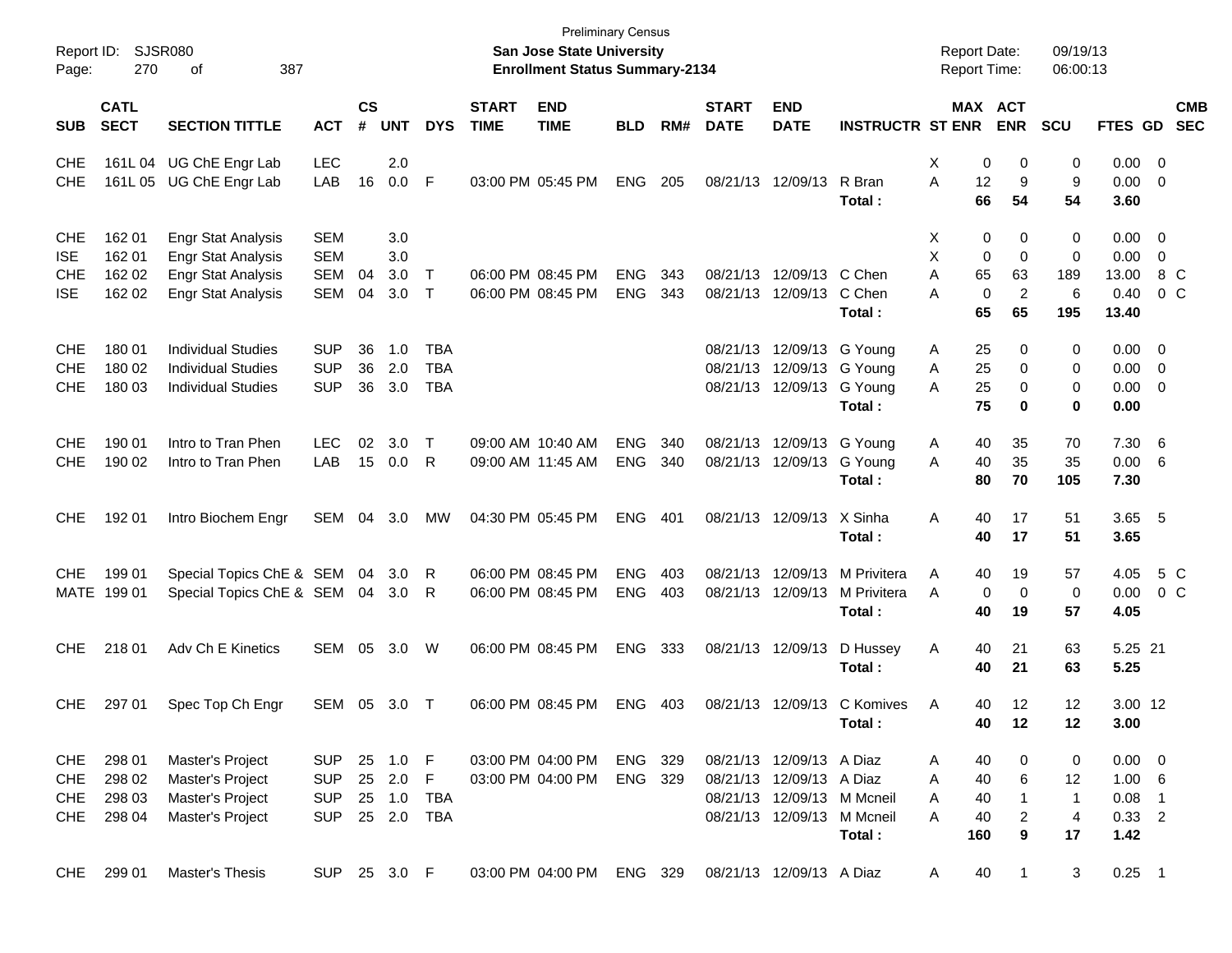|            |              |                             |            |    |            |            |              |            | <b>Preliminary Census</b>             |     |              |                        |                           |   |                     |            |              |                                  |            |
|------------|--------------|-----------------------------|------------|----|------------|------------|--------------|------------|---------------------------------------|-----|--------------|------------------------|---------------------------|---|---------------------|------------|--------------|----------------------------------|------------|
| Report ID: |              | SJSR080                     |            |    |            |            |              |            | <b>San Jose State University</b>      |     |              |                        |                           |   | <b>Report Date:</b> |            | 09/19/13     |                                  |            |
| Page:      | 271          | 387<br>оf                   |            |    |            |            |              |            | <b>Enrollment Status Summary-2134</b> |     |              |                        |                           |   | <b>Report Time:</b> |            | 06:00:13     |                                  |            |
|            | <b>CATL</b>  |                             |            | CS |            |            | <b>START</b> | <b>END</b> |                                       |     | <b>START</b> | <b>END</b>             |                           |   | <b>MAX</b>          | <b>ACT</b> |              |                                  | <b>CMB</b> |
| <b>SUB</b> | <b>SECT</b>  | <b>SECTION TITTLE</b>       | <b>ACT</b> | #  | <b>UNT</b> | <b>DYS</b> | <b>TIME</b>  | TIME       | <b>BLD</b>                            | RM# | <b>DATE</b>  | <b>DATE</b>            | <b>INSTRUCTR ST ENR</b>   |   |                     | <b>ENR</b> | <b>SCU</b>   | <b>FTES GD</b>                   | <b>SEC</b> |
| CHE        | 299 02       | Master's Thesis             | <b>SUP</b> | 25 | 3.0        | TBA        |              |            |                                       |     | 08/21/13     | 12/09/13               | M Mcneil                  | A | 40                  | $\Omega$   | $\mathbf{0}$ | 0.00<br>$\overline{\phantom{0}}$ |            |
|            |              |                             |            |    |            |            |              |            |                                       |     |              |                        | Total :                   |   | 80                  | 1          | 3            | 0.25                             |            |
|            | Department : | <b>Chemical Engineering</b> |            |    |            |            |              |            |                                       |     |              |                        | <b>Department Total:</b>  |   | 1205                | 663        | 1250         | 90.05                            |            |
|            |              |                             |            |    |            |            |              |            |                                       |     |              | <b>Lower Division:</b> |                           |   | $\mathbf 0$         | 0          | $\bf{0}$     | 0.00                             |            |
|            |              |                             |            |    |            |            |              |            |                                       |     |              | <b>Upper Division:</b> |                           |   | 885                 | 620        | 1155         | 80.13                            |            |
|            |              |                             |            |    |            |            |              |            |                                       |     |              |                        | <b>Graduate Division:</b> |   | 320                 | 43         | 95           | 9.92                             |            |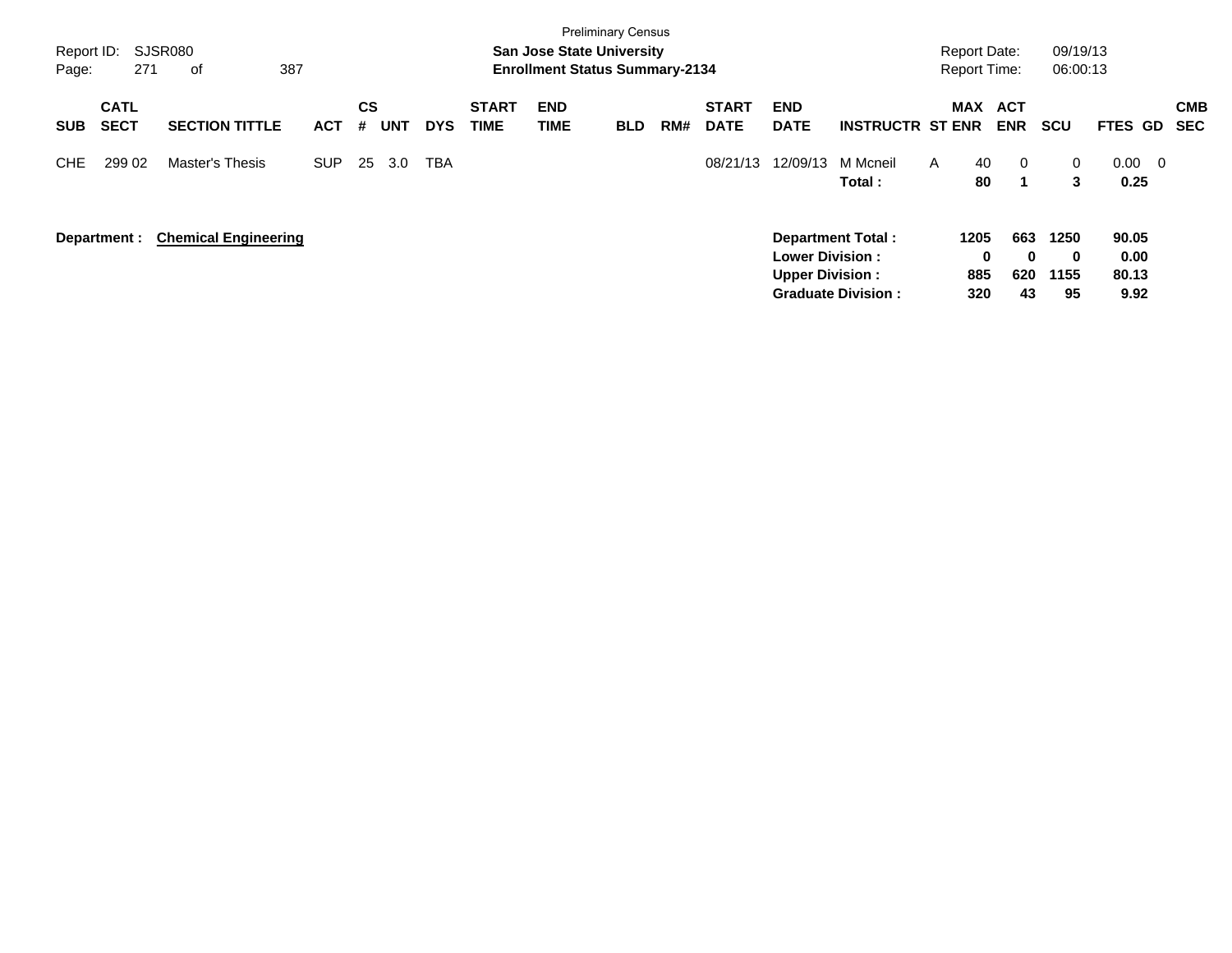| Report ID:<br>Page: | 272          | <b>SJSR080</b><br>387<br>οf                  |            |           |            |              |                   | <b>Preliminary Census</b><br><b>San Jose State University</b><br><b>Enrollment Status Summary-2134</b> |                |     |              |                          |                              |   | <b>Report Date:</b><br><b>Report Time:</b> |             | 09/19/13<br>06:00:13 |             |                |            |
|---------------------|--------------|----------------------------------------------|------------|-----------|------------|--------------|-------------------|--------------------------------------------------------------------------------------------------------|----------------|-----|--------------|--------------------------|------------------------------|---|--------------------------------------------|-------------|----------------------|-------------|----------------|------------|
|                     | <b>CATL</b>  |                                              |            | <b>CS</b> |            |              | <b>START</b>      | <b>END</b>                                                                                             |                |     | <b>START</b> | <b>END</b>               |                              |   | MAX ACT                                    |             |                      |             |                | <b>CMB</b> |
| <b>SUB</b>          | <b>SECT</b>  | <b>SECTION TITTLE</b>                        | <b>ACT</b> | #         | <b>UNT</b> | <b>DYS</b>   | <b>TIME</b>       | <b>TIME</b>                                                                                            | <b>BLD</b>     | RM# | <b>DATE</b>  | <b>DATE</b>              | <b>INSTRUCTR ST ENR</b>      |   |                                            | <b>ENR</b>  | <b>SCU</b>           | FTES GD     |                | <b>SEC</b> |
| <b>College</b>      |              | <b>Engineering</b>                           |            |           |            |              |                   |                                                                                                        |                |     |              |                          |                              |   |                                            |             |                      |             |                |            |
|                     | Department : | <b>Civil &amp; Environmental Engineering</b> |            |           |            |              |                   |                                                                                                        |                |     |              |                          |                              |   |                                            |             |                      |             |                |            |
| <b>CE</b>           | 801          | Plane Surveying                              | SEM        | 02        | 3.0        | TR           | 07:30 AM 08:20 AM |                                                                                                        | <b>ENG</b>     | 331 | 08/21/13     | 12/09/13                 | J Wright                     | A | 48                                         | 55          | 110                  | 11.05       | $\overline{1}$ |            |
| CE                  | 802          | Plane Surveying                              | LAB        | 16        | 0.0        | $\mathsf{T}$ |                   | 10:30 AM 01:20 PM                                                                                      | <b>ENG</b>     | 132 | 08/21/13     | 12/09/13                 | J Wright                     | A | 16                                         | 19          | 19                   | 0.00        | $\overline{1}$ |            |
| <b>CE</b>           | 803          | Plane Surveying                              | LAB        | 16        | 0.0        | $\top$       |                   | 01:30 PM 04:20 PM                                                                                      | <b>ENG</b>     | 132 | 08/21/13     | 12/09/13                 | J Wright                     | A | 16                                         | 19          | 19                   | 0.00        | 0              |            |
| <b>CE</b>           | 8 0 4        | Plane Surveying                              | LAB        |           | 0.0        |              |                   |                                                                                                        |                |     |              |                          |                              | X | 0                                          | 0           | 0                    | 0.00        | 0              |            |
| <b>CE</b>           | 805          | Plane Surveying                              | <b>SEM</b> | 02        | 3.0        | <b>TR</b>    |                   | 09:00 AM 09:50 AM                                                                                      | DMH 162        |     |              | 08/21/13 12/09/13        | J Wright                     | Α | 32                                         | 23          | 46                   | 4.65        | $\overline{1}$ |            |
| <b>CE</b>           | 8 0 6        | Plane Surveying                              | LAB        |           | 0.0        |              |                   |                                                                                                        |                |     |              |                          |                              | X | 0                                          | 0           | 0                    | 0.00        | 0              |            |
| <b>CE</b>           | 807          | Plane Surveying                              | LAB        | 16        | 0.0        | R            |                   | 01:30 PM 04:20 PM                                                                                      | <b>ENG</b>     | 132 |              | 08/21/13 12/09/13        | J Wright                     | Α | 16                                         | 18          | 18                   | 0.00        | $\overline{1}$ |            |
| <b>CE</b>           | 808          | Plane Surveying                              | LAB        | 16        | 0.0        | R            |                   | 10:30 AM 01:20 PM                                                                                      | <b>ENG</b>     | 132 |              | 08/21/13 12/09/13        | J Wright                     | Α | 16                                         | 17          | 17                   | 0.00        | 0              |            |
| CE                  | 809          | Plane Surveying                              | LAB        | 16        | 0.0        | $\top$       |                   | 04:30 PM 07:20 PM                                                                                      | <b>ENG</b>     | 132 |              | 08/21/13 12/09/13        | J Wright                     | A | 16                                         | 5           | 5                    | 0.00        | $\mathbf 0$    |            |
|                     |              |                                              |            |           |            |              |                   |                                                                                                        |                |     |              |                          | Total:                       |   | 160                                        | 156         | 234                  | 15.70       |                |            |
| <b>CE</b>           | 20 01        | Graphics/CAD/Prog                            | <b>SEM</b> | 02        | 3.0        | <b>TR</b>    |                   | 09:00 AM 09:50 AM                                                                                      | <b>SH</b>      | 344 | 08/21/13     | 12/09/13                 | N Cam                        | A | 48                                         | 50          | 100                  | 10.00       | 0              |            |
| <b>CE</b>           | 20 02        | Graphics/CAD/Prog                            | LAB        | 16        | 0.0        | R            |                   | 10:30 AM 01:20 PM                                                                                      | <b>ENG</b>     | 394 | 08/21/13     | 12/09/13 X Wang          |                              | A | 16                                         | 17          | 17                   | 0.00        | 0              |            |
| <b>CE</b>           | 20 03        | Graphics/CAD/Prog                            | LAB        | 16        | 0.0        | R            |                   | 01:30 PM 04:20 PM                                                                                      | <b>ENG</b>     | 394 | 08/21/13     | 12/09/13 X Wang          |                              | Α | 16                                         | 18          | 18                   | 0.00        | 0              |            |
| <b>CE</b>           | 20 04        | Graphics/CAD/Prog                            | LAB        | 16        | 0.0        | R            |                   | 06:00 PM 08:45 PM                                                                                      | <b>ENG</b>     | 407 | 08/21/13     | 12/09/13 N Cam           |                              | A | 16                                         | 15          | 15                   | 0.00        | 0              |            |
| <b>CE</b>           | 20 05        | Graphics/CAD/Prog                            | <b>SEM</b> |           | 3.0        |              |                   |                                                                                                        |                |     |              |                          |                              | Х | 0                                          | $\mathbf 0$ | 0                    | 0.00        | 0              |            |
| <b>CE</b>           | 20 06        | Graphics/CAD/Prog                            | LAB        |           | 0.0        |              |                   |                                                                                                        |                |     |              |                          |                              | X | 0                                          | 0           | 0                    | 0.00        | 0              |            |
| <b>CE</b>           | 20 07        | Graphics/CAD/Prog                            | LAB        |           | 0.0        |              |                   |                                                                                                        |                |     |              |                          |                              | X | 0                                          | 0           | 0                    | 0.00        | 0              |            |
| <b>CE</b>           | 20 08        | Graphics/CAD/Prog                            | <b>SEM</b> | 02        | 3.0        | MW           | 07:30 AM 08:20 AM |                                                                                                        | <b>ENG</b>     | 401 |              | 08/21/13 12/09/13 X Wang |                              | A | 32                                         | 32          | 64                   | 6.45        | $\overline{1}$ |            |
| <b>CE</b>           | 20 09        | Graphics/CAD/Prog                            | LAB        | 16        | 0.0        | W            |                   | 10:30 AM 01:20 PM                                                                                      | <b>ENG</b>     | 394 | 08/21/13     | 12/09/13 X Wang          |                              | Α | 16                                         | 14          | 14                   | 0.00        | $\overline{1}$ |            |
| CE                  | 20 10        | Graphics/CAD/Prog                            | LAB        | 16        | 0.0        | W            |                   | 01:30 PM 04:20 PM                                                                                      | <b>ENG</b>     | 394 |              | 08/21/13 12/09/13 X Wang |                              | A | 16                                         | 18          | 18                   | 0.00        | 0              |            |
|                     |              |                                              |            |           |            |              |                   |                                                                                                        |                |     |              |                          | Total:                       |   | 160                                        | 164         | 246                  | 16.45       |                |            |
| <b>CE</b>           | 95 01        | <b>Theory App Statics</b>                    | <b>LEC</b> | 02        | 3.0        | <b>MW</b>    |                   | 09:00 AM 10:15 AM                                                                                      | <b>CL</b>      | 202 | 08/21/13     | 12/09/13                 | M Maaz                       | Α | 45                                         | 53          | 159                  | 10.80       | $\overline{4}$ |            |
| <b>CE</b>           | 95 02        | <b>Theory App Statics</b>                    | <b>LEC</b> | 02        | 3.0        | <b>TR</b>    |                   | 09:00 AM 10:15 AM                                                                                      | CL.            | 202 | 08/21/13     | 12/09/13                 | S Vukazich                   | A | 45                                         | 53          | 159                  | 11.00       | 8              |            |
| <b>CE</b>           | 95 03        | Theory App Statics                           | <b>LEC</b> | 02        | 3.0        | <b>MW</b>    |                   | 09:00 AM 10:15 AM                                                                                      | <b>HGH</b>     | 124 | 08/21/13     | 12/09/13                 | B Dao                        | A | 45                                         | 47          | 141                  | 9.50        | $\overline{2}$ |            |
|                     |              |                                              |            |           |            |              |                   |                                                                                                        |                |     |              |                          | Total :                      |   | 135                                        | 153         | 459                  | 31.30       |                |            |
| CE                  | 99 01        | Intro Statics                                | LEC I      | 02        | 2.0        | MW           |                   | 09:00 AM 09:50 AM                                                                                      | <b>ENG</b>     | 329 |              | 08/21/13 12/09/13 X Wang |                              | A | 45                                         | 51          | 102                  | 6.97        | -5             |            |
|                     |              |                                              |            |           |            |              |                   |                                                                                                        |                |     |              |                          | Total:                       |   | 45                                         | 51          | 102                  | 6.97        |                |            |
|                     |              |                                              |            |           |            |              |                   |                                                                                                        |                |     |              |                          |                              |   |                                            |             |                      |             |                |            |
| CE                  | 11201        | Mech of Matls                                | LEC 02 3.0 |           |            | МW           |                   | 09:00 AM 10:15 AM                                                                                      | ENG 331        |     |              |                          | 08/21/13 12/09/13 D Merrick  | A | 45                                         | 47          | 141                  | 9.80 8      |                |            |
| CE                  | 112 02       | Mech of Matls                                | LEC        |           | 02 3.0     | TR           |                   | 01:30 PM 02:45 PM                                                                                      | <b>ENG 486</b> |     |              | 08/21/13 12/09/13 M Maaz |                              | A | 45                                         | 51          | 153                  | 10.45 5     |                |            |
| CE                  | 112 03       | Mech of Matls                                | LEC        |           | 02 3.0     | МW           |                   | 10:30 AM 11:45 AM                                                                                      | ENG 329        |     |              |                          | 08/21/13 12/09/13 D Merrick  | A | 45                                         | 46          | 138                  | 9.35 3      |                |            |
| CE                  | 112 04       | Mech of Matls                                | LEC        |           | 02 3.0     | TR           |                   | 10:30 AM 11:45 AM                                                                                      | ENG 331        |     |              |                          | 08/21/13 12/09/13 K McMullin | A | 45                                         | 45          | 135                  | $9.10$ 2    |                |            |
| CE                  | 112 05       | Mech of Matls                                | LEC 02 3.0 |           |            | MW           |                   | 10:30 AM 11:45 AM                                                                                      | CL             | 226 |              | 08/21/13 12/09/13 B Dao  |                              | A | 60                                         | 28          | 84                   | $5.60 \t 0$ |                |            |
|                     |              |                                              |            |           |            |              |                   |                                                                                                        |                |     |              |                          | Total:                       |   |                                            | 240 217     | 651                  | 44.30       |                |            |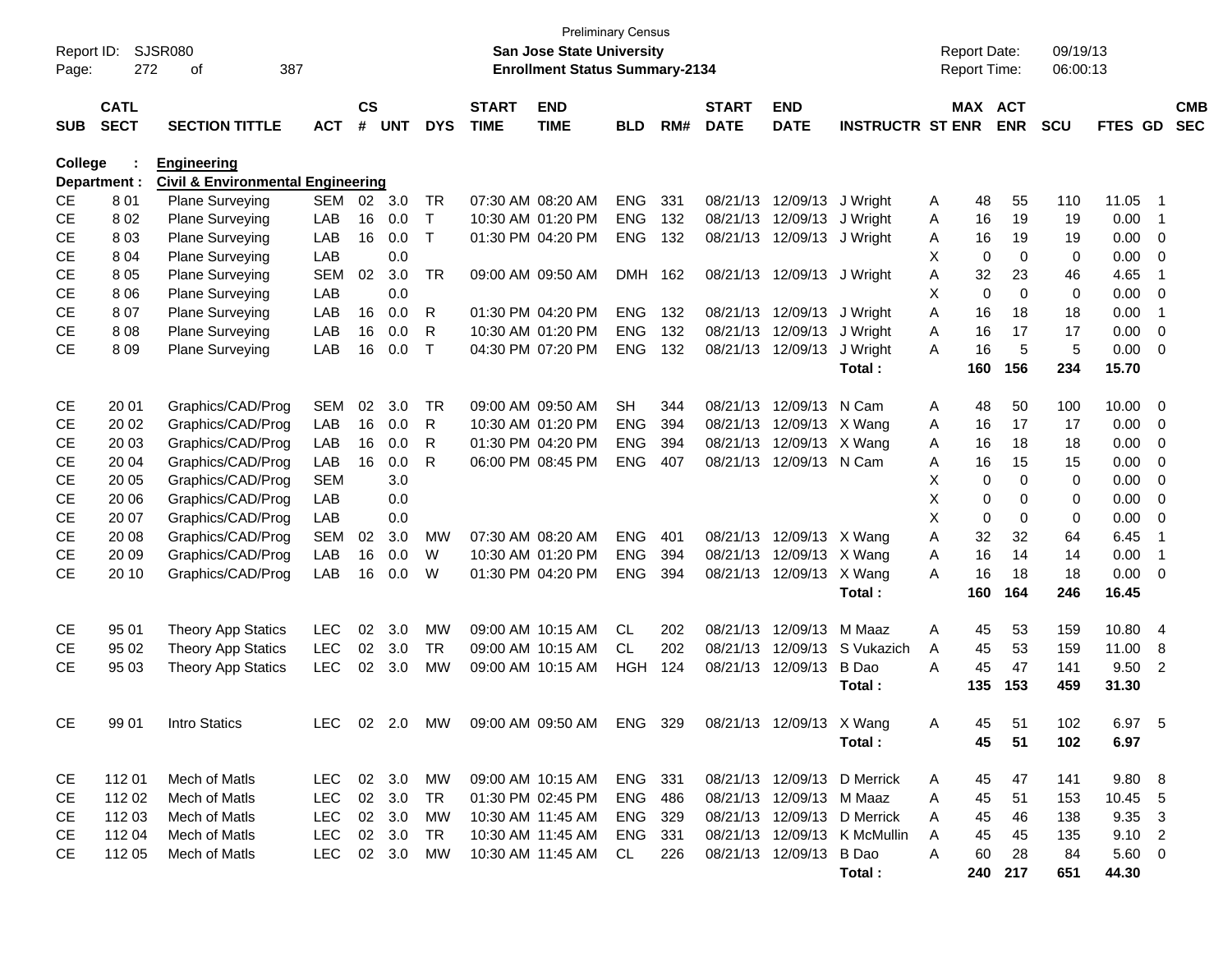| Report ID:<br>Page: | 273         | SJSR080<br>387<br>оf             |               |               |            |              |              | <b>Preliminary Census</b><br><b>San Jose State University</b><br><b>Enrollment Status Summary-2134</b> |            |     |              |                           |                                  |   | <b>Report Date:</b><br><b>Report Time:</b> |             | 09/19/13<br>06:00:13 |                |                         |            |
|---------------------|-------------|----------------------------------|---------------|---------------|------------|--------------|--------------|--------------------------------------------------------------------------------------------------------|------------|-----|--------------|---------------------------|----------------------------------|---|--------------------------------------------|-------------|----------------------|----------------|-------------------------|------------|
|                     | <b>CATL</b> |                                  |               | $\mathsf{cs}$ |            |              | <b>START</b> | <b>END</b>                                                                                             |            |     | <b>START</b> | <b>END</b>                |                                  |   | MAX ACT                                    |             |                      |                |                         | <b>CMB</b> |
| <b>SUB</b>          | <b>SECT</b> | <b>SECTION TITTLE</b>            | <b>ACT</b>    | #             | <b>UNT</b> | <b>DYS</b>   | <b>TIME</b>  | <b>TIME</b>                                                                                            | <b>BLD</b> | RM# | <b>DATE</b>  | <b>DATE</b>               | <b>INSTRUCTR ST ENR</b>          |   |                                            | <b>ENR</b>  | <b>SCU</b>           | <b>FTES GD</b> |                         | <b>SEC</b> |
| CE                  | 120 01      | <b>Construc Matl Lab</b>         | LAB           |               | 1.0        |              |              |                                                                                                        |            |     |              |                           |                                  | X | 0                                          | 0           | 0                    | 0.00           | $\overline{\mathbf{0}}$ |            |
| CЕ                  | 120 02      | <b>Construc Matl Lab</b>         | LAB           | 16            | 1.0        | м            |              | 06:00 PM 08:50 PM                                                                                      | <b>ENG</b> | 134 |              | 08/21/13 12/09/13         | M Maaz                           | Α | 16                                         | 15          | 15                   | 1.00           | 0                       |            |
| CЕ                  | 120 03      | <b>Construc Matl Lab</b>         | LAB           |               | 1.0        |              |              |                                                                                                        |            |     |              |                           |                                  | X | 0                                          | $\mathbf 0$ | 0                    | 0.00           | 0                       |            |
| CЕ                  | 120 04      | <b>Construc Matl Lab</b>         | LAB           | 16            | 1.0        | W            |              | 06:00 PM 08:50 PM                                                                                      | <b>ENG</b> | 134 |              | 08/21/13 12/09/13         | M Maaz                           | Α | 16                                         | 15          | 15                   | 1.02           | -1                      |            |
| CЕ                  | 120 05      | <b>Construc Matl Lab</b>         | LAB           | 16            | 1.0        | M            |              | 03:00 PM 05:50 PM                                                                                      | <b>ENG</b> | 134 |              | 08/21/13 12/09/13         | M Maaz                           | Α | 16                                         | 15          | 15                   | 1.02           | - 1                     |            |
| <b>CE</b>           | 120 06      | <b>Construc Matl Lab</b>         | LAB           | 16            | 1.0        | $\mathsf{T}$ |              | 06:00 PM 08:50 PM                                                                                      | <b>ENG</b> | 134 |              | 08/21/13 12/09/13         | M Maaz                           | А | 16                                         | 15          | 15                   | 1.03           | $\overline{2}$          |            |
|                     |             |                                  |               |               |            |              |              |                                                                                                        |            |     |              |                           | Total:                           |   | 64                                         | 60          | 60                   | 4.07           |                         |            |
| CE                  | 121 01      | <b>Transp Engrg</b>              | <b>LEC</b>    | 02            | 3.0        | МW           |              | 12:00 PM 12:50 PM                                                                                      | <b>ENG</b> | 341 |              | 08/21/13 12/09/13         | J Botha                          | A | 48                                         | 50          | 100                  | 10.00          | $\overline{\mathbf{0}}$ |            |
| <b>CE</b>           | 121 02      | <b>Transp Engrg</b>              | LAB           | 16            | 0.0        | M            |              | 01:30 PM 04:20 PM                                                                                      | <b>ENG</b> | 339 | 08/21/13     | 12/09/13                  | S Koosha                         | A | 16                                         | 17          | 17                   | 0.00           | 0                       |            |
| CЕ                  | 121 03      | <b>Transp Engrg</b>              | LAB           | 16            | 0.0        | W            |              | 01:30 PM 04:20 PM                                                                                      | <b>ENG</b> | 339 |              | 08/21/13 12/09/13         | S Koosha                         | Α | 16                                         | 14          | 14                   | 0.00           | 0                       |            |
| CЕ                  | 121 04      | <b>Transp Engrg</b>              | LAB           | 16            | 0.0        | т            |              | 01:30 PM 04:20 PM                                                                                      | <b>ENG</b> | 339 |              | 08/21/13 12/09/13         | J Botha                          | Α | 16                                         | 19          | 19                   | 0.00           | 0                       |            |
| СE                  | 121 05      | <b>Transp Engrg</b>              | <b>LEC</b>    | 02            | 3.0        | МW           |              | 12:00 PM 12:50 PM                                                                                      | <b>ENG</b> | 303 |              | 08/21/13 12/09/13         | S Koosha                         | Α | 32                                         | 27          | 54                   | 5.40           | 0                       |            |
| CЕ                  | 121 06      | <b>Transp Engrg</b>              | LAB           | 16            | 0.0        | M            |              | 06:00 PM 08:50 PM                                                                                      | <b>ENG</b> | 395 |              | 08/21/13 12/09/13         | S Koosha                         | Α | 16                                         | 16          | 16                   | 0.00           | 0                       |            |
| <b>CE</b>           | 121 07      | <b>Transp Engrg</b>              | LAB           | 16            | 0.0        | W            |              | 06:00 PM 08:50 PM                                                                                      | <b>ENG</b> | 395 |              | 08/21/13 12/09/13         | S Koosha                         | А | 16                                         | 11          | 11                   | 0.00           | 0                       |            |
|                     |             |                                  |               |               |            |              |              |                                                                                                        |            |     |              |                           | Total:                           |   | 160                                        | 154         | 231                  | 15.40          |                         |            |
| <b>CE</b>           | 122 01      | <b>Traffic Engrg</b>             | SEM           | 04            | 3.0        | R            |              | 01:30 PM 04:15 PM                                                                                      | <b>ENG</b> | 395 |              | 08/21/13 12/09/13         | D Pitton                         | Α | 26                                         | 30          | 90                   | 6.20 4         |                         |            |
|                     |             |                                  |               |               |            |              |              |                                                                                                        |            |     |              |                           | Total:                           |   | 26                                         | 30          | 90                   | 6.20           |                         |            |
| <b>CE</b>           | 123 01      | Highway & Stree Des SEM          |               |               | 04 3.0     | $\top$       |              | 01:30 PM 04:15 PM                                                                                      | <b>ENG</b> | 401 |              | 08/21/13 12/09/13         | S Koosha                         | Α | 26                                         | 35          | 105                  | 7.20 4         |                         |            |
|                     |             |                                  |               |               |            |              |              |                                                                                                        |            |     |              |                           | Total:                           |   | 26                                         | 35          | 105                  | 7.20           |                         |            |
| CE                  | 130 01      | <b>CE Econ Analysis</b>          | <b>LEC</b>    | 02            | 2.0        | MW           |              | 08:00 AM 08:50 AM                                                                                      | <b>ENG</b> | 301 |              | 08/21/13 12/09/13         | S Fakhry                         | A | 30                                         | 31          | 62                   | 4.30           | - 5                     |            |
| <b>CE</b>           | 130 02      | <b>CE Econ Analysis</b>          | <b>LEC</b>    |               | 02 2.0     | MW           |              | 07:30 AM 08:20 AM                                                                                      | <b>ENG</b> | 329 |              | 08/21/13 12/09/13         | J Tang                           | Α | 35                                         | 39          | 78                   | 5.23           | -1                      |            |
|                     |             |                                  |               |               |            |              |              |                                                                                                        |            |     |              |                           | Total:                           |   | 65                                         | 70          | 140                  | 9.53           |                         |            |
| CE                  | 131 01      | Intr to Const Engr               | LEC           | 02            | 3.0        | R            |              | 01:30 PM 04:15 PM                                                                                      | <b>ENG</b> | 401 |              | 08/21/13 12/09/13         | H Tooryani                       | A | 30                                         | 33          | 99                   | 6.65           | -1                      |            |
| <b>CE</b>           | 131 02      | Intr to Const Engr               | <b>LEC</b>    | 02            | 3.0        | R            |              | 06:00 PM 08:45 PM                                                                                      | <b>ENG</b> | 327 |              | 08/21/13 12/09/13         | H Park                           | A | 30                                         | 25          | 75                   | 5.10           | $\overline{2}$          |            |
|                     |             |                                  |               |               |            |              |              |                                                                                                        |            |     |              |                           | Total:                           |   | 60                                         | 58          | 174                  | 11.75          |                         |            |
| CE                  | 132 01      | Constr Meth & Equip SEM 04 3.0 M |               |               |            |              |              | 01:30 PM 04:15 PM ENG 395                                                                              |            |     |              | 08/21/13 12/09/13 J Pyeon |                                  | A | 26                                         | 23          | 69                   | 4.95 7         |                         |            |
|                     |             |                                  |               |               |            |              |              |                                                                                                        |            |     |              |                           | Total:                           |   | 26                                         | 23          | 69                   | 4.95           |                         |            |
| CE                  | 134 01      | Proj Mgt Const                   | SEM 04 3.0 W  |               |            |              |              | 01:30 PM 04:15 PM ENG 340                                                                              |            |     |              | 08/21/13 12/09/13 J Pyeon |                                  | A | 26                                         | 31          | 93                   | 6.65 9         |                         |            |
|                     |             |                                  |               |               |            |              |              |                                                                                                        |            |     |              |                           | Total:                           |   | 26                                         | 31          | 93                   | 6.65           |                         |            |
| CE                  | 140 01      | Soil Mech                        | SEM 02 4.0 TR |               |            |              |              | 09:00 AM 10:15 AM ENG 329                                                                              |            |     |              |                           | 08/21/13 12/09/13 L Sullivan-G A |   | 48                                         | 50          | 150                  | 13.67 5        |                         |            |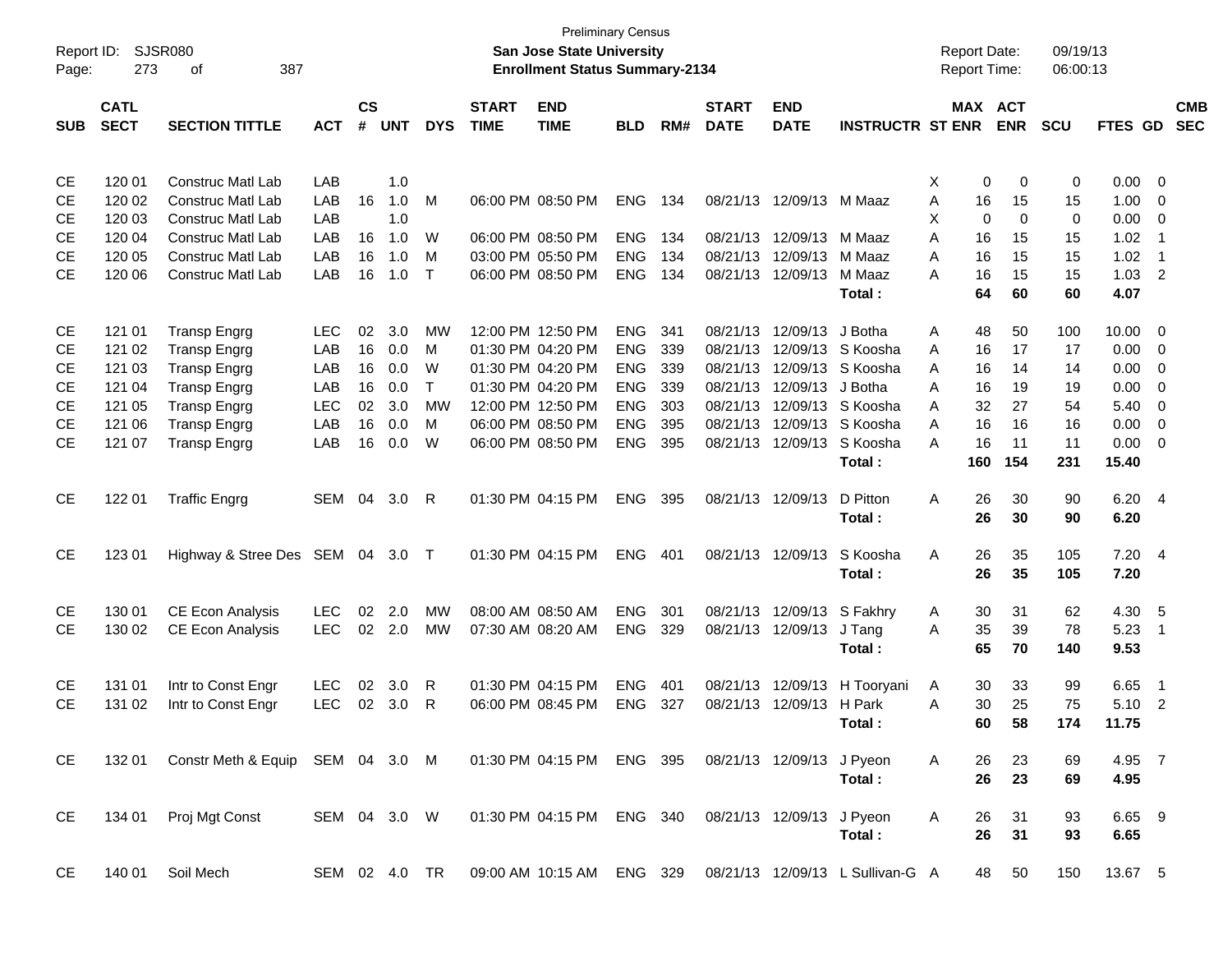| Report ID:<br>Page: | 274                        | <b>SJSR080</b><br>387<br>οf     |            |                |            |              |                             | San Jose State University<br><b>Enrollment Status Summary-2134</b> | <b>Preliminary Census</b> |     |                             |                           |                                                                 | <b>Report Date:</b><br><b>Report Time:</b> |                       | 09/19/13<br>06:00:13 |                |                          |                          |
|---------------------|----------------------------|---------------------------------|------------|----------------|------------|--------------|-----------------------------|--------------------------------------------------------------------|---------------------------|-----|-----------------------------|---------------------------|-----------------------------------------------------------------|--------------------------------------------|-----------------------|----------------------|----------------|--------------------------|--------------------------|
| <b>SUB</b>          | <b>CATL</b><br><b>SECT</b> | <b>SECTION TITTLE</b>           | <b>ACT</b> | <b>CS</b><br># | <b>UNT</b> | <b>DYS</b>   | <b>START</b><br><b>TIME</b> | <b>END</b><br><b>TIME</b>                                          | <b>BLD</b>                | RM# | <b>START</b><br><b>DATE</b> | <b>END</b><br><b>DATE</b> | <b>INSTRUCTR ST ENR</b>                                         |                                            | MAX ACT<br><b>ENR</b> | <b>SCU</b>           | <b>FTES GD</b> |                          | <b>CMB</b><br><b>SEC</b> |
| СE                  | 140 02                     | Soil Mech                       | LAB        | 16             | 0.0        | $\mathsf{T}$ |                             | 01:30 PM 04:20 PM                                                  | <b>ENG</b>                | 209 |                             | 08/21/13 12/09/13         | D Lin                                                           | 16<br>A                                    | 16                    | 16                   | 0.00           | - 3                      |                          |
| СE                  | 140 03                     | Soil Mech                       | LAB        | 16             | 0.0        | R            |                             | 01:30 PM 04:20 PM                                                  | <b>ENG</b>                | 209 | 08/21/13                    | 12/09/13                  | D Lin                                                           | 16<br>Α                                    | 18                    | 18                   | 0.00           | -1                       |                          |
| СE                  | 140 04                     | Soil Mech                       | LAB        | 16             | 0.0        | W            |                             | 01:30 PM 04:20 PM                                                  | <b>ENG</b>                | 209 |                             | 08/21/13 12/09/13         | D Lin                                                           | 16<br>A                                    | 16                    | 16                   | 0.00           | -1                       |                          |
|                     |                            |                                 |            |                |            |              |                             |                                                                    |                           |     |                             |                           | Total:                                                          | 96                                         | 100                   | 200                  | 13.67          |                          |                          |
| СE                  | 142 01                     | <b>Const Dewater</b>            | SEM        | 04             | 3.0        | R            |                             | 01:30 PM 04:15 PM                                                  | <b>ENG</b>                | 329 |                             | 08/21/13 12/09/13         | B Dao                                                           | 26<br>Α                                    | 10                    | 30                   | 2.25           | $-5$                     |                          |
|                     |                            |                                 |            |                |            |              |                             |                                                                    |                           |     |                             |                           | Total:                                                          | 26                                         | 10                    | 30                   | 2.25           |                          |                          |
| СE                  | 150 01                     | Hydro and Hydrau                | <b>SEM</b> | 02             | 3.0        | TR           |                             | 08:00 AM 08:50 AM                                                  | <b>ENG</b>                | 341 |                             | 08/21/13 12/09/13         | J Lee                                                           | 48<br>A                                    | 50                    | 100                  | 10.15          | $\overline{\mathbf{3}}$  |                          |
| СE                  | 150 02                     | Hydro and Hydrau                | LAB        | 16             | 0.0        | $\mathsf{T}$ |                             | 01:30 PM 04:20 PM                                                  | <b>ENG</b>                | 150 | 08/21/13                    | 12/09/13 J Lee            |                                                                 | 16<br>A                                    | 17                    | 17                   | 0.00           | -1                       |                          |
| СE                  | 150 03                     | Hydro and Hydrau                | LAB        | 16             | 0.0        | W            |                             | 01:30 PM 04:20 PM                                                  | <b>ENG</b>                | 150 | 08/21/13                    | 12/09/13 J Lee            |                                                                 | A<br>16                                    | 17                    | 17                   | 0.00           | $\overline{1}$           |                          |
| СE                  | 150 04                     | Hydro and Hydrau                | LAB        | 16             | 0.0        | R            |                             | 01:30 PM 04:20 PM                                                  | <b>ENG</b>                | 150 |                             | 08/21/13 12/09/13         | J Lee                                                           | 16<br>Α                                    | 16                    | 16                   | 0.00           | -1                       |                          |
|                     |                            |                                 |            |                |            |              |                             |                                                                    |                           |     |                             |                           | Total:                                                          | 96                                         | 100                   | 150                  | 10.15          |                          |                          |
| <b>CE</b>           | 152 01                     | Engr Hydrology                  | SEM        | 04             | 3.0        | М            |                             | 01:30 PM 04:15 PM                                                  | <b>ENG</b>                | 338 |                             | 08/21/13 12/09/13         | W Wang                                                          | 26<br>Α                                    | 21                    | 63                   | 4.55           | $\overline{7}$           |                          |
|                     |                            |                                 |            |                |            |              |                             |                                                                    |                           |     |                             |                           | Total:                                                          | 26                                         | 21                    | 63                   | 4.55           |                          |                          |
| <b>CE</b>           | 154 01                     | <b>Hydraulic Design</b>         | SEM        | 04             | 3.0        | W            |                             | 01:30 PM 04:15 PM                                                  | <b>ENG</b>                | 338 |                             | 08/21/13 12/09/13         | R Kaur                                                          | 26<br>Α                                    | 24                    | 72                   | 4.90           | $\overline{\phantom{0}}$ |                          |
|                     |                            |                                 |            |                |            |              |                             |                                                                    |                           |     |                             |                           | Total:                                                          | 26                                         | 24                    | 72                   | 4.90           |                          |                          |
| СE                  | 160 01                     | <b>Struc Anlys</b>              | <b>SEM</b> | 02             | 3.0        | TR           |                             | 10:30 AM 11:20 AM                                                  | CL.                       | 202 | 08/21/13                    | 12/09/13                  | S Vukazich                                                      | 48<br>A                                    | 51                    | 102                  | 10.40          | - 4                      |                          |
| СE                  | 160 02                     | <b>Struc Anlys</b>              | LAB        | 16             | 0.0        | М            |                             | 01:30 PM 04:20 PM                                                  | <b>ENG</b>                | 340 | 08/21/13                    |                           | 12/09/13 S Vukazich                                             | 16<br>A                                    | 18                    | 18                   | 0.00           | $\overline{1}$           |                          |
| СE                  | 160 03                     | <b>Struc Anlys</b>              | LAB        | 16             | 0.0        | $\mathsf{T}$ |                             | 01:30 PM 04:20 PM                                                  | <b>ENG</b>                | 340 | 08/21/13                    |                           | 12/09/13 S Vukazich                                             | 16<br>A                                    | 17                    | 17                   | 0.00           | 0                        |                          |
| СE                  | 160 04                     | <b>Struc Anlys</b>              | LAB        | 16             | 0.0        | R            |                             | 01:30 PM 04:20 PM                                                  | <b>ENG</b>                | 340 |                             |                           | 08/21/13 12/09/13 S Vukazich                                    | 16<br>A                                    | 16                    | 16                   | 0.00           | 3                        |                          |
|                     |                            |                                 |            |                |            |              |                             |                                                                    |                           |     |                             |                           | Total:                                                          | 96                                         | 102                   | 153                  | 10.40          |                          |                          |
| СE                  | 162 01                     | <b>Struc Concrete Des</b>       | <b>SEM</b> | 04             | 3.0        | TR           |                             | 10:30 AM 11:20 AM                                                  | <b>ENG</b>                | 329 | 08/21/13                    | 12/09/13                  | A Al-Manasee A                                                  | 48                                         | 51                    | 102                  | 10.25          | -1                       |                          |
| СE                  | 162 02                     | <b>Struc Concrete Des</b>       | LAB        | 16             | 0.0        | $\mathsf{T}$ |                             | 01:30 PM 04:20 PM                                                  | <b>ENG</b>                | 335 | 08/21/13                    | 12/09/13                  | A Al-Manasee A                                                  | 16                                         | 18                    | 18                   | 0.00           | 0                        |                          |
| СE                  | 162 03                     | <b>Struc Concrete Des</b>       | LAB        | 16             | 0.0        | R            |                             | 01:30 PM 04:20 PM                                                  | <b>ENG</b>                | 335 | 08/21/13                    | 12/09/13                  | A Al-Manasee A                                                  | 16                                         | 17                    | 17                   | 0.00           | 0                        |                          |
| СE                  | 162 04                     | <b>Struc Concrete Des</b>       | LAB        | 16             | 0.0        | W            |                             | 01:30 PM 04:20 PM                                                  | <b>ENG</b>                | 335 |                             | 08/21/13 12/09/13         | A Al-Manasee A                                                  | 16                                         | 16                    | 16                   | 0.00           | -1                       |                          |
|                     |                            |                                 |            |                |            |              |                             |                                                                    |                           |     |                             |                           | Total:                                                          | 96                                         | 102                   | 153                  | 10.25          |                          |                          |
| CE                  | 164 01                     | Design Wood Struc SEM 04 3.0 M  |            |                |            |              |                             |                                                                    |                           |     |                             |                           | 01:30 PM 04:15 PM ENG 131 08/21/13 12/09/13 K McMullin A        | 26                                         | 28                    | 84                   | $5.90\quad 6$  |                          |                          |
|                     |                            |                                 |            |                |            |              |                             |                                                                    |                           |     |                             |                           | Total:                                                          | 26                                         | 28                    | 84                   | 5.90           |                          |                          |
| CE                  | 165 01                     | Erthquk Resis Dsgn SEM 05 3.0 W |            |                |            |              |                             | 01:30 PM 04:15 PM ENG 131                                          |                           |     |                             |                           | 08/21/13 12/09/13 K McMullin A                                  | 26                                         | 26                    | 78                   | 5.80 12        |                          |                          |
|                     |                            |                                 |            |                |            |              |                             |                                                                    |                           |     |                             |                           | Total:                                                          | 26                                         | 26                    | 78                   | 5.80           |                          |                          |
| CE                  | 170 01                     | Prin Environ Engr               |            |                |            |              |                             |                                                                    |                           |     |                             |                           | LEC 02 3.0 MW 09:00 AM 09:50 AM SH 344 08/21/13 12/09/13 M Htay | A                                          | 48<br>53              | 106                  | 10.70 2        |                          |                          |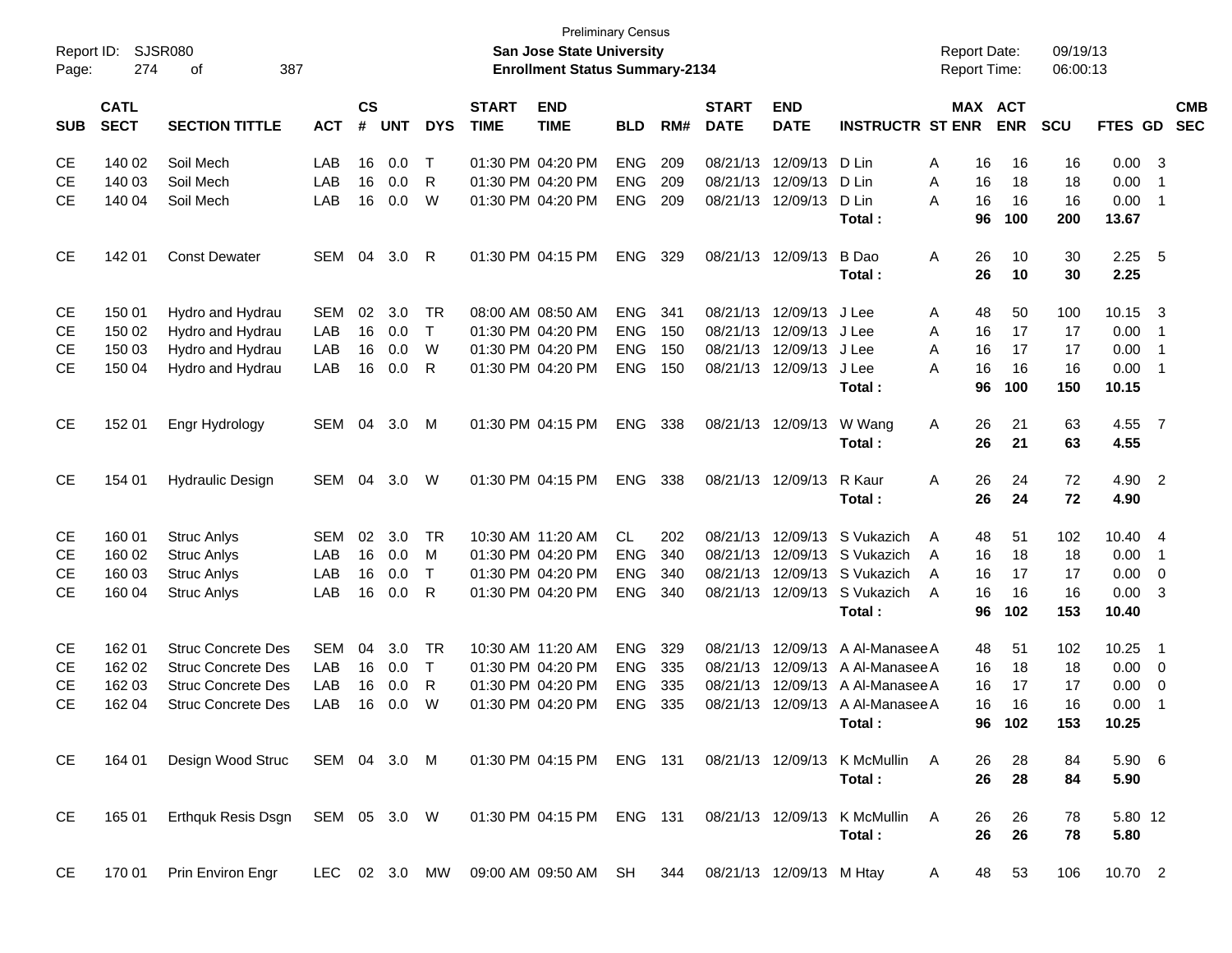| Report ID:<br>Page: | 275                        | SJSR080<br>387<br>οf                   |              |                |            |            |                             | <b>Preliminary Census</b><br><b>San Jose State University</b><br><b>Enrollment Status Summary-2134</b> |                          |            |                             |                           |                                            | <b>Report Date:</b><br><b>Report Time:</b> |                   | 09/19/13<br>06:00:13         |                  |                         |                          |
|---------------------|----------------------------|----------------------------------------|--------------|----------------|------------|------------|-----------------------------|--------------------------------------------------------------------------------------------------------|--------------------------|------------|-----------------------------|---------------------------|--------------------------------------------|--------------------------------------------|-------------------|------------------------------|------------------|-------------------------|--------------------------|
| SUB                 | <b>CATL</b><br><b>SECT</b> | <b>SECTION TITTLE</b>                  | <b>ACT</b>   | <b>CS</b><br># | <b>UNT</b> | <b>DYS</b> | <b>START</b><br><b>TIME</b> | <b>END</b><br><b>TIME</b>                                                                              | <b>BLD</b>               | RM#        | <b>START</b><br><b>DATE</b> | <b>END</b><br><b>DATE</b> | <b>INSTRUCTR ST ENR</b>                    | <b>MAX ACT</b>                             | <b>ENR</b>        | SCU                          | <b>FTES GD</b>   |                         | <b>CMB</b><br><b>SEC</b> |
| CE<br><b>CE</b>     | 170 02<br>170 03           | Prin Environ Engr<br>Prin Environ Engr | LAB<br>LAB   | 16<br>16       | 0.0<br>0.0 | M<br>м     |                             | 01:30 PM 04:20 PM<br>06:00 PM 08:45 PM                                                                 | <b>ENG</b><br><b>ENG</b> | 336<br>336 | 08/21/13 12/09/13           | 08/21/13 12/09/13         | M Htay<br>M Htay                           | Α<br>16<br>16<br>Α                         | 17<br>21          | 17<br>21                     | 0.00<br>0.00     | - 1<br>-1               |                          |
| CE.                 | 170 04                     | Prin Environ Engr                      | LAB          | 16             | 0.0        | W          |                             | 12:00 PM 03:45 PM                                                                                      | <b>ENG</b>               | 336        | 08/21/13 12/09/13           |                           | M Htay<br>Total:                           | 16<br>A<br>96                              | 15<br>106         | 15<br>159                    | 0.00<br>10.70    | $\overline{\mathbf{0}}$ |                          |
| <b>CE</b>           | 17201                      | Solid Waste Mgt Engr                   | <b>SEM</b>   | 05             | 3.0        | W          |                             | 03:00 PM 05:45 PM                                                                                      | <b>ENG</b>               | 301        |                             | 08/21/13 12/09/13         | M Htay<br>Total:                           | Α<br>26<br>26                              | 11<br>11          | 33<br>33                     | $2.30$ 2<br>2.30 |                         |                          |
| <b>CE</b>           | 174 01                     | Wtr Dist WW Coll                       | <b>SEM</b>   | 05             | 3.0        | W          |                             | 06:00 PM 08:45 PM                                                                                      | <b>ENG</b>               | 301        |                             | 08/21/13 12/09/13         | A Mutsuddy<br>Total:                       | 26<br>A<br>26                              | 27<br>27          | 81<br>81                     | 5.45<br>5.45     | - 1                     |                          |
| <b>CE</b>           | 180 01                     | <b>Indiv Studies</b>                   | <b>SUP</b>   | 36             | 1.0        | <b>TBA</b> |                             |                                                                                                        |                          |            |                             | 08/21/13 12/09/13         | J Lee<br>Total:                            | Α<br>10<br>10                              | -1<br>$\mathbf 1$ | $\mathbf{1}$<br>$\mathbf{1}$ | $0.07$ 0<br>0.07 |                         |                          |
| <b>CE</b>           | 181 01                     | Civ Eng Systems                        | <b>SEM</b>   | 05             | 3.0        | <b>MW</b>  |                             | 09:00 AM 10:15 AM                                                                                      | CL.                      | 127        |                             | 08/21/13 12/09/13         | J Botha                                    | Α<br>16                                    | 17                | 51                           | 3.40             | $\overline{\mathbf{0}}$ |                          |
| <b>CE</b>           | 181 02                     | Civ Eng Systems                        | <b>SEM</b>   | 05             | 3.0        | <b>MW</b>  |                             | 04:30 PM 05:45 PM                                                                                      | CL.                      | 127        |                             | 08/21/13 12/09/13         | J Botha                                    | Α<br>16                                    | 16                | 48                           | 3.25             | -1                      |                          |
| СE                  | 181 03                     | Civ Eng Systems                        | <b>SEM</b>   |                | 3.0        |            |                             |                                                                                                        |                          |            |                             |                           |                                            | х<br>0                                     | 0                 | 0                            | 0.00             | 0                       |                          |
| СE                  | 181 04                     | Civ Eng Systems                        | <b>SEM</b>   |                | 3.0        |            |                             |                                                                                                        |                          |            |                             |                           |                                            | Х<br>0                                     | $\Omega$          | 0                            | 0.00             | 0                       |                          |
| СE                  | 181 05                     | Civ Eng Systems                        | <b>SEM</b>   |                | 3.0        |            |                             |                                                                                                        |                          |            |                             |                           |                                            | X<br>0                                     | $\Omega$          | 0                            | 0.00             | 0                       |                          |
| СE                  | 181 06                     | Civ Eng Systems                        | <b>SEM</b>   |                | 3.0        |            |                             |                                                                                                        |                          |            |                             |                           |                                            | X<br>$\mathbf 0$                           | $\Omega$          | 0                            | 0.00             | 0                       |                          |
| <b>CE</b>           | 181 07                     | Civ Eng Systems                        | <b>SEM</b>   | 05             | 3.0        | M          |                             | 06:00 PM 08:45 PM                                                                                      | <b>ENG</b>               | 338        |                             | 08/21/13 12/09/13         | S Fakhry<br>Total:                         | 16<br>A<br>48                              | 10<br>43          | 30<br>129                    | 2.00<br>8.65     | 0                       |                          |
| <b>CE</b>           | 190 01                     | Numer Solu CE Prob                     | <b>LEC</b>   | 02             | 2.0        | $\top$     |                             | 06:00 PM 07:50 PM                                                                                      | <b>ENG</b>               | 232        |                             | 08/21/13 12/09/13         | N Pham                                     | 30<br>Α                                    | 35                | 70                           | 4.83             | - 5                     |                          |
| <b>CE</b>           | 190 02                     | Numer Solu CE Prob                     | <b>LEC</b>   |                | 02 2.0     | -R         |                             | 06:00 PM 07:50 PM                                                                                      | CL.                      | 218        |                             | 08/21/13 12/09/13         | N Pham<br>Total:                           | 30<br>А<br>60                              | 29<br>64          | 58<br>128                    | 3.93<br>8.77     | $\overline{2}$          |                          |
| <b>CE</b>           | 192 01                     | Prob Models for CE                     | <b>SEM</b>   | 02             | 2.0        | M          |                             | 06:00 PM 07:50 PM                                                                                      | <b>ENG</b>               | 232        |                             | 08/21/13 12/09/13         | J Mukhar                                   | Α<br>35                                    | 34                | 68                           | 4.63             | -3                      |                          |
| CE.                 | 192 02                     | Prob Models for CE                     | <b>SEM</b>   |                | 02 2.0     | -F         |                             | 08:00 AM 09:50 AM                                                                                      | <b>ENG</b>               | 303        |                             | 08/21/13 12/09/13         | J Mukhar                                   | 30<br>A                                    | 36                | 72                           | 4.90             | -3                      |                          |
|                     |                            |                                        |              |                |            |            |                             |                                                                                                        |                          |            |                             |                           | Total:                                     | 65                                         | 70                | 140                          | 9.53             |                         |                          |
| CE                  | 222 01                     | Transp Engr Plan                       | SEM 05 3.0 T |                |            |            |                             | 06:00 PM 08:45 PM ENG 327                                                                              |                          |            |                             |                           | 08/21/13 12/09/13 J Bhattachar A<br>Total: | 26<br>26                                   | 24<br>24          | 72<br>72                     | 6.00 24<br>6.00  |                         |                          |
| CE                  | 226 01                     | Topics in Transp Eng SEM 05 3.0 R      |              |                |            |            |                             | 06:00 PM 08:45 PM ENG 232                                                                              |                          |            | 08/21/13 12/09/13 W Tanda   |                           |                                            | A<br>26                                    | 31                | 93                           | 7.75 31          |                         |                          |
|                     |                            |                                        |              |                |            |            |                             |                                                                                                        |                          |            |                             |                           | Total:                                     | 26                                         | 31                | 93                           | 7.75             |                         |                          |
| CE                  | 232 01                     | Const Est Cost Ana                     | SEM 05 3.0 M |                |            |            |                             | 06:00 PM 08:45 PM ENG 329                                                                              |                          |            |                             |                           | 08/21/13 12/09/13 H Tooryani A<br>Total:   | 26<br>26                                   | 39<br>39          | 117<br>117                   | 9.75 39<br>9.75  |                         |                          |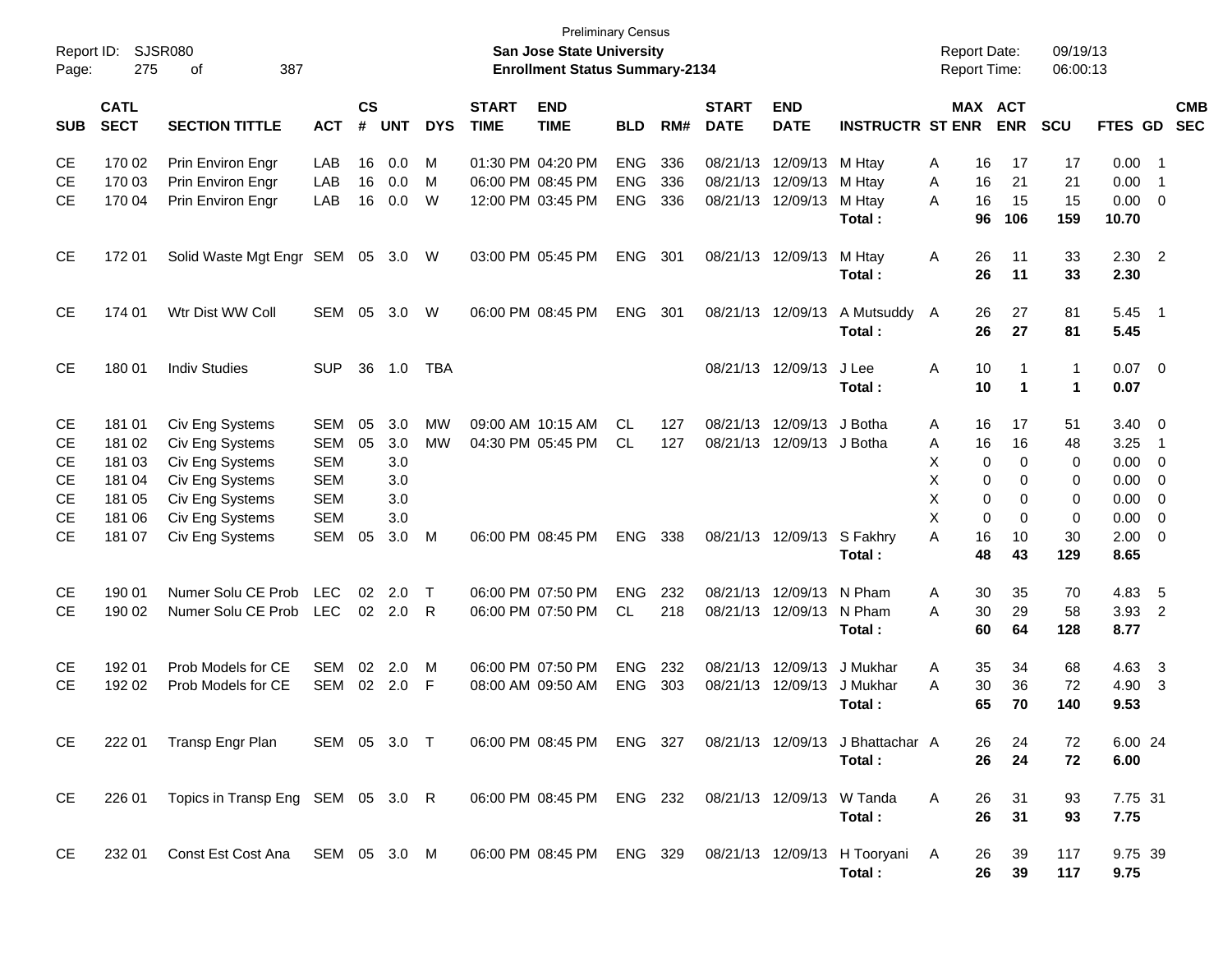| Report ID:<br>Page: | 276                        | SJSR080<br>387<br>οf                                                          |                                                |                         |              |              |                             | <b>Preliminary Census</b><br>San Jose State University<br><b>Enrollment Status Summary-2134</b> |            |     |                             |                           |                                                                                | Report Date:<br><b>Report Time:</b> |                                           | 09/19/13<br>06:00:13 |                                          |            |
|---------------------|----------------------------|-------------------------------------------------------------------------------|------------------------------------------------|-------------------------|--------------|--------------|-----------------------------|-------------------------------------------------------------------------------------------------|------------|-----|-----------------------------|---------------------------|--------------------------------------------------------------------------------|-------------------------------------|-------------------------------------------|----------------------|------------------------------------------|------------|
| <b>SUB</b>          | <b>CATL</b><br><b>SECT</b> | <b>SECTION TITTLE</b>                                                         | <b>ACT</b>                                     | <b>CS</b><br>$\pmb{\#}$ | <b>UNT</b>   | <b>DYS</b>   | <b>START</b><br><b>TIME</b> | <b>END</b><br><b>TIME</b>                                                                       | <b>BLD</b> | RM# | <b>START</b><br><b>DATE</b> | <b>END</b><br><b>DATE</b> | <b>INSTRUCTR ST ENR</b>                                                        |                                     | MAX ACT<br><b>ENR</b>                     | <b>SCU</b>           | FTES GD SEC                              | <b>CMB</b> |
| <b>CE</b>           | 234 01                     | Const Law                                                                     | SEM 05                                         |                         | 3.0          | W            | 06:00 PM 08:45 PM           |                                                                                                 | ENG        | 329 |                             | 08/21/13 12/09/13         | L Battersby<br>Total :                                                         | 26<br>A<br>26                       | 31<br>31                                  | 93<br>93             | 7.75 31<br>7.75                          |            |
| <b>CE</b>           | 245 01                     | Geotech/Struc Sem                                                             | <b>SEM</b>                                     |                         | 3.0          |              |                             |                                                                                                 |            |     |                             |                           | Total:                                                                         | Х                                   | 0<br>0<br>0<br>0                          | 0<br>0               | $0.00 \t 0$<br>0.00                      |            |
| <b>CE</b>           | 246 01                     | Soil Dynamics                                                                 | SEM 05                                         |                         | 3.0          | M            | 06:00 PM 08:45 PM           |                                                                                                 | ENG        | 340 |                             | 08/21/13 12/09/13         | L Sullivan-G<br>Total:                                                         | 26<br>A<br>26                       | 21<br>21                                  | 63<br>63             | 5.20 20<br>5.20                          |            |
| <b>CE</b>           | 251 01                     | Hydr Open Channels                                                            | SEM 05 3.0 M                                   |                         |              |              | 06:00 PM 08:45 PM           |                                                                                                 | ENG        | 327 |                             | 08/21/13 12/09/13         | L Xu<br>Total :                                                                | 28<br>A<br>28                       | 24<br>24                                  | 72<br>72             | 6.00 24<br>6.00                          |            |
| <b>CE</b>           | 258 01                     | <b>GIS Water Eng</b>                                                          | SEM 05                                         |                         | 3.0          | W            | 06:00 PM 08:45 PM           |                                                                                                 | ENG        | 338 |                             | 08/21/13 12/09/13         | S Tanverakul A<br>Total :                                                      | 26<br>26                            | 28<br>28                                  | 84<br>84             | 7.00 28<br>7.00                          |            |
| CЕ<br>СE            | 260 01<br>260 02           | <b>Matrix Anal Struct</b><br><b>Matrix Anal Struct</b>                        | <b>SEM</b><br>SEM                              | 05                      | 3.0<br>3.0   | $\mathsf{R}$ |                             | 06:00 PM 08:45 PM                                                                               | CL.        | 234 |                             | 08/21/13 12/09/13         | A Singhal<br>Total:                                                            | 0<br>Х<br>32<br>A<br>32             | 0<br>26<br>26                             | 0<br>78<br>78        | $0.00 \t 0$<br>6.50 26<br>6.50           |            |
| CЕ<br><b>CE</b>     | 265 01<br>265 02           | Adv Seismic Design<br>Adv Seismic Design                                      | <b>SEM</b><br>SEM 05                           |                         | 3.0<br>3.0 W |              | 06:00 PM 08:45 PM           |                                                                                                 | <b>ENG</b> | 131 |                             | 08/21/13 12/09/13         | K McMullin<br>Total :                                                          | 0<br>X<br>A<br>26<br>26             | 0<br>22<br>22                             | 0<br>66<br>66        | $0.00 \t 0$<br>5.45 21<br>5.45           |            |
| <b>CE</b>           | 272 01                     | <b>Biological Processes</b>                                                   | SEM 04 3.0 R                                   |                         |              |              |                             | 06:00 PM 08:45 PM                                                                               | <b>ENG</b> | 395 |                             | 08/21/13 12/09/13         | A Alba<br>Total :                                                              | 26<br>Α<br>26                       | 9<br>9                                    | 27<br>27             | $2.25$ 9<br>2.25                         |            |
| <b>CE</b>           | 274 01                     | <b>WWater Plant Des</b>                                                       | SEM 05 3.0 T                                   |                         |              |              | 06:00 PM 08:45 PM           |                                                                                                 | <b>ENG</b> | 395 |                             | 08/21/13 12/09/13         | J Mukhar<br>Total :                                                            | 26<br>Α<br>26                       | 23<br>23                                  | 69<br>69             | 5.75 23<br>5.75                          |            |
| CE<br>CЕ<br>CE      | 298 01<br>298 02<br>298 03 | <b>Special Problems</b><br><b>Special Problems</b><br><b>Special Problems</b> | <b>SUP</b><br>SUP 25 3.0 TBA<br>SUP 25 3.0 TBA |                         | 25 3.0 TBA   |              |                             |                                                                                                 |            |     |                             | 08/21/13 12/09/13 J Pyeon | 08/21/13 12/09/13 L Sullivan-G A<br>08/21/13 12/09/13 K McMullin<br>Total:     | 10<br>10<br>A<br>5<br>A<br>25       | -1<br>5<br>$\mathbf{1}$<br>$\overline{7}$ | 3<br>15<br>3<br>21   | $0.25$ 1<br>$1.25$ 5<br>$0.25$ 1<br>1.75 |            |
| CE<br><b>CE</b>     | 299 01<br>299 02           | <b>Masters Thesis</b><br><b>Masters Thesis</b>                                | SUP 25 3.0 TBA<br>SUP 25 3.0 TBA               |                         |              |              |                             |                                                                                                 |            |     |                             |                           | 08/21/13 12/09/13 A Al-Manasee A<br>08/21/13 12/09/13 L Sullivan-G A<br>Total: | 10<br>10<br>20                      | $\mathbf{1}$<br>$\mathbf 2$               | 3<br>3<br>6          | $0.25$ 1<br>$0.25$ 1<br>0.50             |            |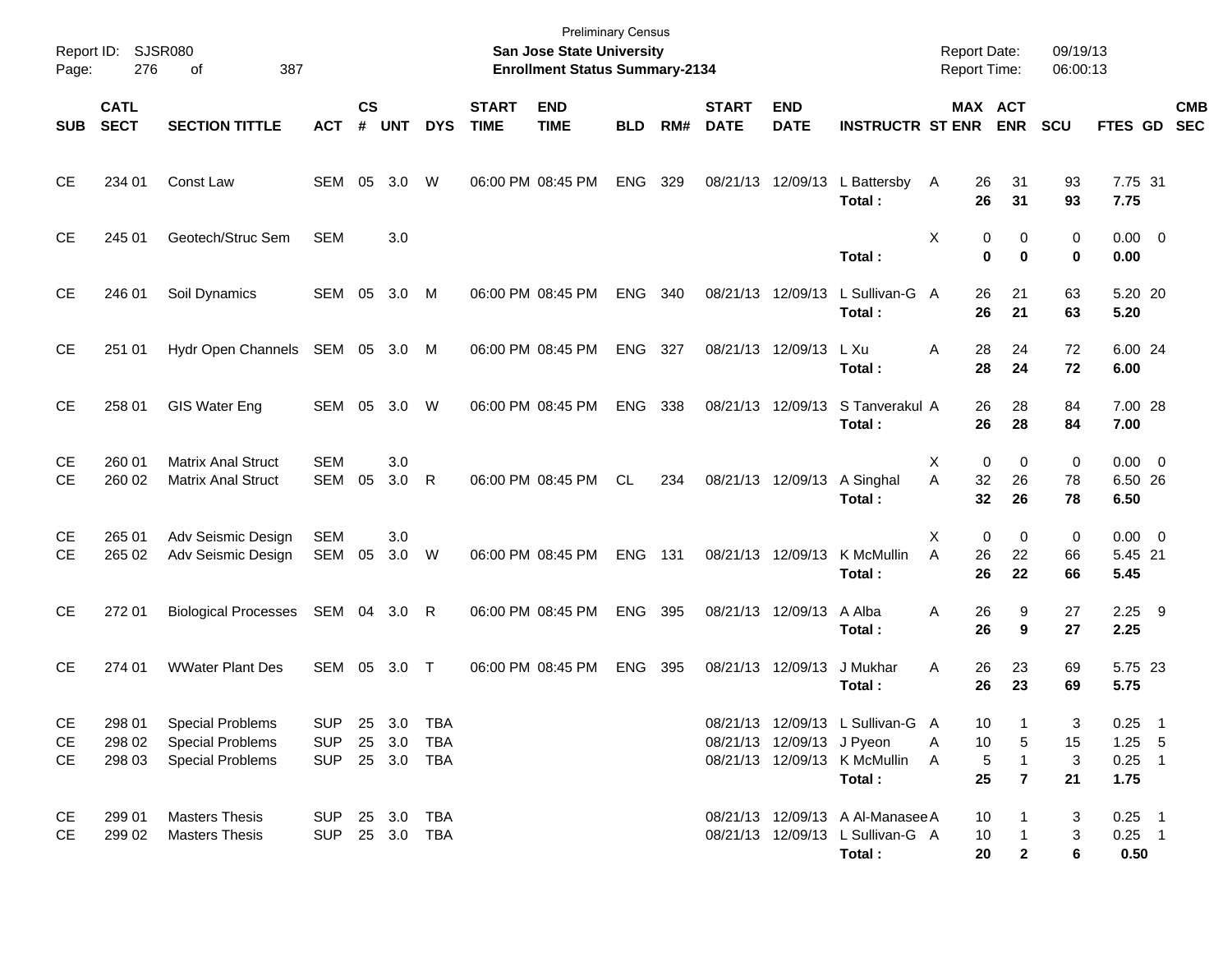| Report ID:<br>277<br>Page:               | SJSR080<br>οf                                | 387        |                |            |                             | <b>San Jose State University</b><br><b>Enrollment Status Summary-2134</b> | <b>Preliminary Census</b> |     |                             |                           |                                                                       | Report Date:<br>Report Time: |                          | 09/19/13<br>06:00:13 |                           |            |
|------------------------------------------|----------------------------------------------|------------|----------------|------------|-----------------------------|---------------------------------------------------------------------------|---------------------------|-----|-----------------------------|---------------------------|-----------------------------------------------------------------------|------------------------------|--------------------------|----------------------|---------------------------|------------|
| <b>CATL</b><br><b>SECT</b><br><b>SUB</b> | <b>SECTION TITTLE</b>                        | <b>ACT</b> | CS<br>#<br>UNT | <b>DYS</b> | <b>START</b><br><b>TIME</b> | <b>END</b><br><b>TIME</b>                                                 | <b>BLD</b>                | RM# | <b>START</b><br><b>DATE</b> | <b>END</b><br><b>DATE</b> | <b>INSTRUCTR ST ENR</b>                                               | MAX                          | <b>ACT</b><br><b>ENR</b> | scu                  | FTES GD SEC               | <b>CMB</b> |
| Department :                             | <b>Civil &amp; Environmental Engineering</b> |            |                |            |                             |                                                                           |                           |     |                             |                           | Department Total:<br><b>Lower Division:</b><br><b>Upper Division:</b> | 2377<br>500<br>1538          | 2324<br>524<br>1513      | 5169<br>1041<br>3267 | 365.45<br>70.42<br>223.38 |            |

**Graduate Division : 339 287 861 71.65**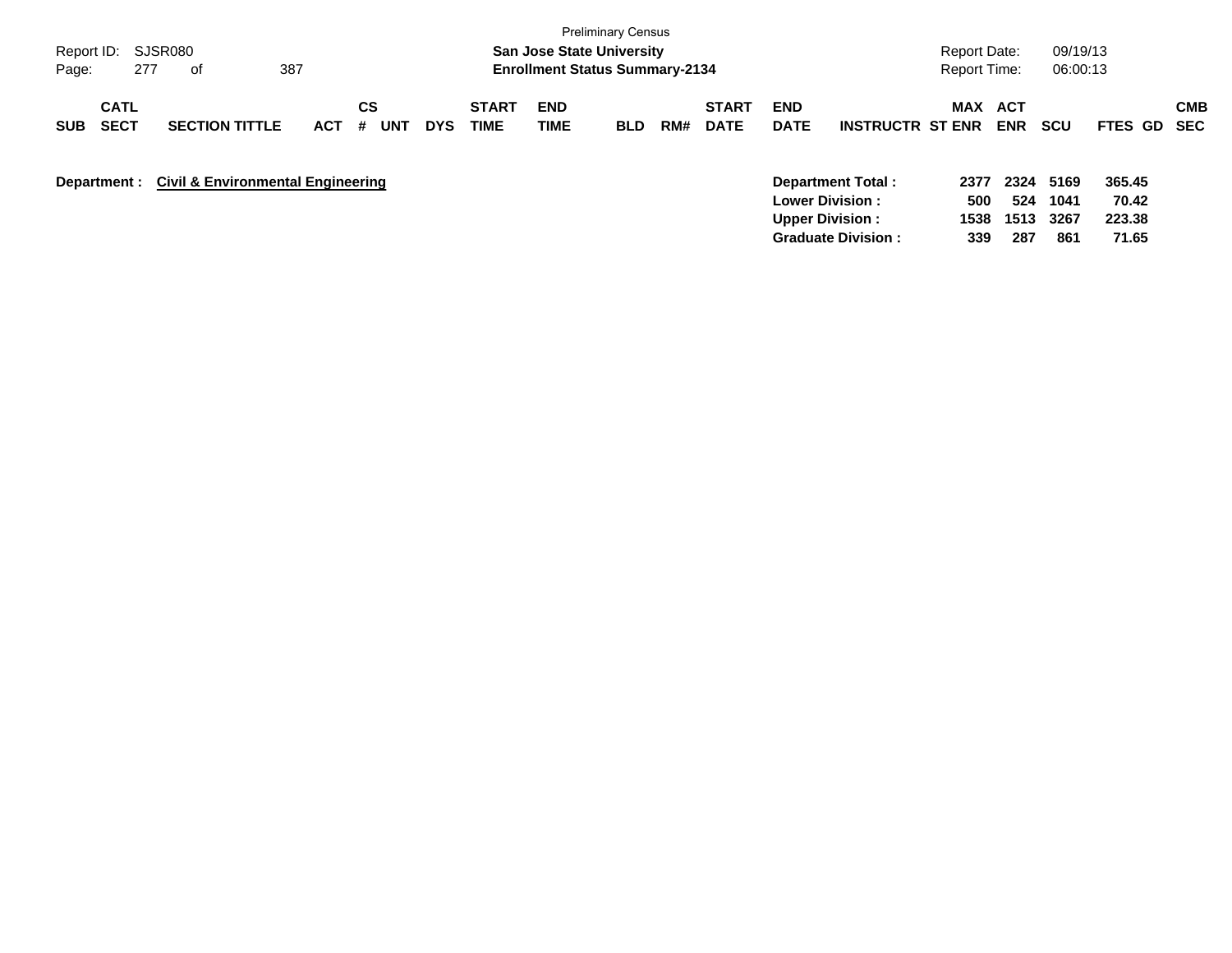| Report ID:<br>Page: | 278                        | <b>SJSR080</b><br>387<br>οf                                 |            |                |            |            |                             | <b>San Jose State University</b><br><b>Enrollment Status Summary-2134</b> | Preliminary Census |     |                             |                            |                                                                      | <b>Report Date:</b><br><b>Report Time:</b> |             |                       | 09/19/13<br>06:00:13 |             |                         |                          |
|---------------------|----------------------------|-------------------------------------------------------------|------------|----------------|------------|------------|-----------------------------|---------------------------------------------------------------------------|--------------------|-----|-----------------------------|----------------------------|----------------------------------------------------------------------|--------------------------------------------|-------------|-----------------------|----------------------|-------------|-------------------------|--------------------------|
| <b>SUB</b>          | <b>CATL</b><br><b>SECT</b> | <b>SECTION TITTLE</b>                                       | <b>ACT</b> | <b>CS</b><br># | <b>UNT</b> | <b>DYS</b> | <b>START</b><br><b>TIME</b> | <b>END</b><br><b>TIME</b>                                                 | <b>BLD</b>         | RM# | <b>START</b><br><b>DATE</b> | <b>END</b><br><b>DATE</b>  | <b>INSTRUCTR ST ENR</b>                                              |                                            |             | MAX ACT<br><b>ENR</b> | <b>SCU</b>           | FTES GD     |                         | <b>CMB</b><br><b>SEC</b> |
| College             |                            | <b>Engineering</b>                                          |            |                |            |            |                             |                                                                           |                    |     |                             |                            |                                                                      |                                            |             |                       |                      |             |                         |                          |
| Department :        |                            | <b>Computer Engineering</b>                                 |            |                |            |            |                             |                                                                           |                    |     |                             |                            |                                                                      |                                            |             |                       |                      |             |                         |                          |
|                     | CMPE 30 01                 | Programming Concept LEC                                     |            | 01             | 3.0        | MW         |                             | 11:00 AM 11:50 AM                                                         | <b>ENG</b>         | 337 |                             |                            | 08/21/13 12/09/13 H Ozemek                                           | A                                          | 60          | 60                    | 120                  | 12.00       | $\overline{0}$          |                          |
|                     | CMPE 30 02                 | Programming Concept LAB                                     |            | 16             | 0.0        | R          |                             | 05:30 PM 08:20 PM                                                         | <b>ENG</b>         | 405 |                             |                            | 08/21/13 12/09/13 C Abboud                                           | Α                                          | 30          | 31                    | 31                   | 0.00        | $\overline{0}$          |                          |
|                     | CMPE 30 03                 | Programming Concept LAB                                     |            | 16             | 0.0        | W          |                             | 05:30 PM 08:20 PM                                                         | <b>ENG</b>         | 405 |                             |                            | 08/21/13 12/09/13 C Abboud                                           | A                                          | 30          | 30                    | 30                   | 0.00        | 0                       |                          |
|                     | CMPE 30 04                 | <b>Programming Concept LAB</b>                              |            |                | 0.0        |            |                             |                                                                           |                    |     |                             |                            |                                                                      | Χ                                          | 0           | $\Omega$              | 0                    | 0.00        | 0                       |                          |
|                     | CMPE 30 05                 | Programming Concept LEC                                     |            |                | 3.0        |            |                             |                                                                           |                    |     |                             |                            |                                                                      | Χ                                          | 0           | 0                     | 0                    | 0.00        | 0                       |                          |
|                     | CMPE 30 06                 | Programming Concept LAB                                     |            |                | 0.0        |            |                             |                                                                           |                    |     |                             |                            |                                                                      | X                                          | 0           | $\mathbf 0$           | 0                    | 0.00        | 0                       |                          |
|                     | CMPE 30 07                 | Programming Concept LEC                                     |            | 01             | 3.0        | F          |                             | 08:00 AM 09:50 AM                                                         | <b>ENG</b>         | 337 |                             | 08/21/13 12/09/13          | P Kang                                                               | Α                                          | 30          | 30                    | 60                   | 6.00        | 0                       |                          |
|                     | CMPE 30 08                 | Programming Concept LAB                                     |            | 16             | 0.0        | S          |                             | 08:30 AM 11:20 AM                                                         | <b>ENG</b>         | 405 |                             | 08/21/13 12/09/13          | P Kang                                                               | Α                                          | 30          | 30                    | 30                   | 0.00        | 0                       |                          |
|                     | CMPE 30 09                 | Programming Concept LEC                                     |            | 01             | 3.0        | <b>MW</b>  |                             | 09:00 AM 09:50 AM                                                         | <b>ENG</b>         | 337 |                             | 08/21/13 12/09/13          | H Ozemek                                                             | A                                          | 30          | 27                    | 54                   | 5.40        | $\overline{0}$          |                          |
| <b>CMPE</b>         | 30 10                      | Programming Concept LAB                                     |            | 16             | 0.0        | F          |                             | 08:30 AM 11:20 AM                                                         | <b>ENG</b>         | 405 |                             | 08/21/13 12/09/13          | H Ozemek                                                             | A                                          | 30          | 26                    | 26                   | 0.00        | $\overline{0}$          |                          |
|                     |                            |                                                             |            |                |            |            |                             |                                                                           |                    |     |                             |                            | Total:                                                               |                                            | 240         | 234                   | 351                  | 23.40       |                         |                          |
| CMPE 50 01          |                            | Object Orient Concep LEC                                    |            |                | 3.0        |            |                             |                                                                           |                    |     |                             |                            |                                                                      | Χ                                          | 0           | 0                     | 0                    | 0.00        | $\overline{\mathbf{0}}$ |                          |
|                     | CMPE 50 02                 | Object Orient Concep LAB                                    |            | 16             | 0.0        | Т          |                             | 01:30 PM 04:20 PM                                                         | <b>ENG</b>         | 489 |                             | 08/21/13 12/09/13 C Tarng  |                                                                      | A                                          | 25          | 26                    | 26                   | 0.00        | $\overline{\mathbf{0}}$ |                          |
|                     | CMPE 50 03                 | Object Orient Concep LAB                                    |            | 16             | 0.0        | R          |                             | 01:30 PM 04:20 PM                                                         | <b>ENG</b>         | 489 |                             | 08/21/13 12/09/13 C Tarng  |                                                                      | A                                          | 25          | 28                    | 28                   | 0.00        | 0                       |                          |
|                     | CMPE 50 04                 | Object Orient Concep LEC                                    |            | 01             | 3.0        | <b>TR</b>  |                             | 04:30 PM 05:20 PM                                                         | <b>ENG</b>         | 337 |                             | 08/21/13 12/09/13 C Tarng  |                                                                      | A                                          | 100         | 63                    | 126                  | 12.60       | 0                       |                          |
|                     | CMPE 50 05                 | Object Orient Concep LAB                                    |            |                | 0.0        |            |                             |                                                                           |                    |     |                             |                            |                                                                      | X                                          | 0           | $\mathbf 0$           | 0                    | 0.00        | $\overline{0}$          |                          |
|                     | CMPE 50 06                 | Object Orient Concep LAB                                    |            | 16             | 0.0        | W          |                             | 01:30 PM 04:20 PM                                                         | <b>ENG</b>         | 489 |                             | 08/21/13 12/09/13          | C Tarng                                                              | A                                          | 25          | 9                     | 9                    | 0.00        | $\overline{0}$          |                          |
|                     |                            |                                                             |            |                |            |            |                             |                                                                           |                    |     |                             |                            | Total:                                                               |                                            | 175         | 126                   | 189                  | 12.60       |                         |                          |
|                     |                            |                                                             |            |                |            |            |                             |                                                                           |                    |     |                             |                            |                                                                      |                                            |             |                       |                      |             |                         |                          |
|                     | CMPE 102 01                | <b>Embedded Software</b>                                    | <b>SEM</b> | 04             | 3.0        | <b>MW</b>  |                             | 12:00 PM 01:15 PM                                                         | <b>CL</b>          | 226 |                             | 08/21/13 12/09/13          | A Bindal                                                             | A                                          | 50          | 34                    | 102                  | 6.80        |                         | 0 <sup>o</sup>           |
| <b>SE</b>           | 102 01                     | <b>Embedded Software</b>                                    | <b>SEM</b> | 04             | 3.0        | MW         |                             | 12:00 PM 01:15 PM                                                         | CL.                | 226 |                             | 08/21/13 12/09/13          | A Bindal                                                             | A                                          | $\mathbf 0$ | 8                     | 24                   | 1.60        |                         | 0 <sup>o</sup>           |
|                     | CMPE 102 02                | <b>Embedded Software</b>                                    | <b>SEM</b> | 04             | 3.0        | MW         |                             | 10:30 AM 11:45 AM                                                         | <b>ENG</b>         | 325 |                             | 08/21/13 12/09/13          | H Katirciogl                                                         | A                                          | 50          | 30                    | 90                   | 6.00        |                         | 0 <sup>o</sup>           |
| <b>SE</b>           | 102 02                     | <b>Embedded Software</b>                                    | SEM        | 04             | 3.0        | MW         |                             | 10:30 AM 11:45 AM                                                         | <b>ENG</b>         | 325 |                             | 08/21/13 12/09/13          | H Katirciogl                                                         | A                                          | 0           | 12                    | 36                   | 2.40        |                         | $0\,C$                   |
|                     |                            |                                                             |            |                |            |            |                             |                                                                           |                    |     |                             |                            | Total:                                                               |                                            | 100         | 84                    | 252                  | 16.80       |                         |                          |
|                     |                            |                                                             |            |                |            |            |                             |                                                                           |                    |     |                             |                            |                                                                      |                                            |             |                       |                      |             |                         |                          |
|                     | CMPE 110 01                | <b>Embedded Electron</b>                                    | <b>SEM</b> | 04             | 3.0        | MW         |                             | 10:30 AM 11:20 AM                                                         | <b>SH</b>          | 344 |                             | 08/21/13 12/09/13          | A Bindal                                                             | A                                          | 50          | 26                    | 52                   | 5.20        | $\overline{\mathbf{0}}$ |                          |
|                     | CMPE 110 02                | <b>Embedded Electron</b>                                    | LAB        | 16             | 0.0        | м          |                             | 01:30 PM 04:20 PM                                                         | <b>ENG</b>         | 286 |                             | 08/21/13 12/09/13 A Bindal |                                                                      | Α                                          | 25          | 26                    | 26                   | 0.00        | $\overline{0}$          |                          |
|                     | CMPE 110 03                | Embedded Electron                                           | LAB        |                | 0.0        |            |                             |                                                                           |                    |     |                             |                            |                                                                      | Х                                          | 0           | 0                     | 0                    | 0.00        | $\overline{0}$          |                          |
|                     | CMPE 110 04                | <b>Embedded Electron</b>                                    | LAB        |                | 0.0        |            |                             |                                                                           |                    |     |                             |                            |                                                                      | X                                          | 0           | 0                     | 0                    | $0.00 \t 0$ |                         |                          |
|                     |                            |                                                             |            |                |            |            |                             |                                                                           |                    |     |                             |                            | Total:                                                               |                                            | 75          | 52                    | 78                   | 5.20        |                         |                          |
|                     | CMPE 120 01                | Computer Org & Arch SEM 04 3.0 MW 01:30 PM 02:45 PM ENG 325 |            |                |            |            |                             |                                                                           |                    |     |                             | 08/21/13 12/09/13 M Qiu    |                                                                      |                                            | 40          |                       |                      | 3.80 0 C    |                         |                          |
| <b>SE</b>           | 120 01                     | Computer Org & Arch SEM 04 3.0 MW 01:30 PM 02:45 PM         |            |                |            |            |                             |                                                                           | ENG 325            |     |                             | 08/21/13 12/09/13 M Qiu    |                                                                      | A<br>A                                     | $\mathbf 0$ | 19<br>16              | 57<br>48             | 3.20 0 C    |                         |                          |
|                     |                            |                                                             |            |                |            |            |                             |                                                                           |                    |     |                             |                            | Total:                                                               |                                            | 40          | 35                    | 105                  | 7.00        |                         |                          |
|                     |                            |                                                             |            |                |            |            |                             |                                                                           |                    |     |                             |                            |                                                                      |                                            |             |                       |                      |             |                         |                          |
|                     | CMPE 124 01                | Digital Design I                                            |            |                |            |            |                             |                                                                           |                    |     |                             |                            | SEM 04 3.0 MW 08:00 AM 08:50 AM ENG 337 08/21/13 12/09/13 H Ozemek A |                                            |             | 40 43                 | 86                   | 8.60 0      |                         |                          |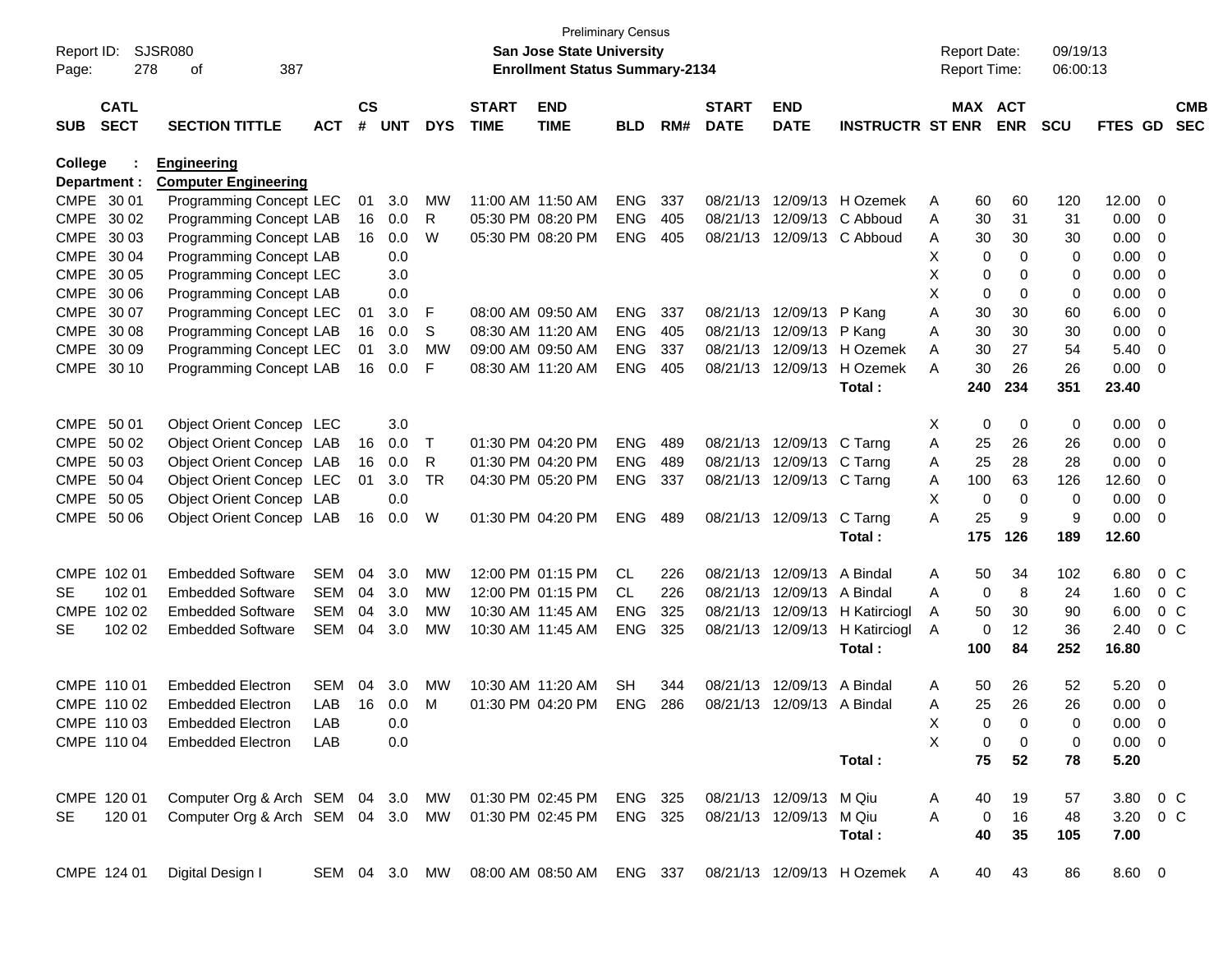| Report ID:<br>Page:                                                                                            | <b>SJSR080</b><br>279<br>387<br>οf                                                                             |                                                             |                      |                                        |                                    |                             | San Jose State University<br><b>Enrollment Status Summary-2134</b>               | <b>Preliminary Census</b>                            |                          |                             |                                                                                                            |                                | <b>Report Date:</b>        |                                              | <b>Report Time:</b>                           | 09/19/13<br>06:00:13                   |                                                       |                                                                    |                          |
|----------------------------------------------------------------------------------------------------------------|----------------------------------------------------------------------------------------------------------------|-------------------------------------------------------------|----------------------|----------------------------------------|------------------------------------|-----------------------------|----------------------------------------------------------------------------------|------------------------------------------------------|--------------------------|-----------------------------|------------------------------------------------------------------------------------------------------------|--------------------------------|----------------------------|----------------------------------------------|-----------------------------------------------|----------------------------------------|-------------------------------------------------------|--------------------------------------------------------------------|--------------------------|
| <b>CATL</b><br><b>SECT</b><br><b>SUB</b>                                                                       | <b>SECTION TITTLE</b>                                                                                          | <b>ACT</b>                                                  | <b>CS</b><br>#       | <b>UNT</b>                             | <b>DYS</b>                         | <b>START</b><br><b>TIME</b> | <b>END</b><br><b>TIME</b>                                                        | <b>BLD</b>                                           | RM#                      | <b>START</b><br><b>DATE</b> | <b>END</b><br><b>DATE</b>                                                                                  | <b>INSTRUCTR ST ENR</b>        |                            |                                              | MAX ACT<br><b>ENR</b>                         | <b>SCU</b>                             | <b>FTES GD</b>                                        |                                                                    | <b>CMB</b><br><b>SEC</b> |
| CMPE 124 02<br>CMPE 124 03                                                                                     | Digital Design I<br>Digital Design I                                                                           | LAB<br>LAB                                                  | 16<br>16             | 0.0<br>0.0                             | М<br>W                             |                             | 01:30 PM 04:20 PM<br>01:30 PM 04:20 PM                                           | <b>ENG</b><br><b>ENG</b>                             | 278<br>278               |                             | 08/21/13 12/09/13<br>08/21/13 12/09/13                                                                     | H Ozemek<br>H Ozemek<br>Total: | A<br>A                     | 20<br>20<br>80                               | 22<br>21<br>86                                | 22<br>21<br>129                        | $0.00 \t 0$<br>0.00<br>8.60                           | $\overline{0}$                                                     |                          |
| CMPE 125 01<br>CMPE 125 02                                                                                     | Digital Design 2<br>Digital Design 2                                                                           | SEM<br>LAB                                                  | 04<br>16             | 3.0<br>0.0                             | MW<br>М                            |                             | 12:00 PM 12:50 PM<br>02:30 PM 05:20 PM                                           | <b>ENG</b><br><b>ENG</b>                             | 337<br>288               |                             | 08/21/13 12/09/13<br>08/21/13 12/09/13                                                                     | D Hung<br>D Hung<br>Total:     | A<br>A                     | 40<br>24<br>64                               | 24<br>24<br>48                                | 48<br>24<br>72                         | $4.80$ 0<br>$0.00 \t 0$<br>4.80                       |                                                                    |                          |
| CMPE 126 01<br>CMPE 126 02<br>CMPE 126 03                                                                      | Alg & Data Str Des<br>Alg & Data Str Des<br>Alg & Data Str Des                                                 | <b>LEC</b><br>LAB<br>LAB                                    | 04<br>16<br>16       | 3.0<br>0.0<br>0.0                      | TR<br>$\top$<br>R                  |                             | 01:30 PM 02:20 PM<br>02:30 PM 05:20 PM<br>02:30 PM 05:20 PM                      | <b>ENG</b><br><b>ENG</b><br><b>ENG</b>               | 331<br>206<br>206        |                             | 08/21/13 12/09/13 X Su<br>08/21/13 12/09/13 X Su<br>08/21/13 12/09/13 X Su                                 | Total:                         | A<br>Α<br>A                | 48<br>24<br>24<br>96                         | 46<br>23<br>23<br>92                          | 92<br>23<br>23<br>138                  | 9.25<br>0.00<br>0.00 0<br>9.25                        | $\overline{\phantom{1}}$<br>$\overline{\phantom{0}}$ 1             |                          |
| CMPE 127 01<br>CMPE 127 02<br>CMPE 127 03                                                                      | Microproc Design 1<br>Microproc Design 1<br>Microproc Design 1                                                 | SEM<br>LAB<br>LAB                                           | 04<br>16             | 3.0<br>0.0<br>0.0                      | <b>MW</b><br>$\top$                |                             | 01:30 PM 02:20 PM<br>04:30 PM 07:20 PM                                           | <b>ENG</b><br><b>ENG</b>                             | 403<br>268               |                             | 08/21/13 12/09/13 H Li<br>08/21/13 12/09/13                                                                | H Li<br>Total:                 | A<br>Χ<br>A                | 40<br>0<br>20<br>60                          | 23<br>$\mathbf 0$<br>23<br>46                 | 46<br>0<br>23<br>69                    | $4.60$ 0<br>$0.00 \t 0$<br>$0.00 \t 0$<br>4.60        |                                                                    |                          |
| CMPE 130 01                                                                                                    | Adv Alg Des                                                                                                    | <b>LEC</b>                                                  | 02                   | 3.0                                    | TR                                 |                             | 03:00 PM 04:15 PM                                                                | <b>ENG</b>                                           | 403                      |                             | 08/21/13 12/09/13                                                                                          | Y Park<br>Total:               | Α                          | 40<br>40                                     | 22<br>22                                      | 66<br>66                               | 4.45 1<br>4.45                                        |                                                                    |                          |
| CMPE 131 01<br>131 01<br><b>SE</b><br>CMPE 131 02<br>131 02<br><b>SE</b><br>CMPE 131 03<br>131 03<br><b>SE</b> | Software Engr I<br>Software Engr I<br>Software Engr I<br>Software Engr I<br>Software Engr I<br>Software Engr I | <b>SEM</b><br><b>SEM</b><br>SEM<br>SEM<br><b>SEM</b><br>SEM | 04<br>04<br>04<br>04 | 3.0<br>3.0<br>3.0<br>3.0<br>3.0<br>3.0 | MW<br><b>MW</b><br><b>TR</b><br>TR |                             | 12:00 PM 01:15 PM<br>12:00 PM 01:15 PM<br>03:00 PM 04:45 PM<br>03:00 PM 04:45 PM | <b>ENG</b><br><b>ENG</b><br><b>ENG</b><br><b>ENG</b> | 339<br>339<br>189<br>189 |                             | 08/21/13 12/09/13 W Yu<br>08/21/13 12/09/13 W Yu<br>08/21/13 12/09/13 K Perry<br>08/21/13 12/09/13 K Perry | Total:                         | X<br>Χ<br>A<br>A<br>Α<br>A | 0<br>0<br>45<br>0<br>45<br>$\mathbf 0$<br>90 | 0<br>$\mathbf 0$<br>36<br>9<br>22<br>10<br>77 | 0<br>0<br>108<br>27<br>66<br>30<br>231 | 0.00<br>0.00<br>7.20<br>1.80<br>4.50<br>2.00<br>15.50 | $\overline{\mathbf{0}}$<br>$\mathbf 0$<br>0 C<br>0 C<br>2 C<br>0 C |                          |
| CMPE 137 01<br>13701<br>SE -                                                                                   | Mobile Software Engi<br>Mobile Software Engi SEM 05 3.0                                                        | SEM                                                         | 05                   | 3.0                                    | <b>MW</b><br>MW                    |                             | 01:30 PM 02:45 PM<br>01:30 PM 02:45 PM                                           | DMH<br>DMH 359                                       | 359                      |                             | 08/21/13 12/09/13 W Yu<br>08/21/13 12/09/13 W Yu                                                           | Total:                         | Α<br>A                     | 40<br>0<br>40                                | 21<br>13<br>34                                | 63<br>39<br>102                        | 4.20<br>2.60<br>6.80                                  | $0\,C$<br>$0\,C$                                                   |                          |
| CMPE 138 01                                                                                                    | Database Systems I SEM 04 3.0 MW 01:30 PM 02:45 PM ENG 337                                                     |                                                             |                      |                                        |                                    |                             |                                                                                  |                                                      |                          |                             | 08/21/13 12/09/13 KLi                                                                                      | Total:                         | A                          | 30<br>30                                     | 22<br>22                                      | 66<br>66                               | 4.40 0<br>4.40                                        |                                                                    |                          |
| CMPE 140 01<br>CMPE 140 02                                                                                     | Comp Arch & Design SEM 04 3.0 MW<br>Comp Arch & Design LAB 16 0.0 W                                            |                                                             |                      |                                        |                                    |                             | 10:00 AM 10:50 AM<br>02:30 PM 05:20 PM                                           | ENG 337<br><b>ENG 288</b>                            |                          |                             | 08/21/13 12/09/13 D Hung<br>08/21/13 12/09/13 D Hung                                                       | Total:                         | A<br>A                     | 30<br>30<br>60                               | 21<br>21<br>42                                | 42<br>21<br>63                         | $4.20 \ 0$<br>$0.00 \t 0$<br>4.20                     |                                                                    |                          |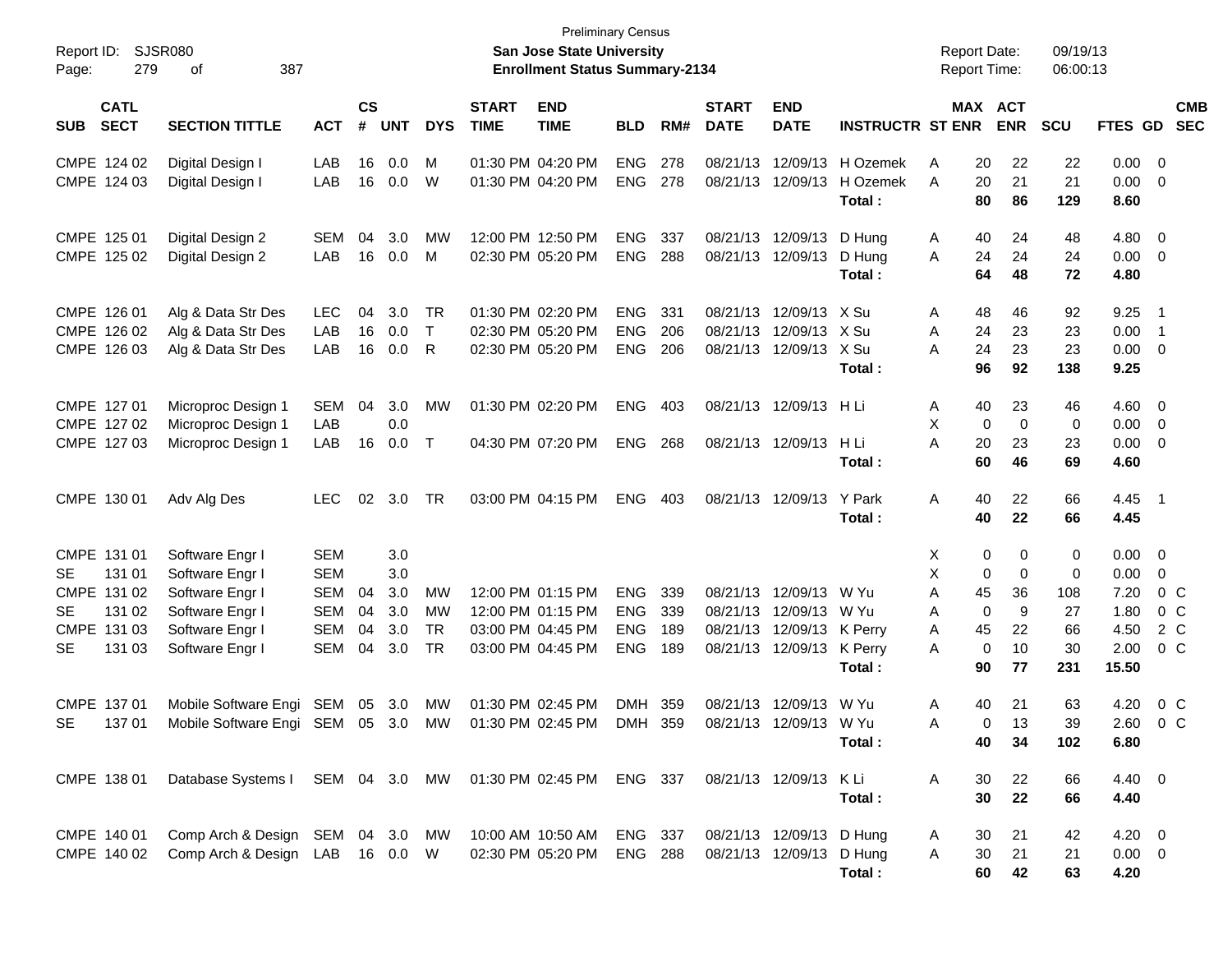| Report ID:<br>Page:             | 280                                                                                              | SJSR080<br>387<br>οf                                                                                                                                                                                                                 |                                                                                                              |                                  |                                                      |                                                                  |                             | San Jose State University<br><b>Enrollment Status Summary-2134</b> | <b>Preliminary Census</b> |            |                             |                                                                                                                                                                            |                                                        | <b>Report Date:</b><br><b>Report Time:</b>             |                                                                                                          | 09/19/13<br>06:00:13                    |                                                                                        |                                                                                            |                          |
|---------------------------------|--------------------------------------------------------------------------------------------------|--------------------------------------------------------------------------------------------------------------------------------------------------------------------------------------------------------------------------------------|--------------------------------------------------------------------------------------------------------------|----------------------------------|------------------------------------------------------|------------------------------------------------------------------|-----------------------------|--------------------------------------------------------------------|---------------------------|------------|-----------------------------|----------------------------------------------------------------------------------------------------------------------------------------------------------------------------|--------------------------------------------------------|--------------------------------------------------------|----------------------------------------------------------------------------------------------------------|-----------------------------------------|----------------------------------------------------------------------------------------|--------------------------------------------------------------------------------------------|--------------------------|
| SUB                             | <b>CATL</b><br><b>SECT</b>                                                                       | <b>SECTION TITTLE</b>                                                                                                                                                                                                                | <b>ACT</b>                                                                                                   | $\mathsf{cs}$<br>#               | <b>UNT</b>                                           | <b>DYS</b>                                                       | <b>START</b><br><b>TIME</b> | <b>END</b><br><b>TIME</b>                                          | <b>BLD</b>                | RM#        | <b>START</b><br><b>DATE</b> | <b>END</b><br><b>DATE</b>                                                                                                                                                  | <b>INSTRUCTR ST ENR</b>                                |                                                        | MAX ACT<br><b>ENR</b>                                                                                    | <b>SCU</b>                              | FTES GD                                                                                |                                                                                            | <b>CMB</b><br><b>SEC</b> |
|                                 | CMPE 142 01                                                                                      | <b>Operating Systems</b>                                                                                                                                                                                                             | SEM                                                                                                          | 04                               | 3.0                                                  | R                                                                |                             | 06:00 PM 08:45 PM                                                  | CL.                       | 202        |                             | 08/21/13 12/09/13                                                                                                                                                          | J Gomez<br>Total:                                      | A<br>50<br>50                                          | 32<br>32                                                                                                 | 96<br>96                                | $6.40 \quad 0$<br>6.40                                                                 |                                                                                            |                          |
|                                 | CMPE 146 01<br>CMPE 146 02                                                                       | RT Embedded CoDes SEM<br>RT Embedded CoDes LAB                                                                                                                                                                                       |                                                                                                              |                                  | 3.0<br>0.0                                           |                                                                  |                             |                                                                    |                           |            |                             |                                                                                                                                                                            | Total:                                                 | Х<br>X                                                 | 0<br>0<br>0<br>0<br>$\mathbf 0$<br>$\bf{0}$                                                              | 0<br>0<br>0                             | $0.00 \t 0$<br>$0.00 \t 0$<br>0.00                                                     |                                                                                            |                          |
| <b>SE</b>                       | CMPE 148 01<br>148 01                                                                            | <b>Comptr Networks I</b><br><b>Comptr Networks I</b>                                                                                                                                                                                 | SEM<br><b>SEM</b>                                                                                            | 04<br>04                         | 3.0<br>3.0                                           | <b>TR</b><br><b>TR</b>                                           |                             | 01:30 PM 02:45 PM<br>01:30 PM 02:45 PM                             | CL<br><b>CL</b>           | 202<br>202 | 08/21/13<br>08/21/13        | 12/09/13<br>12/09/13                                                                                                                                                       | R Fatoohi<br>R Fatoohi<br>Total:                       | 50<br>A<br>A<br>50                                     | 31<br>5<br>$\mathbf 0$<br>36                                                                             | 93<br>15<br>108                         | 6.20<br>1.00<br>7.20                                                                   |                                                                                            | $0\,$ C<br>$0\,$ C       |
|                                 | CMPE 152 01<br>CMPE 152 02                                                                       | Compiler Design<br>Compiler Design                                                                                                                                                                                                   | <b>SEM</b><br>LAB                                                                                            | 04<br>16                         | 3.0<br>0.0                                           | TR<br><b>TR</b>                                                  |                             | 03:00 PM 03:50 PM<br>04:00 PM 05:45 PM                             | <b>ENG</b><br><b>ENG</b>  | 325<br>492 | 08/21/13<br>08/21/13        | 12/09/13<br>12/09/13                                                                                                                                                       | M Robinson A<br>M Robinson A<br>Total:                 | 60<br>30<br>90                                         | 31<br>31<br>62                                                                                           | 62<br>31<br>93                          | $6.20 \quad 0$<br>$0.00 \t 0$<br>6.20                                                  |                                                                                            |                          |
| SE.<br><b>CMPE</b><br><b>SE</b> | CMPE 165 01<br>165 01<br>165 02<br>165 02                                                        | SW Engl Process Mgt SEM 04<br>SW Engl Process Mgt SEM<br>SW Engl Process Mgt SEM<br>SW Engl Process Mgt SEM                                                                                                                          |                                                                                                              | 04<br>04                         | 3.0<br>3.0<br>3.0<br>3.0                             | MW<br><b>MW</b>                                                  |                             | 04:30 PM 05:45 PM<br>04:30 PM 05:45 PM                             | <b>ENG</b><br><b>ENG</b>  | 325<br>325 |                             | 08/21/13 12/09/13<br>08/21/13 12/09/13 C Tarng<br>08/21/13 12/09/13                                                                                                        | C Tarng<br>Total:                                      | Х<br>X<br>A<br>40<br>A<br>40                           | 0<br>0<br>0<br>$\Omega$<br>10<br>19<br>$\mathbf 0$<br>29                                                 | 0<br>0<br>30<br>57<br>87                | $0.00 \t 0$<br>0.00<br>2.00<br>3.80<br>5.80                                            | $\overline{0}$                                                                             | $0\,$ C<br>$0\,$ C       |
| SE<br>SE<br>SE                  | CMPE 172 01<br>172 01<br>CMPE 172 02<br>172 02<br>CMPE 172 03<br>172 03<br>CMPE 172 04           | <b>Enterprise Software</b><br><b>Enterprise Software</b><br><b>Enterprise Software</b><br><b>Enterprise Software</b><br><b>Enterprise Software</b><br><b>Enterprise Software</b><br><b>Enterprise Software</b>                       | <b>LEC</b><br><b>LEC</b><br><b>LEC</b><br><b>LEC</b><br><b>LEC</b><br><b>LEC</b><br><b>LEC</b>               | 02<br>02                         | 3.0<br>3.0<br>3.0<br>3.0<br>3.0<br>3.0<br>3.0        | W<br>W                                                           |                             | 06:00 PM 08:45 PM<br>06:00 PM 08:45 PM                             | CL.<br><b>CL</b>          | 202<br>202 | 08/21/13<br>08/21/13        |                                                                                                                                                                            | 12/09/13 S Silberman<br>12/09/13 S Silberman<br>Total: | Х<br>X<br>X<br>X<br>25<br>A<br>A<br>X<br>25            | 0<br>0<br>0<br>0<br>0<br>$\Omega$<br>$\Omega$<br>$\Omega$<br>13<br>$\Omega$<br>14<br>0<br>$\Omega$<br>27 | 0<br>0<br>0<br>0<br>39<br>42<br>0<br>81 | $0.00 \t 0$<br>0.00<br>0.00<br>0.00<br>2.60<br>2.80<br>0.00<br>5.40                    | $\overline{\phantom{0}}$<br>$\overline{0}$<br>$\Omega$<br>- 0                              | $0\,$ C<br>$0\,$ C       |
| SE<br>SE<br>SE<br>SE            | CMPE 180 01<br>180 01<br>CMPE 180 03<br>180 03<br>CMPE 180 31<br>180 31<br>CMPE 180 32<br>180 32 | <b>Individual Studies</b><br><b>Individual Studies</b><br><b>Individual Studies</b><br><b>Individual Studies</b><br><b>Individual Studies</b><br><b>Individual Studies</b><br><b>Individual Studies</b><br><b>Individual Studies</b> | <b>SUP</b><br><b>SUP</b><br><b>SUP</b><br><b>SUP</b><br><b>SUP</b><br><b>SUP</b><br><b>SUP</b><br><b>SUP</b> | 36<br>36<br>36<br>36<br>36<br>36 | 1.0<br>1.0<br>3.0<br>3.0<br>3.0<br>3.0<br>3.0<br>3.0 | <b>TBA</b><br><b>TBA</b><br>TBA<br><b>TBA</b><br><b>TR</b><br>TR |                             | 03:00 PM 04:15 PM<br>03:00 PM 04:15 PM                             | ENG<br>ENG                | 189<br>189 |                             | 08/21/13 12/09/13 L Chang<br>08/21/13 12/09/13 L Chang<br>08/21/13 12/09/13 L Chang<br>08/21/13 12/09/13 L Chang<br>08/21/13 12/09/13 K Perry<br>08/21/13 12/09/13 K Perry |                                                        | 30<br>A<br>A<br>50<br>A<br>A<br>X<br>X<br>Α<br>45<br>A | 0<br>5<br>3<br>0<br>0<br>0<br>0<br>0<br>0<br>16<br>0<br>18                                               | 1<br>5<br>9<br>0<br>0<br>0<br>48<br>54  | 0.07<br>0.33<br>$0.60 \t 0 C$<br>0.00<br>0.00<br>$0.00 \t 0$<br>4.00 16 C<br>4.50 18 C | $\begin{array}{ccc} & 0 & C \end{array}$<br>$0\,$ C<br>$0\,$ C<br>$\overline{\phantom{0}}$ |                          |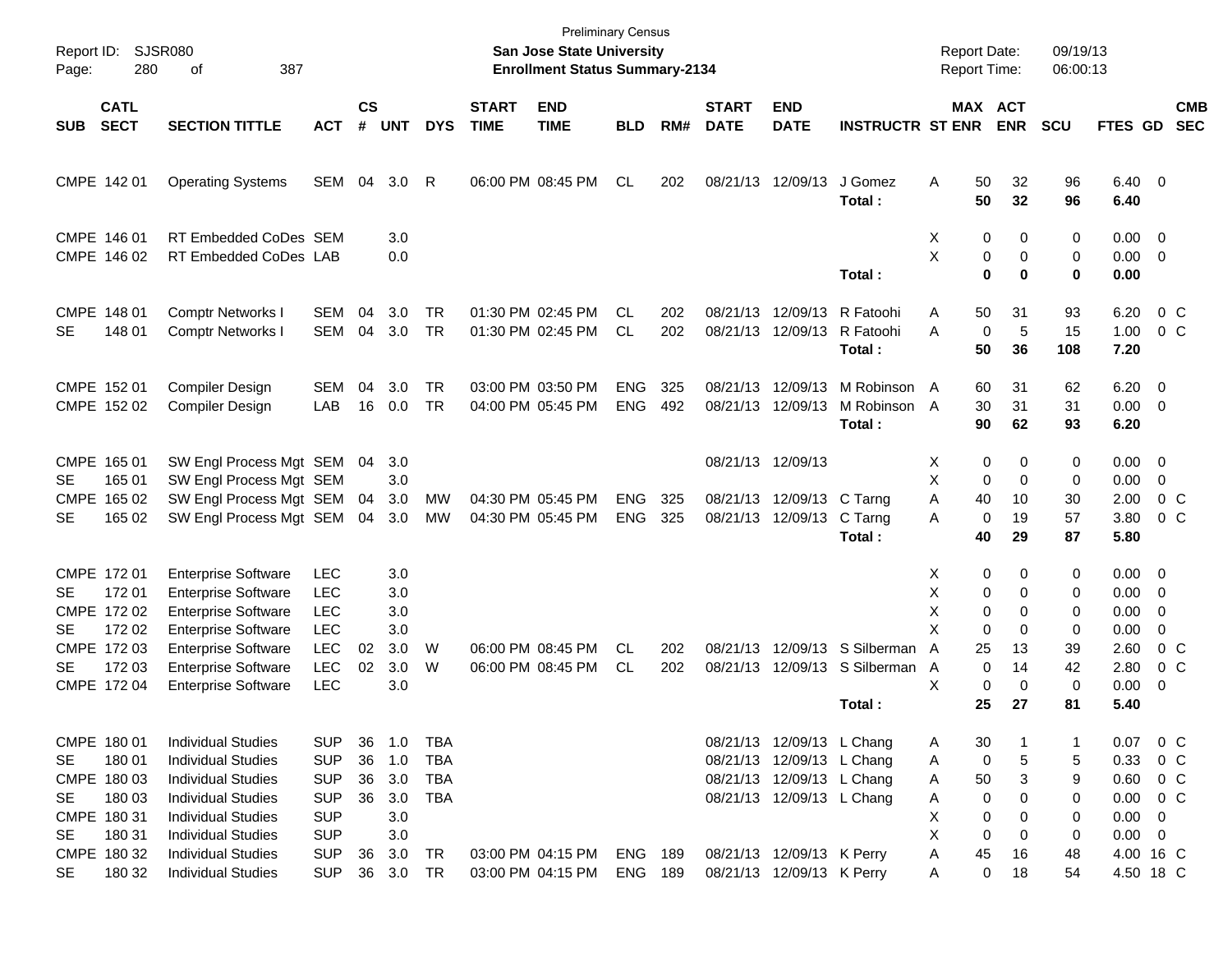| Report ID:<br>Page: | 281                        | SJSR080<br>387<br>οf              |            |                             |                  |            |                             | <b>Preliminary Census</b><br><b>San Jose State University</b><br><b>Enrollment Status Summary-2134</b> |            |     |                             |                           |                                | <b>Report Date:</b><br>Report Time: |                       |              | 09/19/13<br>06:00:13 |                |                          |
|---------------------|----------------------------|-----------------------------------|------------|-----------------------------|------------------|------------|-----------------------------|--------------------------------------------------------------------------------------------------------|------------|-----|-----------------------------|---------------------------|--------------------------------|-------------------------------------|-----------------------|--------------|----------------------|----------------|--------------------------|
| <b>SUB</b>          | <b>CATL</b><br><b>SECT</b> | <b>SECTION TITTLE</b>             | <b>ACT</b> | $\mathsf{cs}$<br>$\pmb{\#}$ | <b>UNT</b>       | <b>DYS</b> | <b>START</b><br><b>TIME</b> | <b>END</b><br><b>TIME</b>                                                                              | <b>BLD</b> | RM# | <b>START</b><br><b>DATE</b> | <b>END</b><br><b>DATE</b> | <b>INSTRUCTR ST ENR</b>        |                                     | MAX ACT<br><b>ENR</b> | <b>SCU</b>   | <b>FTES GD</b>       |                | <b>CMB</b><br><b>SEC</b> |
|                     | CMPE 180 38                | <b>Individual Studies</b>         | <b>SUP</b> | 36                          | 3.0              | MW         |                             | 01:30 PM 02:45 PM                                                                                      | <b>ENG</b> | 337 |                             | 08/21/13 12/09/13 K Li    |                                | Α                                   | 30                    | 22<br>66     |                      | 5.50 22 C      |                          |
| SE                  | 180 38                     | <b>Individual Studies</b>         | <b>SUP</b> | 36                          | 3.0              | <b>MW</b>  |                             | 01:30 PM 02:45 PM                                                                                      | <b>ENG</b> | 337 |                             | 08/21/13 12/09/13 K Li    |                                | Α                                   | $\mathbf 0$           | $\mathbf{1}$ | 3<br>0.25            |                | 1 C                      |
|                     | CMPE 180 42                | <b>Individual Studies</b>         | <b>SUP</b> |                             | 3.0              |            |                             |                                                                                                        |            |     |                             |                           |                                | X                                   | $\mathbf 0$           | 0            | 0.00<br>0            | 0              |                          |
| SE                  | 180 42                     | <b>Individual Studies</b>         | <b>SUP</b> |                             | 3.0              |            |                             |                                                                                                        |            |     |                             |                           |                                | X                                   | $\mathbf 0$           | $\mathbf 0$  | 0.00<br>0            | $\overline{0}$ |                          |
|                     | CMPE 180 90                | <b>Individual Studies</b>         | <b>SUP</b> | 36                          | 3.0              | МW         |                             | 01:30 PM 02:45 PM                                                                                      | CL         | 202 |                             |                           | 08/21/13 12/09/13 H Katirciogl | A                                   | 60                    | 35<br>105    |                      | 8.75 35 C      |                          |
| SE                  | 180 90                     | <b>Individual Studies</b>         | <b>SUP</b> | 36                          | 3.0              | <b>MW</b>  |                             | 01:30 PM 02:45 PM                                                                                      | <b>CL</b>  | 202 |                             |                           | 08/21/13 12/09/13 H Katirciogl | Α                                   | $\mathbf 0$           | $\mathbf 0$  | $\mathbf 0$<br>0.00  |                | $0\,$ C                  |
|                     | CMPE 180 92                | <b>Individual Studies</b>         | <b>SUP</b> | 36                          | 3.0              | <b>TR</b>  |                             | 01:30 PM 02:45 PM                                                                                      | <b>ENG</b> | 189 |                             | 08/21/13 12/09/13 KLi     |                                | 120<br>A                            |                       | 63<br>189    | 15.75 63 C           |                |                          |
| SE                  | 180 92                     | <b>Individual Studies</b>         | <b>SUP</b> | 36                          | 3.0              | <b>TR</b>  |                             | 01:30 PM 02:45 PM                                                                                      | <b>ENG</b> | 189 |                             | 08/21/13 12/09/13 K Li    |                                | A                                   | $\mathbf 0$           | $\Omega$     | $\mathbf 0$<br>0.00  |                | 0 <sup>o</sup>           |
|                     | CMPE 180 94                | <b>Individual Studies</b>         | <b>SUP</b> | 36                          | 3.0              | <b>MW</b>  |                             | 03:00 PM 04:15 PM                                                                                      | <b>ENG</b> | 189 |                             | 08/21/13 12/09/13         | F Lin                          | 120<br>Α                            |                       | 66<br>198    | 16.45 65 C           |                |                          |
| SE                  | 180 94                     | <b>Individual Studies</b>         | <b>SUP</b> | 36                          | 3.0              | <b>MW</b>  |                             | 03:00 PM 04:15 PM                                                                                      | <b>ENG</b> | 189 |                             | 08/21/13 12/09/13 F Lin   |                                | A                                   | $\mathbf 0$           | $\Omega$     | $\mathbf 0$<br>0.00  |                | 0 <sup>o</sup>           |
|                     |                            |                                   |            |                             |                  |            |                             |                                                                                                        |            |     |                             |                           | Total:                         | 455                                 | 230                   | 678          | 56.20                |                |                          |
|                     | CMPE 187 01                | Soft-Quality & Test               | <b>SEM</b> |                             | 3.0              |            |                             |                                                                                                        |            |     |                             |                           |                                | Х                                   | 0                     | 0            | 0.00<br>0            | - 0            |                          |
| SE                  | 18701                      | Soft-Quality & Test               | <b>SEM</b> |                             | 3.0              |            |                             |                                                                                                        |            |     |                             |                           |                                | X                                   | $\mathbf 0$           | 0            | 0.00<br>0            | $\mathbf 0$    |                          |
|                     | CMPE 187 02                | Soft-Quality & Test               | SEM        | 04                          | 3.0              | R          |                             | 06:00 PM 08:45 PM                                                                                      | <b>ENG</b> | 331 |                             | 08/21/13 12/09/13 Z Gao   |                                | A                                   | 40                    | 18<br>54     | 3.60                 |                | $0\,C$                   |
| <b>SE</b>           | 18702                      | Soft-Quality & Test               | SEM        | 04                          | 3.0              | R          |                             | 06:00 PM 08:45 PM                                                                                      | <b>ENG</b> | 331 |                             | 08/21/13 12/09/13 Z Gao   |                                | A                                   | 0                     | 14<br>42     | 2.80                 |                | 0 <sup>o</sup>           |
|                     |                            |                                   |            |                             |                  |            |                             |                                                                                                        |            |     |                             |                           | Total:                         |                                     | 40                    | 32<br>96     | 6.40                 |                |                          |
|                     |                            |                                   |            |                             |                  |            |                             |                                                                                                        |            |     |                             |                           |                                |                                     |                       |              |                      |                |                          |
| <b>CMPE</b>         | 195A 01                    | Sr Design Project I               | LAB        | 16                          | 1.0              | R          |                             | 12:00 PM 02:45 PM                                                                                      | <b>ENG</b> | 337 |                             | 08/21/13 12/09/13 K Perry |                                | A                                   | 30                    | 15<br>15     | 1.00                 |                | $0\,C$                   |
| SE                  |                            | 195A 01 Sr Design Project I       | LAB        | 16                          | 1.0              | R          |                             | 12:00 PM 02:45 PM                                                                                      | <b>ENG</b> | 337 |                             | 08/21/13 12/09/13         | K Perry                        | A                                   | 0                     | 8            | 8<br>0.53            |                | 0 <sup>C</sup>           |
|                     |                            |                                   |            |                             |                  |            |                             |                                                                                                        |            |     |                             |                           | Total:                         |                                     | 30                    | 23<br>23     | 1.53                 |                |                          |
|                     |                            | CMPE 195B 01 Sr Design Project II | LAB        | 16                          | 3.0              | R          |                             | 12:00 PM 02:45 PM                                                                                      | <b>ENG</b> | 337 |                             | 08/21/13 12/09/13 K Perry |                                | A                                   | 30                    | 19<br>57     | 3.80                 |                | $0\,$ C                  |
| <b>SE</b>           |                            | 195B 01 Sr Design Project II      | LAB        | 16                          | 3.0              | R          |                             | 12:00 PM 02:45 PM                                                                                      | ENG        | 337 |                             | 08/21/13 12/09/13 K Perry |                                | Α                                   | $\mathbf 0$           | 15<br>45     | 3.00                 |                | 0 C                      |
|                     |                            | CMPE 195B 02 Sr Design Project II | LAB        |                             | 3.0              |            |                             |                                                                                                        |            |     |                             |                           |                                | X                                   | $\mathbf 0$           | 0            | 0.00<br>0            | 0              |                          |
| <b>SE</b>           |                            | 195B 02 Sr Design Project II      | LAB        |                             | 3.0              |            |                             |                                                                                                        |            |     |                             |                           |                                | X                                   | $\mathbf 0$           | 0            | 0.00<br>0            | 0              |                          |
| <b>CMPE</b>         |                            | 195B 03 Sr Design Project II      | LAB        | 16                          | 3.0              | F          |                             | 01:00 PM 07:00 PM                                                                                      | <b>ENG</b> | 278 |                             | 08/21/13 12/09/13         |                                | Α                                   | 15                    | 3            | 9<br>0.60            |                | $0\,$ C                  |
| SE                  |                            | 195B 03 Sr Design Project II      | LAB        | 16                          | 3.0              | F          |                             | 01:00 PM 07:00 PM                                                                                      | <b>ENG</b> | 278 |                             | 08/21/13 12/09/13         |                                | А                                   | 0                     | $\mathbf 0$  | $\mathbf 0$<br>0.00  |                | 0 <sup>o</sup>           |
|                     |                            |                                   |            |                             |                  |            |                             |                                                                                                        |            |     |                             |                           | Total:                         |                                     | 45                    | 37<br>111    | 7.40                 |                |                          |
|                     |                            |                                   |            |                             |                  |            |                             |                                                                                                        |            |     |                             |                           |                                |                                     |                       |              |                      |                |                          |
|                     |                            | CMPE 200 01 Comp Architecture     |            |                             | SEM 05 3.0 M     |            |                             | 06:00 PM 08:45 PM CL                                                                                   |            | 226 |                             | 08/21/13 12/09/13 D Hung  |                                | Α                                   | 72<br>27              | 81           |                      | 6.75 27        |                          |
|                     |                            |                                   |            |                             |                  |            |                             |                                                                                                        |            |     |                             |                           | Total:                         |                                     | 72<br>27              | 81           | 6.75                 |                |                          |
|                     | CMPE 202 01                | SW Systems Engr                   | <b>LEC</b> | 01                          | 3.0 M            |            |                             | 06:00 PM 08:45 PM                                                                                      | CL         | 202 |                             | 08/21/13 12/09/13 M Fayad |                                | A                                   | 60                    | 49<br>147    | 12.25 49             |                |                          |
|                     | CMPE 202 02                | SW Systems Engr                   | <b>LEC</b> | 01                          | $3.0$ R          |            |                             | 06:00 PM 08:45 PM                                                                                      | ENG        | 343 |                             | 08/21/13 12/09/13 M Fayad |                                | Α                                   | 60                    | 56<br>168    | 14.00 56             |                |                          |
|                     | CMPE 202 03                | SW Systems Engr                   | <b>LEC</b> |                             | 3.0              |            |                             |                                                                                                        |            |     |                             |                           |                                | Χ                                   | 0                     | $\mathbf 0$  | 0                    | $0.00 \t 0$    |                          |
|                     | CMPE 202 04                | SW Systems Engr                   | <b>LEC</b> | 01                          | 3.0 <sub>S</sub> |            |                             | 09:00 AM 11:45 AM                                                                                      | ENG 189    |     |                             |                           | 08/21/13 12/09/13 P Nguyen     | A                                   | 140<br>138            | 414          | 34.50138             |                |                          |
|                     |                            |                                   |            |                             |                  |            |                             |                                                                                                        |            |     |                             |                           | Total:                         |                                     | 260 243               | 729          | 60.75                |                |                          |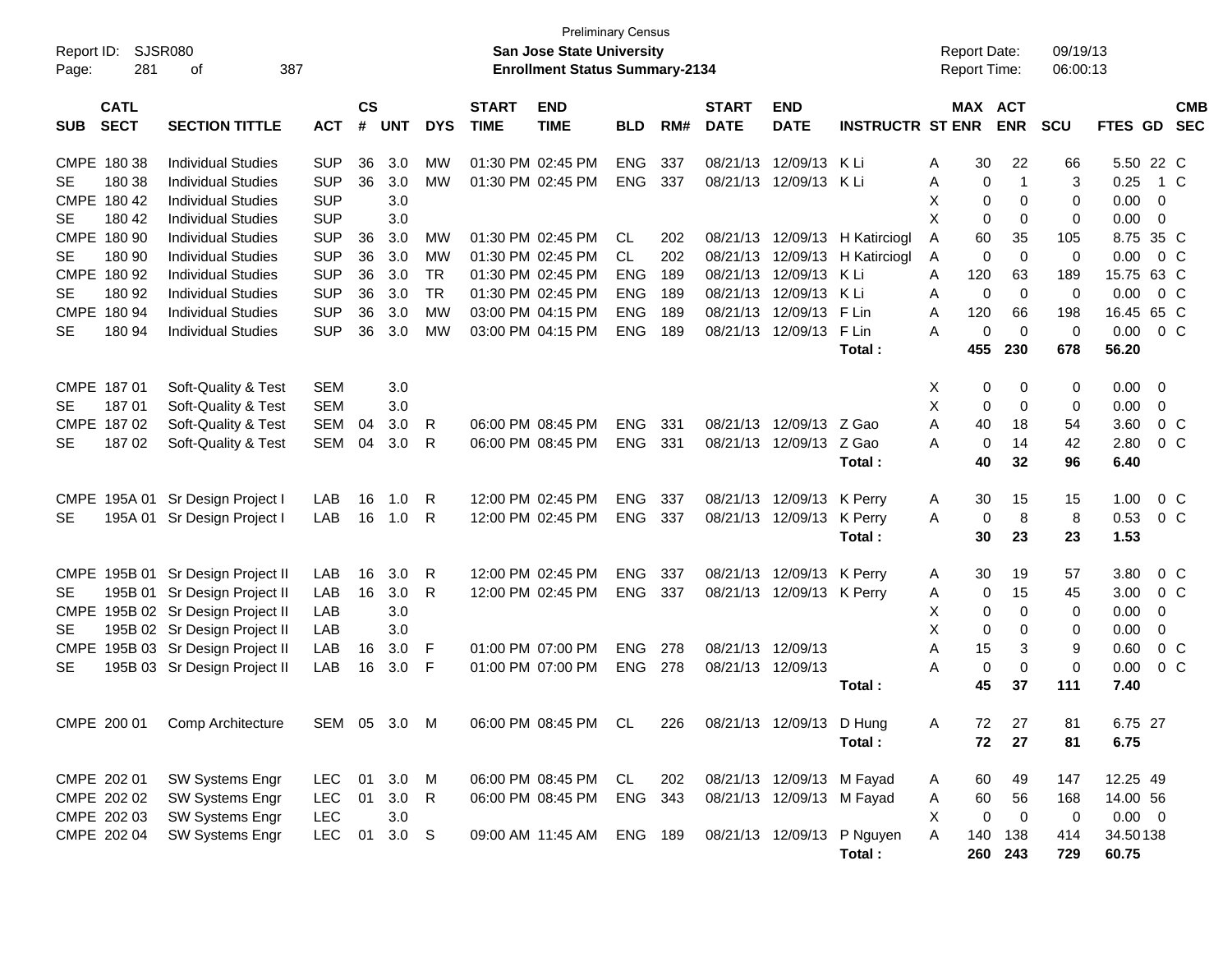| Report ID:<br>Page: | SJSR080<br>282                            | 387<br>of                                                                  |                                        |                |                   |                     |                             | <b>Preliminary Census</b><br>San Jose State University<br><b>Enrollment Status Summary-2134</b> |                  |            |                             |                                                        |                                                                        | <b>Report Date:</b><br>Report Time:    |                                                | 09/19/13<br>06:00:13      |                                       |     |            |
|---------------------|-------------------------------------------|----------------------------------------------------------------------------|----------------------------------------|----------------|-------------------|---------------------|-----------------------------|-------------------------------------------------------------------------------------------------|------------------|------------|-----------------------------|--------------------------------------------------------|------------------------------------------------------------------------|----------------------------------------|------------------------------------------------|---------------------------|---------------------------------------|-----|------------|
| <b>SUB</b>          | <b>CATL</b><br><b>SECT</b>                | <b>SECTION TITTLE</b>                                                      | <b>ACT</b>                             | <b>CS</b><br># | <b>UNT</b>        | <b>DYS</b>          | <b>START</b><br><b>TIME</b> | <b>END</b><br><b>TIME</b>                                                                       | <b>BLD</b>       | RM#        | <b>START</b><br><b>DATE</b> | <b>END</b><br><b>DATE</b>                              | <b>INSTRUCTR ST ENR</b>                                                | MAX ACT                                | <b>ENR</b>                                     | <b>SCU</b>                | FTES GD SEC                           |     | <b>CMB</b> |
|                     | CMPE 203 01<br>CMPE 203 02<br>CMPE 203 03 | SW Engr Management LEC<br>SW Engr Management LEC<br>SW Engr Management LEC |                                        | 01<br>01       | 3.0<br>3.0<br>3.0 | $\top$<br><b>TR</b> |                             | 06:00 PM 08:45 PM<br>03:00 PM 04:15 PM                                                          | IS.<br><b>CL</b> | 216<br>202 |                             | 08/21/13 12/09/13 M Fayad<br>08/21/13 12/09/13 M Fayad |                                                                        | 55<br>Α<br>55<br>A<br>Χ<br>0           | 41<br>12<br>$\mathbf 0$                        | 123<br>36<br>0            | 10.25 41<br>3.00 12<br>$0.00 \quad 0$ |     |            |
|                     | CMPE 203 04<br>CMPE 203 05                | SW Engr Management LEC<br>SW Engr Management LEC                           |                                        | 01             | 3.0<br>3.0        | MW                  |                             | 04:30 PM 05:45 PM                                                                               | ENG              | 189        |                             | 08/21/13 12/09/13                                      | K Perry<br>Total:                                                      | X<br>0<br>90<br>A<br>200               | 0<br>86<br>139                                 | $\mathbf 0$<br>258<br>417 | $0.00 \t 0$<br>21.50 86<br>34.75      |     |            |
|                     | CMPE 206 01<br>CMPE 206 02                | Comp Netwrk Design SEM<br>Comp Netwrk Design SEM 05 3.0                    |                                        | 05             | 3.0               | $\top$<br>R         |                             | 06:00 PM 08:45 PM<br>06:00 PM 08:45 PM                                                          | CL.<br>IS.       | 226<br>216 |                             | 08/21/13 12/09/13<br>08/21/13 12/09/13                 | R Fatoohi<br>R Fatoohi<br>Total:                                       | Α<br>35<br>35<br>A<br>70               | 28<br>32<br>60                                 | 84<br>96<br>180           | 7.00 28<br>8.00 32<br>15.00           |     |            |
|                     | CMPE 207 01<br>CMPE 207 02<br>CMPE 207 03 | Net Prog & Appl<br>Net Prog & Appl<br>Net Prog & Appl                      | <b>LEC</b><br><b>LEC</b><br><b>LEC</b> | 04<br>04       | 3.0<br>3.0<br>3.0 | <b>MW</b><br>M      |                             | 03:00 PM 04:15 PM<br>06:00 PM 08:45 PM                                                          | <b>ENG</b><br>CL | 303<br>225 |                             | 08/21/13 12/09/13 Y Park<br>08/21/13 12/09/13          | R Sinn                                                                 | 30<br>A<br>X<br>$\mathbf 0$<br>A<br>30 | 23<br>$\mathbf 0$<br>23                        | 69<br>$\mathbf 0$<br>69   | 5.75 23<br>$0.00 \t 0$<br>5.70 22     |     |            |
|                     | CMPE 208 01                               | Net Arch & Proto                                                           | <b>LEC</b>                             | 04             | 3.0               | W                   |                             | 06:00 PM 08:45 PM                                                                               | CL.              | 225        |                             | 08/21/13 12/09/13                                      | Total:<br>R Fatoohi<br>Total:                                          | 60<br>45<br>A<br>45                    | 46<br>17<br>17                                 | 138<br>51<br>51           | 11.45<br>4.25 17<br>4.25              |     |            |
| EE.                 | CMPE 209 01<br>209 01                     | <b>Network Security</b><br><b>Network Security</b>                         | <b>LEC</b><br><b>LEC</b>               | 01<br>01       | 3.0<br>3.0        | R<br>R              |                             | 06:00 PM 08:45 PM<br>06:00 PM 08:45 PM                                                          | CL.<br>CL.       | 226<br>226 |                             | 08/21/13 12/09/13<br>08/21/13 12/09/13 X Su            | X Su<br>Total:                                                         | Α<br>60<br>A<br>0<br>60                | 42<br>9<br>51                                  | 126<br>27<br>153          | 10.50 42 C<br>2.25<br>12.75           | 9 C |            |
|                     | CMPE 220 01                               | <b>System Software</b>                                                     | SEM                                    | 05             | 3.0 T             |                     |                             | 06:00 PM 08:45 PM                                                                               | CL               | 222        |                             | 08/21/13 12/09/13                                      | M Qiu<br>Total:                                                        | 72<br>A<br>72                          | 40<br>40                                       | 120<br>120                | 10.00 40<br>10.00                     |     |            |
|                     | CMPE 226 01                               | Database Design                                                            | <b>LEC</b>                             | 01             | 3.0               | W                   |                             | 06:00 PM 08:45 PM                                                                               | ENG              | 337        |                             | 08/21/13 12/09/13                                      | J Gash<br>Total:                                                       | 50<br>A<br>50                          | 41<br>41                                       | 123<br>123                | 10.25 41<br>10.25                     |     |            |
|                     | CMPE 235 01                               | Mobile SW Design<br>CMPE 235 02 Mobile SW Design                           | <b>LEC</b><br>LEC                      |                | 3.0<br>3.0        |                     |                             |                                                                                                 |                  |            |                             |                                                        | Total:                                                                 | X<br>0<br>$\mathsf{X}$<br>0            | 0<br>$\overline{0}$<br>$\mathbf 0$<br>$\bf{0}$ | 0<br>0<br>0               | $0.00 \t 0$<br>$0.00 \t 0$<br>0.00    |     |            |
|                     | CMPE 239 01<br>CMPE 239 02                | Web & Data Mining<br>Web & Data Mining                                     | LEC 02 3.0 T<br>LEC 02 3.0 TR          |                |                   |                     |                             | 06:00 PM 08:45 PM<br>01:30 PM 02:45 PM                                                          | ENG 337<br>SH    | 344        |                             |                                                        | 08/21/13 12/09/13 M Eirinaki<br>08/21/13 12/09/13 M Eirinaki<br>Total: | 55<br>A<br>50<br>Α<br>105              | 55<br>42<br>97                                 | 165<br>126<br>291         | 13.75 55<br>10.50 42<br>24.25         |     |            |
|                     | CMPE 240 01                               | Adv Microcomp Design SEM 05 3.0 W                                          |                                        |                |                   |                     |                             | 06:00 PM 08:45 PM CL                                                                            |                  | 226        |                             | 08/21/13 12/09/13                                      | A Bindal<br>Total:                                                     | A<br>72<br>72                          | 37<br>37                                       | 111<br>111                | 9.25 37<br>9.25                       |     |            |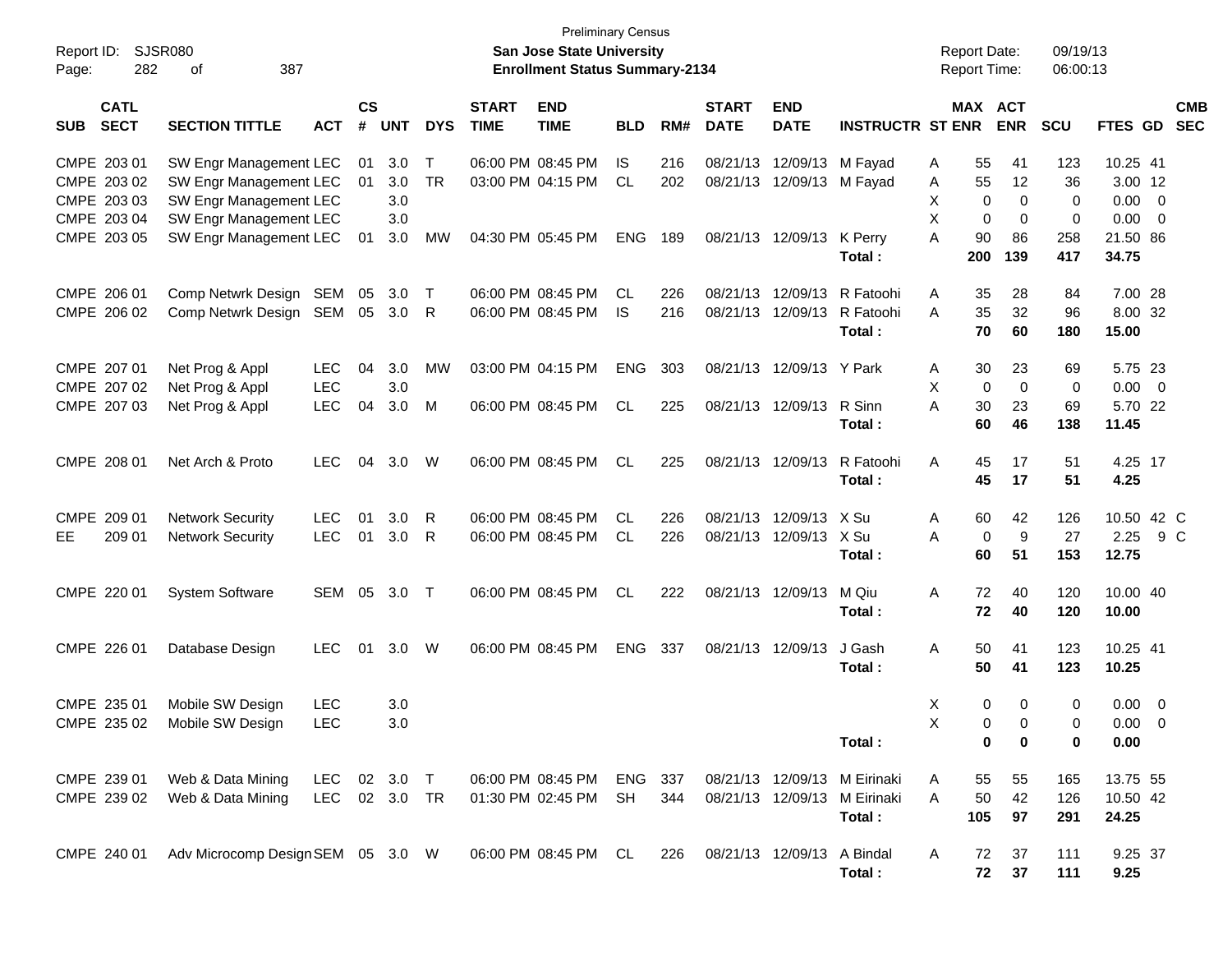| Report ID:<br>Page: | 283                        | <b>SJSR080</b><br>387<br>οf          |                   |                    |            |              |                             | <b>Preliminary Census</b><br>San Jose State University<br><b>Enrollment Status Summary-2134</b> |            |     |                             |                            |                            | <b>Report Date:</b><br>Report Time: |                       |                      | 09/19/13<br>06:00:13 |                        |                          |
|---------------------|----------------------------|--------------------------------------|-------------------|--------------------|------------|--------------|-----------------------------|-------------------------------------------------------------------------------------------------|------------|-----|-----------------------------|----------------------------|----------------------------|-------------------------------------|-----------------------|----------------------|----------------------|------------------------|--------------------------|
| <b>SUB</b>          | <b>CATL</b><br><b>SECT</b> | <b>SECTION TITTLE</b>                | <b>ACT</b>        | $\mathsf{cs}$<br># | <b>UNT</b> | <b>DYS</b>   | <b>START</b><br><b>TIME</b> | <b>END</b><br><b>TIME</b>                                                                       | <b>BLD</b> | RM# | <b>START</b><br><b>DATE</b> | <b>END</b><br><b>DATE</b>  | <b>INSTRUCTR ST ENR</b>    |                                     | MAX ACT<br><b>ENR</b> | SCU                  |                      | FTES GD                | <b>CMB</b><br><b>SEC</b> |
|                     | CMPE 242 01                | Embedded Hardware D8EM               |                   | 05                 | 3.0        |              |                             |                                                                                                 |            |     | 08/21/13 12/09/13           |                            |                            | X                                   | 0                     | 0                    | 0                    | $0.00 \t 0$            |                          |
|                     | CMPE 242 02                | Embedded Hardware D8EM               |                   |                    | 3.0        |              |                             |                                                                                                 |            |     |                             |                            | Total:                     | X                                   | 0<br>$\mathbf 0$      | 0<br>$\bf{0}$        | 0<br>0<br>0.00       | $0.00 \t 0$            |                          |
|                     | CMPE 244 01                | <b>Embedded Software</b>             | LEC               |                    | 3.0        |              |                             |                                                                                                 |            |     |                             |                            |                            | Χ                                   | 0                     | 0                    | 0                    | $0.00 \t 0$            |                          |
|                     |                            |                                      |                   |                    |            |              |                             |                                                                                                 |            |     |                             |                            | Total:                     |                                     | $\mathbf 0$           | $\bf{0}$             | 0.00<br>0            |                        |                          |
|                     | CMPE 245 01                | Embed Wireless Archi LEC             |                   | 04                 | 3.0        | MW           |                             | 04:00 PM 05:15 PM                                                                               | DMH 358    |     |                             | 08/21/13 12/09/13          | H Li<br>Total:             | Α                                   | 45<br>45              | 30<br>90<br>30<br>90 | 7.45                 | 7.45 29                |                          |
|                     | CMPE 262 01                | Embd Multimedia                      | <b>LEC</b>        |                    | 3.0        |              |                             |                                                                                                 |            |     |                             |                            | Total:                     | Χ                                   | 0<br>$\mathbf 0$      | 0<br>$\bf{0}$        | 0<br>0.00<br>0       | $0.00 \t 0$            |                          |
|                     | CMPE 265 01                | Hi Speed Dig Des                     | <b>LEC</b>        | 04                 | 3.0        | $\mathsf{R}$ |                             | 06:00 PM 08:45 PM                                                                               | CL.        | 117 |                             | 08/21/13 12/09/13          | H Katirciogl<br>Total:     | A                                   | 45<br>45              | 81<br>27<br>27<br>81 | 6.65                 | 6.65 25                |                          |
|                     | CMPE 272 01                | Ent SW Platforms                     | <b>LEC</b>        |                    | 3.0        |              |                             |                                                                                                 |            |     |                             |                            |                            | Χ                                   | 0                     | 0                    | 0                    | $0.00 \t 0$            |                          |
|                     | CMPE 272 02                | <b>Ent SW Platforms</b>              | <b>LEC</b>        | 01                 | 3.0        | R            |                             | 06:00 PM 08:45 PM                                                                               | ENG        | 189 |                             |                            | 08/21/13 12/09/13 R Ranjan | 120<br>Α                            | 136                   | 408                  |                      | 34.00136               |                          |
|                     | CMPE 272 03<br>CMPE 272 04 | Ent SW Platforms<br>Ent SW Platforms | LEC<br><b>LEC</b> | 01                 | 3.0<br>3.0 | M            |                             | 06:00 PM 08:45 PM                                                                               | ENG 189    |     |                             |                            | 08/21/13 12/09/13 D Harkey | X<br>120<br>A                       | $\mathbf 0$<br>137    | $\mathbf 0$<br>411   | 0                    | $0.00 \ 0$<br>34.25137 |                          |
|                     |                            |                                      |                   |                    |            |              |                             |                                                                                                 |            |     |                             |                            | Total:                     | 240                                 | 273                   | 819                  | 68.25                |                        |                          |
|                     | CMPE 273 01                | Ent Dist Systems                     | <b>LEC</b>        | 01                 | 3.0        | W            |                             | 06:00 PM 08:45 PM                                                                               | <b>ENG</b> | 341 |                             | 08/21/13 12/09/13 S Aung   |                            | A                                   | 60                    | 64<br>192            |                      | 16.00 64               |                          |
|                     | CMPE 273 02                | <b>Ent Dist Systems</b>              | <b>LEC</b>        | 01                 | 3.0        | <b>MW</b>    |                             | 03:00 PM 04:15 PM                                                                               | <b>ENG</b> | 329 |                             | 08/21/13 12/09/13 S Shim   |                            | A                                   | 60                    | 58<br>174            |                      | 14.50 58               |                          |
|                     | CMPE 273 03                | <b>Ent Dist Systems</b>              | <b>LEC</b>        | 01                 | 3.0        | м            |                             | 06:00 PM 08:45 PM                                                                               | <b>ENG</b> | 341 |                             | 08/21/13 12/09/13          | A Banerjee<br>Total:       | A<br>180                            | 60<br>152             | 30<br>90<br>456      | 38.00                | 7.50 30                |                          |
|                     | CMPE 275 01                | Enterprise App Dev                   | <b>LEC</b>        | 01                 | 3.0        | M            |                             | 06:00 PM 08:45 PM                                                                               | <b>ENG</b> | 337 |                             | 08/21/13 12/09/13 J Gash   |                            | A                                   | 70                    | 54<br>162            |                      | 13.50 54               |                          |
|                     | CMPE 275 02                | Enterprise App Dev                   | <b>LEC</b>        |                    | 3.0        |              |                             |                                                                                                 |            |     |                             |                            |                            | X                                   | $\mathbf 0$           | $\Omega$             | 0                    | $0.00 \ 0$             |                          |
|                     |                            |                                      |                   |                    |            |              |                             |                                                                                                 |            |     |                             |                            | Total:                     |                                     | 70                    | 54<br>162            | 13.50                |                        |                          |
|                     | CMPE 281 01                | Cloud Technologies                   | LEC               |                    | 3.0        |              |                             |                                                                                                 |            |     |                             |                            |                            | X.                                  | 0                     | $\mathbf 0$          | 0                    | $0.00 \t 0$            |                          |
|                     | CMPE 281 02                | <b>Cloud Technologies</b>            | <b>LEC</b>        | 01                 | 3.0        | $\mathsf{R}$ |                             | 06:00 PM 08:45 PM                                                                               | ENG 337    |     |                             |                            | 08/21/13 12/09/13 P Nguyen | Α                                   | 50                    | 40<br>120            |                      | 10.00 40               |                          |
|                     | CMPE 281 03                | <b>Cloud Technologies</b>            | <b>LEC</b>        | 01                 | 3.0        | W            |                             | 06:00 PM 08:45 PM                                                                               | ENG 189    |     |                             | 08/21/13 12/09/13 M Larkin | Total:                     | Α<br>130                            | 80<br>132             | 92<br>276<br>396     | 33.00                | 23.00 92               |                          |
|                     | CMPE 283 01                | Virtualization Tec                   | <b>LEC</b>        |                    | 01 3.0     | M            |                             | 06:00 PM 08:45 PM                                                                               | CL         | 222 |                             | 08/21/13 12/09/13 S Shim   |                            | A                                   | 64                    | 51<br>153            |                      | 12.75 51               |                          |
|                     | CMPE 283 02                | Virtualization Tec                   | <b>LEC</b>        |                    | 01 3.0     | MW           |                             | 01:30 PM 02:45 PM                                                                               | <b>SH</b>  | 344 |                             | 08/21/13 12/09/13 S Shim   |                            | Α                                   | 50                    | 33<br>99             |                      | 8.25 33                |                          |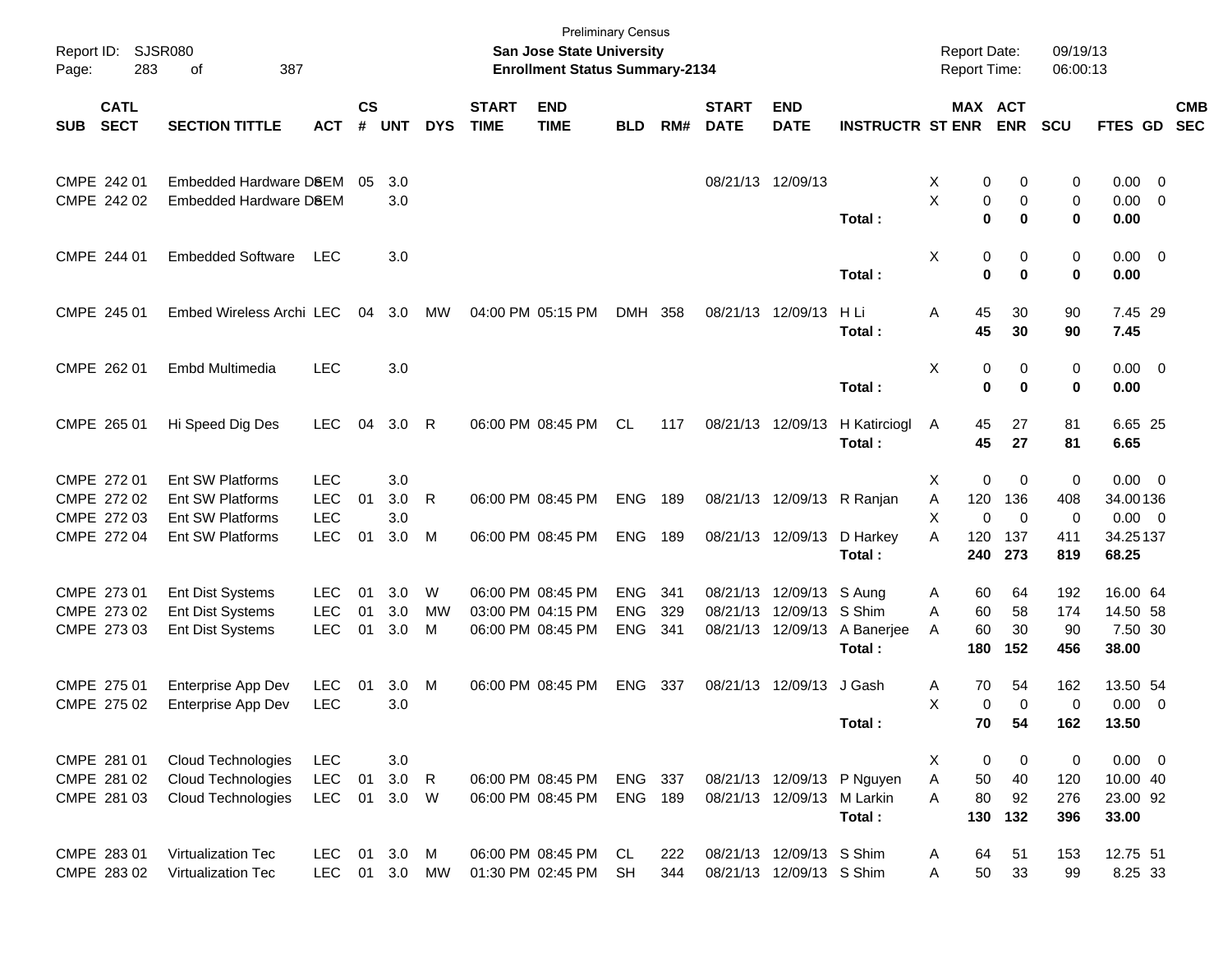| Report ID:<br>Page: | 284                        | <b>SJSR080</b><br>387<br>οf    |            |                    |            |            |                             | <b>Preliminary Census</b><br><b>San Jose State University</b><br><b>Enrollment Status Summary-2134</b> |                |      |                             |                           |                         | <b>Report Date:</b><br><b>Report Time:</b> |          |                       | 09/19/13<br>06:00:13 |                   |     |                          |
|---------------------|----------------------------|--------------------------------|------------|--------------------|------------|------------|-----------------------------|--------------------------------------------------------------------------------------------------------|----------------|------|-----------------------------|---------------------------|-------------------------|--------------------------------------------|----------|-----------------------|----------------------|-------------------|-----|--------------------------|
| <b>SUB</b>          | <b>CATL</b><br><b>SECT</b> | <b>SECTION TITTLE</b>          | <b>ACT</b> | $\mathsf{cs}$<br># | <b>UNT</b> | <b>DYS</b> | <b>START</b><br><b>TIME</b> | <b>END</b><br><b>TIME</b>                                                                              | <b>BLD</b>     | RM#  | <b>START</b><br><b>DATE</b> | <b>END</b><br><b>DATE</b> | <b>INSTRUCTR ST ENR</b> |                                            |          | MAX ACT<br><b>ENR</b> | <b>SCU</b>           | <b>FTES GD</b>    |     | <b>CMB</b><br><b>SEC</b> |
|                     |                            |                                |            |                    |            |            |                             |                                                                                                        |                |      |                             |                           | Total:                  |                                            | 114      | 84                    | 252                  | 21.00             |     |                          |
|                     | CMPE 285 01                | <b>Sw Engr Processes</b>       | <b>LEC</b> | 01                 | 3.0        | W          |                             | 06:00 PM 08:45 PM                                                                                      | <b>CL</b>      | 222  |                             | 08/21/13 12/09/13         | W Yu<br>Total:          | A                                          | 70<br>70 | 63<br>63              | 189<br>189           | 15.75 63<br>15.75 |     |                          |
|                     | CMPE 287 01                | SW Qlty Assur                  | <b>LEC</b> | 01                 | 3.0        |            |                             |                                                                                                        |                |      |                             | 08/21/13 12/09/13         |                         | X                                          | 0        | 0                     | $\mathbf 0$          | 0.00              | - 0 |                          |
|                     | CMPE 287 02                | SW Qlty Assur                  | <b>LEC</b> |                    | 3.0        |            |                             |                                                                                                        |                |      |                             |                           |                         | X                                          | 0        | $\Omega$              | $\mathbf 0$          | 0.00              | - 0 |                          |
|                     | CMPE 287 03                | SW Qlty Assur                  | <b>LEC</b> | 01                 | 3.0        | R          |                             | 06:00 PM 06:45 PM                                                                                      | <b>ENG</b>     | 331  |                             | 08/21/13 12/09/13 Z Gao   | Total:                  | А                                          | 50<br>50 | 40<br>40              | 120<br>120           | 10.00 40<br>10.00 |     |                          |
|                     | CMPE 294 01                | <b>CMPE Seminar</b>            | <b>SEM</b> | 04                 | 3.0        | м          |                             | 01:30 PM 04:15 PM                                                                                      | <b>ENG</b>     | 492  |                             | 08/21/13 12/09/13         | V Parrish               | Α                                          | 30       | 34                    | 102                  | 8.50 34           |     |                          |
|                     | CMPE 294 02                | <b>CMPE Seminar</b>            | <b>SEM</b> | 04                 | 3.0        | W          |                             | 01:30 PM 04:15 PM                                                                                      | <b>ENG</b>     | 492  |                             | 08/21/13 12/09/13         | M Robinson              | A                                          | 30       | 36                    | 108                  | 9.00 36           |     |                          |
|                     | CMPE 294 03                | <b>CMPE Seminar</b>            | <b>SEM</b> | 04                 | 3.0        | м          |                             | 06:00 PM 08:45 PM                                                                                      | <b>ENG</b>     | 492  |                             | 08/21/13 12/09/13         | M Robinson              | A                                          | 30       | 34                    | 102                  | 8.50 34           |     |                          |
|                     | CMPE 294 04                | <b>CMPE Seminar</b>            | <b>SEM</b> | 04                 | 3.0        | W          |                             | 06:00 PM 08:45 PM                                                                                      | <b>ENG</b>     | 492  |                             | 08/21/13 12/09/13         | M Robinson A            |                                            | 30       | 36                    | 108                  | 9.00 36           |     |                          |
|                     |                            |                                |            |                    |            |            |                             |                                                                                                        |                |      |                             |                           | Total:                  |                                            | 120      | 140                   | 420                  | 35.00             |     |                          |
|                     |                            | CMPE 295A 01 Master Project I  | LAB        | 16                 | 3.0        | МW         |                             | 09:00 AM 12:00 PM                                                                                      | ENG.           | -278 |                             | 08/21/13 12/09/13         |                         | A                                          | 12       | 13                    | 39                   | 3.25 13           |     |                          |
|                     |                            | CMPE 295A 02 Master Project I  | LAB        | 16                 | 3.0        | TR         |                             | 09:00 AM 12:00 PM                                                                                      | <b>ENG</b>     | 268  |                             | 08/21/13 12/09/13         |                         | Α                                          | 12       | 12                    | 36                   | 3.00 12           |     |                          |
|                     |                            | CMPE 295A 03 Master Project I  | LAB        | 16                 | 3.0        | МW         |                             | 03:00 PM 06:00 PM                                                                                      | <b>ENG</b>     | 487  |                             | 08/21/13 12/09/13         |                         | Α                                          | 12       | 11                    | 33                   | 2.75 11           |     |                          |
|                     |                            | CMPE 295A 04 Master Project I  | LAB        | 16                 | 3.0        | <b>TR</b>  |                             | 02:00 PM 05:00 PM                                                                                      | <b>ENG</b>     | 268  | 08/21/13 12/09/13           |                           |                         | Α                                          | 12       | 12                    | 36                   | 3.00 12           |     |                          |
|                     |                            | CMPE 295A 05 Master Project I  | LAB        | 16                 | 3.0        | <b>TR</b>  |                             | 09:00 AM 12:00 PM                                                                                      | <b>ENG</b>     | 276  | 08/21/13 12/09/13           |                           |                         | Α                                          | 12       | 12                    | 36                   | 3.00 12           |     |                          |
|                     |                            | CMPE 295A 11 Master Project I  | LAB        | 16                 | 3.0        | МW         |                             | 09:00 AM 12:00 PM                                                                                      | <b>ENG</b>     | 288  | 08/21/13 12/09/13           |                           |                         | Α                                          | 12       | 12                    | 36                   | 3.00 12           |     |                          |
|                     |                            | CMPE 295A 12 Master Project I  | LAB        | 16                 | 3.0        | <b>TR</b>  |                             | 09:00 AM 12:00 PM                                                                                      | <b>ENG</b>     | 286  | 08/21/13 12/09/13           |                           |                         | Α                                          | 12       | 12                    | 36                   | 3.00 12           |     |                          |
|                     |                            | CMPE 295A 13 Master Project I  | LAB        | 16                 | 3.0        | МW         |                             | 09:00 AM 12:00 PM                                                                                      | <b>ENG</b>     | 268  | 08/21/13 12/09/13           |                           |                         | Α                                          | 12       | 14                    | 42                   | 3.50 14           |     |                          |
|                     |                            | CMPE 295A 14 Master Project I  | LAB        | 16                 | 3.0        | TR         |                             | 09:00 AM 12:00 PM                                                                                      | <b>ENG</b>     | 288  | 08/21/13 12/09/13           |                           |                         | Α                                          | 12       | 12                    | 36                   | 3.00 12           |     |                          |
|                     |                            | CMPE 295A 15 Master Project I  | LAB        | 16                 | 3.0        | МW         |                             | 02:00 PM 05:00 PM                                                                                      | <b>ENG</b>     | 206  | 08/21/13 12/09/13           |                           |                         | A                                          | 12       | 8                     | 24                   | 2.00 8            |     |                          |
|                     |                            | CMPE 295A 16 Master Project I  | LAB        | 16                 | 3.0        | МW         |                             | 09:00 AM 12:00 PM                                                                                      | <b>ENG</b>     | 206  | 08/21/13 12/09/13           |                           |                         | Α                                          | 12       | 12                    | 36                   | 3.00 12           |     |                          |
|                     |                            | CMPE 295A 17 Master Project I  | LAB        | 16                 | 3.0        | TR         |                             | 09:00 AM 12:00 PM                                                                                      | <b>ENG</b>     | 206  | 08/21/13 12/09/13           |                           |                         | А                                          | 12       | 13                    | 39                   | 3.20 12           |     |                          |
|                     |                            |                                |            |                    |            |            |                             |                                                                                                        |                |      |                             |                           | Total:                  |                                            | 144      | 143                   | 429                  | 35.70             |     |                          |
|                     |                            | CMPE 295B 01 Master Project II | LAB        | 16                 | 3.0        | MW         |                             | 09:00 AM 12:00 PM                                                                                      | ENG            | 489  | 08/21/13 12/09/13           |                           |                         | A                                          | 12       | 11                    | 33                   | 2.75 11           |     |                          |
|                     |                            | CMPE 295B 02 Master Project II | LAB        |                    | 16 3.0     | TR         |                             | 09:00 AM 12:00 PM                                                                                      | <b>ENG 189</b> |      |                             | 08/21/13 12/09/13         |                         | Α                                          | 12       | 11                    | 33                   | 2.75 11           |     |                          |
|                     |                            | CMPE 295B 03 Master Project II | LAB        |                    | 16 3.0     | TR         |                             | 09:00 AM 12:00 PM                                                                                      | ENG 492        |      |                             | 08/21/13 12/09/13         |                         | Α                                          | 12       | 12                    | 36                   | 3.00 12           |     |                          |
|                     |                            | CMPE 295B 04 Master Project II | LAB        |                    | 16 3.0     | МW         |                             | 09:00 AM 12:00 PM                                                                                      | ENG 286        |      | 08/21/13 12/09/13           |                           |                         | Α                                          | 12       | 12                    | 36                   | 3.00 12           |     |                          |
|                     |                            | CMPE 295B 05 Master Project II | LAB        |                    | 3.0        |            |                             |                                                                                                        |                |      |                             |                           |                         | X                                          | 0        | 0                     | 0                    | $0.00 \t 0$       |     |                          |
|                     |                            | CMPE 295B 11 Master Project II | LAB        | 16                 | 3.0        | TR         |                             | 09:00 AM 12:00 PM                                                                                      | ENG 405        |      | 08/21/13 12/09/13           |                           |                         | Α                                          | 12       | 12                    | 36                   | 3.00 12           |     |                          |
|                     |                            | CMPE 295B 12 Master Project II | LAB        |                    | 16 3.0     | TR         |                             | 02:00 PM 05:00 PM                                                                                      | ENG 276        |      | 08/21/13 12/09/13           |                           |                         | Α                                          | 12       | 12                    | 36                   | 3.00 12           |     |                          |
|                     |                            | CMPE 295B 13 Master Project II | LAB        |                    | 16 3.0     | МW         |                             | 09:00 AM 12:00 PM                                                                                      | ENG 487        |      |                             | 08/21/13 12/09/13         |                         | Α                                          | 12       | 12                    | 36                   | 3.00 12           |     |                          |
|                     |                            | CMPE 295B 14 Master Project II | LAB        |                    | 16 3.0     | TR         |                             | 09:00 AM 12:00 PM                                                                                      | ENG 487        |      |                             | 08/21/13 12/09/13         |                         | A                                          | 12       | 12                    | 36                   | 3.00 12           |     |                          |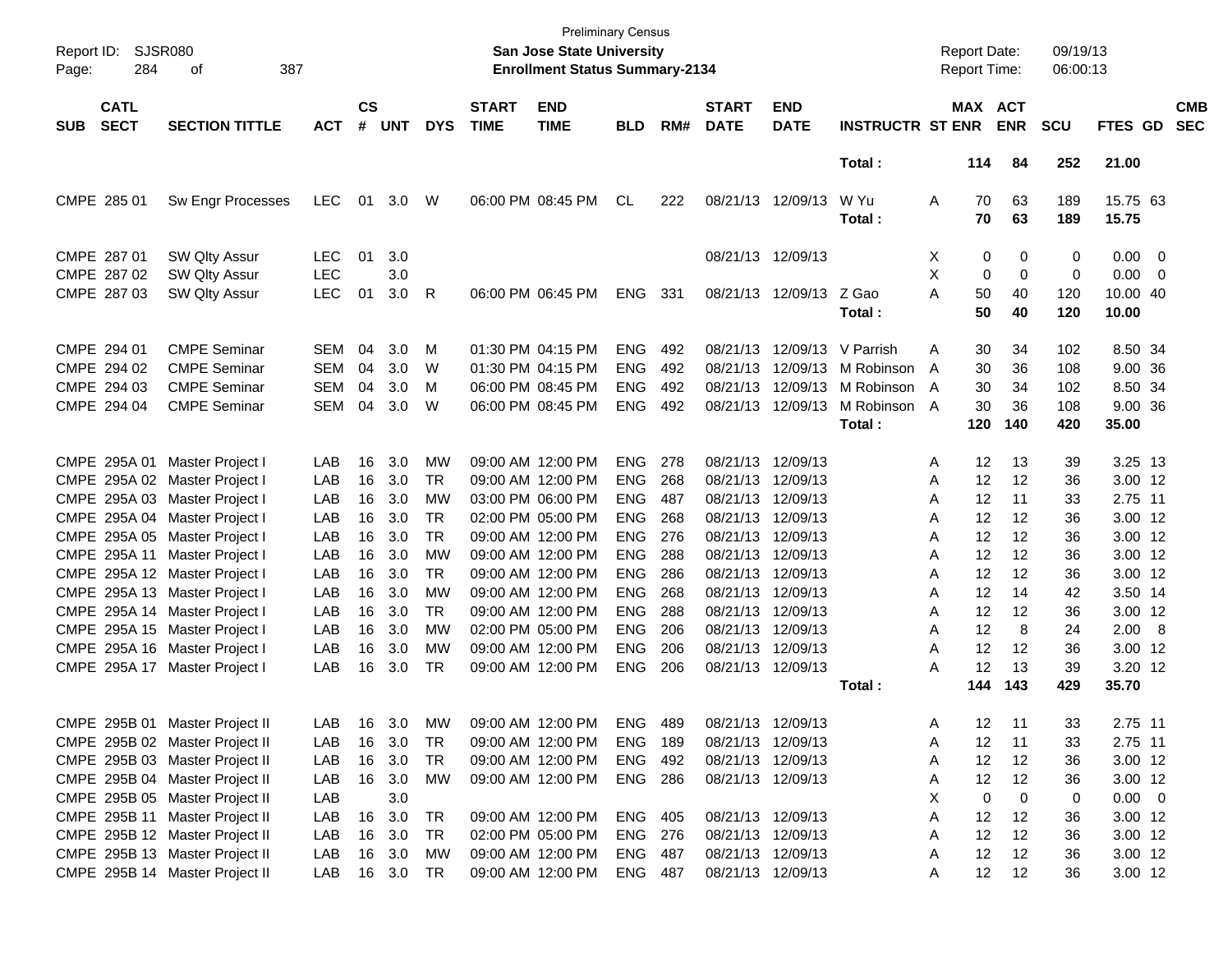| Page: | Report ID: SJSR080<br>285  | 387<br>of                      |            |                    |            |            |                             | <b>Preliminary Census</b><br>San Jose State University<br><b>Enrollment Status Summary-2134</b> |            |     |                             |                                                  |                                                       |   | <b>Report Date:</b><br><b>Report Time:</b> |                             | 09/19/13<br>06:00:13        |                                     |                         |                          |
|-------|----------------------------|--------------------------------|------------|--------------------|------------|------------|-----------------------------|-------------------------------------------------------------------------------------------------|------------|-----|-----------------------------|--------------------------------------------------|-------------------------------------------------------|---|--------------------------------------------|-----------------------------|-----------------------------|-------------------------------------|-------------------------|--------------------------|
| SUB   | <b>CATL</b><br><b>SECT</b> | <b>SECTION TITTLE</b>          | <b>ACT</b> | $\mathsf{cs}$<br># | <b>UNT</b> | <b>DYS</b> | <b>START</b><br><b>TIME</b> | <b>END</b><br><b>TIME</b>                                                                       | <b>BLD</b> | RM# | <b>START</b><br><b>DATE</b> | <b>END</b><br><b>DATE</b>                        | <b>INSTRUCTR ST ENR</b>                               |   | MAX ACT                                    | <b>ENR</b>                  | <b>SCU</b>                  | <b>FTES GD</b>                      |                         | <b>CMB</b><br><b>SEC</b> |
|       |                            | CMPE 295B 15 Master Project II | LAB        |                    | 3.0        |            |                             |                                                                                                 |            |     |                             |                                                  |                                                       | X | 0                                          | $\pmb{0}$                   | 0                           | 0.00                                | $\overline{0}$          |                          |
|       |                            | CMPE 295B 16 Master Project II | LAB        |                    | 3.0        |            |                             |                                                                                                 |            |     |                             |                                                  |                                                       | Χ | 0                                          | $\mathbf 0$                 | $\mathbf 0$                 | 0.00                                | $\overline{\mathbf{0}}$ |                          |
|       |                            | CMPE 295B 17 Master Project II | LAB        |                    | 3.0        |            |                             |                                                                                                 |            |     |                             |                                                  |                                                       | X | $\mathbf 0$                                | $\mathbf 0$                 | $\pmb{0}$                   | 0.00                                | $\overline{0}$          |                          |
|       |                            |                                |            |                    |            |            |                             |                                                                                                 |            |     |                             |                                                  | Total:                                                |   | 96                                         | 94                          | 282                         | 23.50                               |                         |                          |
|       | CMPE 297 01                | Spec Top Comp Engr SEM 05 3.0  |            |                    |            | W          |                             | 06:00 PM 08:45 PM                                                                               | <b>BBC</b> | 220 | 08/21/13 12/09/13           |                                                  | C Vuppalapat A<br>Total:                              |   | 60<br>60                                   | 30<br>30                    | 30<br>30                    | 7.50 30<br>7.50                     |                         |                          |
|       |                            |                                |            |                    |            |            |                             |                                                                                                 |            |     |                             |                                                  |                                                       |   |                                            |                             |                             |                                     |                         |                          |
|       | CMPE 298 01                | <b>Special Problems</b>        | <b>SUP</b> |                    | 1.0        |            |                             |                                                                                                 |            |     |                             |                                                  |                                                       | X | 0                                          | 0                           | 0                           | 0.00                                | - 0                     |                          |
|       | CMPE 298 02                | <b>Special Problems</b>        | <b>SUP</b> |                    | 2.0        |            |                             |                                                                                                 |            |     |                             |                                                  |                                                       | X | 0                                          | 0                           | $\mathbf 0$                 | $0.00 \t 0$                         |                         |                          |
|       |                            |                                |            |                    |            |            |                             |                                                                                                 |            |     |                             |                                                  | Total:                                                |   | 0                                          | $\bf{0}$                    | $\bf{0}$                    | 0.00                                |                         |                          |
|       | CMPE 298131                | CMPE/SE Internship             | <b>SUP</b> | 48                 | 3.0        | <b>TBA</b> |                             |                                                                                                 |            |     |                             | 08/21/13 12/09/13 S Meldal                       |                                                       | A | 15                                         | 21                          | 63                          | 5.25 21                             |                         |                          |
|       | CMPE 298I 32               | CMPE/SE Internship             | <b>SUP</b> | 48                 | 3.0        | <b>TBA</b> |                             |                                                                                                 |            |     |                             | 08/21/13 12/09/13 S Meldal                       |                                                       | A | 15                                         | 19                          | 57                          | 4.75 19                             |                         |                          |
|       | CMPE 2981 33               | <b>CMPE/SE Internship</b>      | <b>SUP</b> | 48                 | 3.0        | <b>TBA</b> |                             |                                                                                                 |            |     |                             | 08/21/13 12/09/13 S Meldal                       |                                                       | A | 15                                         | 17                          | 51                          | 4.25 17                             |                         |                          |
|       | CMPE 298I 34               | <b>CMPE/SE Internship</b>      | <b>SUP</b> | 48                 | 3.0        | <b>TBA</b> |                             |                                                                                                 |            |     |                             | 08/21/13 12/09/13 S Meldal                       |                                                       | A | 15                                         | 17                          | 51                          | 4.25 17                             |                         |                          |
|       | CMPE 2981 35               | <b>CMPE/SE Internship</b>      | <b>SUP</b> | 48                 | 3.0        | <b>TBA</b> |                             |                                                                                                 |            |     |                             | 08/21/13 12/09/13 S Meldal                       |                                                       | A | 15                                         | 17                          | 51                          | 4.25 17                             |                         |                          |
|       |                            |                                |            |                    |            |            |                             |                                                                                                 |            |     |                             |                                                  | Total:                                                |   | 75                                         | 91                          | 273                         | 22.75                               |                         |                          |
|       |                            | CMPE 299A 01 Master Thesis I   | <b>SUP</b> | 25                 | 3.0        | <b>TBA</b> |                             |                                                                                                 |            |     |                             | 08/21/13 12/09/13 L Chang                        |                                                       | Α | 10                                         | 3                           | 9                           | $0.75$ 3                            |                         |                          |
|       |                            |                                |            |                    |            |            |                             |                                                                                                 |            |     |                             |                                                  | Total:                                                |   | 10                                         | 3                           | 9                           | 0.75                                |                         |                          |
|       |                            | CMPE 299B 01 Master Thesis II  | <b>SUP</b> | 25                 | 3.0        | <b>TBA</b> |                             |                                                                                                 |            |     |                             | 08/21/13 12/09/13 L Chang                        |                                                       | Α | 10                                         | -1                          | 3                           | $0.25$ 1                            |                         |                          |
|       |                            |                                |            |                    |            |            |                             |                                                                                                 |            |     |                             |                                                  | Total:                                                |   | 10                                         | $\mathbf{1}$                | 3                           | 0.25                                |                         |                          |
|       | Department :               | <b>Computer Engineering</b>    |            |                    |            |            |                             |                                                                                                 |            |     |                             | <b>Lower Division:</b><br><b>Upper Division:</b> | <b>Department Total:</b><br><b>Graduate Division:</b> |   | 4540<br>415<br>1672<br>2453                | 3663<br>360<br>1175<br>2128 | 9689<br>540<br>2825<br>6324 | 768.63<br>36.00<br>200.88<br>531.75 |                         |                          |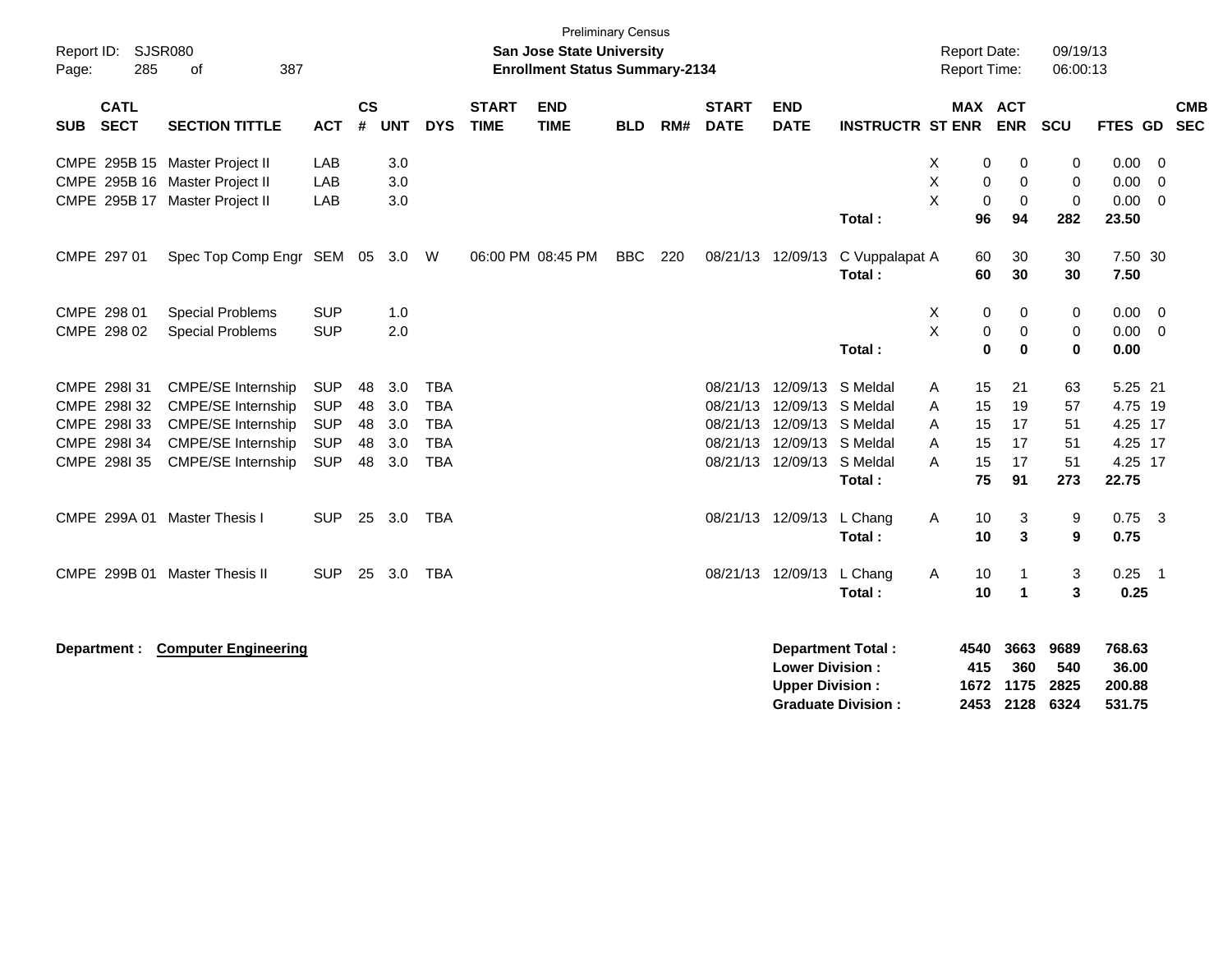| Report ID:<br>Page: | 286                        | SJSR080<br>387<br>οf                                |               |                    |            |            |                             | <b>Preliminary Census</b><br><b>San Jose State University</b><br><b>Enrollment Status Summary-2134</b> |            |     |                             |                             |                                  | <b>Report Date:</b><br><b>Report Time:</b> |            | 09/19/13<br>06:00:13 |                |                         |                          |
|---------------------|----------------------------|-----------------------------------------------------|---------------|--------------------|------------|------------|-----------------------------|--------------------------------------------------------------------------------------------------------|------------|-----|-----------------------------|-----------------------------|----------------------------------|--------------------------------------------|------------|----------------------|----------------|-------------------------|--------------------------|
| <b>SUB</b>          | <b>CATL</b><br><b>SECT</b> | <b>SECTION TITTLE</b>                               | <b>ACT</b>    | $\mathsf{cs}$<br># | <b>UNT</b> | <b>DYS</b> | <b>START</b><br><b>TIME</b> | <b>END</b><br><b>TIME</b>                                                                              | <b>BLD</b> | RM# | <b>START</b><br><b>DATE</b> | <b>END</b><br><b>DATE</b>   | <b>INSTRUCTR ST ENR</b>          | MAX ACT                                    | <b>ENR</b> | <b>SCU</b>           | <b>FTES GD</b> |                         | <b>CMB</b><br><b>SEC</b> |
| College             |                            | <b>Engineering</b><br><b>Electrical Engineering</b> |               |                    |            |            |                             |                                                                                                        |            |     |                             |                             |                                  |                                            |            |                      |                |                         |                          |
| EE.                 | Department :<br>97 01      | Intro EE Lab                                        | LAB           | 17                 | 1.0        | R          |                             | 06:00 PM 08:45 PM                                                                                      | <b>ENG</b> | 249 |                             |                             | 08/21/13 12/09/13 D Guldiken     | 20<br>A                                    | 21         | 21                   | 1.40           | $\overline{\mathbf{0}}$ |                          |
| EЕ                  | 97 02                      | Intro EE Lab                                        | LAB           | 17                 | 1.0        | $\top$     |                             | 09:00 AM 11:45 AM                                                                                      | <b>ENG</b> | 249 |                             | 08/21/13 12/09/13 C Jones   |                                  | 20<br>Α                                    | 15         | 15                   | 1.00           | 0                       |                          |
| EЕ                  | 97 03                      | Intro EE Lab                                        | LAB           | 17                 | 1.0        | $\top$     |                             | 01:30 PM 04:15 PM                                                                                      | <b>ENG</b> | 249 |                             | 08/21/13 12/09/13 F Lin     |                                  | 20<br>Α                                    | 21         | 21                   | 1.40           | 0                       |                          |
| EЕ                  | 97 04                      | Intro EE Lab                                        | LAB           | 17                 | 1.0        | R          |                             | 01:30 PM 04:15 PM                                                                                      | <b>ENG</b> | 249 |                             | 08/21/13 12/09/13 C Jones   |                                  | 20<br>Α                                    | 18         | 18                   | 1.20           | 0                       |                          |
| EЕ                  | 97 05                      | Intro EE Lab                                        | LAB           |                    | 1.0        |            |                             |                                                                                                        |            |     |                             |                             |                                  | X<br>0                                     | 0          | 0                    | 0.00           | 0                       |                          |
| EE.                 | 97 06                      | Intro EE Lab                                        | LAB           | 17                 | 1.0        | F          |                             | 09:00 AM 11:45 AM                                                                                      | <b>ENG</b> | 249 |                             | 08/21/13 12/09/13           | O PantchenkoA                    | 20                                         | 18         | 18                   | 1.20           | $\overline{\mathbf{0}}$ |                          |
|                     |                            |                                                     |               |                    |            |            |                             |                                                                                                        |            |     |                             |                             | Total:                           | 100                                        | 93         | 93                   | 6.20           |                         |                          |
| EE.                 | 98 01                      | Intro Ckt Analysis                                  | <b>SEM</b>    | 04                 | 3.0        | TR         |                             | 09:00 AM 10:15 AM                                                                                      | <b>ENG</b> | 345 |                             | 08/21/13 12/09/13 K Ghadiri |                                  | 80<br>Α                                    | 74         | 222                  | 14.80          | $\overline{\mathbf{0}}$ |                          |
| EЕ                  | 98 02                      | Intro Ckt Analysis                                  | <b>SEM</b>    | 04                 | 3.0        | MW         |                             | 10:30 AM 11:45 AM                                                                                      | <b>ENG</b> | 345 |                             | 08/21/13 12/09/13 K Ghadiri |                                  | 80<br>Α                                    | 76         | 228                  | 15.25          | $\overline{1}$          |                          |
| EE.                 | 98 03                      | Intro Ckt Analysis                                  | SEM           | 04                 | 3.0        | MW         |                             | 01:30 PM 02:45 PM                                                                                      | <b>ENG</b> | 345 |                             | 08/21/13 12/09/13           | D Parent                         | 80<br>A                                    | 72         | 216                  | 14.55          | $\overline{\mathbf{3}}$ |                          |
|                     |                            |                                                     |               |                    |            |            |                             |                                                                                                        |            |     |                             |                             | Total:                           | 240                                        | 222        | 666                  | 44.60          |                         |                          |
| EE                  | 101 01                     | Cir/Conc & Prob So                                  | ACT 13 1.0    |                    |            | R          |                             | 02:00 PM 04:00 PM                                                                                      | <b>ENG</b> | 339 |                             | 08/21/13 12/09/13           | R Chen                           | Α<br>90                                    | 109        | 109                  | 7.28           | - 1                     |                          |
|                     |                            |                                                     |               |                    |            |            |                             |                                                                                                        |            |     |                             |                             | Total:                           | 90                                         | 109        | 109                  | 7.28           |                         |                          |
| EE                  | 102 01                     | Prob/Stat in EE                                     | SEM           |                    | 04 3.0     | МW         |                             | 10:30 AM 11:45 AM                                                                                      | <b>ENG</b> | 486 |                             | 08/21/13 12/09/13           | <b>B</b> Sirkeci                 | 45<br>A                                    | 50         | 150                  | $10.00 \t 0$   |                         |                          |
|                     |                            |                                                     |               |                    |            |            |                             |                                                                                                        |            |     |                             |                             | Total:                           | 45                                         | 50         | 150                  | 10.00          |                         |                          |
| EE                  | 104 01                     | Num Methods in EE                                   | SEM 04 3.0    |                    |            | МW         |                             | 04:30 PM 05:45 PM                                                                                      | <b>SH</b>  | 241 |                             | 08/21/13 12/09/13           | F Lin                            | Α<br>35                                    | 20         | 60                   | $4.00 \ 0$     |                         |                          |
|                     |                            |                                                     |               |                    |            |            |                             |                                                                                                        |            |     |                             |                             | Total:                           | 35                                         | 20         | 60                   | 4.00           |                         |                          |
| EE                  | 110 01                     | Circuits and Systems SEM 04 3.0                     |               |                    |            | МW         |                             | 04:30 PM 05:45 PM                                                                                      | ENG 331    |     |                             | 08/21/13 12/09/13           | E Marouf                         | 55<br>A                                    | 73         | 219                  | 14.70 2        |                         |                          |
|                     |                            |                                                     |               |                    |            |            |                             |                                                                                                        |            |     |                             |                             | Total:                           | 55                                         | 73         | 219                  | 14.70          |                         |                          |
| EE                  | 112 01                     | Signal Processing                                   | SEM 04 3.0    |                    |            | МW         |                             | 03:00 PM 04:15 PM                                                                                      | ENG 341    |     |                             | 08/21/13 12/09/13           | <b>B</b> Sirkeci                 | 55<br>A                                    | 69         | 207                  | 14.05 5        |                         |                          |
|                     |                            |                                                     |               |                    |            |            |                             |                                                                                                        |            |     |                             |                             | Total:                           | 55                                         | 69         | 207                  | 14.05          |                         |                          |
| EE                  | 11801                      | Digital Design I                                    | SEM           |                    | 04 4.0     | MW         |                             | 10:30 AM_11:45 AM                                                                                      | ENG 189    |     |                             | 08/21/13 12/09/13 C Choo    |                                  | 80<br>A                                    | 79         | 237                  | 21.40 5        |                         |                          |
| EE                  | 118 02                     | Digital Design I                                    | LAB           | 16                 | 0.0        | R          |                             | 09:00 AM 11:45 AM                                                                                      | ENG 305    |     |                             | 08/21/13 12/09/13 B Wang    |                                  | 20<br>A                                    | 20         | 20                   | $0.00$ 1       |                         |                          |
| EE                  | 11803                      | Digital Design I                                    | LAB           | 16                 | 0.0        | R          |                             | 06:00 PM 08:45 PM                                                                                      | ENG 305    |     |                             |                             | 08/21/13 12/09/13 D Bhavnagari A | 20                                         | 13         | 13                   | $0.00 \t 0$    |                         |                          |
| EE                  | 118 04                     | Digital Design I                                    | LAB           | 16                 | 0.0        | $\top$     |                             | 01:30 PM 04:15 PM                                                                                      | ENG 305    |     |                             |                             | 08/21/13 12/09/13 R RamanathanA  | 20                                         | 23         | 23                   | 0.00 2         |                         |                          |
| EE.                 | 118 05                     | Digital Design I                                    | LAB           |                    | 16  0.0  T |            |                             | 09:00 AM 11:45 AM                                                                                      | ENG 305    |     |                             |                             | 08/21/13 12/09/13 S KarnamadakA  | 20                                         | 23         | 23                   | $0.00$ 2       |                         |                          |
|                     |                            |                                                     |               |                    |            |            |                             |                                                                                                        |            |     |                             |                             | Total:                           | 160                                        | 158        | 316                  | 21.40          |                         |                          |
| EE                  | 120 01                     | Microp Sys Design                                   | SEM 04 4.0 MW |                    |            |            |                             | 01:30 PM 02:45 PM                                                                                      | ENG 341    |     |                             | 08/21/13 12/09/13 TLe       |                                  | 64<br>A                                    | 57         | 171                  | 15.33 2        |                         |                          |
| EE                  | 120 02                     | Microp Sys Design                                   | LAB 16 0.0 R  |                    |            |            |                             | 01:30 PM 04:15 PM                                                                                      | ENG 307    |     |                             |                             | 08/21/13 12/09/13 A Bindigan H A | 16                                         | 15         | 15                   | $0.00 \t 0$    |                         |                          |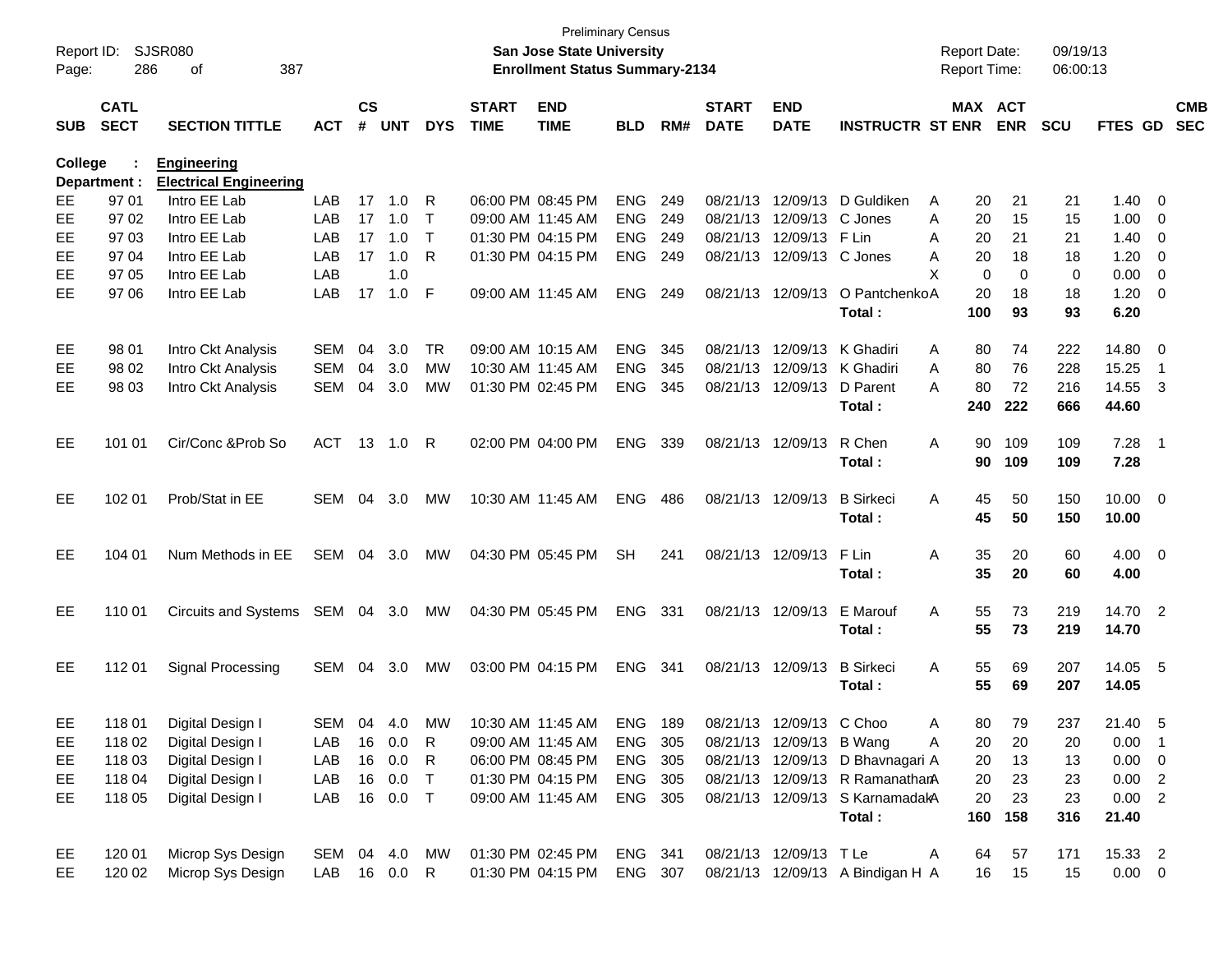| Report ID:<br>Page:  | 287                                  | <b>SJSR080</b><br>387<br>οf                                                                   |                                 |                      |                          |                                         |                             | <b>Preliminary Census</b><br>San Jose State University<br><b>Enrollment Status Summary-2134</b> |                                                      |                          |                                  |                                                    |                                                                              | <b>Report Date:</b><br>Report Time:  |                                        | 09/19/13<br>06:00:13                     |                                        |                                                                                 |
|----------------------|--------------------------------------|-----------------------------------------------------------------------------------------------|---------------------------------|----------------------|--------------------------|-----------------------------------------|-----------------------------|-------------------------------------------------------------------------------------------------|------------------------------------------------------|--------------------------|----------------------------------|----------------------------------------------------|------------------------------------------------------------------------------|--------------------------------------|----------------------------------------|------------------------------------------|----------------------------------------|---------------------------------------------------------------------------------|
| <b>SUB</b>           | <b>CATL</b><br><b>SECT</b>           | <b>SECTION TITTLE</b>                                                                         | <b>ACT</b>                      | $\mathsf{cs}$<br>#   | <b>UNT</b>               | <b>DYS</b>                              | <b>START</b><br><b>TIME</b> | <b>END</b><br><b>TIME</b>                                                                       | <b>BLD</b>                                           | RM#                      | <b>START</b><br><b>DATE</b>      | <b>END</b><br><b>DATE</b>                          | <b>INSTRUCTR ST ENR</b>                                                      |                                      | MAX ACT<br><b>ENR</b>                  | SCU                                      |                                        | <b>CMB</b><br>FTES GD SEC                                                       |
| EE<br>EE<br>EE       | 120 03<br>120 04<br>120 05           | Microp Sys Design<br>Microp Sys Design<br>Microp Sys Design                                   | LAB<br>LAB<br>LAB               | 16<br>16<br>16       | 0.0<br>0.0<br>0.0        | Т<br>R<br>W                             |                             | 01:30 PM 04:15 PM<br>10:30 AM 01:15 PM<br>06:00 PM 08:45 PM                                     | <b>ENG</b><br><b>ENG</b><br><b>ENG</b>               | 307<br>307<br>307        | 08/21/13<br>08/21/13<br>08/21/13 | 12/09/13<br>12/09/13<br>12/09/13                   | S Qazi<br>D Giberti<br>S Qazi<br>Total:                                      | 16<br>Α<br>16<br>A<br>А<br>16<br>128 | 15<br>16<br>11<br>114                  | 15<br>16<br>11<br>228                    | 0.00<br>0.00<br>0.00<br>15.33          | $\overline{\phantom{1}}$<br>$\overline{\phantom{0}}$<br>$\overline{\mathbf{0}}$ |
| EE<br>EE<br>EЕ<br>EE | 122 01<br>122 02<br>122 03<br>122 04 | Electr Design I<br>Electr Design I<br>Electr Design I<br>Electr Design I                      | <b>SEM</b><br>LAB<br>LAB<br>LAB | 04<br>16<br>16<br>16 | 4.0<br>0.0<br>0.0<br>0.0 | МW<br>$\mathsf{T}$<br>T<br>$\mathsf{R}$ |                             | 09:00 AM 10:15 AM<br>06:00 PM 08:45 PM<br>01:30 PM 04:15 PM<br>06:00 PM 08:45 PM                | <b>ENG</b><br><b>ENG</b><br><b>ENG</b><br><b>ENG</b> | 339<br>290<br>290<br>290 | 08/21/13<br>08/21/13             | 08/21/13 12/09/13<br>12/09/13<br>08/21/13 12/09/13 | 12/09/13 S Hamedi-HagA<br>S Mozayani A<br>P Santhirana A<br>K Mali<br>Total: | 55<br>16<br>16<br>A<br>16<br>103     | 44<br>$\overline{7}$<br>24<br>13<br>88 | 132<br>$\overline{7}$<br>24<br>13<br>176 | 11.73<br>0.00<br>0.00<br>0.00<br>11.73 | $\overline{0}$<br>$\overline{0}$<br>0<br>$\overline{0}$                         |
| EE<br>EE<br>EЕ       | 124 01<br>124 02<br>124 03           | Electr Design II<br>Electr Design II<br>Electr Design II                                      | SEM<br>LAB<br>LAB               | 04<br>16<br>16       | 4.0<br>0.0<br>0.0        | МW<br>R<br>R                            |                             | 09:00 AM 10:15 AM<br>01:30 PM 04:15 PM<br>06:00 PM 08:45 PM                                     | <b>ENG</b><br><b>ENG</b><br><b>ENG</b>               | 345<br>258<br>258        | 08/21/13<br>08/21/13             | 12/09/13<br>12/09/13<br>08/21/13 12/09/13          | S Ardalan<br>P Agale<br>M Ali<br>Total:                                      | 55<br>A<br>16<br>A<br>16<br>A<br>87  | 51<br>31<br>20<br>102                  | 153<br>31<br>20<br>204                   | 13.67<br>0.00<br>0.00<br>13.67         | $\overline{\phantom{0}}$ 1<br>$\overline{1}$<br>$\overline{\mathbf{0}}$         |
| EE                   | 125 01                               | Analog CMOS IC                                                                                | <b>SEM</b>                      |                      | 3.0                      |                                         |                             |                                                                                                 |                                                      |                          |                                  |                                                    | Total:                                                                       | X<br>0<br>$\bf{0}$                   | $\mathbf 0$<br>$\bf{0}$                | $\mathbf 0$<br>$\bf{0}$                  | 0.00<br>0.00                           | $\overline{0}$                                                                  |
| EE                   | 127 01                               | <b>Electronics for Bioe</b>                                                                   | <b>LEC</b>                      | 02                   | 3.0                      | <b>TR</b>                               |                             | 03:00 PM 04:15 PM                                                                               | <b>ENG</b>                                           | 303                      |                                  | 08/21/13 12/09/13                                  | O PantchenkoA<br>Total:                                                      | 35<br>35                             | 28<br>28                               | 84<br>84                                 | 6.00<br>6.00                           | - 8                                                                             |
| EE                   | 128 01                               | <b>Phys Electronics</b>                                                                       | SEM                             | 04                   | 3.0                      | <b>TR</b>                               |                             | 10:30 AM 11:45 AM                                                                               | <b>ENG</b>                                           | 345                      |                                  | 08/21/13 12/09/13                                  | K Ghadiri<br>Total:                                                          | 55<br>A<br>55                        | 45<br>45                               | 135<br>135                               | 9.00<br>9.00                           | $\overline{0}$                                                                  |
| EE                   | 130 01                               | Elec. Mach. Drv.                                                                              | <b>SEM</b>                      | 04                   | 3.0                      | <b>TR</b>                               |                             | 09:00 AM 10:15 AM                                                                               | <b>ENG</b>                                           | 303                      |                                  | 08/21/13 12/09/13                                  | J Wagner<br>Total:                                                           | 35<br>A<br>35                        | 13<br>13                               | 39<br>39                                 | 2.65<br>2.65                           | $\overline{\phantom{0}}$ 1                                                      |
| EE                   | 134 01                               | <b>Power Systems</b>                                                                          | <b>LEC</b>                      | 02                   | 3.0                      | TR                                      |                             | 04:30 PM 05:45 PM                                                                               | <b>ENG</b>                                           | 303                      |                                  | 08/21/13 12/09/13                                  | V Spitsa<br>Total:                                                           | 35<br>A<br>35                        | 16<br>16                               | 48<br>48                                 | 3.20<br>3.20                           | $\overline{\mathbf{0}}$                                                         |
| EE.                  |                                      | 138 01 Embedded Cntr Sys DeSEM 05 3.0 TR 06:00 PM 07:15 PM ENG 301 08/21/13 12/09/13 T Nguyen |                                 |                      |                          |                                         |                             |                                                                                                 |                                                      |                          |                                  |                                                    | Total:                                                                       | 35<br>A<br>35                        | 24<br>24                               | 72<br>72                                 | 4.80 0<br>4.80                         |                                                                                 |
| EE                   | 140 01                               | Prin of E & M Flds                                                                            |                                 |                      |                          |                                         |                             | SEM 04 3.0 TR  09:00 AM 10:15 AM  ENG  339                                                      |                                                      |                          | 08/21/13 12/09/13 L He           |                                                    | Total:                                                                       | A<br>55<br>55                        | 59<br>59                               | 177<br>177                               | 11.95 3<br>11.95                       |                                                                                 |
| EE                   |                                      | 153 01 Intro DIg Sig Proc                                                                     |                                 |                      |                          |                                         |                             | SEM 05 3.0 TR  01:30 PM 02:45 PM  ENG  345  08/21/13  12/09/13  J Kim                           |                                                      |                          |                                  |                                                    | Total:                                                                       | A<br>35<br>35                        | 9<br>$\boldsymbol{9}$                  | 27<br>27                                 | $1.80 \t 0$<br>1.80                    |                                                                                 |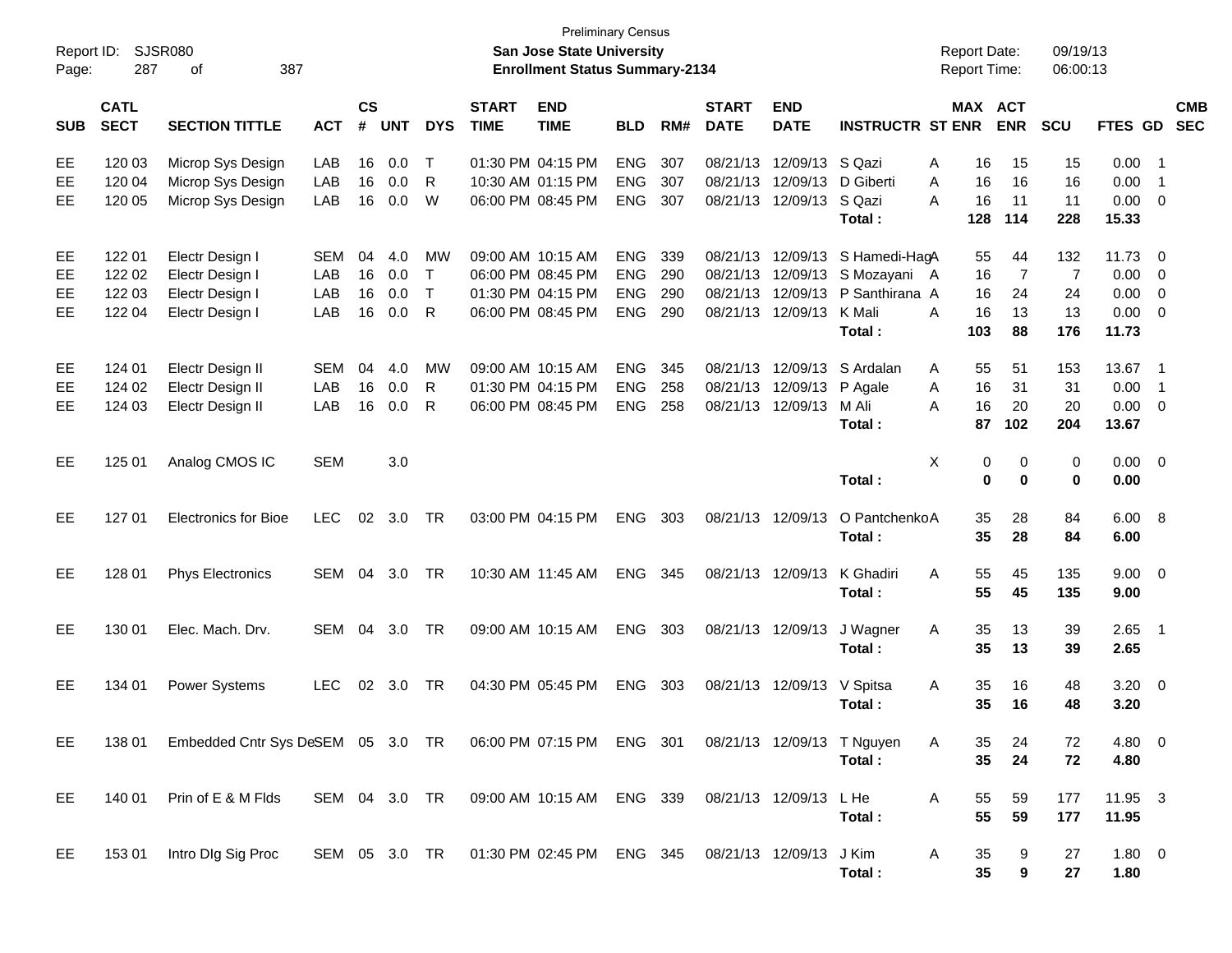| Report ID:<br>Page:        | 288                                            | <b>SJSR080</b><br>387<br>οf                                                                                                    |                          |                      |                                 |                       |                             | <b>Preliminary Census</b><br>San Jose State University<br><b>Enrollment Status Summary-2134</b> |                                                      |                          |                             |                                                                         |                                                          | <b>Report Date:</b><br><b>Report Time:</b>                         |                                       | 09/19/13<br>06:00:13           |                                              |                                                                      |                          |
|----------------------------|------------------------------------------------|--------------------------------------------------------------------------------------------------------------------------------|--------------------------|----------------------|---------------------------------|-----------------------|-----------------------------|-------------------------------------------------------------------------------------------------|------------------------------------------------------|--------------------------|-----------------------------|-------------------------------------------------------------------------|----------------------------------------------------------|--------------------------------------------------------------------|---------------------------------------|--------------------------------|----------------------------------------------|----------------------------------------------------------------------|--------------------------|
| <b>SUB</b>                 | <b>CATL</b><br><b>SECT</b>                     | <b>SECTION TITTLE</b>                                                                                                          | <b>ACT</b>               | $\mathsf{cs}$<br>#   | <b>UNT</b>                      | <b>DYS</b>            | <b>START</b><br><b>TIME</b> | <b>END</b><br><b>TIME</b>                                                                       | <b>BLD</b>                                           | RM#                      | <b>START</b><br><b>DATE</b> | <b>END</b><br><b>DATE</b>                                               | <b>INSTRUCTR ST ENR</b>                                  |                                                                    | MAX ACT<br><b>ENR</b>                 | <b>SCU</b>                     | FTES GD                                      |                                                                      | <b>CMB</b><br><b>SEC</b> |
| EE<br>EE<br>EE<br>EE<br>EE | 160 01<br>160 02<br>160 03<br>160 04<br>160 05 | Princ Comm Systems LEC<br>Princ Comm Systems LAB<br>Princ Comm Systems LAB<br>Princ Comm Systems LAB<br>Princ Comm Systems LAB |                          | 02<br>16<br>16<br>16 | 3.0<br>0.0<br>0.0<br>0.0<br>0.0 | TR<br>М<br>W<br>F     |                             | 04:30 PM 05:20 PM<br>03:00 PM 05:45 PM<br>03:00 PM 05:45 PM<br>09:00 AM 11:45 AM                | <b>ENG</b><br><b>ENG</b><br><b>ENG</b><br><b>ENG</b> | 339<br>238<br>238<br>238 | 08/21/13                    | 08/21/13 12/09/13<br>08/21/13 12/09/13<br>12/09/13<br>08/21/13 12/09/13 | J Kim<br>R Buenviaje<br>R Buenviaje<br>A Gupta<br>Total: | Α<br>35<br>X<br>$\mathbf 0$<br>A<br>16<br>A<br>16<br>16<br>A<br>83 | 30<br>$\Omega$<br>14<br>11<br>5<br>60 | 60<br>0<br>14<br>11<br>5<br>90 | 6.00<br>0.00<br>0.00<br>0.00<br>0.00<br>6.00 | - 0<br>0<br>0<br>0<br>$\overline{0}$                                 |                          |
| EE                         | 17201                                          | <b>Microwaves</b>                                                                                                              | <b>SEM</b>               |                      | 3.0                             |                       |                             |                                                                                                 |                                                      |                          |                             |                                                                         | Total:                                                   | X                                                                  | 0<br>0<br>$\bf{0}$<br>$\bf{0}$        | 0<br>0                         | $0.00 \t 0$<br>0.00                          |                                                                      |                          |
| EE                         | 178 01                                         | Dig Design w FPGAS SEM                                                                                                         |                          | 04                   | 3.0                             | MW                    | 01:30 PM 02:45 PM           |                                                                                                 | <b>ENG</b>                                           | 303                      | 08/21/13 12/09/13           |                                                                         | C Choo<br>Total:                                         | 35<br>Α<br>35                                                      | 13<br>13                              | 39<br>39                       | 2.60 0<br>2.60                               |                                                                      |                          |
| EE<br>EE                   | 180 01<br>180 02                               | <b>Indiv Studies</b><br><b>Indiv Studies</b>                                                                                   | <b>SUP</b><br><b>SUP</b> | 36                   | 1.0<br>3.0                      | <b>TBA</b>            |                             |                                                                                                 |                                                      |                          | 08/21/13 12/09/13           |                                                                         | Total:                                                   | Α<br>10<br>X<br>0<br>10                                            | 0<br>0<br>$\bf{0}$                    | 0<br>0<br>0                    | 0.00<br>0.00<br>0.00                         | $\overline{\mathbf{0}}$<br>$\overline{\mathbf{0}}$                   |                          |
| EE                         | 181 01                                         | Fund-Internetwork                                                                                                              | <b>LEC</b>               | 02                   | 3.0                             | MW                    |                             | 10:30 AM 11:45 AM                                                                               | CL.                                                  | 202                      | 08/21/13 12/09/13           |                                                                         | N Mir<br>Total:                                          | 55<br>Α<br>55                                                      | 50<br>50                              | 150<br>150                     | 10.20 4<br>10.20                             |                                                                      |                          |
| EE<br>EE<br>EE             |                                                | 198A 01 EE Sr Dsgn Proj I<br>198A 02 EE Sr Dsgn Proj I<br>198A 03 EE Sr Dsgn Proj I                                            | LAB<br>LAB<br>LAB        | 16<br>16             | 1.0<br>1.0<br>1.0               | F<br>F                | 12:00 PM 02:45 PM           | 12:00 PM 02:45 PM                                                                               | <b>ENG</b><br><b>ENG</b>                             | 339<br>339               | 08/21/13                    | 12/09/13<br>08/21/13 12/09/13                                           | D Parent<br>C Choo<br>Total:                             | Α<br>15<br>15<br>Α<br>X<br>$\mathbf 0$<br>30                       | 18<br>13<br>$\mathbf 0$<br>31         | 18<br>13<br>$\mathbf 0$<br>31  | 1.20<br>0.87<br>0.00<br>2.07                 | $\overline{\mathbf{0}}$<br>$\overline{\mathbf{0}}$<br>$\overline{0}$ |                          |
| EE<br>EE<br>EE             |                                                | 198B 01 EE Sr Dsgn Proj II<br>198B 02 EE Sr Dsgn Proj II<br>198B 03 EE Sr Dsgn Proj II                                         | LAB<br>LAB<br>LAB        | 16<br>16<br>16       | 3.0<br>3.0<br>3.0               | F<br>F<br>S           |                             | 01:30 PM 10:15 PM<br>01:30 PM 10:15 PM<br>01:30 PM 10:15 PM                                     | <b>ENG</b><br><b>ENG</b><br><b>ENG</b>               | 376<br>376<br>376        | 08/21/13                    | 08/21/13 12/09/13<br>12/09/13<br>08/21/13 12/09/13                      | D Parent<br><b>B</b> Sirkeci<br>R Morelos-Za A<br>Total: | A<br>15<br>A<br>15<br>15<br>45                                     | 16<br>15<br>8<br>39                   | 48<br>45<br>24<br>117          | 3.20<br>3.00<br>1.60<br>7.80                 | $\overline{\mathbf{0}}$<br>$\mathbf 0$<br>$\mathbf 0$                |                          |
| EE<br>EE<br>EE             | 210 01<br>210 02<br>210 03                     | Linear Sys Theory<br>Linear Sys Theory<br>Linear Sys Theory                                                                    | SEM<br>SEM<br>SEM 05 3.0 | 05<br>05             | 3.0<br>3.0                      | TR<br><b>MW</b><br>TR |                             | 04:30 PM 05:45 PM<br>06:00 PM 07:15 PM<br>07:30 PM 08:45 PM                                     | ENG<br><b>ENG</b><br>ENG 345                         | 345<br>331               |                             | 08/21/13 12/09/13 R Kwok<br>08/21/13 12/09/13<br>08/21/13 12/09/13      | E Marouf<br>J Kamali<br>Total:                           | Α<br>55<br>55<br>Α<br>55<br>Α<br>165                               | 80<br>68<br>36<br>184                 | 240<br>204<br>108<br>552       | 20.00 80<br>17.00 68<br>9.00 36<br>46.00     |                                                                      |                          |
| EE                         | 220 01                                         | RFIC Design I                                                                                                                  | LEC.                     |                      | 03 3.0 TR                       |                       |                             | 04:30 PM 05:45 PM                                                                               | ENG 395                                              |                          |                             |                                                                         | 08/21/13 12/09/13 S Hamedi-HagA<br>Total:                | 30<br>30                                                           | 23<br>23                              | 69<br>69                       | 5.70 22<br>5.70                              |                                                                      |                          |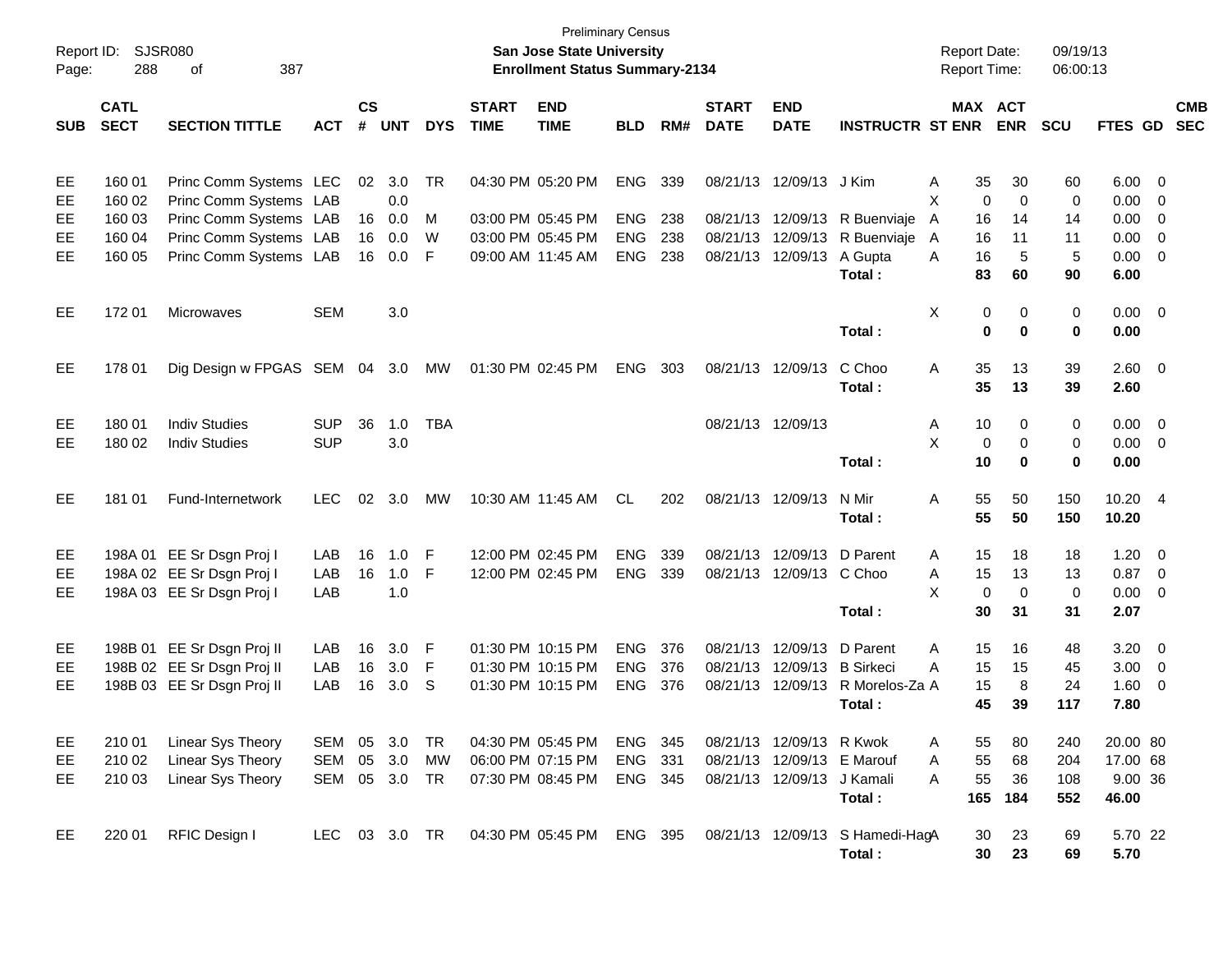| Report ID:<br>Page: | 289                        | <b>SJSR080</b><br>387<br>οf                                                                  |            |                |            |            |                             | San Jose State University<br><b>Enrollment Status Summary-2134</b> | <b>Preliminary Census</b> |     |                             |                           |                                  | <b>Report Date:</b><br>Report Time: |          |            | 09/19/13<br>06:00:13 |             |                         |                          |
|---------------------|----------------------------|----------------------------------------------------------------------------------------------|------------|----------------|------------|------------|-----------------------------|--------------------------------------------------------------------|---------------------------|-----|-----------------------------|---------------------------|----------------------------------|-------------------------------------|----------|------------|----------------------|-------------|-------------------------|--------------------------|
| <b>SUB</b>          | <b>CATL</b><br><b>SECT</b> | <b>SECTION TITTLE</b>                                                                        | <b>ACT</b> | <b>CS</b><br># | <b>UNT</b> | <b>DYS</b> | <b>START</b><br><b>TIME</b> | <b>END</b><br><b>TIME</b>                                          | <b>BLD</b>                | RM# | <b>START</b><br><b>DATE</b> | <b>END</b><br><b>DATE</b> | <b>INSTRUCTR ST ENR</b>          | <b>MAX ACT</b>                      |          | <b>ENR</b> | <b>SCU</b>           | FTES GD     |                         | <b>CMB</b><br><b>SEC</b> |
| EE                  | 221 01                     | Prin of Semi Dev I                                                                           | <b>SEM</b> | 05             | 3.0        | TR         |                             | 03:00 PM 04:15 PM                                                  | <b>ENG</b>                | 345 | 08/21/13                    | 12/09/13                  | L He                             | Α                                   | 70       | 76         | 228                  | 19.00 76    |                         |                          |
| EE                  | 221 02                     | Prin of Semi Dev I                                                                           | <b>SEM</b> | 05             | 3.0        | МW         |                             | 04:30 PM 05:45 PM                                                  | <b>ENG</b>                | 339 | 08/21/13                    | 12/09/13                  | M Zoroofchi                      | A                                   | 45       | 58         | 174                  | 14.50 58    |                         |                          |
| EE                  | 221 03                     | Prin of Semi Dev I                                                                           | <b>SEM</b> | 05             | 3.0        | MW         |                             | 07:30 PM 08:45 PM                                                  | <b>ENG</b>                | 331 | 08/21/13                    | 12/09/13                  | M Zoroofchi                      | A                                   | 45       | 53         | 159                  | 13.25 53    |                         |                          |
|                     |                            |                                                                                              |            |                |            |            |                             |                                                                    |                           |     |                             |                           | Total:                           |                                     | 160      | 187        | 561                  | 46.75       |                         |                          |
| EE                  | 223 01                     | Analog Int Ckts                                                                              | SEM        | 05             | 3.0        | TBA        |                             |                                                                    |                           |     |                             | 08/21/13 12/09/13         |                                  | Α                                   | 35       | 23         | 69                   | 5.60 20     |                         |                          |
|                     |                            |                                                                                              |            |                |            |            |                             |                                                                    |                           |     |                             |                           | Total:                           |                                     | 35       | 23         | 69                   | 5.60        |                         |                          |
| EE                  | 224 01                     | Hi Speed CMOS Ckts SEM                                                                       |            |                | 3.0        |            |                             |                                                                    |                           |     |                             |                           |                                  | X                                   | 0        | 0          | 0                    | 0.00        | $\overline{\mathbf{0}}$ |                          |
| EE                  | 224 02                     | Hi Speed CMOS Ckts LAB                                                                       |            |                | 0.0        |            |                             |                                                                    |                           |     |                             |                           |                                  | X                                   | 0        | 0          | 0                    | 0.00        | $\overline{\mathbf{0}}$ |                          |
| EE                  | 224 03                     | Hi Speed CMOS Ckts SEM                                                                       |            | 05             | 3.0        | MW         |                             | 07:30 PM 08:20 PM                                                  | <b>ENG</b>                | 345 | 08/21/13                    | 12/09/13                  | S Ardalan                        | A                                   | 35       | 54         | 108                  | 13.50 54    |                         |                          |
| EE                  | 224 04                     | Hi Speed CMOS Ckts LAB                                                                       |            | 16             | 0.0        | MW         |                             | 08:30 PM 08:45 PM                                                  | <b>ENG</b>                | 345 | 08/21/13                    | 12/09/13                  | S Ardalan                        | A                                   | 35       | 54         | 54                   | 0.0054      |                         |                          |
|                     |                            |                                                                                              |            |                |            |            |                             |                                                                    |                           |     |                             |                           | Total:                           |                                     | 70       | 108        | 162                  | 13.50       |                         |                          |
| EE                  | 227 01                     | Signal Integrity--AM                                                                         | <b>SEM</b> |                | 3.0        |            |                             |                                                                    |                           |     |                             |                           |                                  | X                                   | 0        | 0          | 0                    | 0.00        | $\overline{\mathbf{0}}$ |                          |
| EE                  | 227 02                     | Signal Integrity--AM                                                                         | LAB        |                | 0.0        |            |                             |                                                                    |                           |     |                             |                           |                                  | X                                   | 0        | 0          | 0                    | 0.00        | $\overline{\mathbf{0}}$ |                          |
| EE                  | 227 03                     | Signal Integrity--AM                                                                         | <b>SEM</b> | 05             | 3.0        | MW         |                             | 06:00 PM 06:50 PM                                                  | <b>ENG</b>                | 303 | 08/21/13                    | 12/09/13                  | S Ardalan                        | A                                   | 35       | 21         | 42                   | 5.25 21     |                         |                          |
| EE                  | 227 04                     | Signal Integrity--AM                                                                         | LAB        | 16             | 0.0        | MW         |                             | 07:00 PM 07:15 PM                                                  | <b>ENG</b>                | 303 | 08/21/13                    | 12/09/13                  | S Ardalan                        | Α                                   | 35       | 21         | 21                   | 0.0021      |                         |                          |
|                     |                            |                                                                                              |            |                |            |            |                             |                                                                    |                           |     |                             |                           | Total:                           |                                     | 70       | 42         | 63                   | 5.25        |                         |                          |
| EE                  | 237 01                     | Ctrl of AC Machine                                                                           | <b>SEM</b> |                | 3.0        |            |                             |                                                                    |                           |     |                             |                           |                                  | Χ                                   | 0        | 0          | 0                    | 0.00        | $\overline{0}$          |                          |
| EE                  | 237 02                     | Ctrl of AC Machine                                                                           | <b>SEM</b> | 05             | 3.0        | -S         |                             | 09:30 AM 12:00 PM                                                  | <b>ENG</b>                | 345 |                             | 08/21/13 12/09/13         | P Hsu                            | A                                   | 35       | 10         | 30                   | 2.35        | $\overline{7}$          |                          |
|                     |                            |                                                                                              |            |                |            |            |                             |                                                                    |                           |     |                             |                           | Total:                           |                                     | 35       | 10         | 30                   | 2.35        |                         |                          |
| EE                  | 239 01                     | Sel Top in Sys & C                                                                           | <b>SEM</b> |                | 3.0        |            |                             |                                                                    |                           |     |                             |                           |                                  | X                                   | 0        | 0          | 0                    | 0.00        | $\overline{0}$          |                          |
| EE                  | 239 02                     | Sel Top in Sys & C                                                                           | LAB        |                | 0.0        |            |                             |                                                                    |                           |     |                             |                           |                                  | X                                   | 0        | 0          | 0                    | 0.00        | 0                       |                          |
|                     |                            |                                                                                              |            |                |            |            |                             |                                                                    |                           |     |                             |                           | Total:                           |                                     | 0        | $\bf{0}$   | 0                    | 0.00        |                         |                          |
| EE                  | 250 01                     | Prob Ran Vari & St P                                                                         | SEM        | 05             | 3.0        | MW         |                             | 03:00 PM 04:15 PM                                                  | <b>ENG</b>                | 345 | 08/21/13                    | 12/09/13                  | K Ghadiri                        | Α                                   | 55       | 35         | 105                  | 8.70 34     |                         |                          |
| EE                  | 250 02                     | Prob Ran Vari & St P                                                                         | SEM        | 05             | 3.0        | TR         |                             | 06:00 PM 07:15 PM                                                  | <b>ENG</b>                | 345 | 08/21/13                    | 12/09/13                  | R Morelos-Za A                   |                                     | 55       | 56         | 168                  | 14.00 56    |                         |                          |
|                     |                            |                                                                                              |            |                |            |            |                             |                                                                    |                           |     |                             |                           | Total:                           |                                     | 110      | 91         | 273                  | 22.70       |                         |                          |
| EE                  | 252 01                     | Digital Data Tran 2 SEM 05 3.0 MW 07:30 PM 08:45 PM ENG 303 08/21/13 12/09/13 R Morelos-Za A |            |                |            |            |                             |                                                                    |                           |     |                             |                           |                                  |                                     | 35       | 13         | 39                   | 3.15 11     |                         |                          |
|                     |                            |                                                                                              |            |                |            |            |                             |                                                                    |                           |     |                             |                           | Total:                           |                                     | 35       | 13         | 39                   | 3.15        |                         |                          |
| EE                  | 253 01                     | Dig Sig Proc I                                                                               | <b>SEM</b> |                | 3.0        |            |                             |                                                                    |                           |     |                             |                           |                                  | X                                   | 0        | 0          | 0                    | $0.00 \t 0$ |                         |                          |
|                     |                            |                                                                                              |            |                |            |            |                             |                                                                    |                           |     |                             |                           | Total:                           |                                     | $\bf{0}$ | $\bf{0}$   | $\mathbf 0$          | 0.00        |                         |                          |
| EE                  | 259 01                     | Selct Top in Sig Prc SEM 05 3.0 TR 04:30 PM 05:45 PM ENG 329                                 |            |                |            |            |                             |                                                                    |                           |     |                             |                           | 08/21/13 12/09/13 R Morelos-Za A |                                     | 35       | 9          | 27                   | $2.25$ 9    |                         |                          |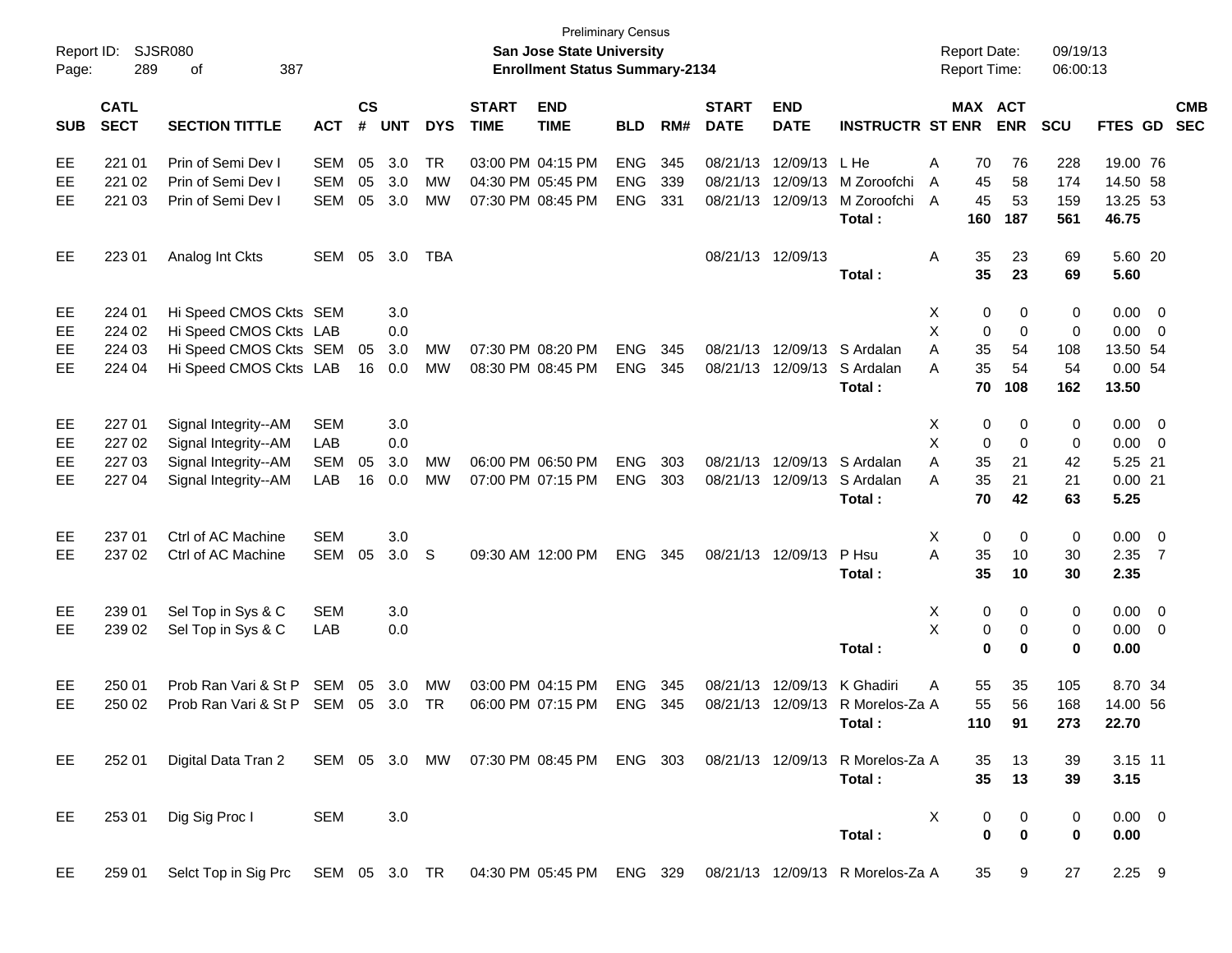| Report ID:<br>Page: | SJSR080<br>290             | 387<br>of                                                            |                   |                    |                  |            |                             | San Jose State University<br><b>Enrollment Status Summary-2134</b> | <b>Preliminary Census</b> |            |                             |                            |                                    | <b>Report Date:</b><br><b>Report Time:</b> |                   | 09/19/13<br>06:00:13 |                        |                          |
|---------------------|----------------------------|----------------------------------------------------------------------|-------------------|--------------------|------------------|------------|-----------------------------|--------------------------------------------------------------------|---------------------------|------------|-----------------------------|----------------------------|------------------------------------|--------------------------------------------|-------------------|----------------------|------------------------|--------------------------|
| <b>SUB</b>          | <b>CATL</b><br><b>SECT</b> | <b>SECTION TITTLE</b>                                                | <b>ACT</b>        | $\mathsf{cs}$<br># | <b>UNT</b>       | <b>DYS</b> | <b>START</b><br><b>TIME</b> | <b>END</b><br><b>TIME</b>                                          | <b>BLD</b>                | RM#        | <b>START</b><br><b>DATE</b> | <b>END</b><br><b>DATE</b>  | <b>INSTRUCTR ST ENR</b>            | MAX ACT                                    | <b>ENR</b>        | SCU                  | FTES GD                | <b>CMB</b><br><b>SEC</b> |
|                     |                            |                                                                      |                   |                    |                  |            |                             |                                                                    |                           |            |                             |                            | Total:                             | 35                                         | 9                 | 27                   | 2.25                   |                          |
| EE                  | 261 01                     | <b>Biomedical Imaging</b>                                            | <b>SEM</b>        |                    | 3.0              |            |                             |                                                                    |                           |            |                             |                            | Total:                             | X<br>0<br>$\bf{0}$                         | 0<br>$\bf{0}$     | 0<br>0               | $0.00 \t 0$<br>0.00    |                          |
| EE<br>EE            | 270 01<br>270 02           | Adv Logic Design<br>Adv Logic Design                                 | SEM<br><b>SEM</b> | 05                 | 3.0<br>3.0       | MW         |                             | 06:00 PM 07:15 PM                                                  | ENG                       | 339        |                             |                            | 08/21/13 12/09/13 T Caohuu         | 35<br>A<br>X<br>$\mathbf 0$                | 25<br>$\mathbf 0$ | 75<br>0              | 6.25 25<br>$0.00 \t 0$ |                          |
|                     |                            |                                                                      |                   |                    |                  |            |                             |                                                                    |                           |            |                             |                            | Total:                             | 35                                         | 25                | 75                   | 6.25                   |                          |
| EE                  | 272 01                     | <b>SOC DESIGN</b>                                                    | SEM 05            |                    | 3.0              | MW         |                             | 06:00 PM 07:15 PM                                                  | ENG                       | 343        |                             | 08/21/13 12/09/13          | T Le<br>Total:                     | 55<br>Α<br>55                              | 73<br>73          | 219<br>219           | 18.25 73<br>18.25      |                          |
| EE                  | 278 01                     | Dig Des DSP/Comm                                                     | SEM 04 3.0        |                    |                  | MW         |                             | 04:30 PM 05:45 PM                                                  | <b>BBC</b>                | 004        |                             | 08/21/13 12/09/13          | C Choo<br>Total:                   | 75<br>A<br>75                              | 67<br>67          | 201<br>201           | 16.75 67<br>16.75      |                          |
| EE                  | 281 01                     | Internetworking                                                      | SEM 04 3.0        |                    |                  | МW         |                             | 06:00 PM 07:15 PM                                                  | ENG 345                   |            |                             | 08/21/13 12/09/13          | C Tarng<br>Total:                  | 55<br>Α<br>55                              | 59<br>59          | 177<br>177           | 14.75 59<br>14.75      |                          |
| EE                  | 284 01                     | Voice & Data Net                                                     | SEM               |                    | 05 3.0           | <b>MW</b>  |                             | 04:30 PM 05:45 PM                                                  | ENG 345                   |            |                             | 08/21/13 12/09/13          | N Mir<br>Total:                    | 55<br>Α<br>55                              | 58<br>58          | 174<br>174           | 14.35 55<br>14.35      |                          |
| EE                  | 287 01                     | ASIC CMOS Design                                                     | SEM 05 3.0 TR     |                    |                  |            |                             | 07:30 PM 08:45 PM                                                  | ENG 341                   |            | 08/21/13 12/09/13           |                            | M Jones<br>Total:                  | 55<br>Α<br>55                              | 40<br>40          | 120<br>120           | 10.00 40<br>10.00      |                          |
| EE                  | 295 01                     | <b>Technical Writing</b>                                             | <b>LEC</b>        | 03                 | 3.0              | TR         |                             | 10:30 AM 11:45 AM                                                  | ENG                       | 339        | 08/21/13 12/09/13           |                            | <b>E</b> Moriarty<br>Total:        | 55<br>A<br>55                              | 39<br>39          | 117<br>117           | 9.75 39<br>9.75        |                          |
| EE<br>EE            |                            | 297A 01 MSEE Project Proposa LAB<br>297A 02 MSEE Project Proposa LAB |                   | 16<br>16           | 3.0<br>3.0       | F<br>F     |                             | 12:30 PM 09:00 PM<br>12:30 PM 09:00 PM                             | <b>ENG</b><br><b>ENG</b>  | 345<br>345 | 08/21/13<br>08/21/13        | 12/09/13                   | T Caohuu<br>12/09/13 S Hamedi-HagA | 10<br>A<br>10                              | 12<br>11          | 36<br>33             | 3.00 12<br>2.75 11     |                          |
| EE.                 |                            | 297A 03 MSEE Project Proposa LAB                                     |                   | 16                 | 3.0              | F          |                             | 12:30 PM 09:00 PM                                                  | <b>ENG</b>                | 345        |                             |                            | 08/21/13 12/09/13 S Ardalan        | 10<br>A                                    | 12                | 36                   | 3.00 12                |                          |
| EE                  |                            | 297A 04 MSEE Project Proposa LAB                                     |                   | 16                 | 3.0              | - F        |                             | 12:30 PM 09:00 PM                                                  | ENG.                      | - 345      |                             | 08/21/13 12/09/13 M Jones  |                                    | Α<br>10                                    | 13                | 39                   | 3.25 13                |                          |
| EE                  |                            | 297A 05 MSEE Project Proposa LAB                                     |                   | 16                 | 3.0              | - F        |                             | 12:30 PM 09:00 PM                                                  | <b>ENG</b>                | 345        |                             | 08/21/13 12/09/13 T Le     |                                    | Α<br>10                                    | 13                | 39                   | 3.25 13                |                          |
| EE                  |                            | 297A 06 MSEE Project Proposa LAB                                     |                   |                    | 16 3.0 F         |            |                             | 12:30 PM 09:00 PM                                                  | ENG 345                   |            |                             | 08/21/13 12/09/13 E Marouf | Total:                             | A<br>10<br>60                              | 12<br>73          | 36<br>219            | 3.00 12<br>18.25       |                          |
| EE                  |                            | 297B 01 MSEE Project                                                 | LAB               |                    | 16 3.0 S         |            |                             | 12:30 PM 09:00 PM                                                  | ENG 345                   |            |                             |                            | 08/21/13 12/09/13 T Caohuu         | 10<br>A                                    | 11                | 33                   | 2.75 11                |                          |
| EE                  |                            | 297B 02 MSEE Project                                                 | LAB               | 16                 | 3.0 <sub>S</sub> |            |                             | 12:30 PM 09:00 PM                                                  | ENG 345                   |            |                             | 08/21/13 12/09/13 L He     |                                    | Α<br>10                                    | 13                | 39                   | 3.25 13                |                          |
| EE                  |                            | 297B 03 MSEE Project                                                 | LAB               |                    | 16 3.0 S         |            |                             | 12:30 PM 09:00 PM                                                  | ENG 345                   |            |                             | 08/21/13 12/09/13 N Mir    |                                    | Α<br>10                                    | 12                | 36                   | 3.00 12                |                          |
|                     |                            |                                                                      |                   |                    |                  |            |                             |                                                                    |                           |            |                             |                            | Total:                             | 30                                         | 36                | 108                  | 9.00                   |                          |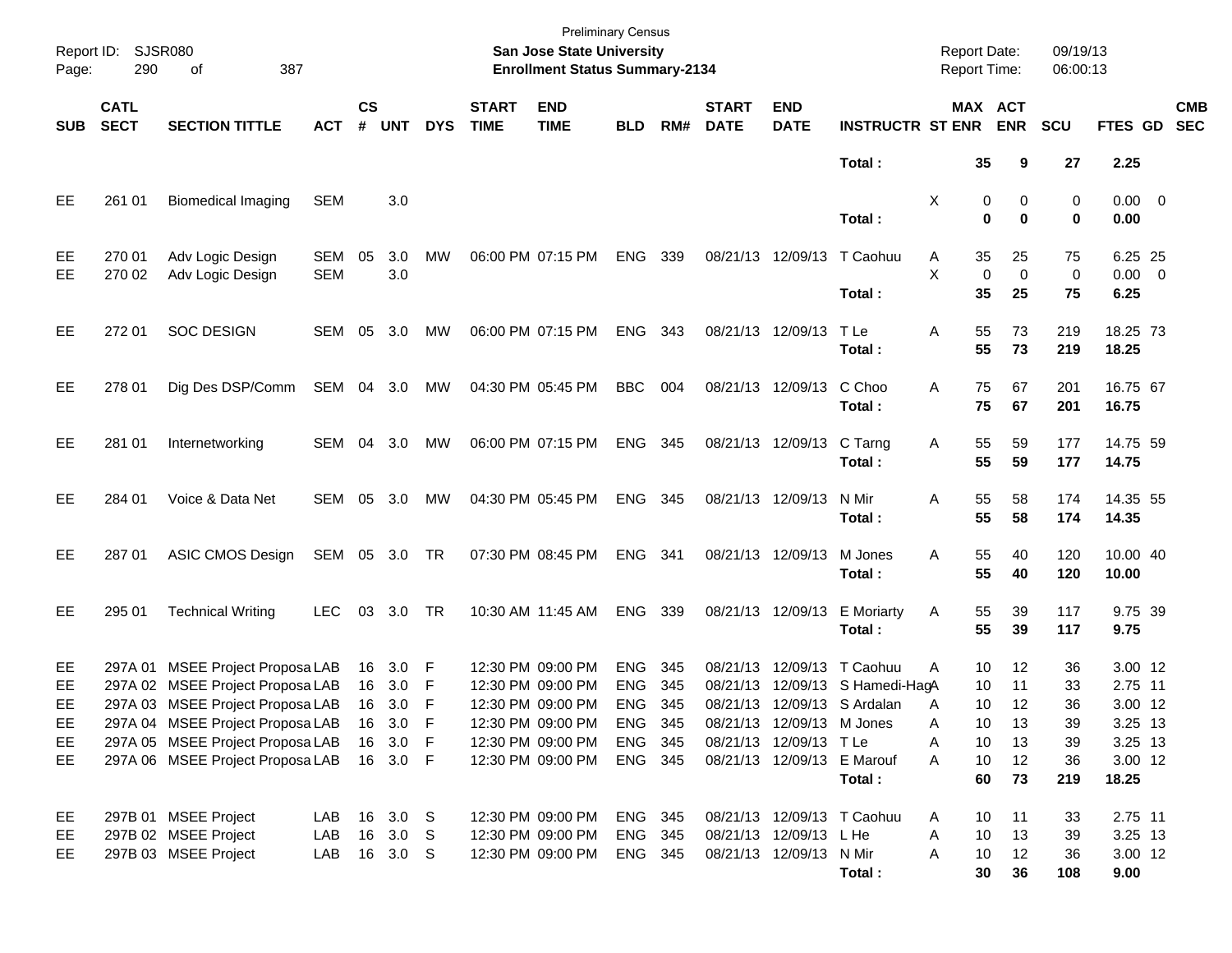| Report ID:<br>Page: | 291                        | <b>SJSR080</b><br>387<br>оf                                          |                                        |                    |                   |                                        |                             | San Jose State University<br><b>Enrollment Status Summary-2134</b> | <b>Preliminary Census</b> |     |                                  |                                                  |                                                       | <b>Report Date:</b><br><b>Report Time:</b> |                             |                               | 09/19/13<br>06:00:13        |                                     |                                 |                          |
|---------------------|----------------------------|----------------------------------------------------------------------|----------------------------------------|--------------------|-------------------|----------------------------------------|-----------------------------|--------------------------------------------------------------------|---------------------------|-----|----------------------------------|--------------------------------------------------|-------------------------------------------------------|--------------------------------------------|-----------------------------|-------------------------------|-----------------------------|-------------------------------------|---------------------------------|--------------------------|
| <b>SUB</b>          | <b>CATL</b><br><b>SECT</b> | <b>SECTION TITTLE</b>                                                | <b>ACT</b>                             | $\mathsf{cs}$<br># | <b>UNT</b>        | <b>DYS</b>                             | <b>START</b><br><b>TIME</b> | <b>END</b><br><b>TIME</b>                                          | <b>BLD</b>                | RM# | <b>START</b><br><b>DATE</b>      | <b>END</b><br><b>DATE</b>                        | <b>INSTRUCTR ST ENR</b>                               |                                            |                             | <b>MAX ACT</b><br><b>ENR</b>  | <b>SCU</b>                  | FTES GD                             |                                 | <b>CMB</b><br><b>SEC</b> |
| EE                  | 298 03                     | Spec Prob                                                            | <b>SUP</b>                             | 25                 | 1.0               | TBA                                    |                             |                                                                    |                           |     | 08/21/13 12/09/13                |                                                  | Total:                                                | A                                          | 10<br>10                    | 0<br>$\mathbf 0$              | 0<br>0                      | $0.00 \t 0$<br>0.00                 |                                 |                          |
| EE<br>EE<br>EE      | 298101<br>298102<br>298103 | EE Internship Experi<br>EE Internship Experi<br>EE Internship Experi | <b>SUP</b><br><b>SUP</b><br><b>SUP</b> | 48<br>48<br>48     | 1.0<br>2.0<br>3.0 | <b>TBA</b><br><b>TBA</b><br><b>TBA</b> |                             |                                                                    |                           |     | 08/21/13<br>08/21/13<br>08/21/13 | 12/09/13<br>12/09/13<br>12/09/13                 | R Chen<br>R Chen<br>R Chen<br>Total:                  | A<br>A<br>A                                | 5<br>5<br>40<br>50          | -1<br>$\mathbf 0$<br>51<br>52 | 1<br>0<br>153<br>154        | 0.07<br>0.00<br>12.65 49<br>12.72   | $\overline{\phantom{0}}$<br>- 0 |                          |
| <b>EE</b>           | 299A 01                    | MSEE Thesis Proposal SUP                                             |                                        |                    | 25 3.0            | TBA                                    |                             |                                                                    |                           |     | 08/21/13                         | 12/09/13                                         | Total:                                                | Α                                          | 5<br>$5\phantom{.0}$        | 7<br>$\overline{7}$           | 21<br>21                    | 1.75<br>1.75                        | $\overline{7}$                  |                          |
| <b>EE</b>           | 299B 01                    | <b>MSEE Thesis</b>                                                   | <b>SUP</b>                             | 25                 | 3.0               | TBA                                    |                             |                                                                    |                           |     | 08/21/13                         | 12/09/13                                         | Total:                                                | A                                          | 5<br>5                      | 4<br>4                        | 12<br>12                    | 1.004<br>1.00                       |                                 |                          |
|                     | Department :               | <b>Electrical Engineering</b>                                        |                                        |                    |                   |                                        |                             |                                                                    |                           |     |                                  | <b>Lower Division:</b><br><b>Upper Division:</b> | <b>Department Total:</b><br><b>Graduate Division:</b> |                                            | 2931<br>340<br>1301<br>1290 | 2708<br>315<br>1170<br>1223   | 6879<br>759<br>2678<br>3442 | 517.10<br>50.80<br>180.23<br>286.07 |                                 |                          |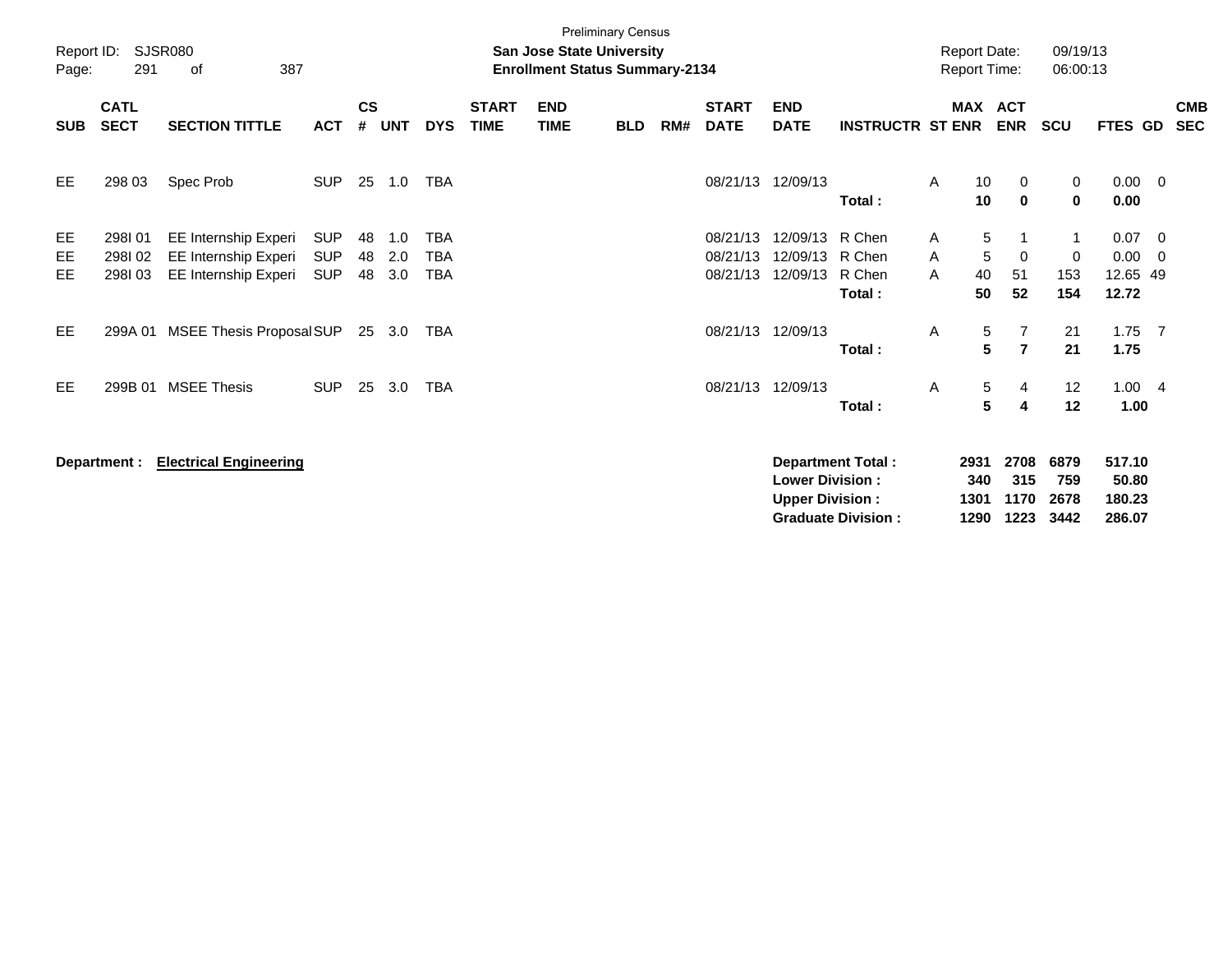| Report ID:<br>Page:        | 292                        | <b>SJSR080</b><br>387<br>οf    |            |                |               |                 |                             | <b>Preliminary Census</b><br>San Jose State University<br><b>Enrollment Status Summary-2134</b> |                          |            |                             |                            |                                  |        | <b>Report Date:</b><br><b>Report Time:</b> |            | 09/19/13<br>06:00:13 |                |                          |                          |
|----------------------------|----------------------------|--------------------------------|------------|----------------|---------------|-----------------|-----------------------------|-------------------------------------------------------------------------------------------------|--------------------------|------------|-----------------------------|----------------------------|----------------------------------|--------|--------------------------------------------|------------|----------------------|----------------|--------------------------|--------------------------|
| <b>SUB</b>                 | <b>CATL</b><br><b>SECT</b> | <b>SECTION TITTLE</b>          | <b>ACT</b> | <b>CS</b><br># | <b>UNT</b>    | <b>DYS</b>      | <b>START</b><br><b>TIME</b> | <b>END</b><br><b>TIME</b>                                                                       | <b>BLD</b>               | RM#        | <b>START</b><br><b>DATE</b> | <b>END</b><br><b>DATE</b>  | <b>INSTRUCTR ST ENR</b>          |        | MAX ACT                                    | <b>ENR</b> | <b>SCU</b>           | FTES GD        |                          | <b>CMB</b><br><b>SEC</b> |
| College                    |                            | <b>Engineering</b>             |            |                |               |                 |                             |                                                                                                 |                          |            |                             |                            |                                  |        |                                            |            |                      |                |                          |                          |
| Department :               |                            | <b>General Engineering</b>     |            |                |               |                 |                             |                                                                                                 |                          |            |                             |                            |                                  |        |                                            |            |                      |                |                          |                          |
| ENGR 501<br><b>ENGR</b>    |                            | Science of High Tech           | LEC        | 02             | 3.0<br>02 3.0 | <b>MW</b><br>MW |                             | 12:00 PM 01:15 PM<br>01:30 PM 02:45 PM                                                          | ENG<br><b>ENG</b>        | 331<br>301 | 08/21/13<br>08/21/13        | 12/09/13<br>12/09/13       | E Green<br>E Green               | A<br>A | 50                                         | 30         | 90<br>36             | 6.00<br>2.40   | - 0<br>0                 |                          |
|                            | 502                        | Science of High Tech           | LEC        |                |               |                 |                             |                                                                                                 |                          |            |                             |                            | Total :                          |        | 30<br>80                                   | 12<br>42   | 126                  | 8.40           |                          |                          |
| <b>ENGR</b>                | 8Q 01                      | <b>Engineering Success</b>     | ACT        | 13             | 1.0           | T               |                             | 12:00 PM 01:45 PM                                                                               | ENG                      | 327        | 08/21/13                    | 12/09/13                   | F Castillo                       | Α      | 25                                         | 25         | 25                   | 1.67           | 0                        |                          |
| <b>ENGR</b>                | 8Q 02                      | <b>Engineering Success</b>     | <b>ACT</b> | 13             | $-1.0$        | Т               |                             | 12:00 PM 01:45 PM                                                                               | <b>ENG</b>               | 338        | 08/21/13                    | 12/09/13                   | B Sanchez-Cr A                   |        | 25                                         | 24         | 24                   | 1.60           | 0                        |                          |
| <b>ENGR</b>                | 8Q 03                      | <b>Engineering Success</b>     | ACT        | 13             | $-1.0$        | R               |                             | 12:00 PM 01:45 PM                                                                               | <b>ENG</b>               | 327        | 08/21/13                    | 12/09/13                   | F Castillo                       | A      | 25                                         | 24         | 24                   | 1.60           | 0                        |                          |
| <b>ENGR</b>                | 8Q 04                      | <b>Engineering Success</b>     | ACT        | 13             | $-1.0$        | R               |                             | 12:00 PM 01:45 PM                                                                               | <b>ENG</b>               | 338        | 08/21/13                    | 12/09/13                   | <b>B</b> Sanchez-Cr A            |        | 25                                         | 25         | 25                   | 1.67           | 0                        |                          |
|                            |                            |                                |            |                |               |                 |                             |                                                                                                 |                          |            |                             |                            | Total:                           |        | 100                                        | 98         | 98                   | 6.53           |                          |                          |
| <b>ENGR 1001</b>           |                            | Intro to Engr                  | SEM        | 05             | 3.0           | MW              |                             | 08:00 AM 08:50 AM                                                                               | <b>ENG</b>               | 189        | 08/21/13                    | 12/09/13                   | T Anagnos                        | A      | 200                                        | 204        | 408                  | 40.80          | 0                        |                          |
| ENGR 1002                  |                            | Intro to Engr                  | SEM        | 05             | 3.0           | MW              |                             | 01:30 PM 02:20 PM                                                                               | MD.                      | 101        | 08/21/13                    | 12/09/13                   | K Youssefi                       | A      | 375                                        | 302        | 604                  | 60.40          | 0                        |                          |
| <b>ENGR</b>                | 10 03                      | Intro to Engr                  | LAB        | 16             | 0.0           | W               |                             | 09:00 AM 11:45 AM                                                                               | <b>ENG</b>               | 391        | 08/21/13                    | 12/09/13                   | S Duorah                         | Α      | 24                                         | 24         | 24                   | 0.00           | 0                        |                          |
| <b>ENGR</b>                | 10 04                      | Intro to Engr                  | LAB        | 16             | 0.0           | Т               |                             | 06:00 PM 08:45 PM                                                                               | <b>ENG</b>               | 391        | 08/21/13                    | 12/09/13                   | S Sepka                          | Α      | 24                                         | 25         | 25                   | 0.00           | 0                        |                          |
| <b>ENGR</b>                | 10 05                      | Intro to Engr                  | LAB        | 16             | 0.0           | Т               |                             | 03:00 PM 05:45 PM                                                                               | <b>ENG</b>               | 391        | 08/21/13                    | 12/09/13                   | W Du                             | Α      | 24                                         | 24         | 24                   | 0.00           | 0                        |                          |
| <b>ENGR</b>                | 10 06                      | Intro to Engr                  | LAB        | 16             | 0.0           | м               |                             | 03:00 PM 05:45 PM                                                                               | <b>ENG</b>               | 391        | 08/21/13                    | 12/09/13                   | E Green                          | A      | 24                                         | 24         | 24                   | 0.00           | 0                        |                          |
| <b>ENGR</b>                | 10 07                      | Intro to Engr                  | LAB        | 16             | 0.0           | Т               |                             | 09:00 AM 11:45 AM                                                                               | <b>ENG</b>               | 391        | 08/21/13                    | 12/09/13                   | W Du                             | A      | 24                                         | 23         | 23                   | 0.00           | 0                        |                          |
| <b>ENGR</b>                | 1008                       | Intro to Engr                  | LAB        | 16             | 0.0           | R               |                             | 09:00 AM 11:45 AM                                                                               | <b>ENG</b>               | 391        | 08/21/13                    | 12/09/13                   | S Duorah                         | A      | 24                                         | 24         | 24                   | 0.00           | 0                        |                          |
| <b>ENGR</b>                | 10 09                      | Intro to Engr                  | LAB        | 16             | 0.0           | Т               |                             | 12:00 PM 02:45 PM                                                                               | <b>ENG</b>               | 391        | 08/21/13                    | 12/09/13                   | O PantchenkoA                    |        | 24                                         | 24         | 24                   | 0.00           | 0                        |                          |
| <b>ENGR</b>                | 10 10                      | Intro to Engr                  | LAB        | 16             | 0.0           | R               |                             | 12:00 PM 02:45 PM                                                                               | <b>ENG</b>               | 391        | 08/21/13                    | 12/09/13                   | O PantchenkoA                    |        | 24                                         | 25         | 25                   | 0.00           | 0                        |                          |
| <b>ENGR</b>                | 10 11                      | Intro to Engr                  | LAB        | 16             | 0.0           | R               |                             | 03:00 PM 05:45 PM                                                                               | <b>ENG</b>               | 391        | 08/21/13                    | 12/09/13                   | G Avila                          | Α      | 24                                         | 24         | 24                   | 0.00           | 0                        |                          |
| <b>ENGR</b>                | 10 12                      | Intro to Engr                  | LAB        | 16             | 0.0           | F               |                             | 12:30 PM 03:15 PM                                                                               | <b>ENG</b>               | 391        | 08/21/13                    | 12/09/13                   | K Youssefi                       | Α      | 24                                         | 24         | 24                   | 0.00           | 0                        |                          |
| <b>ENGR</b><br><b>ENGR</b> | 10 13<br>10 14             | Intro to Engr                  | LAB<br>LAB | 16<br>16       | 0.0<br>0.0    | W<br>F          |                             | 03:00 PM 05:45 PM<br>09:00 AM 11:45 AM                                                          | <b>ENG</b><br><b>ENG</b> | 391<br>391 | 08/21/13<br>08/21/13        |                            | 12/09/13 V De Loza               | A      | 24<br>24                                   | 26<br>24   | 26<br>24             | 0.00           | 0                        |                          |
| <b>ENGR</b>                | 10 15                      | Intro to Engr<br>Intro to Engr | LAB        | 16             | 0.0           | W               |                             | 12:00 PM 02:45 PM                                                                               | <b>ENG</b>               | 391        | 08/21/13                    | 12/09/13                   | S Sepka<br>12/09/13 V De Loza    | Α<br>Α | 24                                         | 24         | 24                   | 0.00<br>0.00   | 0<br>0                   |                          |
| <b>ENGR</b>                | 10 16                      | Intro to Engr                  | LAB        | 16             | 0.0           | F               |                             | 09:00 AM 11:45 AM                                                                               | <b>ENG</b>               | 393        | 08/21/13                    | 12/09/13                   | K Youssefi                       | A      | 24                                         | 24         | 24                   | 0.00           | 0                        |                          |
| <b>ENGR</b>                | 10 17                      | Intro to Engr                  | LAB        | 16             | 0.0           | w               |                             | 09:00 AM 11:45 AM                                                                               | <b>ENG</b>               | 393        | 08/21/13                    | 12/09/13                   |                                  | A      | 24                                         | 24         | 24                   | 0.00           | 0                        |                          |
| ENGR 1018                  |                            | Intro to Engr                  | LAB        | 16             | 0.0           | F               |                             | 12:30 PM 03:15 PM                                                                               | <b>ENG</b>               | 393        | 08/21/13                    |                            | 12/09/13 S Duorah                | Α      | 24                                         | 24         | 24                   | 0.00           | 0                        |                          |
| ENGR 1019                  |                            | Intro to Engr                  | LAB        |                | 16  0.0       | W               |                             | 12:00 PM 02:45 PM                                                                               | <b>ENG</b>               | 393        |                             |                            | 08/21/13 12/09/13 V Mangrulkar A |        | 24                                         | 24         | 24                   | 0.00           | $\Omega$                 |                          |
| ENGR 10 20                 |                            | Intro to Engr                  | LAB        | 16             | 0.0           | R               |                             | 09:00 AM 11:45 AM                                                                               | ENG 393                  |            |                             |                            | 08/21/13 12/09/13 J Valencia     | A      | 24                                         | 24         | 24                   | 0.00           | - 0                      |                          |
| ENGR 1021                  |                            | Intro to Engr                  | LAB        |                | 16 0.0        | $\top$          |                             | 09:00 AM 11:45 AM                                                                               | ENG 393                  |            |                             | 08/21/13 12/09/13          |                                  | Α      | 24                                         | 24         | 24                   | 0.00           | - 0                      |                          |
| ENGR 1022                  |                            | Intro to Engr                  | LAB        |                | 16 0.0        | $\top$          |                             | 03:00 PM 05:45 PM                                                                               | ENG 393                  |            |                             | 08/21/13 12/09/13          |                                  | A      | 24                                         | 23         | 23                   | 0.00           | - 0                      |                          |
| ENGR 1023                  |                            | Intro to Engr                  | LAB        |                | 16 0.0        | R               |                             | 06:00 PM 08:45 PM                                                                               | ENG 391                  |            |                             | 08/21/13 12/09/13          |                                  | Α      | 24                                         | 24         | 24                   | 0.00           | $\overline{\phantom{0}}$ |                          |
|                            |                            |                                |            |                |               |                 |                             |                                                                                                 |                          |            |                             |                            | Total:                           |        | 1079 1012                                  |            | 1518                 | 101.20         |                          |                          |
| ENGR 1101                  |                            | Intro Eng Transfer             | ACT        |                | 1.0           |                 |                             |                                                                                                 |                          |            |                             |                            |                                  | X      | 0                                          | 0          | 0                    | $0.00 \quad 0$ |                          |                          |
| ENGR 1102                  |                            | Intro Eng Transfer             | ACT 13 1.0 |                |               | MW              |                             | 01:30 PM 02:20 PM ENG 327                                                                       |                          |            |                             | 08/21/13 12/09/13 L Wesley |                                  | A      | 30                                         | 19         | 19                   | $1.27 \t 0$    |                          |                          |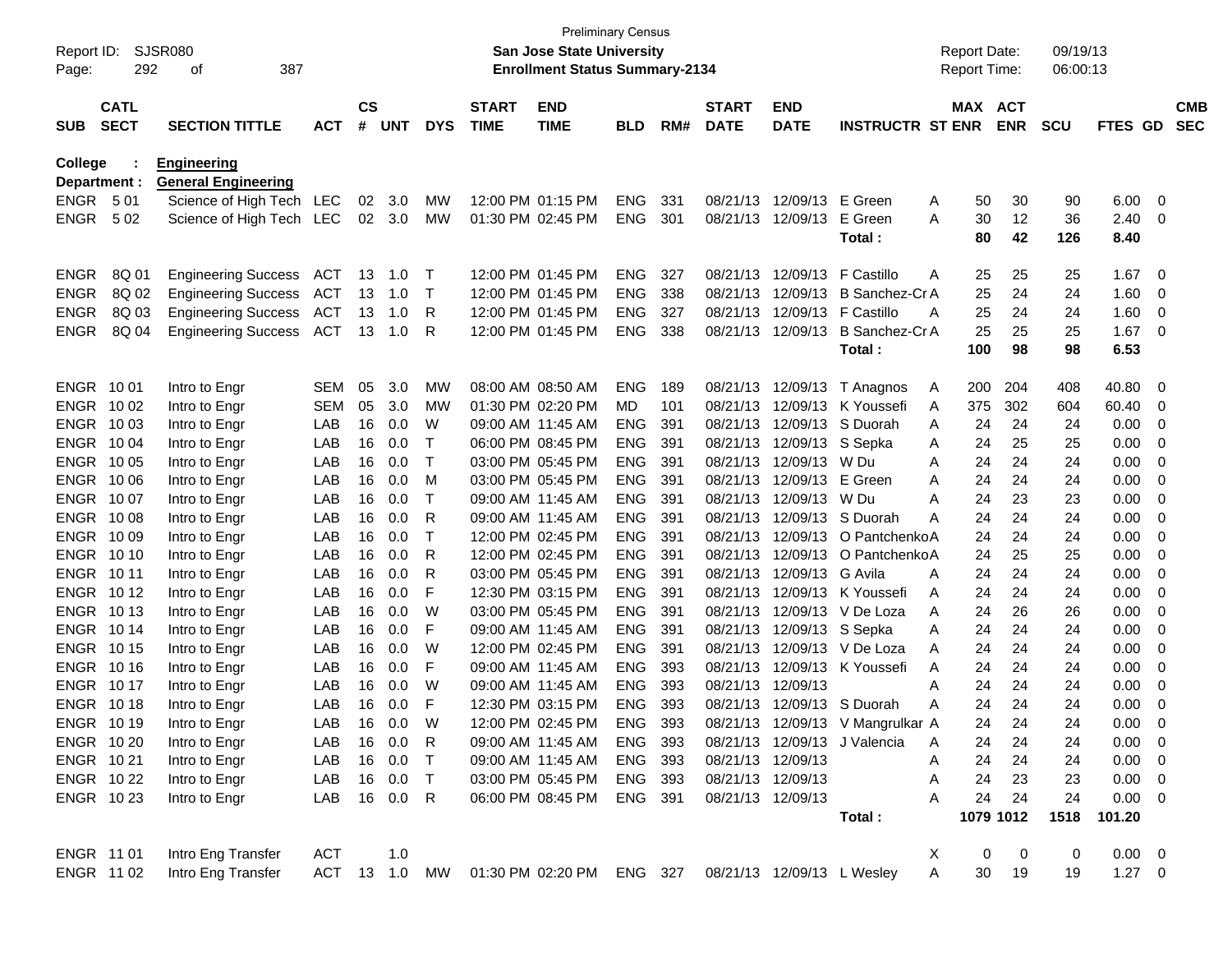| Report ID:<br>SJSR080<br>293<br>387<br>οf<br>Page:                                                                                         |                                        |                      |                                     |                       |                             | <b>San Jose State University</b><br><b>Enrollment Status Summary-2134</b>        | <b>Preliminary Census</b>                            |                          |                                                                                  |                                                        |                                                                                                                                             |                  | <b>Report Date:</b><br><b>Report Time:</b> |                                 | 09/19/13<br>06:00:13         |                                                                  |                              |
|--------------------------------------------------------------------------------------------------------------------------------------------|----------------------------------------|----------------------|-------------------------------------|-----------------------|-----------------------------|----------------------------------------------------------------------------------|------------------------------------------------------|--------------------------|----------------------------------------------------------------------------------|--------------------------------------------------------|---------------------------------------------------------------------------------------------------------------------------------------------|------------------|--------------------------------------------|---------------------------------|------------------------------|------------------------------------------------------------------|------------------------------|
| <b>CATL</b><br><b>SECT</b><br><b>SECTION TITTLE</b><br><b>SUB</b>                                                                          | <b>ACT</b>                             | $\mathsf{cs}$<br>#   | <b>UNT</b>                          | <b>DYS</b>            | <b>START</b><br><b>TIME</b> | <b>END</b><br><b>TIME</b>                                                        | <b>BLD</b>                                           | RM#                      | <b>START</b><br><b>DATE</b>                                                      | <b>END</b><br><b>DATE</b>                              | <b>INSTRUCTR ST ENR</b>                                                                                                                     |                  | MAX ACT                                    | <b>ENR</b>                      | <b>SCU</b>                   | FTES GD                                                          | <b>CMB</b><br><b>SEC</b>     |
| ENGR 1103<br>Intro Eng Transfer                                                                                                            | <b>ACT</b>                             |                      | 13 1.0                              | W                     |                             | 06:00 PM 07:45 PM                                                                | <b>ENG</b>                                           | 340                      | 08/21/13 12/09/13                                                                |                                                        | Total :                                                                                                                                     | A                | 30<br>60                                   | 14<br>33                        | 14<br>33                     | 0.93<br>2.20                                                     | - 0                          |
| ENGR 81W 01<br><b>Basic Writ Wrkshp</b><br>ENGR 81W 02 Basic Writ Wrkshp<br>ENGR 81W 03 Basic Writ Wrkshp<br>ENGR 81W 04 Basic Writ Wrkshp | LAB<br>LAB<br>LAB<br>LAB               | 16<br>16<br>16<br>16 | 1.0<br>1.0<br>1.0<br>1.0            | $\top$<br>M<br>F<br>F |                             | 11:30 AM 01:20 PM<br>11:30 AM 01:20 PM<br>09:30 AM 11:20 AM<br>11:30 AM 01:20 PM | <b>ENG</b><br><b>ENG</b><br><b>ENG</b><br><b>ENG</b> | 333<br>333<br>333<br>333 |                                                                                  | 08/21/13 12/09/13<br>08/21/13 12/09/13 J Melvin        | J Melvin<br>08/21/13 12/09/13 V Sansome<br>08/21/13 12/09/13 V Sansome                                                                      | A<br>A<br>A<br>A | 25<br>25<br>25<br>25                       | 26<br>25<br>23<br>25            | 26<br>25<br>23<br>25         | 1.73<br>1.67<br>1.53<br>1.67                                     | - 0<br>- 0<br>0<br>- 0       |
| ENGR 81W 05 Basic Writ Wrkshp<br>ENGR 81W 06 Basic Writ Wrkshp                                                                             | LAB<br>LAB                             | 16<br>16             | 1.0<br>1.0                          | W<br>M                |                             | 04:00 PM 05:50 PM<br>10:30 AM 12:20 PM                                           | <b>ENG</b><br><b>ENG</b>                             | 388<br>394               |                                                                                  | 08/21/13 12/09/13 B Eswar                              | 08/21/13 12/09/13 K Stangel<br>Total :                                                                                                      | A<br>A           | 25<br>25<br>150                            | 23<br>24<br>146                 | 23<br>24<br>146              | 1.53<br>1.60<br>9.73                                             | 0<br>- 0                     |
| ENGR 100W 01 Engr Reports<br>ENGR 100W 02 Engr Reports<br>ENGR 100W 03 Engr Reports<br>ENGR 100W 04 Engr Reports                           | <b>SEM</b><br>LAB<br><b>SEM</b><br>LAB | 05<br>16<br>05<br>16 | 3.0<br>0.0<br>3.0<br>0.0            | W<br>W<br>W<br>W      |                             | 12:00 PM 01:15 PM<br>07:00 AM 08:50 AM<br>12:00 PM 01:15 PM<br>09:00 AM 10:50 AM | <b>ENG</b><br><b>ENG</b><br><b>ENG</b><br><b>ENG</b> | 189<br>392<br>189<br>395 | 08/21/13 12/09/13<br>08/21/13 12/09/13<br>08/21/13 12/09/13<br>08/21/13 12/09/13 |                                                        |                                                                                                                                             | A<br>A<br>A<br>A | 26<br>26<br>26<br>26                       | 27<br>27<br>26<br>26            | 54<br>27<br>52<br>26         | 5.40<br>0.00<br>5.20<br>0.00                                     | 0<br>0<br>0<br>0             |
| ENGR 100W 05 Engr Reports<br>ENGR 100W 06 Engr Reports<br>ENGR 100W 07 Engr Reports                                                        | <b>SEM</b><br>LAB<br><b>SEM</b>        | 05<br>16<br>05       | 3.0<br>0.0<br>3.0                   | W<br>W<br>W           |                             | 12:00 PM 01:15 PM<br>01:30 PM 03:20 PM<br>12:00 PM 01:15 PM                      | <b>ENG</b><br><b>ENG</b><br><b>ENG</b>               | 189<br>395<br>189        | 08/21/13 12/09/13<br>08/21/13 12/09/13                                           | 08/21/13 12/09/13                                      | J Linsdell                                                                                                                                  | A<br>A<br>A      | 26<br>26<br>24                             | 27<br>27<br>25                  | 54<br>27<br>50               | 5.40<br>0.00<br>5.00                                             | 0<br>0<br>0                  |
| ENGR 100W 08 Engr Reports<br>ENGR 100W 09 Engr Reports<br>ENGR 100W 10 Engr Reports<br>ENGR 100W 11 Engr Reports                           | LAB<br><b>SEM</b><br>LAB<br><b>SEM</b> | 16<br>05<br>16<br>05 | 0.0<br>3.0<br>0.0<br>3.0            | W<br>M<br>W<br>W      |                             | 04:00 PM 05:50 PM<br>06:00 PM 07:50 PM<br>06:00 PM 08:50 PM<br>12:00 PM 01:15 PM | <b>ENG</b><br><b>ENG</b><br><b>ENG</b><br><b>ENG</b> | 395<br>392<br>392<br>189 | 08/21/13 12/09/13                                                                | 08/21/13 12/09/13 B Eswar<br>08/21/13 12/09/13 B Eswar | 08/21/13 12/09/13 J Linsdell                                                                                                                | A<br>A<br>A<br>A | 24<br>26<br>26<br>26                       | 25<br>26<br>26<br>28            | 25<br>52<br>26<br>56         | 0.00<br>5.20<br>0.00<br>5.60                                     | 0<br>0<br>0<br>0             |
| ENGR 100W 12 Engr Reports<br>ENGR 100W 13 Engr Reports<br>ENGR 100W 14 Engr Reports<br>ENGR 100W 15 Engr Reports                           | LAB<br><b>SEM</b><br>LAB<br><b>SEM</b> | 16<br>05<br>16<br>05 | 0.0<br>3.0<br>0.0<br>3.0            | R<br>W<br>R<br>W      |                             | 07:30 AM 09:20 AM<br>12:00 PM 01:15 PM<br>10:30 AM 12:20 PM<br>12:00 PM 01:15 PM | <b>ENG</b><br><b>ENG</b><br><b>ENG</b><br><b>ENG</b> | 392<br>189<br>392<br>189 |                                                                                  |                                                        | 08/21/13 12/09/13 J Linsdell<br>08/21/13 12/09/13 J Linsdell<br>08/21/13 12/09/13 J Linsdell<br>08/21/13 12/09/13 J Linsdell                | A<br>A<br>A<br>A | 26<br>26<br>26<br>26                       | 28<br>28<br>28<br>26            | 28<br>56<br>28<br>52         | 0.00<br>5.60<br>0.00<br>5.20                                     | 0<br>0<br>0<br>0             |
| ENGR 100W 16 Engr Reports<br>ENGR 100W 17 Engr Reports<br>ENGR 100W 18 Engr Reports<br>ENGR 100W 19 Engr Reports                           | LAB<br><b>SEM</b><br>LAB<br><b>SEM</b> | 16<br>05<br>16<br>05 | 0.0<br>3.0<br>0.0<br>3.0            | R<br>W<br>R<br>$\top$ |                             | 01:30 PM 03:20 PM<br>12:00 PM 01:15 PM<br>04:00 PM 05:50 PM<br>06:00 PM 07:50 PM | <b>ENG</b><br><b>ENG</b><br><b>ENG</b><br><b>ENG</b> | 392<br>189<br>392<br>392 |                                                                                  |                                                        | 08/21/13 12/09/13 V Parrish<br>08/21/13 12/09/13 J Linsdell<br>08/21/13 12/09/13 V Parrish<br>08/21/13 12/09/13 C Cordero                   | A<br>A<br>A<br>A | 26<br>26<br>26<br>26                       | 26<br>26<br>26<br>26            | 26<br>52<br>26<br>52         | 0.00<br>5.20<br>0.00<br>5.20                                     | 0<br>0<br>0<br>0             |
| ENGR 100W 20 Engr Reports<br>ENGR 100W 21 Engr Reports<br>ENGR 100W 22 Engr Reports                                                        | LAB<br>SEM<br>LAB                      | 16                   | $0.0\,$<br>05 3.0<br>16 0.0         | R<br>$\top$<br>-R     |                             | 06:00 PM 08:50 PM<br>06:00 PM 07:50 PM<br>06:00 PM 08:50 PM                      | <b>ENG</b><br>ENG 394<br>ENG 333                     | 392                      |                                                                                  | 08/21/13 12/09/13 L Zou<br>08/21/13 12/09/13 L Zou     | 08/21/13 12/09/13 C Cordero                                                                                                                 | А<br>A<br>A      | 26<br>26<br>26                             | 26<br>26<br>26                  | 26<br>52<br>26               | 0.00<br>5.20<br>$0.00 \t 0$                                      | 0<br>$\overline{\mathbf{0}}$ |
| ENGR 100W 23 Engr Reports<br>ENGR 100W 24 Engr Reports<br>ENGR 100W 25 Engr Reports<br>ENGR 100W 26 Engr Reports                           | <b>SEM</b><br>LAB<br>SEM<br>LAB        | 05<br>05             | 3.0<br>16  0.0<br>3.0<br>16  0.0  M | -F<br>- F<br>W        |                             | 01:00 PM 02:50 PM<br>09:30 AM 12:20 PM<br>12:00 PM 01:15 PM<br>01:00 PM 03:50 PM | ENG 392<br>ENG 392<br>ENG 189<br>ENG 394             |                          |                                                                                  |                                                        | 08/21/13 12/09/13 B Murphy-WesA<br>08/21/13 12/09/13 B Murphy-WesA<br>08/21/13 12/09/13 J Linsdell<br>08/21/13 12/09/13 C Cordero<br>Total: | A<br>A           | 26<br>26<br>26<br>26                       | 26<br>26<br>25<br>25<br>672 684 | 52<br>26<br>50<br>25<br>1026 | $5.20 \ 0$<br>$0.00 \t 0$<br>$5.00 \t 0$<br>$0.00 \t 0$<br>68.40 |                              |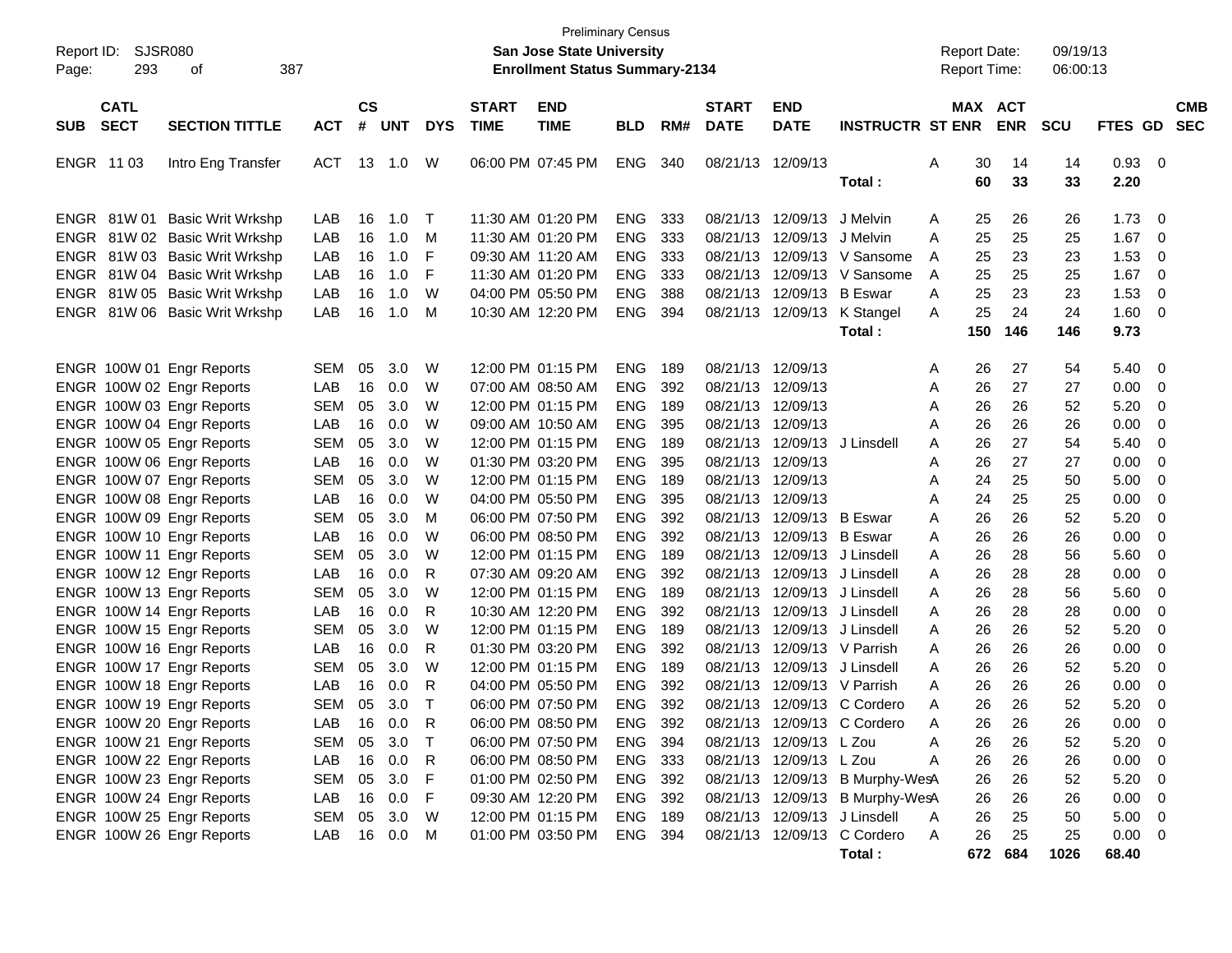| Report ID:<br>Page: | <b>SJSR080</b><br>294      | 387<br>оf                      |              |                |            |            |                             | <b>Preliminary Census</b><br><b>San Jose State University</b><br><b>Enrollment Status Summary-2134</b> |            |     |                             |                           |                                 |   | <b>Report Date:</b><br><b>Report Time:</b> |                | 09/19/13<br>06:00:13 |                 |                         |            |
|---------------------|----------------------------|--------------------------------|--------------|----------------|------------|------------|-----------------------------|--------------------------------------------------------------------------------------------------------|------------|-----|-----------------------------|---------------------------|---------------------------------|---|--------------------------------------------|----------------|----------------------|-----------------|-------------------------|------------|
| <b>SUB</b>          | <b>CATL</b><br><b>SECT</b> | <b>SECTION TITTLE</b>          | <b>ACT</b>   | <b>CS</b><br># | <b>UNT</b> | <b>DYS</b> | <b>START</b><br><b>TIME</b> | <b>END</b><br><b>TIME</b>                                                                              | <b>BLD</b> | RM# | <b>START</b><br><b>DATE</b> | <b>END</b><br><b>DATE</b> | <b>INSTRUCTR ST ENR</b>         |   | MAX ACT                                    | <b>ENR</b>     | <b>SCU</b>           | FTES GD SEC     |                         | <b>CMB</b> |
|                     | ENGR 102 01                | Renew Energy EngineeLEC        |              |                | 3.0        |            |                             |                                                                                                        |            |     |                             |                           | Total:                          | X | 0<br>0                                     | 0<br>0         | 0<br>$\mathbf 0$     | 0.00<br>0.00    | $\overline{0}$          |            |
|                     | ENGR 108 01                | <b>Green Electronics</b>       | <b>LEC</b>   |                | 3.0        |            |                             |                                                                                                        |            |     |                             |                           | Total:                          | X | 0<br>$\mathbf 0$                           | 0<br>0         | 0<br>$\bf{0}$        | 0.00<br>0.00    | $\overline{\mathbf{0}}$ |            |
|                     | ENGR 180 01                | <b>Indiv Studies</b>           | <b>SUP</b>   | 36             | 3.0        | <b>TBA</b> |                             |                                                                                                        |            |     | 08/21/13 12/09/13           |                           |                                 | A | 36                                         | 0              | 0                    | 0.00            | $\overline{0}$          |            |
|                     | ENGR 180 02                | <b>Indiv Studies</b>           | <b>SUP</b>   | 36             | 2.0        | <b>TBA</b> |                             |                                                                                                        |            |     | 08/21/13 12/09/13           |                           |                                 | A | 20                                         | 0              | 0                    | 0.00            | $\overline{0}$          |            |
|                     | ENGR 180 03                | <b>Indiv Studies</b>           | <b>SUP</b>   | 36             | 1.0        | F          |                             | 01:00 PM 03:00 PM                                                                                      | <b>ENG</b> | 343 |                             | 08/21/13 12/09/13         | N Mourtos                       | A | 35                                         | 13             | 13                   | 0.87            | $\overline{0}$          |            |
|                     | ENGR 180 04                | <b>Indiv Studies</b>           | <b>SUP</b>   | 36             | 1.0        | F          |                             | 01:00 PM 03:00 PM                                                                                      | <b>ENG</b> | 343 |                             | 08/21/13 12/09/13         | S Gleixner                      | A | 10                                         | $\mathbf 1$    | $\mathbf{1}$         | 0.07            | $\overline{0}$          |            |
|                     | ENGR 180 05                | <b>Indiv Studies</b>           | <b>SUP</b>   | 36             | 1.0        | F          |                             | 01:00 PM 03:00 PM                                                                                      | <b>ENG</b> | 343 |                             | 08/21/13 12/09/13         | <b>B</b> Hawkins                | A | 10                                         | 3              | 3                    | 0.20            | $\overline{0}$          |            |
|                     | ENGR 180 06                | <b>Indiv Studies</b>           | <b>SUP</b>   | 36             | 1.0        | F          |                             | 01:00 PM 03:00 PM                                                                                      | <b>ENG</b> | 343 |                             | 08/21/13 12/09/13         | D Parent<br>Total:              | A | 35<br>146                                  | 23<br>40       | 23<br>40             | 1.53<br>2.67    | $\overline{0}$          |            |
|                     | ENGR 184 01                | <b>Bus Strat in Practic</b>    | <b>SEM</b>   | 05             | 3.0        | M          |                             | 06:00 PM 08:45 PM                                                                                      | IS         | 113 |                             | 08/21/13 12/09/13         | J Dorosti                       | A | 30                                         | $\overline{2}$ | 6                    | 0.40            | $0\,C$                  |            |
|                     | BUS3 184 01                | <b>Bus Strat in Practic</b>    | <b>SEM</b>   | 05             | 3.0        | M          |                             | 06:00 PM 08:45 PM                                                                                      | <b>IS</b>  | 113 |                             | 08/21/13 12/09/13         | J Dorosti                       | A | 0                                          | 14             | 42                   | 2.80            | 0 <sup>o</sup>          |            |
|                     |                            |                                |              |                |            |            |                             |                                                                                                        |            |     |                             |                           | Total:                          |   | 30                                         | 16             | 48                   | 3.20            |                         |            |
|                     |                            | ENGR 195C 01 Inter Sr Proj I   | LAB          | 16             | 3.0        | W          |                             | 01:30 PM 04:15 PM                                                                                      | <b>ENG</b> | 133 |                             | 08/21/13 12/09/13         | <b>B</b> Furman                 | A | 30                                         | 16             | 48                   | 3.20            | 0 <sup>o</sup>          |            |
| AVIA                |                            | 195C 01 Inter Sr Proj I        | LAB          | 16             | 3.0        | W          |                             | 01:30 PM 04:15 PM                                                                                      | <b>ENG</b> | 133 |                             | 08/21/13 12/09/13         | <b>B</b> Furman                 | A | 0                                          | $\mathbf 0$    | 0                    | 0.00            | 0 <sup>o</sup>          |            |
| <b>TECH</b>         |                            | 195C 01 Inter Sr Proj I        | LAB          | 16             | 3.0        | W          |                             | 01:30 PM 04:15 PM                                                                                      | <b>ENG</b> | 133 |                             | 08/21/13 12/09/13         | <b>B</b> Furman                 | A | 0                                          | 0              | 0                    | 0.00            | $0\,C$                  |            |
|                     |                            | CMPE 195C 01 Inter Sr Proj I   | LAB          | 16             | 3.0        | W          |                             | 01:30 PM 04:15 PM                                                                                      | <b>ENG</b> | 133 |                             | 08/21/13 12/09/13         | <b>B</b> Furman                 | A | 0                                          | -1             | 3                    | 0.20            | $0\,C$                  |            |
| <b>ISE</b>          |                            | 195C 01 Inter Sr Proj I        | LAB          | 16             | 3.0        | W          |                             | 01:30 PM 04:15 PM                                                                                      | <b>ENG</b> | 133 |                             | 08/21/13 12/09/13         | <b>B</b> Furman                 | Α | 0                                          | 0              | $\mathbf 0$          | 0.00            | 0 <sup>o</sup>          |            |
| EE                  |                            | 195C 01 Inter Sr Proj I        | LAB          | 16             | 3.0        | W          |                             | 01:30 PM 04:15 PM                                                                                      | <b>ENG</b> | 133 |                             | 08/21/13 12/09/13         | <b>B</b> Furman                 | A | 0                                          | 0              | 0                    | 0.00            | $0\,C$                  |            |
| <b>CHE</b>          |                            | 195C 01 Inter Sr Proj I        | LAB          | 16             | 3.0        | W          |                             | 01:30 PM 04:15 PM                                                                                      | <b>ENG</b> | 133 |                             | 08/21/13 12/09/13         | <b>B</b> Furman                 | A | 0                                          | 0              | 0                    | 0.00            | $0\,C$                  |            |
|                     |                            | MATE 195C 01 Inter Sr Proj I   | LAB          | 16             | 3.0        | W          |                             | 01:30 PM 04:15 PM                                                                                      | <b>ENG</b> | 133 |                             | 08/21/13 12/09/13         | <b>B</b> Furman                 | A | $\mathbf 0$                                | $\mathbf 0$    | $\mathbf 0$          | 0.00            | 0 <sup>o</sup>          |            |
|                     |                            |                                |              |                |            |            |                             |                                                                                                        |            |     |                             |                           | Total:                          |   | 30                                         | 17             | 51                   | 3.40            |                         |            |
|                     |                            | ENGR 195D 01 Inter Sr Proj II  | LAB          |                | 3.0        |            |                             |                                                                                                        |            |     |                             |                           |                                 | X | 0                                          | 0              | 0                    | 0.00            | $\overline{\mathbf{0}}$ |            |
|                     |                            |                                |              |                |            |            |                             |                                                                                                        |            |     |                             |                           | Total:                          |   | 0                                          | $\bf{0}$       | $\bf{0}$             | 0.00            |                         |            |
|                     |                            | ENGR 200W 01 Engr Grad Reports | SEM          | 05             | 3.0        | M          |                             | 07:00 PM 09:45 PM                                                                                      | ENG 394    |     |                             |                           | 08/21/13 12/09/13 B Murphy-WesA |   | 24                                         | 24             | 48                   | 6.00 24         |                         |            |
|                     |                            | ENGR 200W 02 Engr Grad Reports | LAB          | 16             | 0.0        | TBA        |                             |                                                                                                        |            |     |                             |                           | 08/21/13 12/09/13 B Murphy-WesA |   | 24                                         | 24             | 24                   | 0.0024          |                         |            |
|                     |                            | ENGR 200W 03 Engr Grad Reports | SEM          |                | 05 3.0     | W          |                             | 07:30 AM 10:15 AM                                                                                      | ENG 394    |     |                             |                           | 08/21/13 12/09/13 J Linsdell    | Α | 24                                         | 22             | 44                   | 5.50 22         |                         |            |
|                     |                            | ENGR 200W 04 Engr Grad Reports | <b>SEM</b>   |                | 3.0        |            |                             |                                                                                                        |            |     |                             |                           |                                 | X | $\pmb{0}$                                  | $\mathbf 0$    | 0                    | $0.00 \t 0$     |                         |            |
|                     |                            | ENGR 200W 05 Engr Grad Reports | LAB          |                | 16 0.0     | TBA        |                             |                                                                                                        |            |     |                             |                           | 08/21/13 12/09/13 J Linsdell    | Α | 24<br>96                                   | 22<br>92       | 22<br>138            | 0.0022<br>11.50 |                         |            |
|                     |                            |                                |              |                |            |            |                             |                                                                                                        |            |     |                             |                           | Total:                          |   |                                            |                |                      |                 |                         |            |
|                     | ENGR 201 01                | <b>Engr Analysis</b>           | SEM 05 3.0 M |                |            |            |                             | 06:00 PM 08:45 PM                                                                                      | ENG 388    |     |                             |                           | 08/21/13 12/09/13 M Khosravi A  |   | 40                                         | 20             | 60                   | 5.00 20         |                         |            |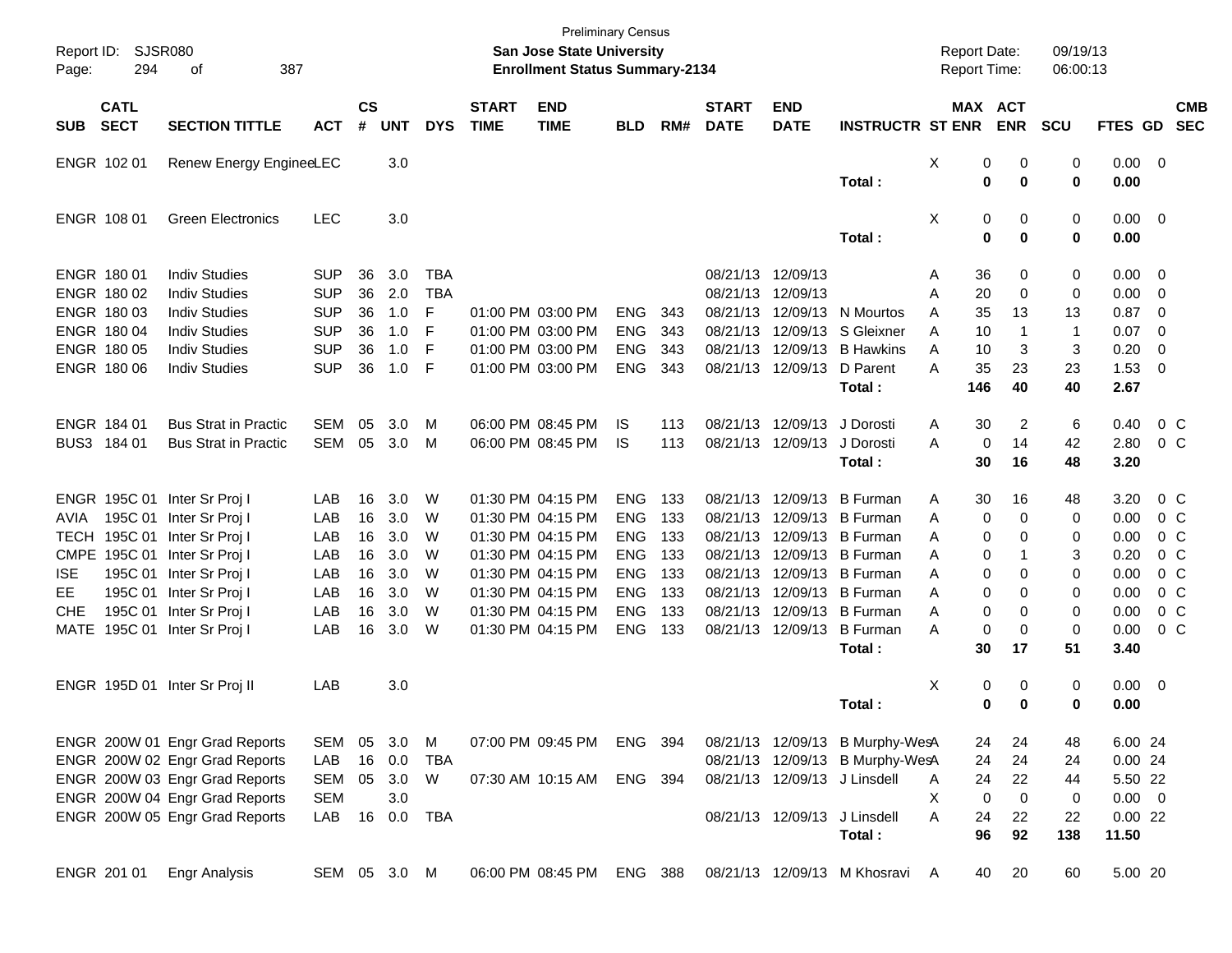| Report ID:<br>Page: | 295                        | <b>SJSR080</b><br>387<br>of                                                  |                                        |                |                         |                          |                             | <b>Preliminary Census</b><br>San Jose State University<br><b>Enrollment Status Summary-2134</b> |            |     |                             |                                                          |                                      |             | <b>Report Date:</b><br>Report Time: |                                         | 09/19/13<br>06:00:13                  |                                     |                               |            |
|---------------------|----------------------------|------------------------------------------------------------------------------|----------------------------------------|----------------|-------------------------|--------------------------|-----------------------------|-------------------------------------------------------------------------------------------------|------------|-----|-----------------------------|----------------------------------------------------------|--------------------------------------|-------------|-------------------------------------|-----------------------------------------|---------------------------------------|-------------------------------------|-------------------------------|------------|
| <b>SUB</b>          | <b>CATL</b><br><b>SECT</b> | <b>SECTION TITTLE</b>                                                        | <b>ACT</b>                             | <b>CS</b><br># | <b>UNT</b>              | <b>DYS</b>               | <b>START</b><br><b>TIME</b> | <b>END</b><br><b>TIME</b>                                                                       | <b>BLD</b> | RM# | <b>START</b><br><b>DATE</b> | <b>END</b><br><b>DATE</b>                                | <b>INSTRUCTR ST ENR</b>              |             | MAX ACT                             | <b>ENR</b>                              | <b>SCU</b>                            | FTES GD SEC                         |                               | <b>CMB</b> |
|                     |                            |                                                                              |                                        |                |                         |                          |                             |                                                                                                 |            |     |                             |                                                          | Total:                               |             | 40                                  | 20                                      | 60                                    | 5.00                                |                               |            |
|                     | ENGR 202 01                | <b>Systems Engr</b>                                                          | <b>LEC</b>                             |                | 3.0                     |                          |                             |                                                                                                 |            |     |                             |                                                          | Total:                               | Χ           | 0<br>$\bf{0}$                       | 0<br>$\mathbf 0$                        | 0<br>$\mathbf 0$                      | $0.00 \t 0$<br>0.00                 |                               |            |
|                     | ENGR 203 01                | <b>Engr Management</b>                                                       | SEM 05 3.0 W                           |                |                         |                          |                             | 06:00 PM 08:45 PM                                                                               | ENG        | 388 | 08/21/13 12/09/13           |                                                          | R Venkatesh A<br>Total:              |             | 40<br>40                            | 33<br>33                                | 99<br>99                              | 8.25 33<br>8.25                     |                               |            |
|                     | ENGR 230 01                | <b>Special Topics NGS</b>                                                    | LEC                                    |                | 02 3.0 R                |                          |                             | 06:00 PM 08:45 PM                                                                               | ENG 394    |     | 08/21/13 12/09/13           |                                                          | P Wolber<br>Total:                   | Α           | 40<br>40                            | 13<br>13                                | 39<br>39                              | 3.10 10<br>3.10                     |                               |            |
|                     | ENGR 236 01                | Design for Manuf                                                             | SEM 04 3.0 R                           |                |                         |                          |                             | 06:00 PM 08:45 PM                                                                               | ENG        | 388 | 08/21/13 12/09/13           |                                                          | J Dorosti<br>Total:                  | A           | 25<br>25                            | 9<br>$\boldsymbol{9}$                   | 27<br>27                              | $1.95 \quad 3$<br>1.95              |                               |            |
|                     | ENGR 281 01<br>ENGR 281 02 | Master's Project<br>Master's Project                                         | LAB<br>LAB                             | 16             | 1.0<br>1.0 <sub>S</sub> |                          |                             | 09:00 AM 11:45 AM                                                                               |            |     |                             | 08/21/13 12/09/13                                        | L Wesley<br>Total:                   | X<br>Α      | 0<br>30<br>30                       | 0<br>$\boldsymbol{7}$<br>$\overline{7}$ | 0<br>$\overline{7}$<br>$\overline{7}$ | $0.00 \t 0$<br>$0.58$ 7<br>0.58     |                               |            |
|                     |                            | ENGR 297B 01 Spc Topics Bioinfo                                              | <b>SUP</b>                             |                | 25 1.0                  | TBA                      |                             |                                                                                                 |            |     | 08/21/13 12/09/13           |                                                          | Total:                               | Α           | 25<br>25                            | $\blacktriangleleft$                    | $\mathbf{1}$<br>$\mathbf{1}$          | $0.08$ 1<br>0.08                    |                               |            |
|                     |                            | ENGR 297D 01 Topics Emerge Tech                                              | LEC                                    |                | 1.0                     |                          |                             |                                                                                                 |            |     |                             |                                                          | Total:                               | X           | 0<br>$\bf{0}$                       | 0<br>$\mathbf 0$                        | 0<br>$\mathbf 0$                      | $0.00 \t 0$<br>0.00                 |                               |            |
|                     | ENGR 298 01                | Master's Project                                                             | LAB                                    |                | 16 2.0                  | TBA                      |                             |                                                                                                 |            |     |                             | 08/21/13 12/09/13                                        | L Wesley<br>Total:                   | A           | 30<br>30                            | 7<br>$\overline{7}$                     | 14<br>14                              | $1.17 \quad 7$<br>1.17              |                               |            |
|                     | ENGR 298101                | MSE Internship Exper SUP 48 3.0                                              |                                        |                |                         | TBA                      |                             |                                                                                                 |            |     |                             | 08/21/13 12/09/13                                        | L Wesley<br>Total:                   | A           | 24<br>24                            | $\blacktriangleleft$                    | 3<br>3                                | $0.25$ 1<br>0.25                    |                               |            |
|                     | ENGR 299 02<br>ENGR 299 03 | ENGR 299 01 Masters Thesis<br><b>Masters Thesis</b><br><b>Masters Thesis</b> | SUP 25 1.0<br><b>SUP</b><br><b>SUP</b> | 25             | 2.0<br>25 3.0           | <b>TBA</b><br>TBA<br>TBA |                             |                                                                                                 |            |     |                             | 08/21/13 12/09/13 L Wesley<br>08/21/13 12/09/13 L Wesley | 08/21/13 12/09/13 L Wesley<br>Total: | Α<br>Α<br>Α | 30 <sup>°</sup><br>25<br>25<br>80   | $\mathbf 0$<br>0<br>0<br>$\mathbf 0$    | 0<br>0<br>0<br>$\bf{0}$               | 0.00<br>$0.00 \t 0$<br>0.00<br>0.00 | $\overline{0}$<br>$\mathbf 0$ |            |
|                     |                            | Department : General Engineering                                             |                                        |                |                         |                          |                             |                                                                                                 |            |     |                             | <b>Lower Division:</b><br><b>Upper Division:</b>         | <b>Department Total:</b>             |             | 1469<br>974                         | 2777 2271<br>1331                       | 3474<br>1921<br>849 1303              | 237.62<br>128.07<br>89.17           |                               |            |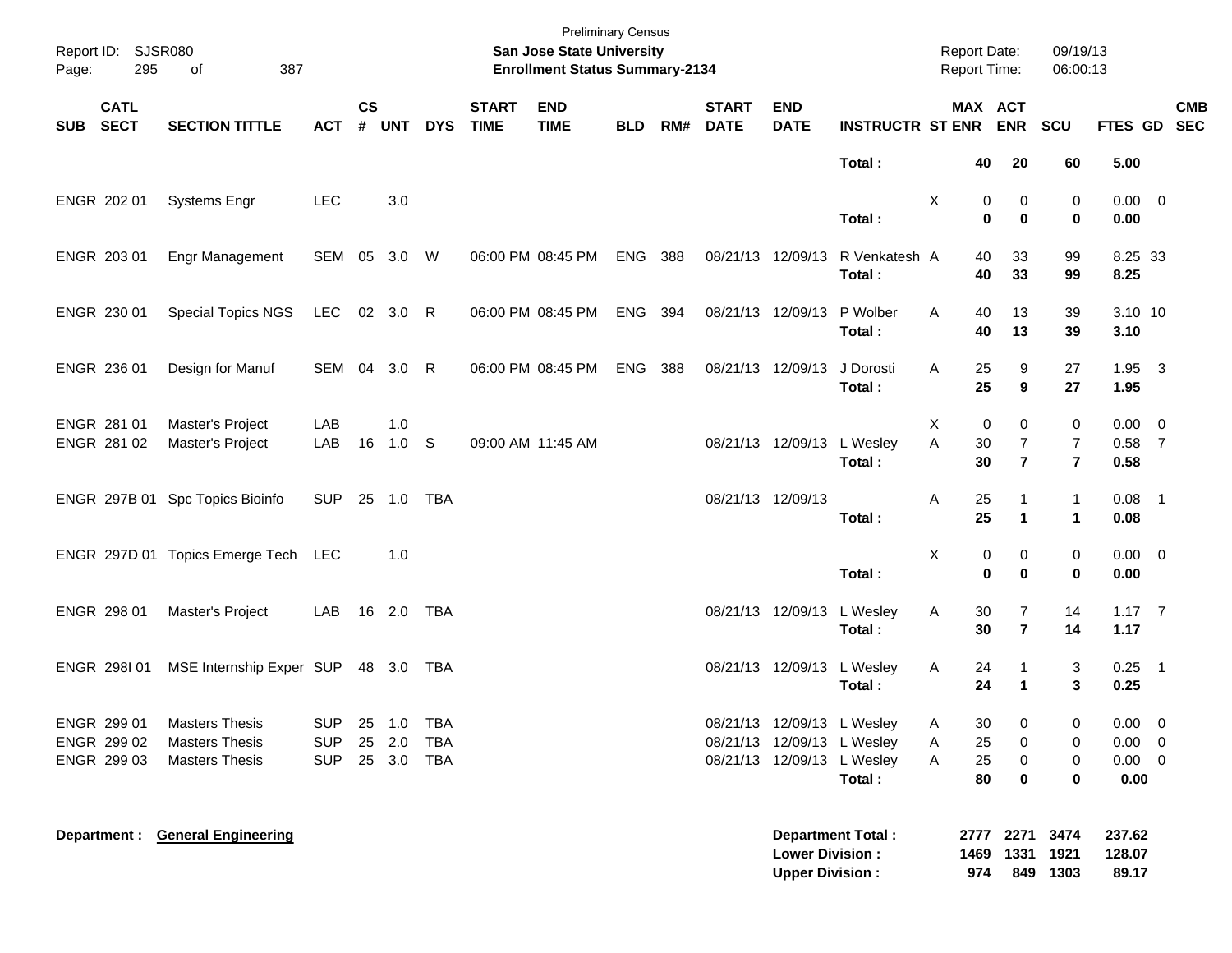| Page:      | Report ID: SJSR080<br>296  | . of                  | 387   |                  |            |                      |                    | <b>Preliminary Census</b><br><b>San Jose State University</b><br><b>Enrollment Status Summary-2134</b> |     |                             |                           |                         | Report Date:<br><b>Report Time:</b> |            | 09/19/13<br>06:00:13 |             |            |
|------------|----------------------------|-----------------------|-------|------------------|------------|----------------------|--------------------|--------------------------------------------------------------------------------------------------------|-----|-----------------------------|---------------------------|-------------------------|-------------------------------------|------------|----------------------|-------------|------------|
| <b>SUB</b> | <b>CATL</b><br><b>SECT</b> | <b>SECTION TITTLE</b> | ACT # | СS<br><b>UNT</b> | <b>DYS</b> | <b>START</b><br>TIME | <b>END</b><br>TIME | <b>BLD</b>                                                                                             | RM# | <b>START</b><br><b>DATE</b> | <b>END</b><br><b>DATE</b> | <b>INSTRUCTR ST ENR</b> | MAX ACT                             | <b>ENR</b> | <b>SCU</b>           | FTES GD SEC | <b>CMB</b> |

**Graduate Division : 334 91 250 20.38**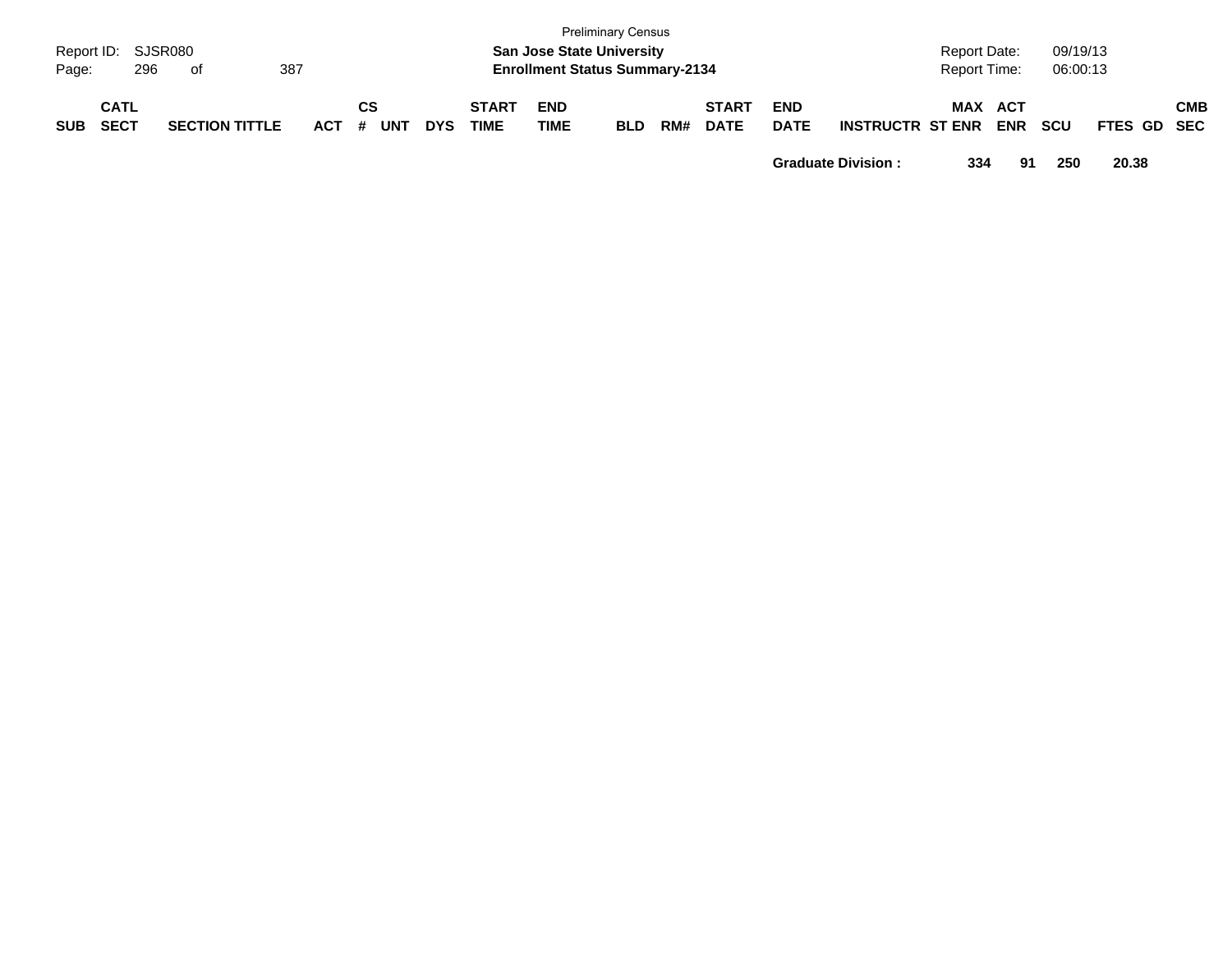| Report ID:<br>Page: | 297                        | <b>SJSR080</b><br>387<br>of                 |              |               |       |            |                             | <b>Preliminary Census</b><br>San Jose State University<br><b>Enrollment Status Summary-2134</b> |            |     |                             |                            |                                                            | Report Date:<br><b>Report Time:</b> |                       | 09/19/13<br>06:00:13 |                       |                          |                          |
|---------------------|----------------------------|---------------------------------------------|--------------|---------------|-------|------------|-----------------------------|-------------------------------------------------------------------------------------------------|------------|-----|-----------------------------|----------------------------|------------------------------------------------------------|-------------------------------------|-----------------------|----------------------|-----------------------|--------------------------|--------------------------|
| <b>SUB</b>          | <b>CATL</b><br><b>SECT</b> | <b>SECTION TITTLE</b>                       | <b>ACT</b>   | $\mathsf{cs}$ | # UNT | <b>DYS</b> | <b>START</b><br><b>TIME</b> | <b>END</b><br><b>TIME</b>                                                                       | <b>BLD</b> | RM# | <b>START</b><br><b>DATE</b> | <b>END</b><br><b>DATE</b>  | <b>INSTRUCTR ST ENR</b>                                    |                                     | MAX ACT<br><b>ENR</b> | <b>SCU</b>           | FTES GD               |                          | <b>CMB</b><br><b>SEC</b> |
| College             |                            | <b>Engineering</b>                          |              |               |       |            |                             |                                                                                                 |            |     |                             |                            |                                                            |                                     |                       |                      |                       |                          |                          |
|                     | Department :               | <b>Industrial &amp; Systems Engineering</b> |              |               |       |            |                             |                                                                                                 |            |     |                             |                            |                                                            |                                     |                       |                      |                       |                          |                          |
| <b>ISE</b>          | 102 01                     | <b>Engr Econ Systems</b>                    | SEM 04       |               | 3.0   | TR         |                             | 01:30 PM 02:45 PM                                                                               | ENG        | 341 |                             | 08/21/13 12/09/13          | N Patel<br>Total:                                          | 90<br>Α<br>90                       | 70<br>70              | 210<br>210           | 14.00 0<br>14.00      |                          |                          |
| <b>ISE</b>          | 11201                      | Occup Health Engr                           | SEM          | 04            | 3.0   | $\top$     |                             | 06:00 PM 08:45 PM                                                                               | CL         | 234 |                             | 08/21/13 12/09/13          | Y Dessouky A<br>Total:                                     | 40<br>40                            | 32<br>32              | 96<br>96             | $6.45$ 1<br>6.45      |                          |                          |
| <b>ISE</b>          | 130 01                     | <b>Engr Statistics</b>                      | LEC          |               | 3.0   |            |                             |                                                                                                 |            |     |                             |                            |                                                            | х                                   | 0<br>0                | 0                    | $0.00 \t 0$           |                          |                          |
| <b>ISE</b>          | 130 02                     | <b>Engr Statistics</b>                      | <b>LEC</b>   |               | 3.0   |            |                             |                                                                                                 |            |     |                             |                            |                                                            | X                                   | 0<br>$\mathbf 0$      | 0                    | $0.00 \t 0$           |                          |                          |
| <b>ISE</b>          | 130 03                     | <b>Engr Statistics</b>                      | <b>LEC</b>   | 04            | 3.0   | <b>MW</b>  |                             | 01:30 PM 02:45 PM                                                                               | <b>ENG</b> | 189 |                             | 08/21/13 12/09/13          | N Patel<br>Total:                                          | A<br>120<br>120                     | 112<br>112            | 336<br>336           | 23.40 20<br>23.40     |                          |                          |
| <b>ISE</b>          | 135 01                     | Design of Expmts                            | SEM          | 04            | 3.0   | TR         |                             | 03:00 PM 04:15 PM                                                                               | <b>ENG</b> | 488 |                             | 08/21/13 12/09/13          | C Chen<br>Total:                                           | Α<br>60<br>60                       | 37<br>37              | 111<br>111           | $7.50$ 2<br>7.50      |                          |                          |
| <b>ISE</b>          | 140 01                     | Oper Plan & Control                         | SEM          | 04            | 3.0   | MW         |                             | 03:00 PM 04:15 PM                                                                               | ENG        | 488 |                             |                            | 08/21/13 12/09/13 Y Dessouky A<br>Total:                   | 60<br>60                            | 59<br>59              | 177<br>177           | 13.30 30<br>13.30     |                          |                          |
| <b>ISE</b>          | 151 01                     | Managing Engr                               | SEM 04       |               | 3.0   | R          |                             | 06:00 PM 08:45 PM                                                                               | <b>ENG</b> | 488 |                             | 08/21/13 12/09/13          | J Flahaux<br>Total:                                        | 60<br>Α<br>60                       | 50<br>50              | 150<br>150           | $10.00 \t 0$<br>10.00 |                          |                          |
| <b>ISE</b>          | 16701                      | <b>Sys Simulation</b>                       | <b>SEM</b>   | 04            | 3.0   | MW         |                             | 04:30 PM 05:20 PM                                                                               | <b>ENG</b> | 488 |                             | 08/21/13 12/09/13          | K Mabrouk                                                  | 60<br>A                             | 51                    | 102                  | 11.50 26              |                          |                          |
| <b>ISE</b>          | 167 02                     | <b>Sys Simulation</b>                       | LAB          | 16            | 0.0   | м          |                             | 06:00 PM 08:45 PM                                                                               | <b>ENG</b> | 407 |                             | 08/21/13 12/09/13          | K Mabrouk                                                  | 30<br>A                             | 32                    | 32                   | $0.00$ 13             |                          |                          |
| <b>ISE</b>          | 167 03                     | <b>Sys Simulation</b>                       | LAB          | 16            | 0.0   | W          |                             | 06:00 PM 08:45 PM                                                                               | <b>ENG</b> | 394 |                             | 08/21/13 12/09/13          | K Mabrouk<br>Total:                                        | 30<br>A<br>120                      | 19<br>102             | 19<br>153            | $0.00$ 13<br>11.50    |                          |                          |
| <b>ISE</b>          | 18001                      | <b>Individ Studies</b>                      | <b>SUP</b>   | 36            | 1.0   | <b>TBA</b> |                             |                                                                                                 |            |     |                             |                            | 08/21/13 12/09/13 Y Dessouky A                             | 35                                  | 0                     | 0                    | $0.00 \t 0$           |                          |                          |
| <b>ISE</b>          | 180 02                     | <b>Individ Studies</b>                      | <b>SUP</b>   | 36            | 2.0   | <b>TBA</b> |                             |                                                                                                 |            |     |                             |                            | 08/21/13 12/09/13 Y Dessouky A                             | 35                                  |                       | 2                    | 0.13                  | $\overline{\phantom{0}}$ |                          |
| <b>ISE</b>          | 180 03                     | <b>Individ Studies</b>                      | <b>SUP</b>   | 36            | 3.0   | <b>TBA</b> |                             |                                                                                                 |            |     |                             |                            | 08/21/13 12/09/13 Y Dessouky A                             | 35                                  |                       | 3                    | 0.20                  | $\overline{\phantom{0}}$ |                          |
|                     |                            |                                             |              |               |       |            |                             |                                                                                                 |            |     |                             |                            | Total :                                                    | 105                                 |                       | 5                    | 0.33                  |                          |                          |
| ISE.                |                            | 195A 01 Sr ISE Design I                     | LAB 16 1.0 F |               |       |            |                             | 09:30 AM 12:15 PM ENG 486                                                                       |            |     |                             | 08/21/13 12/09/13 L Freund | Total:                                                     | 50<br>A<br>50                       | 18<br>18              | 18<br>18             | $1.20 \t 0$<br>1.20   |                          |                          |
| <b>ISE</b>          |                            | 195B 01 Sr ISE Design II                    | LAB 16 3.0 F |               |       |            |                             | 01:30 PM 04:15 PM ENG 486                                                                       |            |     |                             | 08/21/13 12/09/13 L Freund | Total:                                                     | A<br>50<br>50                       | 7<br>$\overline{7}$   | 21<br>21             | $1.40 \ 0$<br>1.40    |                          |                          |
| ISE                 |                            | 210 01 Hum Factors Des                      | SEM 05 3.0 T |               |       |            |                             |                                                                                                 |            |     |                             |                            | 06:00 PM 08:45 PM ENG 486 08/21/13 12/09/13 S Vatan-Kork A |                                     | 36<br>50              | 108                  | 9.00 36               |                          |                          |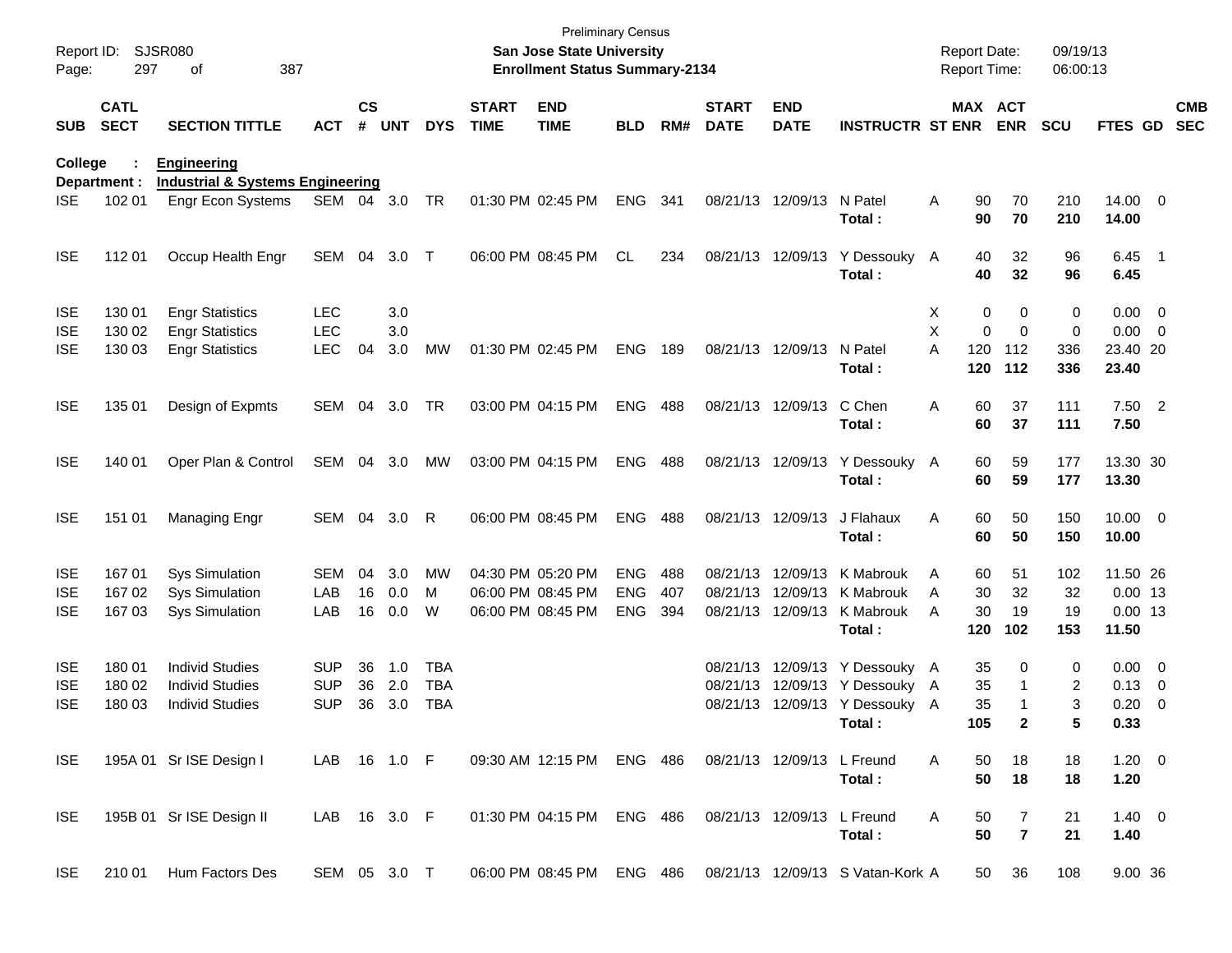| Page:                                                              | Report ID: SJSR080<br>298                      | 387<br>of                                                     |                                                             |                    |                                                        |                          |                             | <b>Preliminary Census</b><br>San Jose State University<br><b>Enrollment Status Summary-2134</b> |                 |            |                             |                                                                                                              |                                  | <b>Report Date:</b><br>Report Time: |                            |                         | 09/19/13<br>06:00:13      |                                                             |                          |
|--------------------------------------------------------------------|------------------------------------------------|---------------------------------------------------------------|-------------------------------------------------------------|--------------------|--------------------------------------------------------|--------------------------|-----------------------------|-------------------------------------------------------------------------------------------------|-----------------|------------|-----------------------------|--------------------------------------------------------------------------------------------------------------|----------------------------------|-------------------------------------|----------------------------|-------------------------|---------------------------|-------------------------------------------------------------|--------------------------|
| <b>SUB</b>                                                         | <b>CATL</b><br><b>SECT</b>                     | <b>SECTION TITTLE</b>                                         | <b>ACT</b>                                                  | $\mathsf{cs}$<br># | <b>UNT</b>                                             | <b>DYS</b>               | <b>START</b><br><b>TIME</b> | <b>END</b><br><b>TIME</b>                                                                       | <b>BLD</b>      | RM#        | <b>START</b><br><b>DATE</b> | <b>END</b><br><b>DATE</b>                                                                                    | <b>INSTRUCTR ST ENR</b>          | MAX ACT                             |                            | <b>ENR</b>              | <b>SCU</b>                | <b>FTES GD</b>                                              | <b>CMB</b><br><b>SEC</b> |
|                                                                    |                                                |                                                               |                                                             |                    |                                                        |                          |                             |                                                                                                 |                 |            |                             |                                                                                                              | Total:                           |                                     | 50                         | 36                      | 108                       | 9.00                                                        |                          |
| <b>ISE</b>                                                         | 21701<br>CMPE 217 01                           | Hum Cmptr Int<br>Hum Cmptr Int                                | <b>SEM</b><br>SEM                                           | 04<br>04           | 3.0<br>3.0                                             | R<br>R                   |                             | 06:00 PM 08:45 PM<br>06:00 PM 08:45 PM                                                          | CL<br><b>CL</b> | 310<br>310 | 08/21/13 12/09/13           | 08/21/13 12/09/13                                                                                            | A Moallem<br>A Moallem<br>Total: | Α<br>A                              | 50<br>0<br>50              | 33<br>10<br>43          | 99<br>30<br>129           | 8.25 33 C<br>2.50 10 C<br>10.75                             |                          |
| <b>ISE</b>                                                         | 230 01                                         | Adv Oper Resrch                                               | SEM                                                         | 05                 | 3.0                                                    | W                        |                             | 06:00 PM 08:45 PM                                                                               | <b>ENG</b>      | 486        | 08/21/13 12/09/13           |                                                                                                              | H Tsao<br>Total:                 | Α                                   | 40<br>40                   | 26<br>26                | 78<br>78                  | 6.50 26<br>6.50                                             |                          |
| <b>ISE</b>                                                         | 235 01                                         | Qual Assur & Relia                                            | SEM                                                         | 05                 | 3.0                                                    | $\mathsf{R}$             |                             | 06:00 PM 08:45 PM                                                                               | <b>ENG</b>      | 486        | 08/21/13 12/09/13           |                                                                                                              | H Tsao<br>Total:                 | Α                                   | 40<br>40                   | 28<br>28                | 84<br>84                  | 7.00 28<br>7.00                                             |                          |
| <b>ISE</b>                                                         | 245 01                                         | Adv Sply Chain Engr                                           | LEC                                                         | 04                 | 3.0                                                    | M                        |                             | 06:00 PM 08:45 PM                                                                               | <b>ENG</b>      | 488        | 08/21/13 12/09/13           |                                                                                                              | W Wei<br>Total:                  | Α                                   | 40<br>40                   | 28<br>28                | 84<br>84                  | 7.00 28<br>7.00                                             |                          |
| <b>ISE</b>                                                         | 251 01                                         | Mang Lean Imprvmnt PSEM 04 3.0 T                              |                                                             |                    |                                                        |                          |                             | 06:00 PM 08:45 PM                                                                               | <b>ENG</b>      | 488        | 08/21/13 12/09/13           |                                                                                                              | D Steele<br>Total:               | Α                                   | 40<br>40                   | 39<br>39                | 117<br>117                | 9.65 37<br>9.65                                             |                          |
| <b>ISE</b>                                                         | 260 01                                         | Proc Impr Health                                              | <b>LEC</b>                                                  |                    | 3.0                                                    |                          |                             |                                                                                                 |                 |            |                             |                                                                                                              | Total:                           | х                                   | 0<br>0                     | 0<br>$\bf{0}$           | 0<br>0                    | $0.00 \t 0$<br>0.00                                         |                          |
| <b>ISE</b>                                                         | 261 01                                         | <b>Med Errors Reduct</b>                                      | <b>LEC</b>                                                  | 02                 | 3.0                                                    | W                        |                             | 06:00 PM 08:45 PM                                                                               | <b>ENG</b>      | 488        | 08/21/13 12/09/13           |                                                                                                              | C Brown<br>Total:                | Α                                   | 40<br>40                   | 26<br>26                | 78<br>78                  | 6.50 26<br>6.50                                             |                          |
| <b>ISE</b>                                                         | 263 01                                         | Health Info System                                            | <b>LEC</b>                                                  |                    | 02 3.0                                                 | M                        |                             | 06:00 PM 08:45 PM                                                                               | <b>ENG</b>      | 486        | 08/21/13 12/09/13           |                                                                                                              | C Berg<br>Total:                 | A                                   | 40<br>40                   | 8<br>8                  | 24<br>24                  | 2.00 8<br>2.00                                              |                          |
| <b>ISE</b>                                                         | 290 01                                         | HF/Ergo Prof Sem                                              | SEM 05 2.0                                                  |                    |                                                        | $\mathsf{R}$             |                             | 03:00 PM 05:00 PM                                                                               | <b>ENG</b>      | 486        | 08/21/13 12/09/13           |                                                                                                              | A Andre<br>Total :               | Α                                   | 50<br>50                   | 35<br>35                | 70<br>70                  | 5.83 35<br>5.83                                             |                          |
| <b>ISE</b>                                                         | 297 01                                         | Sp Topics IE                                                  | SEM                                                         |                    | 1.0                                                    |                          |                             |                                                                                                 |                 |            |                             |                                                                                                              | Total :                          | X                                   | 0<br>0                     | - 0<br>$\bf{0}$         | $\Omega$<br>0             | $0.00 \t 0$<br>0.00                                         |                          |
| <b>ISE</b><br><b>ISE</b><br><b>ISE</b><br><b>ISE</b><br><b>ISE</b> | 298 01<br>298 02<br>298 03<br>298 04<br>298 05 | Spec Prob<br>Spec Prob<br>Spec Prob<br>Spec Prob<br>Spec Prob | SUP<br><b>SUP</b><br><b>SUP</b><br><b>SUP</b><br><b>SUP</b> |                    | 25 1.0 TBA<br>25 2.0<br>25 3.0<br>25 4.0<br>25 3.0 TBA | <b>TBA</b><br>TBA<br>TBA |                             |                                                                                                 |                 |            |                             | 08/21/13 12/09/13 H Tsao<br>08/21/13 12/09/13 H Tsao<br>08/21/13 12/09/13 H Tsao<br>08/21/13 12/09/13 H Tsao | 08/21/13 12/09/13 D Rosenberg A  | A<br>A<br>Α<br>Α                    | 35<br>35<br>35<br>35<br>35 | 24<br>5<br>28<br>3<br>0 | 24<br>10<br>84<br>12<br>0 | 2.00 24<br>$0.83$ 5<br>7.00 28<br>$1.00 \t3$<br>$0.00 \t 0$ |                          |
|                                                                    |                                                |                                                               |                                                             |                    |                                                        |                          |                             |                                                                                                 |                 |            |                             |                                                                                                              | Total:                           |                                     | 175                        | 60                      | 130                       | 10.83                                                       |                          |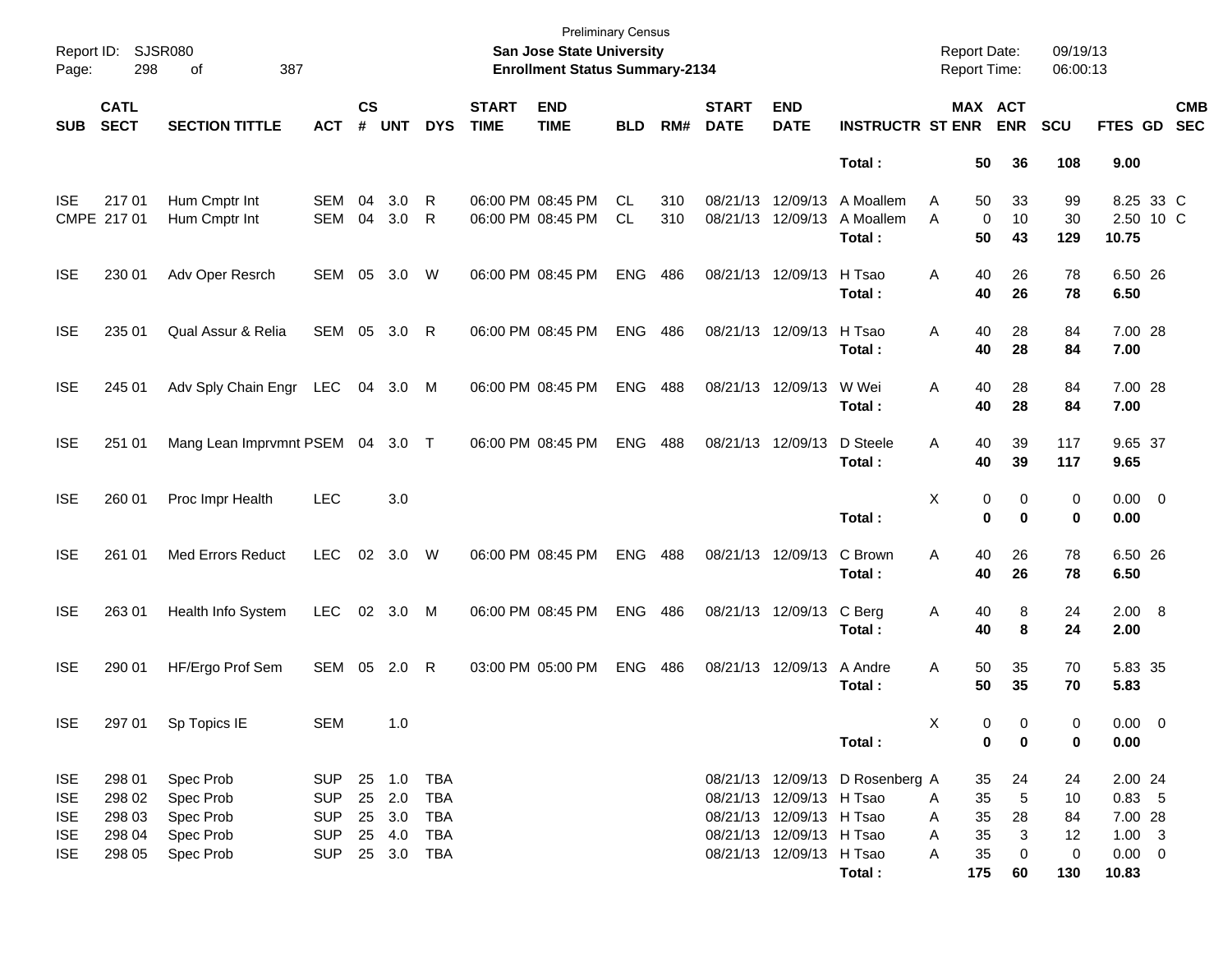| Report ID:<br>Page:                                  | 299                                  | SJSR080<br>387<br>οf                                                                             |                                                |                      |                          |                          |                             |                    | <b>Preliminary Census</b><br><b>San Jose State University</b><br><b>Enrollment Status Summary-2134</b> |     |                                              |                                                  |                                                       |                             | <b>Report Date:</b><br><b>Report Time:</b> |                          | 09/19/13<br>06:00:13            |                                      |                            |                          |
|------------------------------------------------------|--------------------------------------|--------------------------------------------------------------------------------------------------|------------------------------------------------|----------------------|--------------------------|--------------------------|-----------------------------|--------------------|--------------------------------------------------------------------------------------------------------|-----|----------------------------------------------|--------------------------------------------------|-------------------------------------------------------|-----------------------------|--------------------------------------------|--------------------------|---------------------------------|--------------------------------------|----------------------------|--------------------------|
| <b>SUB</b>                                           | <b>CATL</b><br><b>SECT</b>           | <b>SECTION TITTLE</b>                                                                            | <b>ACT</b>                                     | <b>CS</b><br>#       | <b>UNT</b>               | <b>DYS</b>               | <b>START</b><br><b>TIME</b> | <b>END</b><br>TIME | <b>BLD</b>                                                                                             | RM# | <b>START</b><br><b>DATE</b>                  | <b>END</b><br><b>DATE</b>                        | <b>INSTRUCTR ST ENR</b>                               |                             | <b>MAX</b>                                 | <b>ACT</b><br><b>ENR</b> | <b>SCU</b>                      | <b>FTES</b>                          | GD                         | <b>CMB</b><br><b>SEC</b> |
| <b>ISE</b><br><b>ISE</b><br><b>ISE</b><br><b>ISE</b> | 299 01<br>299 02<br>299 03<br>299 04 | <b>Masters Thesis</b><br><b>Masters Thesis</b><br><b>Masters Thesis</b><br><b>Masters Thesis</b> | SUP.<br><b>SUP</b><br><b>SUP</b><br><b>SUP</b> | 25<br>25<br>25<br>25 | 1.0<br>2.0<br>3.0<br>4.0 | TBA<br>TBA<br>TBA<br>TBA |                             |                    |                                                                                                        |     | 08/21/13<br>08/21/13<br>08/21/13<br>08/21/13 | 12/09/13<br>12/09/13<br>12/09/13<br>12/09/13     | A Andre<br>A Andre<br>A Andre<br>A Andre<br>Total :   | $\mathsf{A}$<br>A<br>A<br>A | 35<br>35<br>35<br>35<br>140                | 0<br>8<br>0<br>9         | 0<br>16<br>3<br>0<br>19         | 0.00<br>1.33<br>0.25<br>0.00<br>1.58 | - 0<br>8<br>$\overline{0}$ |                          |
|                                                      | Department :                         | <b>Industrial &amp; Systems Engineering</b>                                                      |                                                |                      |                          |                          |                             |                    |                                                                                                        |     |                                              | <b>Lower Division:</b><br><b>Upper Division:</b> | <b>Department Total:</b><br><b>Graduate Division:</b> |                             | 1460<br>$\bf{0}$<br>755<br>705             | 827<br>0<br>489<br>338   | 2198<br>$\bf{0}$<br>1277<br>921 | 165.73<br>0.00<br>89.08<br>76.65     |                            |                          |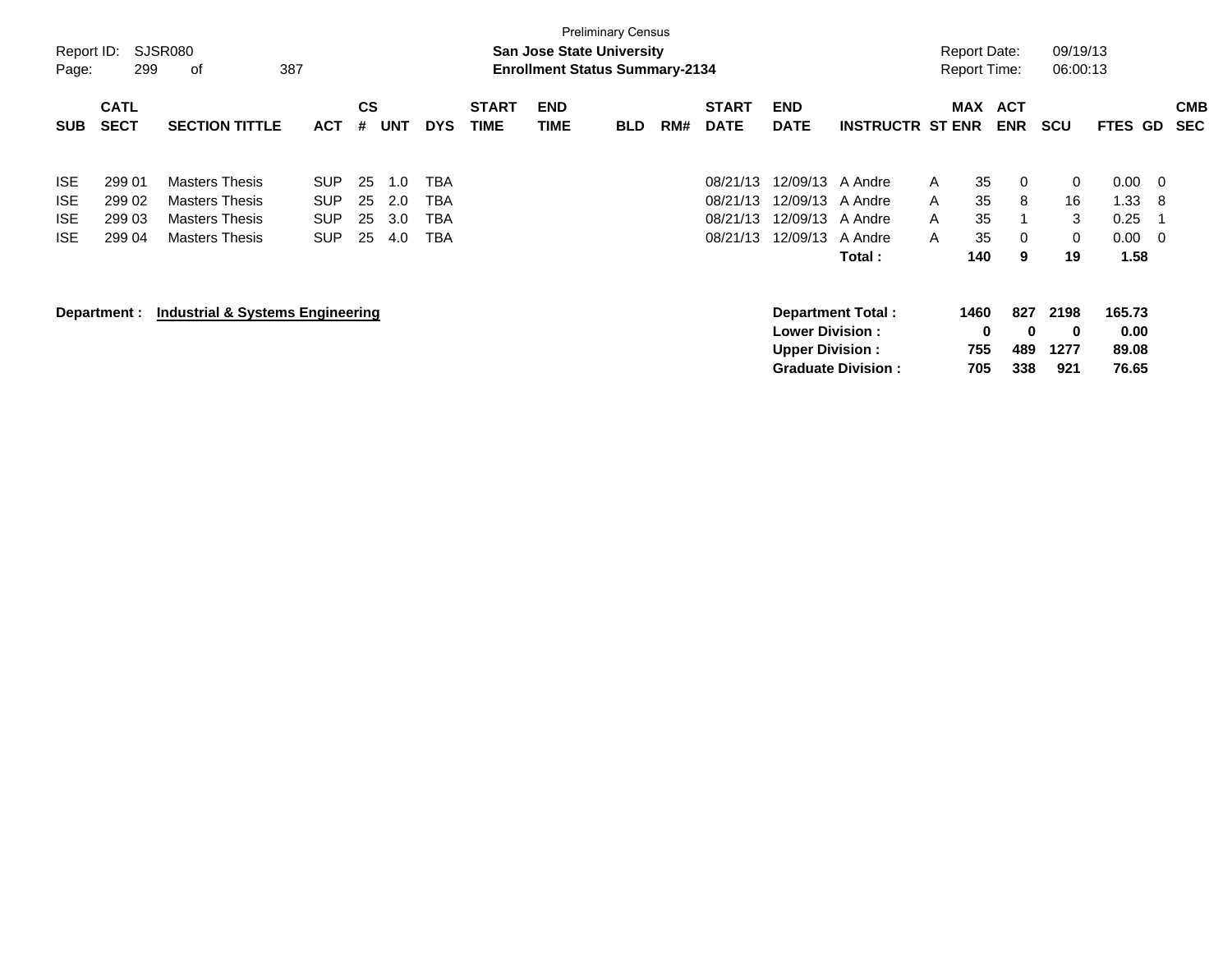| Report ID:<br>Page: | 300                        | SJSR080<br>387<br>οf                    |              |                    |            |             |                             | <b>San Jose State University</b><br><b>Enrollment Status Summary-2134</b> | <b>Preliminary Census</b> |      |                             |                            |                               |   | <b>Report Date:</b><br><b>Report Time:</b> |                | 09/19/13<br>06:00:13 |                |                |                          |
|---------------------|----------------------------|-----------------------------------------|--------------|--------------------|------------|-------------|-----------------------------|---------------------------------------------------------------------------|---------------------------|------|-----------------------------|----------------------------|-------------------------------|---|--------------------------------------------|----------------|----------------------|----------------|----------------|--------------------------|
| <b>SUB</b>          | <b>CATL</b><br><b>SECT</b> | <b>SECTION TITTLE</b>                   | <b>ACT</b>   | $\mathsf{cs}$<br># | <b>UNT</b> | <b>DYS</b>  | <b>START</b><br><b>TIME</b> | <b>END</b><br><b>TIME</b>                                                 | <b>BLD</b>                | RM#  | <b>START</b><br><b>DATE</b> | <b>END</b><br><b>DATE</b>  | <b>INSTRUCTR ST ENR</b>       |   | MAX ACT                                    | <b>ENR</b>     | <b>SCU</b>           | FTES GD        |                | <b>CMB</b><br><b>SEC</b> |
| College             | Department :               | <b>Engineering</b><br><b>Technology</b> |              |                    |            |             |                             |                                                                           |                           |      |                             |                            |                               |   |                                            |                |                      |                |                |                          |
| TECH                | 25 01                      | Intro Materials Tech                    | LEC          | 02                 | 3.0        | Т           |                             | 01:30 PM 03:15 PM                                                         | <b>ENG</b>                | 103  | 08/21/13                    |                            | 12/09/13 C Peters             | A | 30                                         | 19             | 38                   | 3.80           | 0              |                          |
| <b>TECH</b>         | 25 11                      | Intro Materials Tech                    | LAB          | 16                 | 0.0        | R           |                             | 01:30 PM 04:15 PM                                                         | <b>ENG</b>                | 105  | 08/21/13                    |                            | 12/09/13 C Peters             | Α | 15                                         | 19             | 19                   | 0.00           | 0              |                          |
| <b>TECH</b>         | 25 12                      | Intro Materials Tech                    | LAB          |                    | 0.0        |             |                             |                                                                           |                           |      |                             |                            |                               | X | 0                                          | 0              | 0                    | 0.00           | 0              |                          |
| <b>TECH</b>         | 25 13                      | Intro Materials Tech                    | LAB          |                    | 0.0        |             |                             |                                                                           |                           |      |                             |                            |                               | X | 0                                          | 0              | 0                    | 0.00           | 0              |                          |
|                     |                            |                                         |              |                    |            |             |                             |                                                                           |                           |      |                             |                            | Total:                        |   | 45                                         | 38             | 57                   | 3.80           |                |                          |
| <b>TECH</b>         | 31 01                      | Qual Assur & Control                    | LEC          |                    | 3.0        |             |                             |                                                                           |                           |      |                             |                            |                               | X | 0                                          | 0              | 0                    | 0.00           | $\overline{0}$ |                          |
| <b>TECH</b>         | 31 11                      | Qual Assur & Control                    | <b>LAB</b>   |                    | 0.0        |             |                             |                                                                           |                           |      |                             |                            |                               | Χ | 0                                          | 0              | 0                    | 0.00           | 0              |                          |
|                     |                            |                                         |              |                    |            |             |                             |                                                                           |                           |      |                             |                            | Total:                        |   | 0                                          | $\mathbf 0$    | 0                    | 0.00           |                |                          |
| <b>TECH</b>         | 41 11                      | Mach Shop Safety                        | LAB          | 16                 | 1.0        | Т           |                             | 06:00 PM 08:45 PM                                                         | IS.                       | 119  | 08/21/13                    | 12/09/13                   | V Hageman                     | A | 22                                         | 3              | 3                    | 0.20           |                | 0 <sup>C</sup>           |
| ME.                 | 41 11                      | Mach Shop Safety                        | LAB          | 16                 | 1.0        | $\top$      |                             | 06:00 PM 08:45 PM                                                         | IS.                       | 119  | 08/21/13                    | 12/09/13                   | V Hageman                     | A | 0                                          | 17             | 17                   | 1.17           |                | 2 C                      |
| <b>TECH</b>         | 41 12                      | Mach Shop Safety                        | LAB          | 16                 | 1.0        | W           |                             | 03:00 PM 05:45 PM                                                         | IS.                       | 119  | 08/21/13                    | 12/09/13                   | S Obi                         | A | 22                                         | 4              | 4                    | 0.27           |                | $0\,C$                   |
| ME.                 | 41 12                      | Mach Shop Safety                        | LAB          | 16                 | 1.0        | W           |                             | 03:00 PM 05:45 PM                                                         | IS.                       | 119  | 08/21/13                    | 12/09/13                   | S Obi                         | A | 0                                          | 20             | 20                   | 1.33           |                | $0\,C$                   |
| <b>TECH</b>         | 41 13                      | Mach Shop Safety                        | LAB          | 16                 | 1.0        | R           |                             | 06:00 PM 08:45 PM                                                         | IS.                       | 119  | 08/21/13                    | 12/09/13                   | V Hageman                     | A | 22                                         | 3              | 3                    | 0.20           |                | $0\,C$                   |
| ME.                 | 41 13                      | Mach Shop Safety                        | LAB          | 16                 | 1.0        | R           |                             | 06:00 PM 08:45 PM                                                         | IS.                       | 119  | 08/21/13                    | 12/09/13                   | V Hageman                     | A | 0                                          | 15             | 15                   | 1.00           |                | $0\,C$                   |
| <b>TECH</b>         | 41 14                      | Mach Shop Safety                        | LAB          | 16                 | 1.0        | М           |                             | 06:00 PM 08:45 PM                                                         | IS                        | 119  | 08/21/13                    | 12/09/13                   | D Muntz                       | A | 22                                         | 3              | 3                    | 0.20           |                | $0\,C$                   |
| ME.                 | 41 14                      | Mach Shop Safety                        | LAB          | 16                 | 1.0        | М           |                             | 06:00 PM 08:45 PM                                                         | IS.                       | 119  | 08/21/13                    | 12/09/13                   | D Muntz                       | A | $\mathbf 0$                                | 14             | 14                   | 0.93           |                | $0\,C$                   |
| <b>TECH</b>         | 41 15                      | Mach Shop Safety                        | LAB          | 16                 | 1.0        | М           |                             | 03:00 PM 05:45 PM                                                         | IS.                       | 119  | 08/21/13                    | 12/09/13                   | D Muntz                       | Α | 22                                         | $\overline{2}$ | 2                    | 0.13           |                | $0\,C$                   |
| ME.                 | 41 15                      | Mach Shop Safety                        | LAB          | 16                 | 1.0        | M           |                             | 03:00 PM 05:45 PM                                                         | IS.                       | 119  | 08/21/13                    | 12/09/13 D Muntz           |                               | A | 0                                          | 13             | 13                   | 0.87           |                | $0\,$ C                  |
| <b>TECH</b>         | 41 16                      | Mach Shop Safety                        | LAB          |                    | 1.0        |             |                             |                                                                           |                           |      |                             |                            |                               | х | 0                                          | 0              | 0                    | 0.00           | 0              |                          |
| ME                  | 41 16                      | Mach Shop Safety                        | LAB          |                    | 1.0        |             |                             |                                                                           |                           |      |                             |                            | Total:                        | X | 0<br>110                                   | 0<br>94        | 0<br>94              | 0.00<br>6.30   | 0              |                          |
|                     |                            |                                         |              |                    |            |             |                             |                                                                           |                           |      |                             |                            |                               |   |                                            |                |                      |                |                |                          |
| <b>TECH</b>         | 46 01                      | Mach Oper & Mgmt                        | <b>LEC</b>   | 02                 | 3.0        | W           |                             | 09:00 AM 10:50 AM                                                         | IS                        | 120  | 08/21/13                    | 12/09/13                   | S Obi                         | Α | 24                                         | 23             | 46                   | 4.60           | $\overline{0}$ |                          |
| <b>TECH</b>         | 46 11                      | Mach Oper & Mgmt                        | LAB          | 16                 | 0.0        | M           |                             | 09:00 AM 11:45 AM                                                         | IS.                       | 119  |                             | 08/21/13 12/09/13          | D Muntz                       | A | 24                                         | 23             | 23                   | 0.00           | 0              |                          |
|                     |                            |                                         |              |                    |            |             |                             |                                                                           |                           |      |                             |                            | Total:                        |   | 48                                         | 46             | 69                   | 4.60           |                |                          |
| <b>TECH</b>         | 60 01                      | Intro Electronics                       | LEC.         |                    | 02 3.0     | M           |                             | 03:00 PM 04:45 PM                                                         | IS.                       | 216. |                             | 08/21/13 12/09/13 M Kim    |                               | A | 60.                                        | 57             | 114                  | 11.40          | - 0            |                          |
|                     | TECH 60 11                 | Intro Electronics                       | LAB          | 16                 | 0.0        | W           |                             | 03:00 PM 05:45 PM IS                                                      |                           | 117  |                             | 08/21/13 12/09/13 M Kim    |                               | Α | 30                                         | 29             | 29                   | $0.00 \quad 0$ |                |                          |
| <b>TECH</b>         | 60 12                      | Intro Electronics                       | LAB          |                    | 0.0        |             |                             |                                                                           |                           |      |                             |                            |                               | X | $\Omega$                                   | 0              | 0                    | $0.00 \t 0$    |                |                          |
|                     | TECH 60 13                 | Intro Electronics                       | LAB          | 16                 | 0.0        | $\mathsf F$ |                             | 03:00 PM 05:45 PM IS                                                      |                           | 117  |                             | 08/21/13 12/09/13 M Kim    |                               | A | 30                                         | 28             | 28                   | $0.00 \quad 0$ |                |                          |
|                     | TECH 60 14                 | Intro Electronics                       | LAB          |                    | 0.0        |             |                             |                                                                           |                           |      |                             |                            |                               | X | $\Omega$                                   | 0              | 0                    | $0.00 \t 0$    |                |                          |
|                     |                            |                                         |              |                    |            |             |                             |                                                                           |                           |      |                             |                            | Total:                        |   | 120                                        | 114            | 171                  | 11.40          |                |                          |
|                     | TECH 62 01                 | <b>Analog Circuits</b>                  | LEC 02 3.0 M |                    |            |             |                             | 12:00 PM 01:45 PM IS                                                      |                           | 117  |                             | 08/21/13 12/09/13 J Garcia |                               | A | 24                                         | 21             | 42                   | $4.20 \ 0$     |                |                          |
|                     | TECH 62 11                 | Analog Circuits                         | LAB 16 0.0 W |                    |            |             |                             | 12:00 PM 02:45 PM                                                         | - IS                      | 117  |                             |                            | 08/21/13 12/09/13 T Brown Jr. | A | 24                                         | 21             | 21                   | $0.00 \t 0$    |                |                          |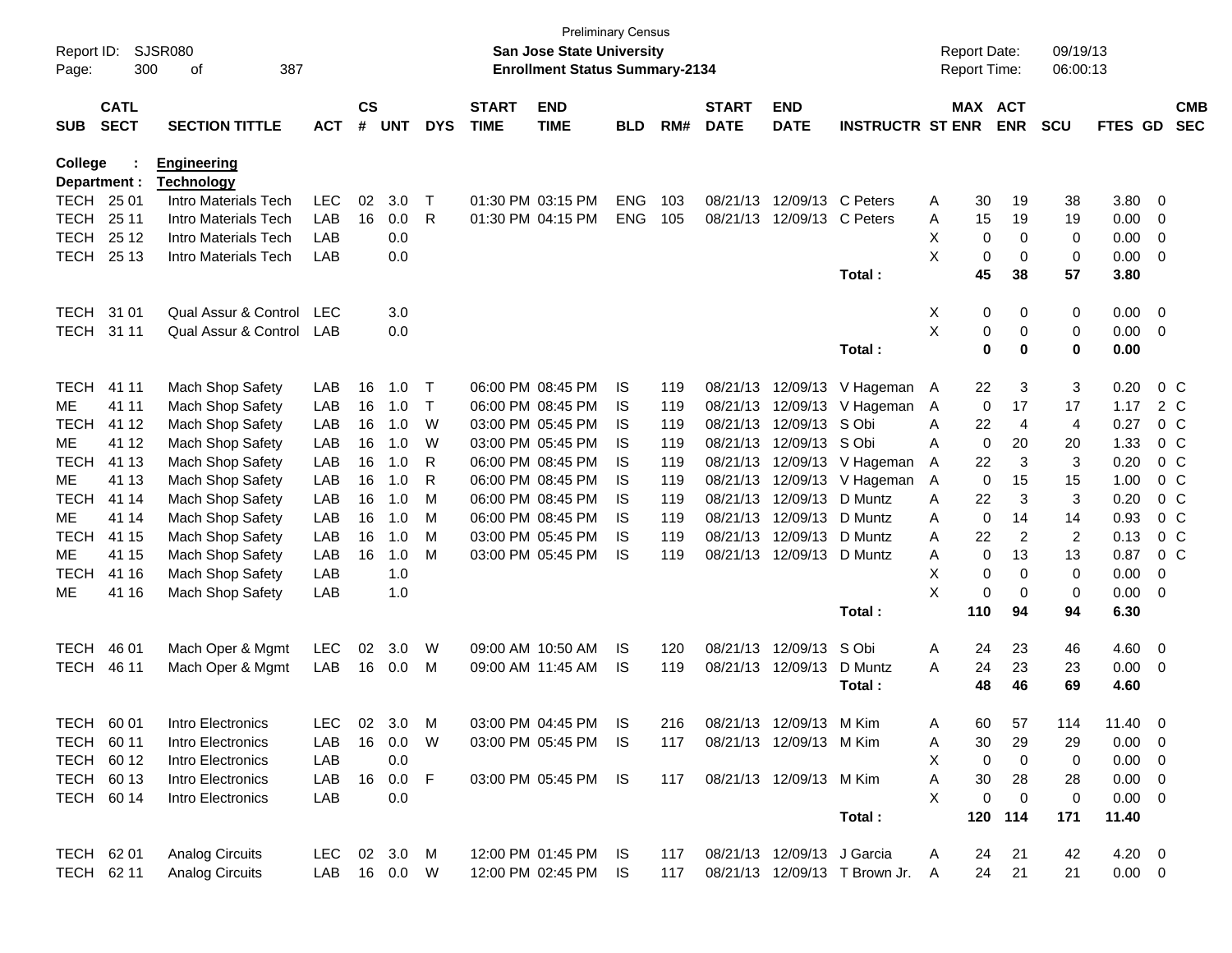| Report ID:<br>Page: | <b>SJSR080</b><br>301      |                               |            |                |                |              | <b>Preliminary Census</b><br>San Jose State University<br><b>Enrollment Status Summary-2134</b> |                           |            |       |                             |                            |                                 | <b>Report Date:</b><br><b>Report Time:</b> |     | 09/19/13<br>06:00:13  |             |                |                          |                          |
|---------------------|----------------------------|-------------------------------|------------|----------------|----------------|--------------|-------------------------------------------------------------------------------------------------|---------------------------|------------|-------|-----------------------------|----------------------------|---------------------------------|--------------------------------------------|-----|-----------------------|-------------|----------------|--------------------------|--------------------------|
| <b>SUB</b>          | <b>CATL</b><br><b>SECT</b> | <b>SECTION TITTLE</b>         | <b>ACT</b> | <b>CS</b><br># | <b>UNT</b>     | <b>DYS</b>   | <b>START</b><br><b>TIME</b>                                                                     | <b>END</b><br><b>TIME</b> | <b>BLD</b> | RM#   | <b>START</b><br><b>DATE</b> | <b>END</b><br><b>DATE</b>  | <b>INSTRUCTR ST ENR</b>         |                                            |     | MAX ACT<br><b>ENR</b> | <b>SCU</b>  | <b>FTES GD</b> |                          | <b>CMB</b><br><b>SEC</b> |
|                     |                            |                               |            |                |                |              |                                                                                                 |                           |            |       |                             |                            | Total:                          |                                            | 48  | 42                    | 63          | 4.20           |                          |                          |
| <b>TECH</b>         | 65 01                      | Netwrk Theory/Appl            | <b>LEC</b> | 02             | 3.0            | W            |                                                                                                 | 03:00 PM 04:45 PM         | <b>BBC</b> | 320   |                             | 08/21/13 12/09/13          | J Garcia                        | A                                          | 60  | 53                    | 106         | 10.60          | $\overline{\mathbf{0}}$  |                          |
| <b>TECH</b>         | 65 11                      | Netwrk Theory/Appl            | LAB        | 16             | 0.0            | М            |                                                                                                 | 03:00 PM 05:45 PM         | <b>ENG</b> | 103   |                             | 08/21/13 12/09/13          | J Garcia                        | Α                                          | 30  | 30                    | 30          | 0.00           | $\overline{0}$           |                          |
| <b>TECH</b>         | 65 12                      | Netwrk Theory/Appl            | LAB        | 16             | 0.0            | W            |                                                                                                 | 12:00 PM 02:45 PM         | <b>ENG</b> | 103   |                             | 08/21/13 12/09/13          | J Garcia                        | А                                          | 30  | 23                    | 23          | 0.00           | $\overline{\mathbf{0}}$  |                          |
|                     |                            |                               |            |                |                |              |                                                                                                 |                           |            |       |                             |                            | Total:                          |                                            | 120 | 106                   | 159         | 10.60          |                          |                          |
|                     | TECH 115 01                | <b>Automation &amp; Cntrl</b> | <b>LEC</b> | 02             | 3.0            | м            |                                                                                                 | 06:00 PM 07:45 PM         | IS         | 216   |                             | 08/21/13 12/09/13          | M Kim                           | Α                                          | 60  | 61                    | 122         | 12.20          | $\overline{\mathbf{0}}$  |                          |
|                     | TECH 115 11                | <b>Automation &amp; Cntrl</b> | LAB        | 16             | 0.0            | W            |                                                                                                 | 06:00 PM 08:45 PM         | IS         | 117   |                             | 08/21/13 12/09/13          | M Kim                           | A                                          | 30  | 31                    | 31          | 0.00           | $\overline{0}$           |                          |
|                     | TECH 115 12                | <b>Automation &amp; Cntrl</b> | LAB        | 16             | 0.0            | R            |                                                                                                 | 06:00 PM 08:45 PM         | IS         | 117   |                             | 08/21/13 12/09/13          | M Kim                           | Α                                          | 30  | 30                    | 30          | 0.00           | 0                        |                          |
|                     |                            |                               |            |                |                |              |                                                                                                 |                           |            |       |                             |                            | Total:                          |                                            | 120 | 122                   | 183         | 12.20          |                          |                          |
|                     | TECH 140 01                | Green Prod Design             | <b>LEC</b> | 02             | 3.0            | Τ            |                                                                                                 | 09:00 AM 10:45 AM         | <b>ENG</b> | 103   |                             | 08/21/13 12/09/13          | S Obi                           | Α                                          | 24  | 24                    | 48          | 4.80           | $0\,$ C                  |                          |
| МE                  | 140 01                     | Green Prod Design             | <b>LEC</b> | 02             | 3.0            | $\mathsf{T}$ |                                                                                                 | 09:00 AM 10:45 AM         | <b>ENG</b> | 103   |                             | 08/21/13 12/09/13          | S Obi                           | Α                                          | 0   | $\mathbf 0$           | 0           | 0.00           | 0 <sup>o</sup>           |                          |
| TECH                | 140 11                     | Green Prod Design             | LAB        | 16             | 0.0            | R            |                                                                                                 | 09:00 AM 11:45 AM         | <b>ENG</b> | 103   |                             | 08/21/13 12/09/13          | S Obi                           | A                                          | 24  | 24                    | 24          | 0.00           | 0 <sup>o</sup>           |                          |
| ME                  | 140 11                     | Green Prod Design             | LAB        | 16             | 0.0            | R.           |                                                                                                 | 09:00 AM 11:45 AM         | <b>ENG</b> | 103   |                             | 08/21/13 12/09/13          | S Obi                           | А                                          | 0   | $\mathbf 0$           | 0           | 0.00           | $0\,C$                   |                          |
|                     |                            |                               |            |                |                |              |                                                                                                 |                           |            |       |                             |                            | Total:                          |                                            | 48  | 48                    | 72          | 4.80           |                          |                          |
|                     | TECH 145 01                | Lean Manufacturing            | <b>LEC</b> | 03             | 3.0            | W            |                                                                                                 | 06:00 PM 08:45 PM         | IS         | 216   |                             | 08/21/13 12/09/13          | D Hall                          | Α                                          | 24  | 16                    | 48          | 3.20           | 0 <sup>o</sup>           |                          |
| <b>ISE</b>          | 145 01                     | Lean Manufacturing            | <b>LEC</b> | 03             | 3.0            | W            |                                                                                                 | 06:00 PM 08:45 PM         | IS         | 216   |                             | 08/21/13 12/09/13          | D Hall                          | A                                          | 0   | 14                    | 42          | 2.80           | $0\,C$                   |                          |
|                     |                            |                               |            |                |                |              |                                                                                                 |                           |            |       |                             |                            | Total:                          |                                            | 24  | 30                    | 90          | 6.00           |                          |                          |
|                     | TECH 147 01                | Green Mfg Managemt LEC        |            |                | 3.0            |              |                                                                                                 |                           |            |       |                             |                            |                                 | X                                          | 0   | 0                     | 0           | 0.00           | $\overline{\mathbf{0}}$  |                          |
|                     | TECH 147 02                | Green Mfg Managemt LEC        |            | 02             | 3.0            | R            |                                                                                                 | 03:30 PM 05:15 PM         | ENG        | 103   |                             | 08/21/13 12/09/13          | S Obi                           | Α                                          | 24  | 11                    | 22          | 2.20           | $\overline{\mathbf{0}}$  |                          |
|                     | TECH 147 11                | Green Mfg Managemt LAB        |            |                | 0.0            |              |                                                                                                 |                           |            |       |                             |                            |                                 | X                                          | 0   | $\mathbf 0$           | $\mathbf 0$ | 0.00           | $\mathbf 0$              |                          |
|                     | TECH 147 12                | Green Mfg Managemt LAB        |            | 16             | 0.0            | $\top$       |                                                                                                 | 03:30 PM 06:15 PM         | <b>ENG</b> | 103   |                             | 08/21/13 12/09/13          | S Obi                           | A                                          | 24  | 11                    | 11          | 0.00           | $\overline{\mathbf{0}}$  |                          |
|                     |                            |                               |            |                |                |              |                                                                                                 |                           |            |       |                             |                            | Total:                          |                                            | 48  | 22                    | 33          | 2.20           |                          |                          |
|                     | TECH 163 01                | <b>Telecomm Systems</b>       | <b>LEC</b> | 02             | 3.0            | $\top$       |                                                                                                 | 06:00 PM 08:45 PM         | <b>IS</b>  | 117   |                             | 08/21/13 12/09/13          | T Brown Jr.                     | A                                          | 24  | 18                    | 54          | 3.60 0         |                          |                          |
|                     |                            |                               |            |                |                |              |                                                                                                 |                           |            |       |                             |                            | Total:                          |                                            | 24  | 18                    | 54          | 3.60           |                          |                          |
|                     | TECH 165 01                | Wireless Comm Tech LEC        |            |                | $02 \quad 3.0$ | M            |                                                                                                 | 09:00 AM 10:45 AM         | ENG        | - 103 |                             | 08/21/13 12/09/13 J Garcia |                                 | A                                          | 24  | 21                    | 42          | 4.20           | $\overline{\phantom{0}}$ |                          |
|                     | TECH 165 11                | Wireless Comm Tech LAB        |            |                | 16 0.0         | W            |                                                                                                 | 09:00 AM 11:45 AM         | ENG        | 103   |                             | 08/21/13 12/09/13          | J Garcia                        | Α                                          | 24  | 21                    | 21          | $0.00 \t 0$    |                          |                          |
|                     |                            |                               |            |                |                |              |                                                                                                 |                           |            |       |                             |                            | Total:                          |                                            | 48  | 42                    | 63          | 4.20           |                          |                          |
|                     | TECH 167 01                | <b>Control Systems</b>        | LEC.       |                | 02 3.0         | $\top$       |                                                                                                 | 03:00 PM 04:45 PM         | IS.        | 117   |                             |                            | 08/21/13 12/09/13 T Brown Jr. A |                                            | 24  | 22                    | 44          | $4.40 \quad 0$ |                          |                          |
|                     | TECH 167 11                | <b>Control Systems</b>        | LAB        | 16             | 0.0            | R            |                                                                                                 | 03:00 PM 05:45 PM         | IS         | 117   |                             | 08/21/13 12/09/13          | T Brown Jr. A                   |                                            | 24  | 22                    | 22          | $0.00 \t 0$    |                          |                          |
|                     |                            |                               |            |                |                |              |                                                                                                 |                           |            |       |                             |                            | Total:                          |                                            | 48  | 44                    | 66          | 4.40           |                          |                          |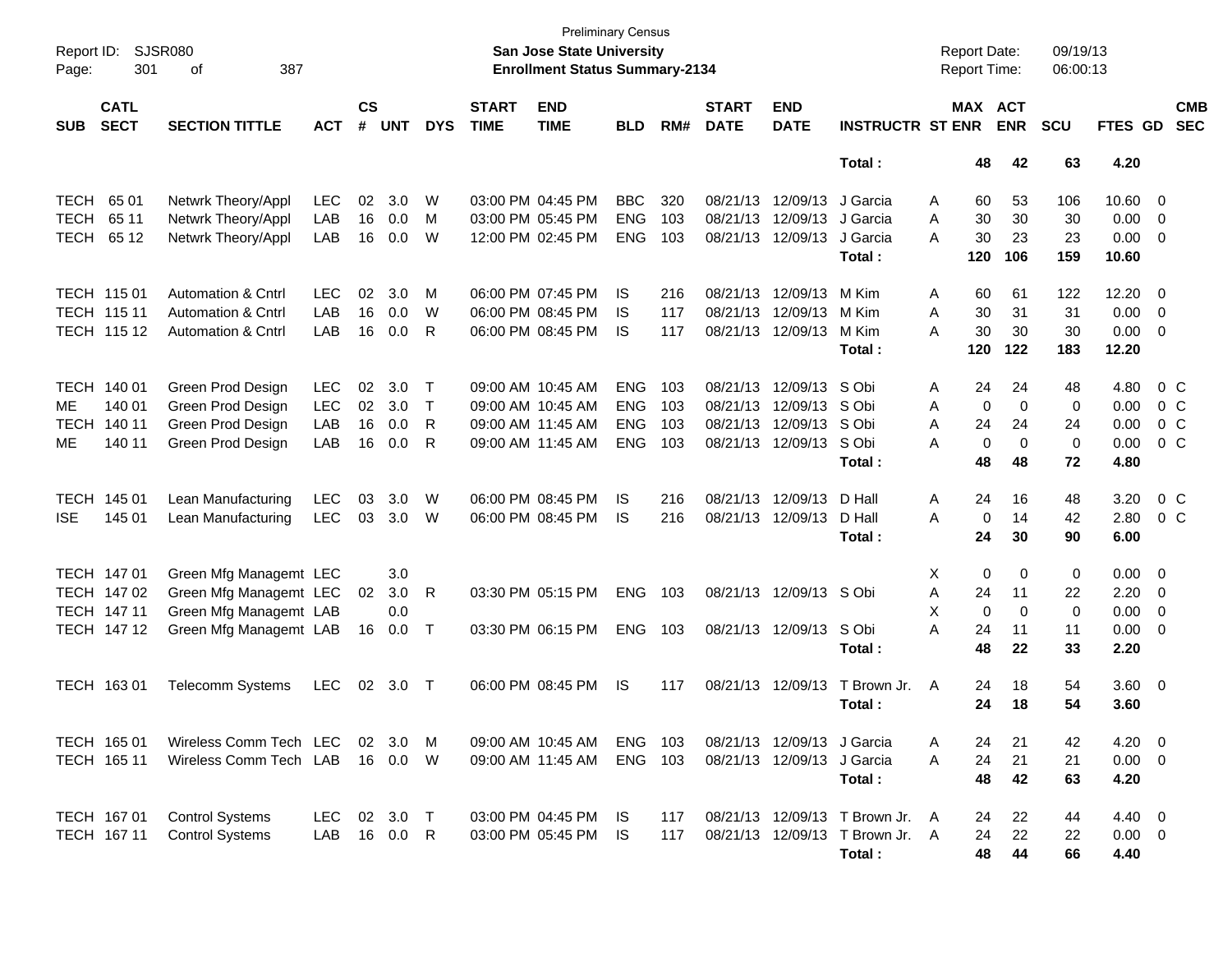| Page:                | Report ID: SJSR080<br>302                                                                                                      | 387<br>οf                                                                                                                                                                                                                |                                                                                                                            |                            |                                                                    |                                                                    |                             | San Jose State University<br><b>Enrollment Status Summary-2134</b> | <b>Preliminary Census</b> |     |                             |                                                                                                                                           |                         | <b>Report Date:</b><br><b>Report Time:</b>                   |                                                                                                                               | 09/19/13<br>06:00:13                                                            |                                                                                       |                                                                              |                          |
|----------------------|--------------------------------------------------------------------------------------------------------------------------------|--------------------------------------------------------------------------------------------------------------------------------------------------------------------------------------------------------------------------|----------------------------------------------------------------------------------------------------------------------------|----------------------------|--------------------------------------------------------------------|--------------------------------------------------------------------|-----------------------------|--------------------------------------------------------------------|---------------------------|-----|-----------------------------|-------------------------------------------------------------------------------------------------------------------------------------------|-------------------------|--------------------------------------------------------------|-------------------------------------------------------------------------------------------------------------------------------|---------------------------------------------------------------------------------|---------------------------------------------------------------------------------------|------------------------------------------------------------------------------|--------------------------|
| <b>SUB</b>           | <b>CATL</b><br><b>SECT</b>                                                                                                     | <b>SECTION TITTLE</b>                                                                                                                                                                                                    | <b>ACT</b>                                                                                                                 | $\mathsf{cs}$              | # UNT                                                              | <b>DYS</b>                                                         | <b>START</b><br><b>TIME</b> | <b>END</b><br><b>TIME</b>                                          | <b>BLD</b>                | RM# | <b>START</b><br><b>DATE</b> | <b>END</b><br><b>DATE</b>                                                                                                                 | <b>INSTRUCTR ST ENR</b> |                                                              | <b>MAX ACT</b><br><b>ENR</b>                                                                                                  | <b>SCU</b>                                                                      | <b>FTES GD</b>                                                                        |                                                                              | <b>CMB</b><br><b>SEC</b> |
|                      |                                                                                                                                | TECH 180A 03 Indiv St El Comtec<br>TECH 180A 04 Indiv St El Comtec                                                                                                                                                       | <b>SUP</b><br><b>SUP</b>                                                                                                   | 36<br>36                   | 3.0<br>4.0                                                         | <b>TBA</b><br><b>TBA</b>                                           |                             |                                                                    |                           |     |                             | 08/21/13 12/09/13 S Bates<br>08/21/13 12/09/13 S Bates                                                                                    | Total:                  | Α<br>10<br>A<br>10<br>20                                     | 0<br>0<br>0                                                                                                                   | 0<br>$\mathbf 0$<br>0                                                           | 0.00<br>0.00<br>0.00                                                                  | - 0<br>- 0                                                                   |                          |
|                      |                                                                                                                                | TECH 180B 03 Indiv St Manufactg                                                                                                                                                                                          | <b>SUP</b>                                                                                                                 | 36                         | 3.0                                                                | TBA                                                                |                             |                                                                    |                           |     |                             | 08/21/13 12/09/13 S Bates                                                                                                                 | Total:                  | Α<br>15<br>15                                                | 0<br>$\bf{0}$                                                                                                                 | 0<br>0                                                                          | $0.00 \ 0$<br>0.00                                                                    |                                                                              |                          |
|                      | TECH 180J 01<br>TECH 180J 03                                                                                                   | Indiv St Tech Issu<br>Indiv St Tech Issu                                                                                                                                                                                 | <b>SUP</b><br><b>SUP</b>                                                                                                   | 36<br>36                   | 1.0<br>3.0                                                         | TBA<br><b>TBA</b>                                                  |                             |                                                                    |                           |     |                             | 08/21/13 12/09/13 S Bates<br>08/21/13 12/09/13 S Bates                                                                                    | Total:                  | 15<br>A<br>A<br>10<br>25                                     | 0<br>0<br>0                                                                                                                   | 0<br>0<br>0                                                                     | 0.00<br>0.00<br>0.00                                                                  | $\overline{\mathbf{0}}$<br>$\overline{\mathbf{0}}$                           |                          |
|                      | TECH 190 01<br>TECH 190 02                                                                                                     | Senior Tch Seminar<br>Senior Tch Seminar                                                                                                                                                                                 | <b>LEC</b><br><b>LEC</b>                                                                                                   | 02                         | 3.0<br>3.0                                                         | TBA                                                                |                             |                                                                    |                           |     |                             | 08/21/13 12/09/13                                                                                                                         | J Garcia<br>Total:      | Χ<br>A<br>20<br>20                                           | 0<br>0<br>10<br>10                                                                                                            | 0<br>30<br>30                                                                   | 0.00<br>2.00<br>2.00                                                                  | $\overline{\mathbf{0}}$<br>$\overline{\mathbf{0}}$                           |                          |
|                      | TECH 195 03                                                                                                                    | Cooperative Intern                                                                                                                                                                                                       | <b>SUP</b>                                                                                                                 | 36                         | 3.0                                                                | TBA                                                                |                             |                                                                    | IS                        | 120 |                             | 08/21/13 12/09/13                                                                                                                         | J Garcia<br>Total:      | Α<br>20<br>20                                                | $\mathbf 1$<br>$\mathbf{1}$                                                                                                   | 3<br>3                                                                          | $0.20 \ 0$<br>0.20                                                                    |                                                                              |                          |
| AE<br>ME<br>AE<br>ME | TECH 198 01<br>CMPE 198 01<br>198 01<br>198 01<br>ENGR 198 01<br>TECH 198 02<br>CMPE 198 02<br>198 02<br>198 02<br>ENGR 198 02 | Technology & Civil<br>Technology & Civil<br>Technology & Civil<br>Technology & Civil<br>Technology & Civil<br>Technology & Civil<br>Technology & Civil<br>Technology & Civil<br>Technology & Civil<br>Technology & Civil | <b>LEC</b><br><b>LEC</b><br><b>LEC</b><br><b>LEC</b><br><b>LEC</b><br><b>LEC</b><br><b>LEC</b><br><b>LEC</b><br>LEC<br>LEC | 02<br>02<br>02<br>02<br>02 | 3.0<br>3.0<br>3.0<br>3.0<br>3.0<br>3.0<br>3.0<br>3.0<br>3.0<br>3.0 | <b>TBA</b><br><b>TBA</b><br><b>TBA</b><br><b>TBA</b><br><b>TBA</b> |                             |                                                                    |                           |     | 08/21/13                    | 08/21/13 12/09/13 P Backer<br>12/09/13 P Backer<br>08/21/13 12/09/13 P Backer<br>08/21/13 12/09/13 P Backer<br>08/21/13 12/09/13 P Backer | Total:                  | 100<br>A<br>A<br>A<br>A<br>A<br>X<br>X<br>X<br>X<br>X<br>100 | 40<br>31<br>0<br>12<br>0<br>13<br>0<br>$\overline{7}$<br>0<br>0<br>0<br>0<br>0<br>0<br>0<br>0<br>0<br>0<br>$\mathbf 0$<br>103 | 120<br>93<br>36<br>39<br>21<br>$\mathbf 0$<br>0<br>0<br>0<br>$\mathbf 0$<br>309 | 8.00<br>6.20<br>2.40<br>2.60<br>1.40<br>0.00<br>0.00<br>0.00<br>0.00<br>0.00<br>20.60 | $0\,$ C<br>0 C<br>0 C<br>0 <sup>o</sup><br>$0\,C$<br>0<br>0<br>0<br>0<br>- 0 |                          |
|                      | TECH 200 01                                                                                                                    | Research for Engr                                                                                                                                                                                                        | SEM 05 3.0 TBA                                                                                                             |                            |                                                                    |                                                                    |                             |                                                                    |                           |     |                             | 08/21/13 12/09/13 D Hall                                                                                                                  | Total:                  | Α<br>30<br>30                                                | 3<br>3                                                                                                                        | 9<br>9                                                                          | $0.75$ 3<br>0.75                                                                      |                                                                              |                          |
|                      | TECH 232 01                                                                                                                    | Adv Stat Proc Cont                                                                                                                                                                                                       | SEM 05 3.0 M                                                                                                               |                            |                                                                    |                                                                    |                             | 06:00 PM 08:45 PM IS                                               |                           | 116 |                             | 08/21/13 12/09/13 Y Lee                                                                                                                   | Total:                  | A<br>24<br>24                                                | 9<br>$\boldsymbol{9}$                                                                                                         | 27<br>27                                                                        | $2.25$ 9<br>2.25                                                                      |                                                                              |                          |
|                      | TECH 234 01                                                                                                                    | <b>ISO Qual Syst Mgt</b>                                                                                                                                                                                                 | SEM 05 3.0 W                                                                                                               |                            |                                                                    |                                                                    |                             | 06:00 PM 08:45 PM IS                                               |                           |     | 116 08/21/13 12/09/13 Y Lee |                                                                                                                                           | Total:                  | A                                                            | 13<br>24<br>24<br>13                                                                                                          | 39<br>39                                                                        | 3.20 12<br>3.20                                                                       |                                                                              |                          |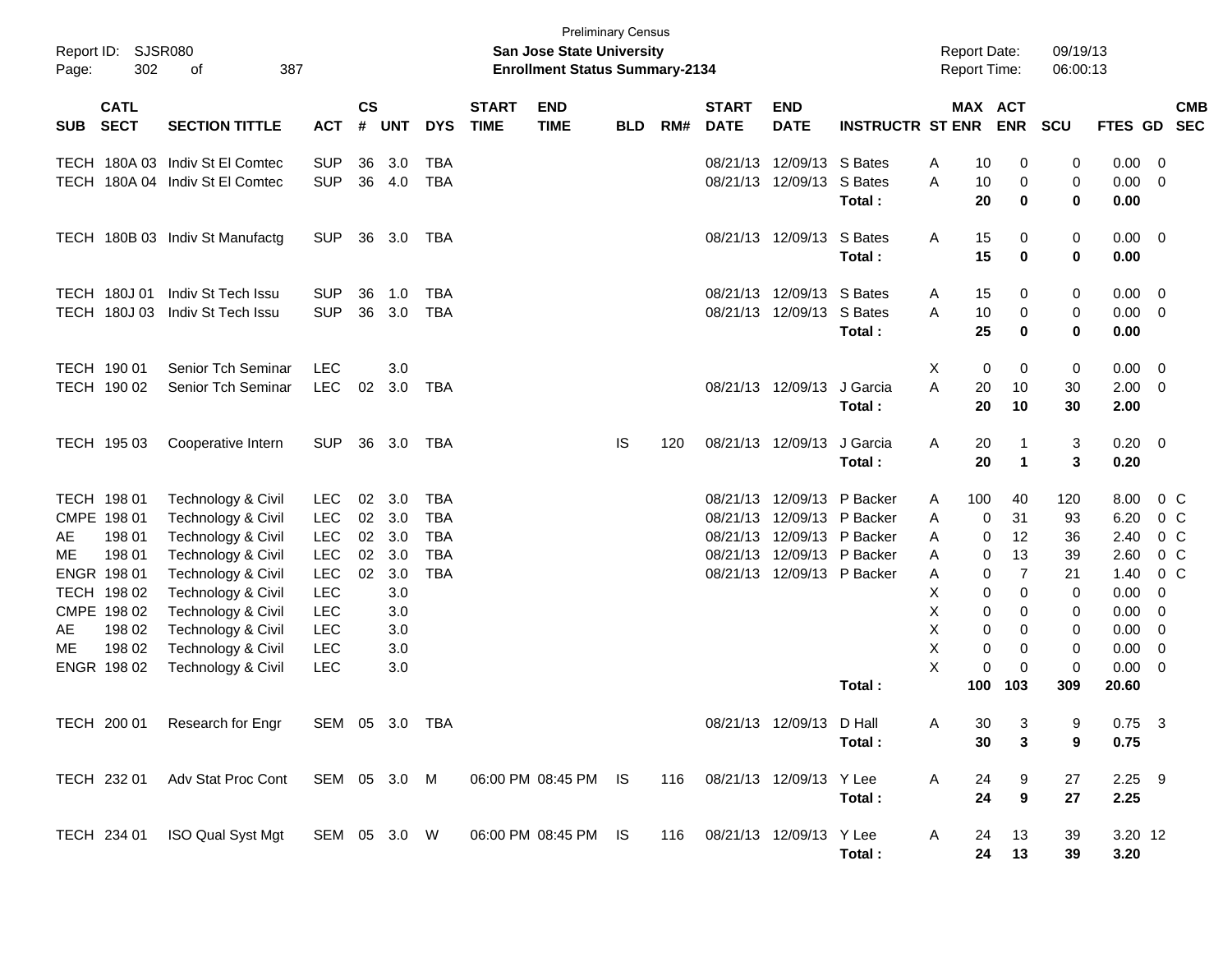| Report ID:<br>Page: | 303                        | SJSR080<br>387<br>οf   |            |                    |            |            |                             | <b>San Jose State University</b><br><b>Enrollment Status Summary-2134</b> | <b>Preliminary Census</b> |     |                             |                                                  |                           |              | <b>Report Date:</b><br><b>Report Time:</b> |                            | 09/19/13<br>06:00:13 |                          |                          |                          |
|---------------------|----------------------------|------------------------|------------|--------------------|------------|------------|-----------------------------|---------------------------------------------------------------------------|---------------------------|-----|-----------------------------|--------------------------------------------------|---------------------------|--------------|--------------------------------------------|----------------------------|----------------------|--------------------------|--------------------------|--------------------------|
| <b>SUB</b>          | <b>CATL</b><br><b>SECT</b> | <b>SECTION TITTLE</b>  | <b>ACT</b> | $\mathsf{cs}$<br># | <b>UNT</b> | <b>DYS</b> | <b>START</b><br><b>TIME</b> | <b>END</b><br><b>TIME</b>                                                 | <b>BLD</b>                | RM# | <b>START</b><br><b>DATE</b> | <b>END</b><br><b>DATE</b>                        | <b>INSTRUCTR ST ENR</b>   |              | MAX                                        | <b>ACT</b><br><b>ENR</b>   | SCU                  | <b>FTES GD</b>           |                          | <b>CMB</b><br><b>SEC</b> |
| TECH                | 290 03                     | Grad Prob              | <b>SUP</b> | 25                 | 3.0        | <b>TBA</b> |                             |                                                                           |                           |     | 08/21/13                    | 12/09/13                                         | J Garcia<br>Total:        | A            | 10<br>10                                   | $\mathbf 0$<br>$\mathbf 0$ | 0<br>0               | 0.00<br>0.00             | $\overline{\phantom{0}}$ |                          |
| TECH                | 298 03                     | <b>Grad Spec Study</b> | <b>SUP</b> | 25                 | 3.0        | <b>TBA</b> |                             |                                                                           |                           |     | 08/21/13                    | 12/09/13                                         | J Garcia<br>Total:        | A            | 10<br>10                                   | $\blacktriangleleft$       | 3<br>3               | 0.25<br>0.25             | $\overline{\phantom{1}}$ |                          |
| TECH                | 299 01                     | <b>Masters Thesis</b>  | <b>SUP</b> | 25                 | 3.0        | <b>TBA</b> |                             |                                                                           |                           |     | 08/21/13                    | 12/09/13                                         | J Garcia<br>Total:        | $\mathsf{A}$ | 18<br>18                                   | $\mathbf 0$<br>$\mathbf 0$ | 0<br>0               | $0.00 \t 0$<br>0.00      |                          |                          |
|                     | Department :               | <b>Technology</b>      |            |                    |            |            |                             |                                                                           |                           |     |                             | <b>Lower Division:</b><br><b>Upper Division:</b> | <b>Department Total:</b>  |              | 1167<br>491<br>590                         | 906<br>440<br>443          | 1594<br>613<br>912   | 107.55<br>40.90<br>60.95 |                          |                          |
|                     |                            |                        |            |                    |            |            |                             |                                                                           |                           |     |                             |                                                  | <b>Graduate Division:</b> |              | 86                                         | 23                         | 69                   | 5.70                     |                          |                          |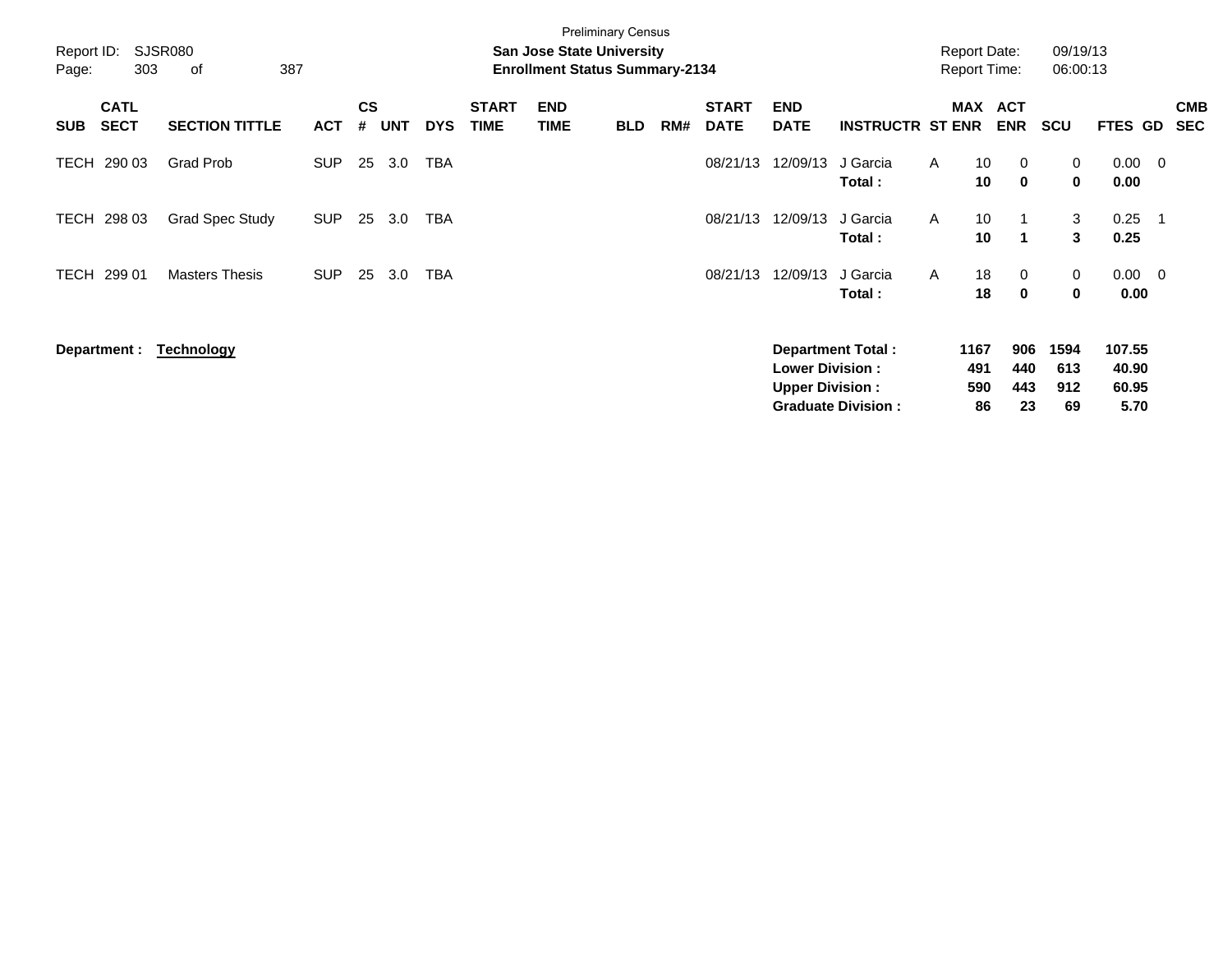|                |                            |                              |              |               |            |            |                             | <b>Preliminary Census</b>             |            |     |                           |                           |                             |   |                     |            |            |             |                            |            |
|----------------|----------------------------|------------------------------|--------------|---------------|------------|------------|-----------------------------|---------------------------------------|------------|-----|---------------------------|---------------------------|-----------------------------|---|---------------------|------------|------------|-------------|----------------------------|------------|
| Report ID:     |                            | SJSR080                      |              |               |            |            |                             | <b>San Jose State University</b>      |            |     |                           |                           |                             |   | <b>Report Date:</b> |            | 09/19/13   |             |                            |            |
| Page:          | 304                        | 387<br>оf                    |              |               |            |            |                             | <b>Enrollment Status Summary-2134</b> |            |     |                           |                           |                             |   | <b>Report Time:</b> |            | 06:00:13   |             |                            |            |
|                |                            |                              |              |               |            |            |                             |                                       |            |     |                           |                           |                             |   |                     |            |            |             |                            |            |
|                | <b>CATL</b><br><b>SECT</b> |                              |              | $\mathsf{cs}$ | <b>UNT</b> |            | <b>START</b><br><b>TIME</b> | <b>END</b>                            |            |     | <b>START</b>              | <b>END</b>                |                             |   | MAX ACT             |            |            |             |                            | <b>CMB</b> |
| <b>SUB</b>     |                            | <b>SECTION TITTLE</b>        | <b>ACT</b>   | #             |            | <b>DYS</b> |                             | <b>TIME</b>                           | <b>BLD</b> | RM# | <b>DATE</b>               | <b>DATE</b>               | <b>INSTRUCTR ST ENR</b>     |   |                     | <b>ENR</b> | <b>SCU</b> | FTES GD     |                            | <b>SEC</b> |
| <b>College</b> |                            | <b>Engineering</b>           |              |               |            |            |                             |                                       |            |     |                           |                           |                             |   |                     |            |            |             |                            |            |
|                | Department :               | <b>Materials Engineering</b> |              |               |            |            |                             |                                       |            |     |                           |                           |                             |   |                     |            |            |             |                            |            |
| <b>MATE</b>    | 25 01                      | Intro to Materials           | LEC          | 02            | 3.0        | MW         |                             | 04:30 PM 05:20 PM                     | <b>ENG</b> | 341 | 08/21/13                  | 12/09/13                  | T Pan                       | A | 80                  | 79         | 158        | 16.15       | -7                         |            |
| MATE           | 25 02                      | Intro to Materials           | <b>LEC</b>   | 02            | 3.0        | <b>TR</b>  |                             | 09:00 AM 09:50 AM                     | <b>ENG</b> | 341 | 08/21/13                  | 12/09/13                  | C Peters                    | A | 80                  | 79         | 158        | 16.00       | 4                          |            |
| MATE           | 25 03                      | Intro to Materials           | LAB          | 16            | 0.0        | M          |                             | 10:30 AM 01:15 PM                     | <b>ENG</b> | 105 | 08/21/13                  | 12/09/13                  | W Ray                       | A | 18                  | 18         | 18         | 0.00        | $\overline{c}$             |            |
| MATE           | 25 04                      | Intro to Materials           | LAB          | 16            | 0.0        | M          |                             | 01:30 PM 04:15 PM                     | <b>ENG</b> | 105 | 08/21/13                  | 12/09/13                  | W Ray                       | A | 18                  | 18         | 18         | 0.00        | 5                          |            |
| MATE           | 25 05                      | Intro to Materials           | LAB          | 16            | 0.0        | M          |                             | 06:00 PM 08:45 PM                     | <b>ENG</b> | 105 | 08/21/13                  | 12/09/13                  | S Sepka                     | A | 18                  | 18         | 18         | 0.00        | 5                          |            |
| MATE           | 25 06                      | Intro to Materials           | LAB          | 16            | 0.0        | Т          |                             | 10:30 AM 01:15 PM                     | <b>ENG</b> | 105 | 08/21/13                  | 12/09/13                  | <b>B</b> Serrano            | A | 18                  | 18         | 18         | 0.00        | $\overline{1}$             |            |
| MATE           | 25 07                      | Intro to Materials           | LAB          | 16            | 0.0        | Т          |                             | 01:30 PM 04:15 PM                     | <b>ENG</b> | 105 | 08/21/13                  | 12/09/13                  | W Ray                       | A | 18                  | 18         | 18         | 0.00        | 0                          |            |
| MATE           | 25 08                      | Intro to Materials           | LAB          | 16            | 0.0        | Т          |                             | 06:00 PM 08:45 PM                     | <b>ENG</b> | 105 | 08/21/13                  | 12/09/13                  | T Pan                       | Α | 18                  | 18         | 18         | 0.00        | 0                          |            |
| MATE           | 25 09                      | Intro to Materials           | LAB          | 16            | 0.0        | W          |                             | 10:30 AM 01:15 PM                     | <b>ENG</b> | 105 | 08/21/13                  | 12/09/13                  | <b>B</b> Serrano            | A | 18                  | 17         | 17         | 0.00        | 2                          |            |
| MATE           | 25 10                      | Intro to Materials           | LAB          | 16            | 0.0        | W          |                             | 06:00 PM 08:45 PM                     | <b>ENG</b> | 105 | 08/21/13                  | 12/09/13                  | J Pham                      | A | 18                  | 18         | 18         | 0.00        | 0                          |            |
| MATE           | 25 11                      | Intro to Materials           | LAB          | 16            | 0.0        | R          |                             | 10:30 AM 01:15 PM                     | <b>ENG</b> | 105 | 08/21/13                  | 12/09/13                  | E Ishida                    | A | 18                  | 18         | 18         | 0.00        | 0                          |            |
| MATE           | 25 12                      | Intro to Materials           | LAB          | 16            | 0.0        | R          |                             | 06:00 PM 08:45 PM                     | <b>ENG</b> | 105 | 08/21/13                  | 12/09/13                  | C England                   | A | 18                  | 14         | 14         | 0.00        | $\overline{1}$             |            |
| MATE           | 25 13                      | Intro to Materials           | LAB          | 16            | 0.0        | F          |                             | 10:30 AM 01:15 PM                     | <b>ENG</b> | 105 | 08/21/13                  | 12/09/13                  | M Chan                      | A | 18                  | 18         | 18         | 0.00        | 0                          |            |
| MATE           | 25 14                      | Intro to Materials           | LAB          | 16            | 0.0        | F          |                             | 01:30 PM 04:15 PM                     | <b>ENG</b> | 105 | 08/21/13                  | 12/09/13 Y Wang           |                             | A | 18                  | 18         | 18         | 0.00        | $\overline{1}$             |            |
| MATE           | 25 15                      | Intro to Materials           | LEC          |               | 3.0        |            |                             |                                       |            |     |                           |                           |                             | Х | 0                   | 0          | 0          | 0.00        | 0                          |            |
| MATE           | 25 16                      | Intro to Materials           | LEC          | 02            | 3.0        | МW         |                             | 10:30 AM 11:20 AM                     | MН         | 324 | 08/21/13                  | 12/09/13                  | C Peters                    | A | 60                  | 69         | 138        | 14.20       | 8                          |            |
| MATE           | 25 17                      | Intro to Materials           | LAB          | 16            | 0.0        | R          |                             | 07:30 AM 10:15 AM                     |            |     | 08/21/13                  | 12/09/13                  | M Sereda                    | A | 18                  | 16         | 16         | 0.00        | 2                          |            |
|                |                            |                              |              |               |            |            |                             |                                       |            |     |                           |                           | Total:                      |   | 454                 | 454        | 681        | 46.35       |                            |            |
|                | MATE 115 01                | Struc/Prop Solids            | <b>LEC</b>   | 02            | 3.0        | TR         |                             | 09:00 AM 10:15 AM                     | <b>ENG</b> | 401 | 08/21/13                  | 12/09/13                  | S Gleixner                  | Α | 30                  | 29         | 58         | 6.20        | - 8                        |            |
|                |                            |                              |              |               |            |            |                             |                                       |            |     |                           |                           | Total:                      |   | 30                  | 29         | 58         | 6.20        |                            |            |
|                |                            |                              |              |               |            |            |                             |                                       |            |     |                           |                           |                             |   |                     |            |            |             |                            |            |
|                | MATE 143 01                | <b>Prin Scng Micrscpy</b>    | LAB          | 16            | 1.0        | M          |                             | 01:30 PM 04:15 PM                     | <b>ENG</b> | 223 | 08/21/13                  | 12/09/13                  | J Pons                      | Α | 12                  | 12         | 12         | 0.85        | - 3                        |            |
|                |                            |                              |              |               |            |            |                             |                                       |            |     |                           |                           | Total:                      |   | 12                  | 12         | 12         | 0.85        |                            |            |
|                |                            |                              |              |               |            |            |                             |                                       |            |     |                           |                           |                             |   |                     |            |            |             |                            |            |
|                | MATE 145 01                | <b>Princ Scnng Probes</b>    | LAB          | 16            | 1.0        | R          |                             | 09:00 AM 11:45 AM                     | <b>ENG</b> | 223 | 08/21/13                  | 12/09/13                  | M Goedert                   | Α | 12                  | 11         | 11         | 0.77        | $\overline{\mathbf{2}}$    |            |
|                |                            |                              |              |               |            |            |                             |                                       |            |     |                           |                           | Total:                      |   | 12                  | 11         | 11         | 0.77        |                            |            |
|                | MATE 153 01                | <b>EO&amp;M Props Solids</b> | LEC          |               | 02 3.0     | MW         |                             | 09:00 AM 09:50 AM                     | ENG        | 341 |                           | 08/21/13 12/09/13 M Oye   |                             | A | 90                  | 81         | 162        | 16.30       | 2                          |            |
|                | MATE 153 02                | <b>EO&amp;M Props Solids</b> | LAB          |               | 16 0.0     | $\top$     |                             | 10:30 AM 01:15 PM                     | ENG 315    |     |                           |                           | 08/21/13 12/09/13 S Duorah  | A | 16                  | 16         | 16         | 0.00        | $\overline{\mathbf{0}}$    |            |
|                | MATE 153 03                | <b>EO&amp;M Props Solids</b> | LAB          |               | 16 0.0     | T          |                             | 01:30 PM 03:16 PM                     | ENG 315    |     |                           | 08/21/13 12/09/13 C Jones |                             | A | 16                  | 17         | 17         | 0.00        | $\overline{\phantom{0}}$   |            |
|                | MATE 153 04                | <b>EO&amp;M Props Solids</b> | LAB          |               | 16 0.0     | R          |                             | 01:30 PM 04:15 PM                     | ENG 315    |     |                           |                           | 08/21/13 12/09/13 S Duorah  | A | 16                  | 14         | 14         | 0.00        | $\overline{\phantom{0}}$ 1 |            |
|                | MATE 153 05                | <b>EO&amp;M Props Solids</b> | LAB          |               | 16 0.0     | R          |                             | 10:30 AM 01:15 PM                     | ENG 315    |     |                           |                           | 08/21/13 12/09/13 C England | Α | 16                  | 17         | 17         | 0.00        | $\blacksquare$             |            |
|                | MATE 153 06                | <b>EO&amp;M Props Solids</b> | LAB          |               | 16 0.0     | W          |                             | 06:00 PM 08:45 PM                     | ENG 315    |     |                           |                           | 08/21/13 12/09/13 C England | Α | 16                  | 17         | 17         | $0.00 \t 0$ |                            |            |
|                |                            |                              |              |               |            |            |                             |                                       |            |     |                           |                           | Total:                      |   | 170                 | 162        | 243        | 16.30       |                            |            |
|                |                            |                              |              |               |            |            |                             |                                       |            |     |                           |                           |                             |   |                     |            |            |             |                            |            |
|                | MATE 165 01                | Photovoltaic Lab             | LAB 16 1.0 T |               |            |            |                             | 01:30 PM 04:15 PM ENG 311             |            |     | 08/21/13 12/09/13 E Lucow |                           |                             | A | 16                  | 12         | 12         | 0.85 3 C    |                            |            |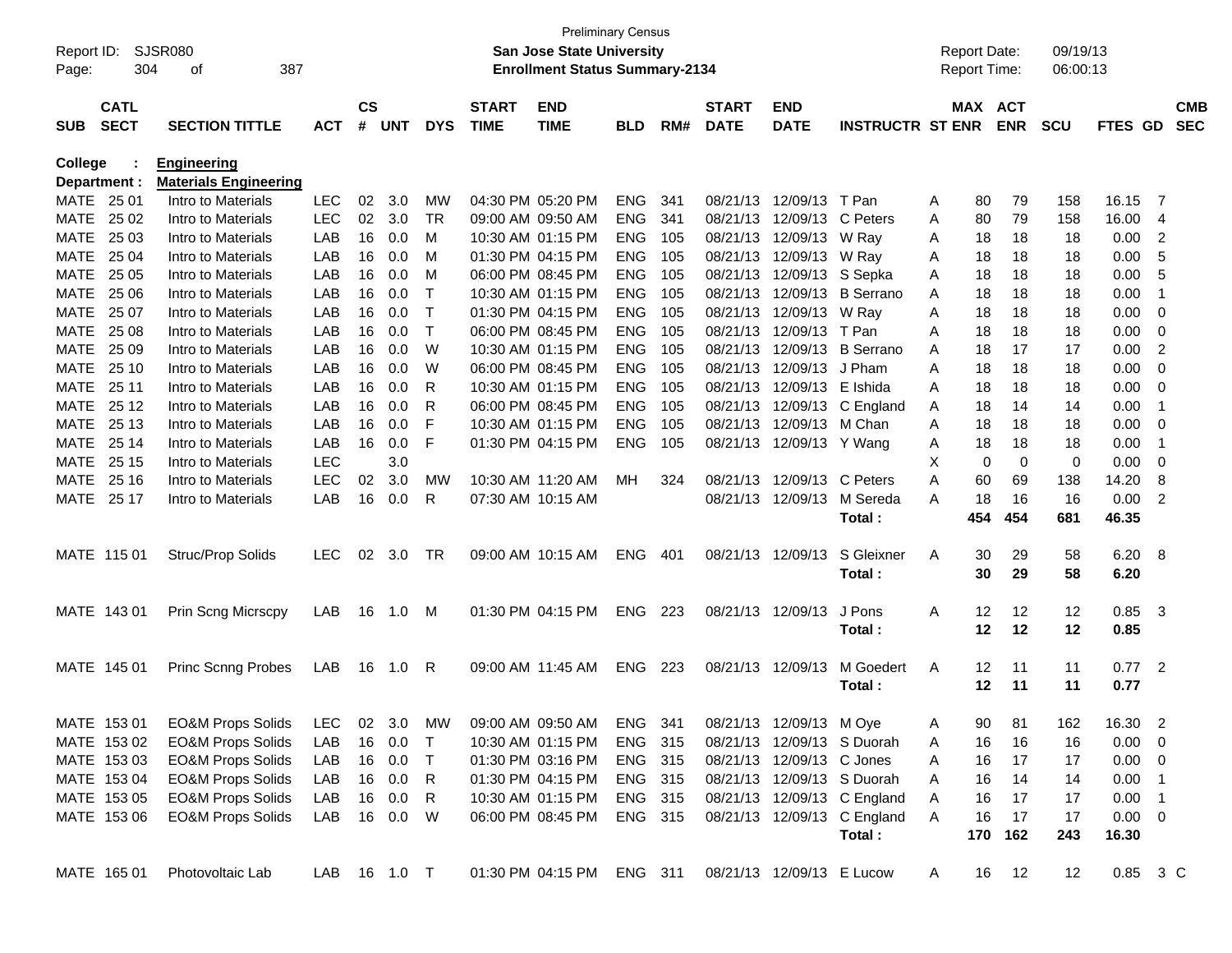| Report ID:<br>Page: | 305                                       | SJSR080<br>387<br>οf                                           |                                 |                |                      |                                 |                             | <b>Preliminary Census</b><br>San Jose State University<br><b>Enrollment Status Summary-2134</b> |                          |            |                             |                                                                                     |                                                                        | <b>Report Date:</b><br><b>Report Time:</b> |                         | 09/19/13<br>06:00:13 |                                                      |            |
|---------------------|-------------------------------------------|----------------------------------------------------------------|---------------------------------|----------------|----------------------|---------------------------------|-----------------------------|-------------------------------------------------------------------------------------------------|--------------------------|------------|-----------------------------|-------------------------------------------------------------------------------------|------------------------------------------------------------------------|--------------------------------------------|-------------------------|----------------------|------------------------------------------------------|------------|
| <b>SUB</b>          | <b>CATL</b><br><b>SECT</b>                | <b>SECTION TITTLE</b>                                          | <b>ACT</b>                      | <b>CS</b><br># | <b>UNT</b>           | <b>DYS</b>                      | <b>START</b><br><b>TIME</b> | <b>END</b><br><b>TIME</b>                                                                       | <b>BLD</b>               | RM#        | <b>START</b><br><b>DATE</b> | <b>END</b><br><b>DATE</b>                                                           | <b>INSTRUCTR ST ENR</b>                                                |                                            | MAX ACT<br><b>ENR</b>   | <b>SCU</b>           | FTES GD SEC                                          | <b>CMB</b> |
| EE                  | 165 01                                    | Photovoltaic Lab                                               | LAB                             | 16             | 1.0                  | $\top$                          |                             | 01:30 PM 04:15 PM                                                                               | <b>ENG</b>               | 311        |                             | 08/21/13 12/09/13                                                                   | E Lucow<br>Total:                                                      | 0<br>Α<br>16                               | 0<br>12                 | 0<br>12              | $0.00 \t 0 C$<br>0.85                                |            |
|                     | MATE 175 01                               | <b>Biomaterials</b>                                            | SEM                             | 04             | 3.0                  | TR                              |                             | 04:30 PM 05:45 PM                                                                               | <b>ENG</b>               | 403        |                             | 08/21/13 12/09/13                                                                   | G Selvaduray A<br>Total:                                               | 40<br>40                                   | 31<br>31                | 93<br>93             | 6.70 10<br>6.70                                      |            |
|                     | MATE 180 01<br>MATE 180 02<br>MATE 180 03 | <b>Ind Studies</b><br><b>Ind Studies</b><br><b>Ind Studies</b> | SUP<br><b>SUP</b><br><b>SUP</b> | 36<br>36<br>36 | 1.0<br>2.0<br>3.0    | TBA<br><b>TBA</b><br><b>TBA</b> |                             |                                                                                                 |                          |            |                             | 08/21/13 12/09/13 G Young<br>08/21/13 12/09/13 G Young<br>08/21/13 12/09/13 G Young | Total:                                                                 | 15<br>A<br>15<br>A<br>A<br>15<br>45        | 0<br>0<br>0<br>0        | 0<br>0<br>0<br>0     | $0.00 \quad 0$<br>$0.00 \t 0$<br>$0.00 \t 0$<br>0.00 |            |
|                     | MATE 185 01                               | Ceramics                                                       | SEM                             | 05             | 3.0                  | MW                              |                             | 09:00 AM 10:15 AM                                                                               | ENG                      | 327        |                             | 08/21/13 12/09/13                                                                   | D Chafey<br>Total:                                                     | 20<br>Α<br>20                              | 12<br>12                | 36<br>36             | $2.50$ 2<br>2.50                                     |            |
|                     | MATE 191 01                               | Matls Procsg Lab                                               | LAB                             |                | 1.0                  |                                 |                             |                                                                                                 |                          |            |                             |                                                                                     | Total:                                                                 | X<br>0<br>$\bf{0}$                         | 0<br>0                  | 0<br>0               | $0.00 \t 0$<br>0.00                                  |            |
|                     | MATE 195 01<br>MATE 195 02                | <b>Mech Bhyr Matls</b><br><b>Mech Bhvr Matls</b>               | SEM<br>LAB                      | 04<br>16       | 3.0<br>0.0           | м<br>W                          |                             | 03:00 PM 04:40 PM<br>03:00 PM 05:45 PM                                                          | <b>ENG</b><br><b>ENG</b> | 335<br>105 |                             | 08/21/13 12/09/13                                                                   | 08/21/13 12/09/13 E Barjasteh<br>E Barjasteh<br>Total:                 | 20<br>A<br>20<br>A<br>40                   | 17<br>17<br>34          | 34<br>17<br>51       | 3.80 8<br>0.00 8<br>3.80                             |            |
|                     |                                           | MATE 198A 01 Sr Design Proj<br>MATE 198A 02 Sr Design Proj     | SEM<br>LAB                      | 04<br>16       | 2.0<br>0.0           | F<br>F                          |                             | 09:00 AM 09:50 AM<br>10:00 AM 12:45 PM                                                          | <b>ENG</b><br><b>ENG</b> | 335<br>335 |                             |                                                                                     | 08/21/13 12/09/13 S Gleixner<br>08/21/13 12/09/13 S Gleixner<br>Total: | 20<br>A<br>20<br>A<br>40                   | 9<br>9<br>18            | 9<br>9<br>18         | $1.20 \t 0$<br>$0.00 \t 0$<br>1.20                   |            |
|                     | MATE 215 01                               | Solid State Matls                                              | SEM 05                          |                | 3.0 W                |                                 |                             | 06:00 PM 08:45 PM                                                                               | <b>ENG</b>               | 401        |                             | 08/21/13 12/09/13                                                                   | R Vasudevan A<br>Total:                                                | 40<br>40                                   | 21<br>21                | 63<br>63             | 5.20 20<br>5.20                                      |            |
|                     | MATE 251 01                               | Adv Sld St Thermo                                              | SEM                             | 05             | 3.0                  | М                               |                             | 06:00 PM 08:45 PM                                                                               | <b>ENG</b>               | 401        |                             | 08/21/13 12/09/13                                                                   | G Selvaduray A<br>Total:                                               | 40<br>40                                   | 20<br>20                | 60<br>60             | 5.00 20<br>5.00                                      |            |
|                     | MATE 265 01                               | Nanomaterials                                                  | LEC 01 3.0 T                    |                |                      |                                 |                             | 06:00 PM 08:45 PM ENG 329                                                                       |                          |            | 08/21/13 12/09/13 M Oye     |                                                                                     | Total:                                                                 | 40<br>A<br>40                              | 20<br>20                | 60<br>60             | 4.85 17<br>4.85                                      |            |
|                     | MATE 270 01                               | Meth Thin Flim Dep                                             | SEM 05 3.0 R                    |                |                      |                                 |                             | 06:00 PM 08:45 PM ENG 329                                                                       |                          |            |                             |                                                                                     | 08/21/13 12/09/13 S Harvey<br>Total:                                   | 40<br>Α<br>40                              | 14<br>14                | 42<br>42             | 3.50 14<br>3.50                                      |            |
| <b>CHE</b>          | MATE 281 01<br>281 01                     | Thesis Prep Sem<br>Thesis Prep Sem                             | LAB<br>LAB                      |                | 16 1.0 F<br>16 1.0 F |                                 |                             | 03:00 PM 05:45 PM<br>03:00 PM 05:45 PM                                                          | ENG 333<br>ENG 333       |            |                             | 08/21/13 12/09/13 M Mcneil<br>08/21/13 12/09/13 M Mcneil                            |                                                                        | 30<br>A<br>Α                               | 16<br>$\mathbf 0$<br>20 | 16<br>20             | 1.33 16 C<br>1.67 20 C                               |            |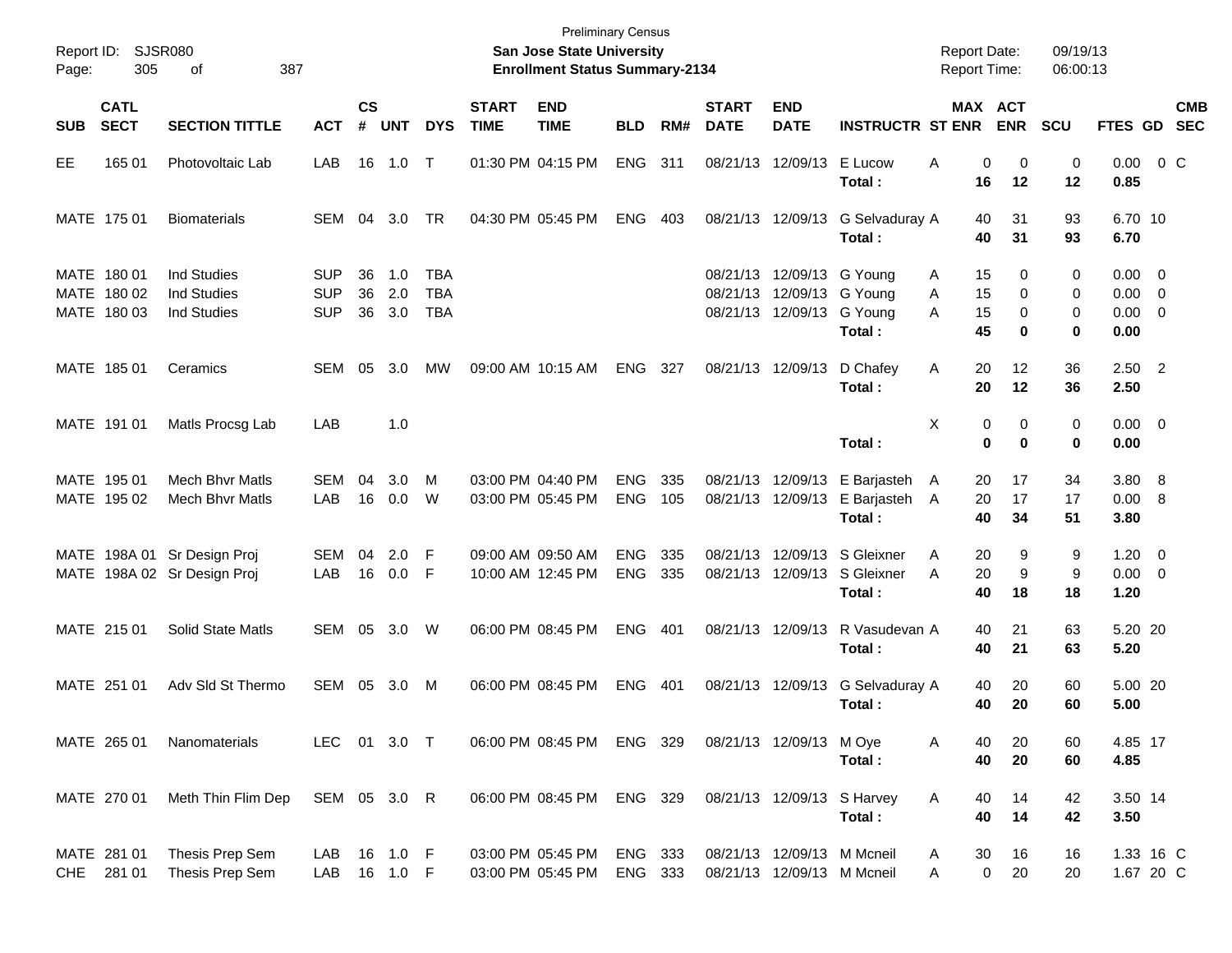| Report ID:<br>Page:  | 306                        | SJSR080<br>387<br>οf                                     |                                        |                    |                   |                  |                             | <b>Preliminary Census</b><br><b>San Jose State University</b><br><b>Enrollment Status Summary-2134</b> |                          |            |                                  |                                                  |                                                       |             | <b>Report Date:</b><br><b>Report Time:</b> |                          | 09/19/13<br>06:00:13      |                                   |                                  |                          |
|----------------------|----------------------------|----------------------------------------------------------|----------------------------------------|--------------------|-------------------|------------------|-----------------------------|--------------------------------------------------------------------------------------------------------|--------------------------|------------|----------------------------------|--------------------------------------------------|-------------------------------------------------------|-------------|--------------------------------------------|--------------------------|---------------------------|-----------------------------------|----------------------------------|--------------------------|
| <b>SUB</b>           | <b>CATL</b><br><b>SECT</b> | <b>SECTION TITTLE</b>                                    | <b>ACT</b>                             | $\mathsf{cs}$<br># | <b>UNT</b>        | <b>DYS</b>       | <b>START</b><br><b>TIME</b> | <b>END</b><br><b>TIME</b>                                                                              | <b>BLD</b>               | RM#        | <b>START</b><br><b>DATE</b>      | <b>END</b><br><b>DATE</b>                        | <b>INSTRUCTR ST ENR</b>                               |             | MAX                                        | <b>ACT</b><br><b>ENR</b> | <b>SCU</b>                | <b>FTES GD</b>                    |                                  | <b>CMB</b><br><b>SEC</b> |
|                      |                            |                                                          |                                        |                    |                   |                  |                             |                                                                                                        |                          |            |                                  |                                                  | Total:                                                |             | 30                                         | 36                       | 36                        | 3.00                              |                                  |                          |
| MATE<br>MATE<br>MATE | 298 01<br>298 02<br>298 03 | Master's Project<br>Master's Project<br>Master's Project | <b>SUP</b><br><b>SUP</b><br><b>SUP</b> | 25<br>25<br>25     | 1.0<br>2.0<br>1.0 | F<br>F<br>TBA    |                             | 03:00 PM 04:00 PM<br>03:00 PM 04:00 PM                                                                 | <b>ENG</b><br><b>ENG</b> | 329<br>329 | 08/21/13<br>08/21/13<br>08/21/13 | 12/09/13<br>12/09/13<br>12/09/13                 | A Diaz<br>A Diaz<br>S Gleixner                        | A<br>A<br>A | 40<br>40<br>40                             | 3<br>3<br>3              | 3<br>6<br>3               | 0.25<br>0.50<br>0.25              | - 3<br>- 3<br>-3                 |                          |
| MATE                 | 298 04                     | Master's Project                                         | <b>SUP</b>                             | 25                 | 2.0               | TBA              |                             |                                                                                                        |                          |            | 08/21/13                         | 12/09/13                                         | S Gleixner<br>Total:                                  | A           | 40<br>160                                  | 4<br>13                  | 8<br>20                   | 0.67<br>1.67                      | -4                               |                          |
| MATE<br>MATE         | 299 01<br>299 02           | Master's Thesis<br>Master's Thesis                       | <b>SUP</b><br><b>SUP</b>               | 25<br>25           | 3.0<br>3.0        | F.<br><b>TBA</b> |                             | 03:00 PM 04:00 PM                                                                                      | <b>ENG</b>               | 329        | 08/21/13<br>08/21/13             | 12/09/13<br>12/09/13                             | A Diaz<br>S Gleixner<br>Total:                        | A<br>A      | 40<br>40<br>80                             | $\mathbf{2}$             | 3<br>3<br>6               | 0.25<br>0.25<br>0.50              | $\overline{1}$<br>$\overline{1}$ |                          |
|                      | Department :               | <b>Materials Engineering</b>                             |                                        |                    |                   |                  |                             |                                                                                                        |                          |            |                                  | <b>Lower Division:</b><br><b>Upper Division:</b> | <b>Department Total:</b><br><b>Graduate Division:</b> |             | 1309<br>454<br>425<br>430                  | 901<br>454<br>321<br>126 | 1502<br>681<br>534<br>287 | 109.23<br>46.35<br>39.17<br>23.72 |                                  |                          |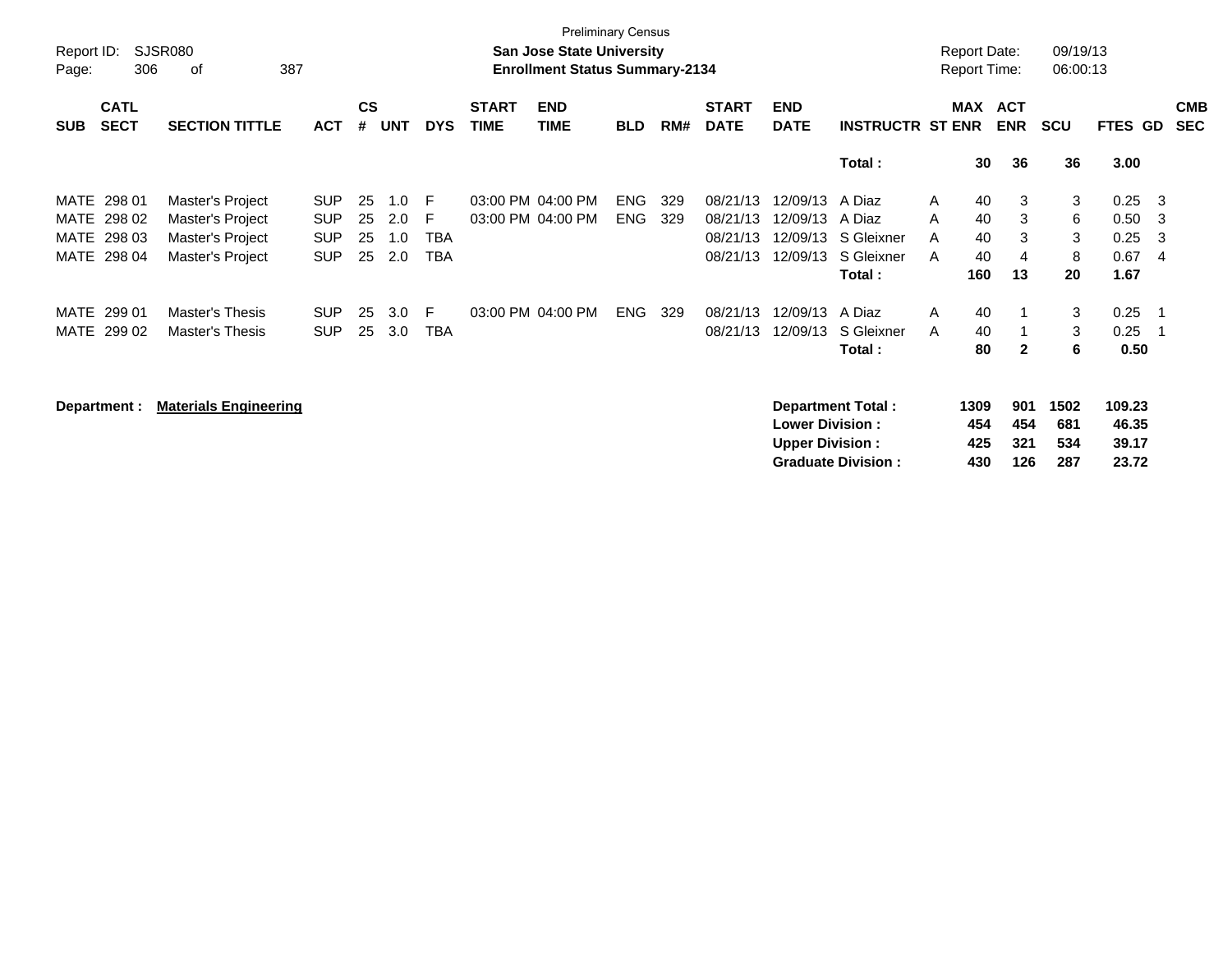| Report ID:<br>Page: | 307          | SJSR080<br>387<br>οf          |              |               |            |            |              | San Jose State University<br><b>Enrollment Status Summary-2134</b> | <b>Preliminary Census</b> |     |              |                            |                              | <b>Report Date:</b><br>Report Time: |                | 09/19/13<br>06:00:13 |               |                          |                |
|---------------------|--------------|-------------------------------|--------------|---------------|------------|------------|--------------|--------------------------------------------------------------------|---------------------------|-----|--------------|----------------------------|------------------------------|-------------------------------------|----------------|----------------------|---------------|--------------------------|----------------|
|                     |              |                               |              |               |            |            |              |                                                                    |                           |     |              |                            |                              |                                     |                |                      |               |                          |                |
|                     | <b>CATL</b>  |                               |              | $\mathsf{cs}$ |            |            | <b>START</b> | <b>END</b>                                                         |                           |     | <b>START</b> | <b>END</b>                 |                              | MAX ACT                             |                |                      |               |                          | <b>CMB</b>     |
| <b>SUB</b>          | <b>SECT</b>  | <b>SECTION TITTLE</b>         | <b>ACT</b>   | #             | <b>UNT</b> | <b>DYS</b> | <b>TIME</b>  | <b>TIME</b>                                                        | <b>BLD</b>                | RM# | <b>DATE</b>  | <b>DATE</b>                | <b>INSTRUCTR ST ENR</b>      |                                     | <b>ENR</b>     | <b>SCU</b>           | FTES GD       |                          | <b>SEC</b>     |
| <b>College</b>      |              | <b>Engineering</b>            |              |               |            |            |              |                                                                    |                           |     |              |                            |                              |                                     |                |                      |               |                          |                |
|                     | Department : | <b>Mechanical Engineering</b> |              |               |            |            |              |                                                                    |                           |     |              |                            |                              |                                     |                |                      |               |                          |                |
| ME                  | 1901         | Graphics for Enginee LAB      |              | 16            | 1.0        | W          |              | 09:00 AM 11:45 AM                                                  | <b>ENG</b>                | 407 |              | 08/21/13 12/09/13          | F Ghandehari A               | 25                                  | 30             | 30                   | $2.00 \t 0$   |                          |                |
|                     |              |                               |              |               |            |            |              |                                                                    |                           |     |              |                            | Total:                       | 25                                  | 30             | 30                   | 2.00          |                          |                |
| ME                  | 20 01        | Design & Graphics             | <b>SEM</b>   | 05            | 2.0        | M          |              | 09:00 AM 09:50 AM                                                  | <b>ENG</b>                | 189 |              | 08/21/13 12/09/13          | K Youssefi                   | 125<br>A                            | 122            | 122                  | 16.27         |                          | $0\,$ C        |
| <b>TECH</b>         | 20 01        | Design & Graphics             | <b>SEM</b>   | 05            | 2.0        | M          |              | 09:00 AM 09:50 AM                                                  | <b>ENG</b>                | 189 |              | 08/21/13 12/09/13          | K Youssefi                   | 0<br>Α                              | 9              | 9                    | 1.20          |                          | $0\,$ C        |
| ME                  | 20 02        | Design & Graphics             | LAB          | 16            | 0.0        | M          |              | 01:30 PM 04:15 PM                                                  | <b>ENG</b>                | 407 |              | 08/21/13 12/09/13          | T Van                        | Α<br>30                             | 30             | 30                   | 0.00          |                          | $0\,$ C        |
| <b>TECH</b>         | 20 02        | Design & Graphics             | LAB          | 16            | 0.0        | M          |              | 01:30 PM 04:15 PM                                                  | <b>ENG</b>                | 407 |              | 08/21/13 12/09/13          | T Van                        | Α<br>0                              | 0              | 0                    | 0.00          |                          | 0 <sup>o</sup> |
| ME                  | 20 03        | Design & Graphics             | LAB          | 16            | 0.0        | т          |              | 09:00 AM 11:45 AM                                                  | <b>ENG</b>                | 407 |              | 08/21/13 12/09/13          | M KhosroshahA                | 30                                  | 20             | 20                   | 0.00          |                          | 0 <sup>o</sup> |
| <b>TECH</b>         | 20 03        | Design & Graphics             | LAB          | 16            | 0.0        | Τ          |              | 09:00 AM 11:45 AM                                                  | <b>ENG</b>                | 407 |              | 08/21/13 12/09/13          | M KhosroshahA                | $\mathbf 0$                         | 5              | 5                    | 0.00          |                          | $0\,C$         |
| ME                  | 20 04        | Design & Graphics             | LAB          | 16            | 0.0        | W          |              | 01:30 PM 04:15 PM                                                  | <b>ENG</b>                | 407 |              | 08/21/13 12/09/13          | G Avila                      | Α<br>30                             | 26             | 26                   | 0.00          |                          | 0 <sup>o</sup> |
| <b>TECH</b>         | 20 04        | Design & Graphics             | LAB          | 16            | 0.0        | W          |              | 01:30 PM 04:15 PM                                                  | <b>ENG</b>                | 407 |              | 08/21/13 12/09/13          | G Avila                      | 0<br>Α                              | -1             | $\overline{1}$       | 0.00          |                          | 0 <sup>o</sup> |
| ME                  | 20 05        | Design & Graphics             | LAB          | 16            | 0.0        | R          |              | 01:30 PM 04:15 PM                                                  | <b>ENG</b>                | 407 |              | 08/21/13 12/09/13          | V Puvvula                    | Α<br>30                             | 21             | 21                   | 0.00          |                          | $0\,C$         |
| <b>TECH</b>         | 20 05        | Design & Graphics             | LAB          | 16            | 0.0        | R          |              | 01:30 PM 04:15 PM                                                  | <b>ENG</b>                | 407 |              |                            | 08/21/13 12/09/13 V Puvvula  | 0<br>A                              | 3              | 3                    | 0.00          |                          | $0\,C$         |
| ME                  | 20 06        | Design & Graphics             | LAB          |               | 0.0        |            |              |                                                                    |                           |     |              |                            |                              | 0<br>х                              | 0              | 0                    | 0.00          | 0                        |                |
| <b>TECH</b>         | 20 06        | Design & Graphics             | LAB          |               | 0.0        |            |              |                                                                    |                           |     |              |                            |                              | X<br>0                              | 0              | 0                    | 0.00          | 0                        |                |
| ME                  | 20 07        | Design & Graphics             | LAB          | 16            | 0.0        | M          |              | 10:00 AM 12:45 PM                                                  | <b>ENG</b>                | 407 |              | 08/21/13 12/09/13          | K Youssefi                   | Α<br>25                             | 25             | 25                   | 0.00          |                          | $0\,C$         |
| <b>TECH</b>         | 20 07        | Design & Graphics             | LAB          | 16            | 0.0        | M          |              | 10:00 AM 12:45 PM                                                  | <b>ENG</b>                | 407 |              | 08/21/13 12/09/13          | K Youssefi                   | 0<br>A                              | $\Omega$       | 0                    | 0.00          |                          | $0\,$ C        |
|                     |              |                               |              |               |            |            |              |                                                                    |                           |     |              |                            | Total:                       | 270                                 | 262            | 262                  | 17.47         |                          |                |
| ME                  | 30 01        | <b>Comp Applications</b>      | <b>SEM</b>   | 05            | 2.0        | M          |              | 12:00 PM 12:50 PM                                                  | <b>BBC</b>                | 202 |              | 08/21/13 12/09/13          | B Burlingame A               | 101                                 | 103            | 103                  | 13.73         | $\overline{\mathbf{0}}$  |                |
| MЕ                  | 30 02        | <b>Comp Applications</b>      | LAB          | 16            | 0.0        | Т          |              | 01:30 PM 04:15 PM                                                  | <b>ENG</b>                | 407 |              | 08/21/13 12/09/13          | S Pappu                      | 25<br>A                             | 25             | 25                   | 0.00          | 0                        |                |
| ME                  | 30 05        | <b>Comp Applications</b>      | LAB          | 16            | 0.0        | F          |              | 01:30 PM 04:15 PM                                                  | <b>ENG</b>                | 407 |              | 08/21/13 12/09/13          | S Pappu                      | 25<br>A                             | 24             | 24                   | 0.00          | 0                        |                |
| ME                  | 30 06        | <b>Comp Applications</b>      | LAB          | 16            | 0.0        | F          |              | 09:00 AM 11:45 AM                                                  | <b>ENG</b>                | 394 |              | 08/21/13 12/09/13          | M Dahale                     | 25<br>A                             | 25             | 25                   | 0.00          | 0                        |                |
| ME                  | 30 07        | <b>Comp Applications</b>      | LAB          | 16            | 0.0        | R          |              | 01:30 PM 04:15 PM                                                  | <b>ENG</b>                | 388 |              | 08/21/13 12/09/13          | M Dahale                     | 25<br>A                             | 29             | 29                   | 0.00          | $\overline{\mathbf{0}}$  |                |
|                     |              |                               |              |               |            |            |              |                                                                    |                           |     |              |                            | Total:                       | 201                                 | 206            | 206                  | 13.73         |                          |                |
| ME                  | 101 01       | Dynamics                      | <b>SEM</b>   | 04            | 3.0        | MW         |              | 10:30 AM 11:45 AM                                                  | <b>ENG</b>                | 339 |              | 08/21/13 12/09/13          | K Youssefi                   | Α<br>50                             | 57             | 171                  | 11.40         | $\overline{\phantom{0}}$ |                |
| ME                  | 101 02       | Dynamics                      | <b>SEM</b>   |               | 3.0        |            |              |                                                                    |                           |     |              |                            |                              | х<br>0                              | $\mathbf 0$    | 0                    | 0.00          | $\overline{0}$           |                |
| ME                  | 101 03       | Dynamics                      | SEM 04       |               | 3.0        | MW         |              | 04:30 PM 05:45 PM                                                  | BBC 130                   |     |              |                            | 08/21/13 12/09/13 A Leeper   | Α<br>35                             | 35             | 105                  | 7.00          | $\Omega$                 |                |
| ME                  | 101 04       | Dynamics                      | SEM 04 3.0   |               |            | TR         |              | 10:30 AM 11:45 AM                                                  | DMH 348                   |     |              | 08/21/13 12/09/13 J Hunter |                              | A<br>50                             | 53             | 159                  | $10.60$ 0     |                          |                |
| ME                  | 101 05       | Dynamics                      | SEM 04       |               | 3.0        | TR         |              | 06:00 PM 07:15 PM                                                  | ENG 341                   |     |              |                            | 08/21/13 12/09/13 K Hardikar | 50<br>A                             | 45             | 135                  | $9.10$ 2      |                          |                |
| ME                  | 101 06       | Dynamics                      | SEM 04 3.0   |               |            | TR         |              | 04:30 PM 05:45 PM                                                  | ENG 401                   |     |              | 08/21/13 12/09/13 J Hunter |                              | A<br>40                             | 36             | 108                  | $7.25$ 1      |                          |                |
|                     |              |                               |              |               |            |            |              |                                                                    |                           |     |              |                            | Total:                       | 225                                 | 226            | 678                  | 45.35         |                          |                |
| ME                  | 106 01       | Fund Mechatro Engr            | SEM 04 3.0   |               |            | TR         |              | 10:30 AM 11:20 AM                                                  | ENG 341                   |     |              |                            | 08/21/13 12/09/13 B Furman   | A<br>80                             | 58             | 116                  | 11.70 2 C     |                          |                |
| EE.                 | 106 01       | Fund Mechatro Engr            | SEM 04 3.0   |               |            | TR         |              | 10:30 AM 11:20 AM                                                  | ENG 341                   |     |              |                            | 08/21/13 12/09/13 B Furman   | 0<br>A                              | $\overline{1}$ | 2                    | $0.20 \t 0 C$ |                          |                |
| ME                  | 106 02       | Fund Mechatro Engr            | LAB 16 0.0 T |               |            |            |              | 02:30 PM 05:15 PM                                                  | <b>ENG 125</b>            |     |              |                            | 08/21/13 12/09/13 B Furman   | 20<br>A                             | 17             | 17                   | $0.00 \t 0 C$ |                          |                |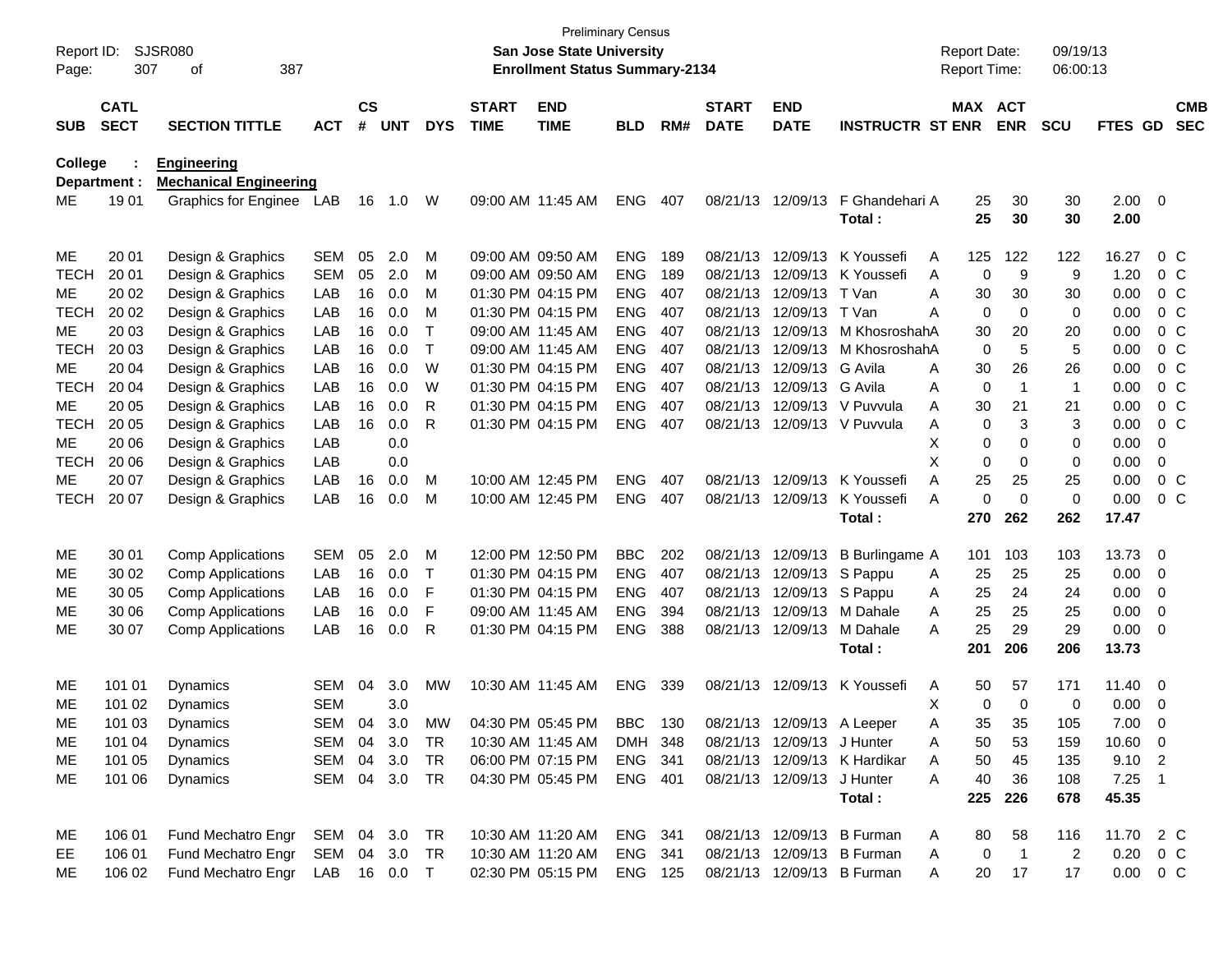| Report ID:<br>Page: | 308                        | <b>SJSR080</b><br>387<br>οf |            |                    |            |              |                             | San Jose State University<br><b>Enrollment Status Summary-2134</b> | <b>Preliminary Census</b> |     |                             |                           |                                  | <b>Report Date:</b><br><b>Report Time:</b> |                | 09/19/13<br>06:00:13 |             |                          |  |
|---------------------|----------------------------|-----------------------------|------------|--------------------|------------|--------------|-----------------------------|--------------------------------------------------------------------|---------------------------|-----|-----------------------------|---------------------------|----------------------------------|--------------------------------------------|----------------|----------------------|-------------|--------------------------|--|
| <b>SUB</b>          | <b>CATL</b><br><b>SECT</b> | <b>SECTION TITTLE</b>       | <b>ACT</b> | $\mathsf{cs}$<br># | <b>UNT</b> | <b>DYS</b>   | <b>START</b><br><b>TIME</b> | <b>END</b><br><b>TIME</b>                                          | <b>BLD</b>                | RM# | <b>START</b><br><b>DATE</b> | <b>END</b><br><b>DATE</b> | <b>INSTRUCTR ST ENR</b>          | MAX ACT                                    | <b>ENR</b>     | <b>SCU</b>           | FTES GD     | <b>CMB</b><br><b>SEC</b> |  |
| EE                  | 106 02                     | Fund Mechatro Engr          | LAB        | 16                 | 0.0        | $\top$       |                             | 02:30 PM 05:15 PM                                                  | <b>ENG</b>                | 125 | 08/21/13                    | 12/09/13                  | <b>B</b> Furman                  | 0<br>Α                                     | 0              | 0                    | 0.00        | $0\,C$                   |  |
| ME                  | 106 03                     | Fund Mechatro Engr          | LAB        | 16                 | 0.0        | W            |                             | 06:00 PM 08:45 PM                                                  | <b>ENG</b>                | 125 | 08/21/13                    | 12/09/13                  | E Aylen                          | Α<br>20                                    | 15             | 15                   | 0.00        | $0\,C$                   |  |
| EE                  | 106 03                     | Fund Mechatro Engr          | LAB        | 16                 | 0.0        | W            |                             | 06:00 PM 08:45 PM                                                  | <b>ENG</b>                | 125 | 08/21/13                    | 12/09/13 E Aylen          |                                  | 0<br>Α                                     | 0              | 0                    | 0.00        | $0\,C$                   |  |
| ME                  | 106 04                     | Fund Mechatro Engr          | LAB        | 16                 | 0.0        |              |                             |                                                                    |                           |     |                             | 08/21/13 12/09/13         |                                  | X.<br>0                                    | 0              | 0                    | 0.00        | 0                        |  |
| EE                  | 106 04                     | Fund Mechatro Engr          | LAB        |                    | 0.0        |              |                             |                                                                    |                           |     |                             |                           |                                  | X.<br>$\mathbf 0$                          | 0              | 0                    | 0.00        | $\mathbf 0$              |  |
| ME                  | 106 05                     | Fund Mechatro Engr          | LAB        | 16                 | 0.0        | F            |                             | 02:30 PM 05:15 PM                                                  | <b>ENG</b>                | 125 |                             | 08/21/13 12/09/13         | <b>B</b> Furman                  | Α<br>20                                    | 13             | 13                   | 0.00        | 2 C                      |  |
| EE                  | 106 05                     | Fund Mechatro Engr          | LAB        | 16                 | 0.0        | F            |                             | 02:30 PM 05:15 PM                                                  | <b>ENG</b>                | 125 | 08/21/13                    | 12/09/13                  | <b>B</b> Furman                  | A<br>$\mathbf 0$                           | $\overline{1}$ | $\mathbf{1}$         | 0.00        | 0 <sup>o</sup>           |  |
| ME                  | 106 06                     | Fund Mechatro Engr          | LAB        | 16                 | 0.0        | $\mathsf{R}$ |                             | 05:30 PM 08:15 PM                                                  | <b>ENG</b>                | 125 | 08/21/13                    | 12/09/13                  | <b>B</b> Furman                  | A<br>20                                    | 13             | 13                   | 0.00        | 0 <sup>o</sup>           |  |
| <b>EE</b>           | 106 06                     | Fund Mechatro Engr          | LAB        | 16                 | 0.0        | R            |                             | 05:30 PM 08:15 PM                                                  | <b>ENG</b>                | 125 |                             | 08/21/13 12/09/13         | <b>B</b> Furman                  | A<br>0                                     | $\Omega$       | $\mathbf 0$          | 0.00        | $0\,C$                   |  |
|                     |                            |                             |            |                    |            |              |                             |                                                                    |                           |     |                             |                           | Total:                           | 160                                        | 118            | 177                  | 11.90       |                          |  |
| ME                  | 110 01                     | Mfg Processes               | <b>LEC</b> | 04                 | 3.0        | <b>TR</b>    |                             | 09:00 AM 10:15 AM                                                  | <b>SH</b>                 | 100 | 08/21/13                    | 12/09/13                  | S Lee                            | 75<br>A                                    | 81             | 243                  | 16.20       | $0\,C$                   |  |
| <b>ISE</b>          | 110 01                     | Mfg Processes               | <b>LEC</b> | 04                 | 3.0        | <b>TR</b>    |                             | 09:00 AM 10:15 AM                                                  | <b>SH</b>                 | 100 |                             | 08/21/13 12/09/13         | S Lee                            | A<br>0                                     | $\overline{2}$ | 6                    | 0.40        | 0 <sup>o</sup>           |  |
|                     |                            |                             |            |                    |            |              |                             |                                                                    |                           |     |                             |                           | Total:                           | 75                                         | 83             | 249                  | 16.60       |                          |  |
| ME                  | 111 01                     | <b>Fluid Mech</b>           | SEM        | 04                 | 3.0        | <b>TR</b>    |                             | 09:00 AM 10:15 AM                                                  | MН                        | 520 | 08/21/13                    | 12/09/13                  | J Rhee                           | 70<br>A                                    | 69             | 207                  | 13.90       | $\overline{2}$           |  |
| ME                  | 111 02                     | <b>Fluid Mech</b>           | SEM        | 04                 | 3.0        | <b>TR</b>    |                             | 04:30 PM 05:45 PM                                                  | <b>ENG</b>                | 341 |                             | 08/21/13 12/09/13         | P Kutler                         | A<br>50                                    | 63             | 189                  | 12.75       | $\overline{\mathbf{3}}$  |  |
|                     |                            |                             |            |                    |            |              |                             |                                                                    |                           |     |                             |                           | Total:                           | 120                                        | 132            | 396                  | 26.65       |                          |  |
| МE                  | 11301                      | Thermodynamics              | SEM        | 04                 | 4.0        | MW           |                             | 08:40 AM 10:20 AM                                                  | DMH 348                   |     |                             |                           | 08/21/13 12/09/13 N Okamoto      | 50<br>A                                    | 60             | 240                  | 16.00       | 0                        |  |
| ME                  | 113 02                     | Thermodynamics              | <b>SEM</b> |                    | 4.0        |              |                             |                                                                    |                           |     |                             |                           |                                  | X<br>$\mathbf 0$                           | $\mathbf 0$    | $\mathbf 0$          | 0.00        | 0                        |  |
| ME                  | 113 03                     | Thermodynamics              | <b>SEM</b> | 04                 | 4.0        | <b>TR</b>    |                             | 07:30 PM 09:10 PM                                                  | ENG 339                   |     |                             | 08/21/13 12/09/13         | N Djordjevic                     | 75<br>A                                    | 63             | 252                  | 16.87       | $\overline{\phantom{0}}$ |  |
|                     |                            |                             |            |                    |            |              |                             |                                                                    |                           |     |                             |                           | Total:                           | 125                                        | 123            | 492                  | 32.87       |                          |  |
| ME                  | 114 01                     | <b>Heat Transfer</b>        | <b>SEM</b> |                    | 3.0        |              |                             |                                                                    |                           |     |                             |                           |                                  | X<br>0                                     | 0              | 0                    | 0.00        | $\overline{0}$           |  |
| ME                  | 114 02                     | <b>Heat Transfer</b>        | SEM        | 04                 | 3.0        | <b>MW</b>    |                             | 06:00 PM 07:15 PM                                                  | МH                        | 520 |                             | 08/21/13 12/09/13         | A Shah                           | A<br>60                                    | 39             | 117                  | 7.90        | $\overline{2}$           |  |
|                     |                            |                             |            |                    |            |              |                             |                                                                    |                           |     |                             |                           | Total:                           | 60                                         | 39             | 117                  | 7.90        |                          |  |
| МE                  | 115 01                     | Thermal Eng Lab             | LAB        | 16                 | 1.0        | M            |                             | 02:30 PM 05:15 PM                                                  | <b>ENG</b>                | 113 | 08/21/13                    | 12/09/13                  | A Carlozzi                       | 15<br>A                                    | 12             | 12                   | 0.80        | $\overline{\mathbf{0}}$  |  |
| ME                  | 115 02                     | Thermal Eng Lab             | LAB        | 16                 | 1.0        | $\top$       |                             | 01:30 PM 04:15 PM                                                  | <b>ENG</b>                | 113 |                             | 08/21/13 12/09/13 J Mokri |                                  | 15<br>Α                                    | 15             | 15                   | 1.00        | 0                        |  |
| ME                  | 115 03                     | Thermal Eng Lab             | LAB        | 16                 | $1.0$ T    |              |                             | 06:00 PM 08:45 PM ENG 113                                          |                           |     |                             |                           | 08/21/13 12/09/13 T Grushkowit A | 15                                         | 13             | 13                   | $0.87 \t 0$ |                          |  |
|                     |                            |                             |            |                    |            |              |                             |                                                                    |                           |     |                             |                           | Total:                           | 45                                         | 40             | 40                   | 2.67        |                          |  |
|                     |                            |                             |            |                    |            |              |                             |                                                                    |                           |     |                             |                           |                                  |                                            |                |                      |             |                          |  |
| ME                  | 120 01                     | <b>Experimental Meths</b>   | SEM        | 04                 | 2.0        | M            |                             | 08:00 AM 08:50 AM                                                  | ENG 331                   |     |                             |                           | 08/21/13 12/09/13 A Mysore       | 90<br>A                                    | 94             | 94                   | 12.53 0     |                          |  |
| ME                  | 120 02                     | <b>Experimental Meths</b>   | LAB        | 16                 | 0.0        | M            |                             | 05:30 PM 08:15 PM                                                  | ENG 133                   |     |                             |                           | 08/21/13 12/09/13 A Mysore       | 15<br>A                                    | 12             | 12                   | 0.00        | $\overline{0}$           |  |
| ME                  | 120 03                     | <b>Experimental Meths</b>   | LAB        | 16                 | 0.0        | $\top$       |                             | 01:30 PM 04:15 PM                                                  | ENG 133                   |     |                             | 08/21/13 12/09/13         | A Mysore                         | 15<br>Α                                    | 19             | 19                   | 0.00        | $\mathbf 0$              |  |
| ME                  | 120 04                     | <b>Experimental Meths</b>   | LAB        | 16                 | $0.0\,$    | $\top$       |                             | 05:30 PM 08:15 PM                                                  | ENG 133                   |     |                             | 08/21/13 12/09/13         | A Mysore                         | Α<br>15                                    | 17             | 17                   | 0.00        | $\mathbf 0$              |  |
| ME                  | 120 05                     | <b>Experimental Meths</b>   | LAB        | 16                 | 0.0        | $\top$       |                             | 09:00 AM 11:45 AM                                                  | ENG 133                   |     |                             | 08/21/13 12/09/13         | A Mysore                         | Α<br>15                                    | 16             | 16                   | 0.00        | $\overline{0}$           |  |
| ME                  | 120 06                     | <b>Experimental Meths</b>   | LAB        |                    | 16  0.0  M |              |                             | 01:30 PM 04:15 PM                                                  | ENG 133                   |     |                             |                           | 08/21/13 12/09/13 A Mysore       | 15<br>Α                                    | 17             | 17                   | $0.00 \t 0$ |                          |  |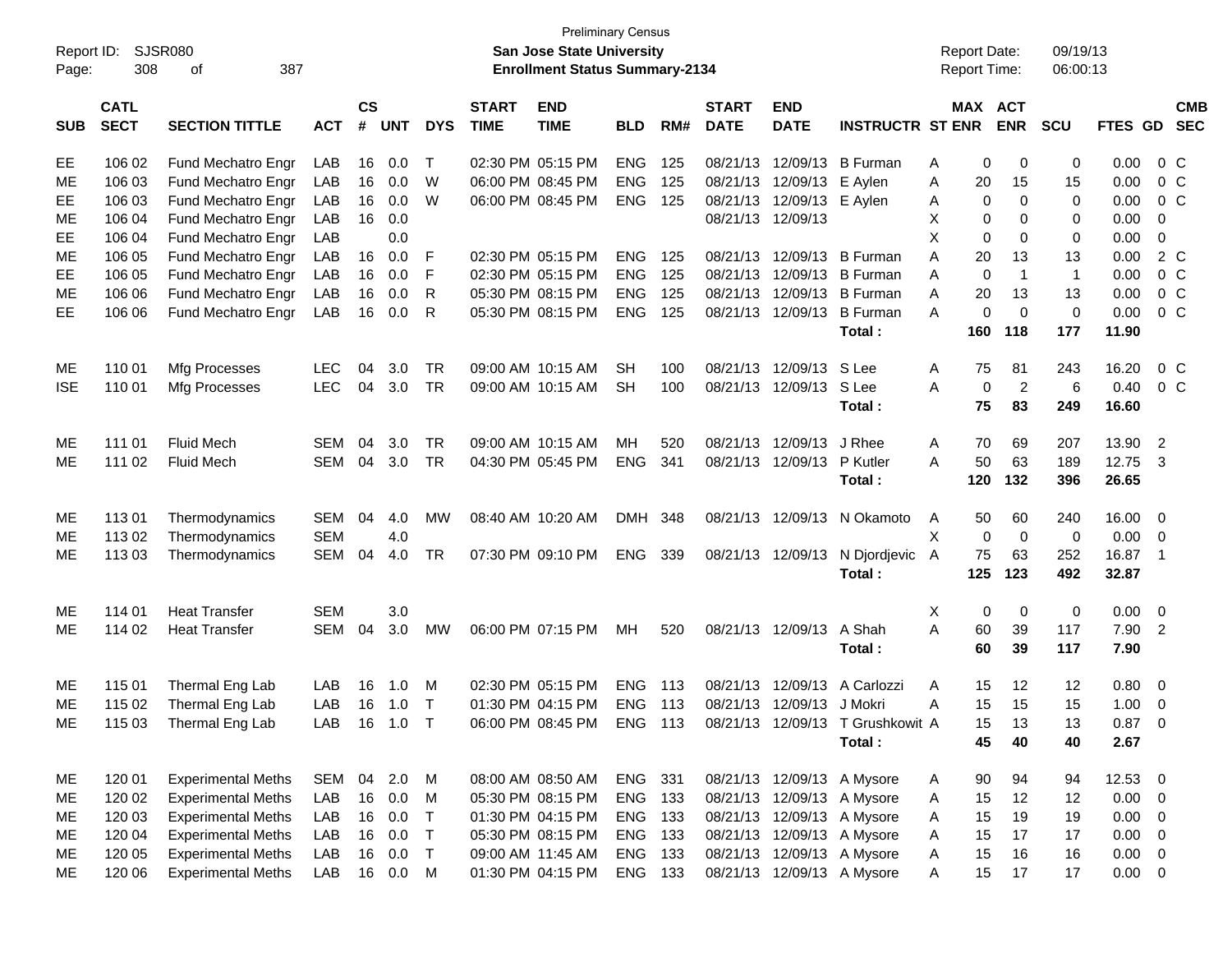| Report ID:<br>Page: | 309                        | <b>SJSR080</b><br>387<br>οf                                                                   |                |                |            |            |                             | <b>Preliminary Census</b><br>San Jose State University<br><b>Enrollment Status Summary-2134</b> |            |     |                             |                           |                         |   |           | <b>Report Date:</b><br><b>Report Time:</b> | 09/19/13<br>06:00:13 |                      |                          |
|---------------------|----------------------------|-----------------------------------------------------------------------------------------------|----------------|----------------|------------|------------|-----------------------------|-------------------------------------------------------------------------------------------------|------------|-----|-----------------------------|---------------------------|-------------------------|---|-----------|--------------------------------------------|----------------------|----------------------|--------------------------|
| <b>SUB</b>          | <b>CATL</b><br><b>SECT</b> | <b>SECTION TITTLE</b>                                                                         | <b>ACT</b>     | <b>CS</b><br># | <b>UNT</b> | <b>DYS</b> | <b>START</b><br><b>TIME</b> | <b>END</b><br><b>TIME</b>                                                                       | <b>BLD</b> | RM# | <b>START</b><br><b>DATE</b> | <b>END</b><br><b>DATE</b> | <b>INSTRUCTR ST ENR</b> |   |           | MAX ACT<br><b>ENR</b>                      | <b>SCU</b>           | FTES GD              | <b>CMB</b><br><b>SEC</b> |
| ME                  | 120 07                     | <b>Experimental Meths</b>                                                                     | LAB            |                | 16 0.0     | М          |                             | 09:30 AM 12:15 PM                                                                               | <b>ENG</b> | 133 |                             | 08/21/13 12/09/13         | A Mysore<br>Total:      | Α | 15<br>180 | 13<br>188                                  | 13<br>188            | $0.00 \t 0$<br>12.53 |                          |
| ME                  | 130 01                     | Appl Engr Analysis                                                                            | SEM 04         |                | 3.0        | TR         |                             | 09:00 AM 10:15 AM                                                                               | <b>ENG</b> | 331 |                             | 08/21/13 12/09/13         | T Hsu<br>Total:         | A | 75<br>75  | 31<br>31                                   | 93<br>93             | $6.25$ 1<br>6.25     |                          |
| ME                  | 147 01                     | Dyn Sys Vibs Cntrl                                                                            | SEM            | 04             | 3.0        | МW         |                             | 04:30 PM 05:45 PM                                                                               | ENG        | 343 |                             | 08/21/13 12/09/13         | F Barez<br>Total:       | A | 60<br>60  | 85<br>85                                   | 255<br>255           | 17.05 1<br>17.05     |                          |
| ME                  | 154 01                     | Mech Engr Design                                                                              | SEM 04         |                | 4.0        | MW         |                             | 03:00 PM 04:40 PM                                                                               | CL.        | 202 |                             | 08/21/13 12/09/13         | K Youssefi<br>Total:    | Α | 60<br>60  | 37<br>37                                   | 148<br>148           | 9.93 1<br>9.93       |                          |
| ME                  | 157 01                     | Mech System Design SEM 04 3.0                                                                 |                |                |            | МW         |                             | 10:30 AM 11:45 AM                                                                               | ENG        | 341 |                             | 08/21/13 12/09/13         | R Yee<br>Total:         | Α | 75<br>75  | 68<br>68                                   | 204<br>204           | 13.70 2<br>13.70     |                          |
| ME                  | 160 01                     | <b>Finite Ele Methods</b>                                                                     | SEM 04 3.0     |                |            | TR         |                             | 10:30 AM 11:45 AM                                                                               | <b>ENG</b> | 301 |                             | 08/21/13 12/09/13         | R Agarwal<br>Total:     | A | 35<br>35  | 25<br>25                                   | 75<br>75             | 5.10 2<br>5.10       |                          |
| ME                  | 165 01                     | Com Aid Des in ME                                                                             | SEM 04         |                | 3.0        | TR         |                             | 03:00 PM 04:15 PM                                                                               | <b>ENG</b> | 301 |                             | 08/21/13 12/09/13         | E Chan<br>Total:        | Α | 35<br>35  | 27<br>27                                   | 81<br>81             | 5.50 2<br>5.50       |                          |
| ME                  | 168 01                     | Microfluidics Lab                                                                             | LAB            |                | 1.0        |            |                             |                                                                                                 |            |     |                             |                           |                         | X | 0         | 0                                          | 0                    | $0.00 \t 0$          |                          |
| MATE                | 168 01                     | Microfluidics Lab                                                                             | LAB            |                | 1.0        |            |                             |                                                                                                 |            |     |                             |                           |                         | X | 0         | 0                                          | 0                    | $0.00 \t 0$          |                          |
| EE.                 | 168 01                     | Microfluidics Lab                                                                             | LAB            |                | 1.0        |            |                             |                                                                                                 |            |     |                             |                           |                         | X | 0         | 0                                          | 0                    | $0.00 \t 0$          |                          |
|                     |                            |                                                                                               |                |                |            |            |                             |                                                                                                 |            |     |                             |                           | Total:                  |   | 0         | $\bf{0}$                                   | 0                    | 0.00                 |                          |
| ME                  | 170 01                     | Solar Energy Eng                                                                              | SEM            | 04             | 3.0        | <b>TR</b>  |                             | 04:30 PM 05:45 PM                                                                               | CL.        | 202 |                             | 08/21/13 12/09/13         | J Mokri<br>Total:       | Α | 50<br>50  | 16<br>16                                   | 48<br>48             | 3.30 2<br>3.30       |                          |
| ME                  | 180 01                     | <b>Indiv Studies</b>                                                                          | <b>SUP</b>     | 36             | 1.0        | <b>TBA</b> |                             |                                                                                                 |            |     |                             | 08/21/13 12/09/13 R Yee   |                         | Α | 30        | 0                                          | 0                    | $0.00 \t 0$          |                          |
| ME.                 | 180 02                     | <b>Indiv Studies</b>                                                                          | <b>SUP</b>     |                | 36 2.0 TBA |            |                             |                                                                                                 |            |     |                             | 08/21/13 12/09/13 R Yee   |                         | A | 30        | 0                                          | 0                    | $0.00 \t 0$          |                          |
| ME.                 | 180 03                     | <b>Indiv Studies</b>                                                                          | SUP 36 3.0 TBA |                |            |            |                             |                                                                                                 |            |     |                             | 08/21/13 12/09/13 R Yee   |                         | Α | 30        |                                            | 3                    | $0.20 \ 0$           |                          |
|                     |                            |                                                                                               |                |                |            |            |                             |                                                                                                 |            |     |                             |                           | Total:                  |   | 90        | 1                                          | 3                    | 0.20                 |                          |
| ME                  | 182 01                     | Thermal System Desig SEM 04 3.0 MW 12:00 PM 01:15 PM ENG 329 08/21/13 12/09/13 E Thurlow      |                |                |            |            |                             |                                                                                                 |            |     |                             |                           |                         | A | 45        | 24                                         | 72                   | 4.90 2               |                          |
|                     |                            |                                                                                               |                |                |            |            |                             |                                                                                                 |            |     |                             |                           | Total:                  |   | 45        | 24                                         | 72                   | 4.90                 |                          |
| ME                  |                            | 186 01 Automotive Engineeri SEM 04 3.0 T 06:00 PM 08:45 PM ENG 331 08/21/13 12/09/13 K Sawyer |                |                |            |            |                             |                                                                                                 |            |     |                             |                           | Total:                  | A | 50<br>50  | 28<br>28                                   | 84<br>84             | 6.00 8<br>6.00       |                          |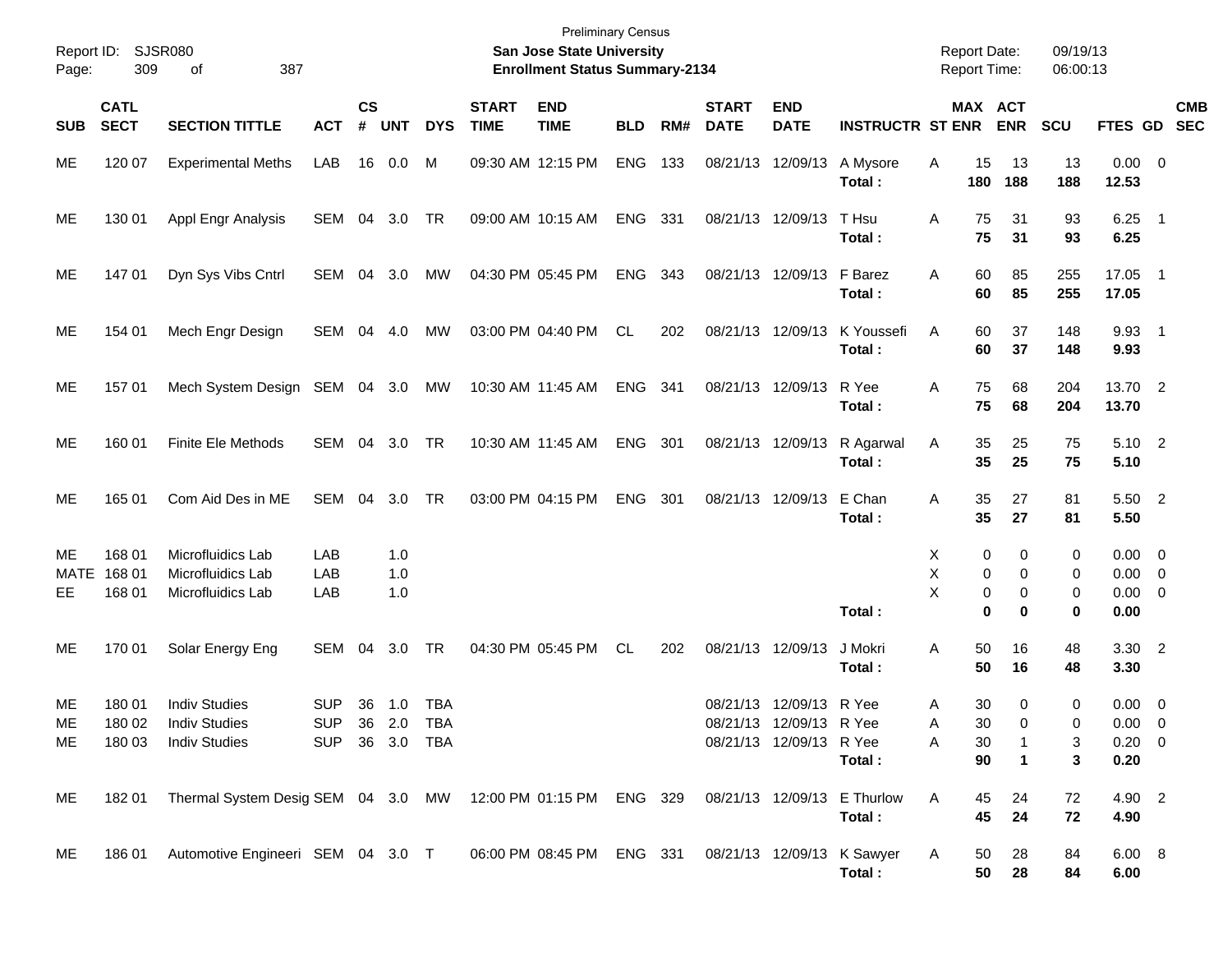| Report ID:<br>Page:   | 310                        | <b>SJSR080</b><br>387<br>оf                                                                                  |                          |                      |                          |                           |                             | <b>Preliminary Census</b><br><b>San Jose State University</b><br><b>Enrollment Status Summary-2134</b> |                                                      |                          |                                              |                                              |                                                   |                  |                             | <b>Report Date:</b><br><b>Report Time:</b> | 09/19/13<br>06:00:13        |                                       |                                                                              |                          |
|-----------------------|----------------------------|--------------------------------------------------------------------------------------------------------------|--------------------------|----------------------|--------------------------|---------------------------|-----------------------------|--------------------------------------------------------------------------------------------------------|------------------------------------------------------|--------------------------|----------------------------------------------|----------------------------------------------|---------------------------------------------------|------------------|-----------------------------|--------------------------------------------|-----------------------------|---------------------------------------|------------------------------------------------------------------------------|--------------------------|
| <b>SUB</b>            | <b>CATL</b><br><b>SECT</b> | <b>SECTION TITTLE</b>                                                                                        | <b>ACT</b>               | <b>CS</b><br>#       | <b>UNT</b>               | <b>DYS</b>                | <b>START</b><br><b>TIME</b> | <b>END</b><br><b>TIME</b>                                                                              | <b>BLD</b>                                           | RM#                      | <b>START</b><br><b>DATE</b>                  | <b>END</b><br><b>DATE</b>                    | <b>INSTRUCTR ST ENR</b>                           |                  |                             | MAX ACT<br><b>ENR</b>                      | <b>SCU</b>                  | FTES GD                               |                                                                              | <b>CMB</b><br><b>SEC</b> |
| ME<br>МE              | 190 01<br>190 02           | Mecha Sys Design<br>Mecha Sys Design                                                                         | <b>SEM</b><br>LAB        | 04<br>16             | 3.0<br>0.0               | <b>TR</b><br>$\mathsf{R}$ |                             | 01:30 PM 02:20 PM<br>02:30 PM 05:15 PM                                                                 | <b>ENG</b><br><b>ENG</b>                             | 301<br>135               | 08/21/13<br>08/21/13                         | 12/09/13<br>12/09/13                         | <b>B</b> Furman<br><b>B</b> Furman<br>Total:      | Α<br>A           | 35<br>35<br>70              | 35<br>35<br>70                             | 70<br>35<br>105             | 7.10<br>0.00<br>7.10                  | $\overline{2}$<br>$\overline{2}$                                             |                          |
| ME<br>МE              | 192 01                     | Robotics<br>192 0402 Robotics                                                                                | <b>SEM</b><br>LAB        | 04<br>16             | 3.0<br>0.0               | MW<br>W                   |                             | 06:00 PM 06:50 PM<br>07:00 PM 09:45 PM                                                                 | <b>ENG</b><br><b>ENG</b>                             | 192<br>192               | 08/21/13<br>08/21/13                         | 12/09/13<br>12/09/13                         | W Du<br>W Du<br>Total:                            | Α<br>A           | 35<br>35<br>70              | 28<br>28<br>56                             | 56<br>28<br>84              | 5.60<br>0.00<br>5.60                  | $\overline{0}$<br>$\overline{0}$                                             |                          |
| ME.<br>ME<br>ME<br>ME |                            | 195A 01 Sr Design Proj I<br>195A 02 Sr Design Proj I<br>195A 03 Sr Design Proj I<br>195A 04 Sr Design Proj I | LAB<br>LAB<br>LAB<br>LAB | 16<br>16<br>16<br>16 | 3.0<br>3.0<br>3.0<br>3.0 | W<br>W<br>W<br>W          |                             | 01:30 PM 04:15 PM<br>01:30 PM 04:15 PM<br>01:30 PM 04:15 PM<br>01:30 PM 04:15 PM                       | <b>ENG</b><br><b>ENG</b><br><b>ENG</b><br><b>ENG</b> | 135<br>192<br>114<br>111 | 08/21/13<br>08/21/13<br>08/21/13<br>08/21/13 | 12/09/13<br>12/09/13<br>12/09/13<br>12/09/13 | R Agarwal<br>W Du<br>N Okamoto<br>R Yee<br>Total: | Α<br>A<br>A<br>A | 30<br>30<br>30<br>30<br>120 | 33<br>25<br>25<br>20<br>103                | 99<br>75<br>75<br>60<br>309 | 6.60<br>5.00<br>5.00<br>4.00<br>20.60 | $\overline{\phantom{0}}$<br>$\overline{\mathbf{0}}$<br>$\overline{0}$<br>- 0 |                          |
| ME                    | 221 01                     | Visc Flow Anyl Cmp                                                                                           | SEM                      | 05                   | 3.0                      | МW                        |                             | 07:30 PM 08:45 PM                                                                                      | <b>BBC</b>                                           | 205                      | 08/21/13                                     | 12/09/13                                     | Y Shabany<br>Total:                               | Α                | 35<br>35                    | 10<br>10                                   | 30<br>30                    | 2.50 10<br>2.50                       |                                                                              |                          |
| ME<br>ME.             | 230 01<br>230 02           | Ad Mech Eng Analys<br>Ad Mech Eng Analys                                                                     | SEM<br>SEM               | 05                   | 3.0<br>3.0               | MW                        |                             | 06:00 PM 07:15 PM                                                                                      | <b>BBC</b>                                           | 205                      |                                              | 08/21/13 12/09/13                            | Y Shabany<br>Total:                               | Χ<br>A           | 0<br>45<br>45               | 0<br>35<br>35                              | 0<br>105<br>105             | 0.00<br>8.75 35<br>8.75               | $\overline{\phantom{0}}$                                                     |                          |
| ME                    | 243 01                     | Vib of Mech System                                                                                           | SEM                      | 05                   | 3.0                      | TR                        |                             | 07:30 PM 08:45 PM                                                                                      | <b>ENG</b>                                           | 401                      |                                              | 08/21/13 12/09/13                            | A Rahimi<br>Total:                                | A                | 35<br>35                    | 29<br>29                                   | 87<br>87                    | 7.25 29<br>7.25                       |                                                                              |                          |
| ME                    | 260 01                     | App Stress Analys                                                                                            | SEM                      | 05                   | 3.0                      | TR                        |                             | 06:00 PM 07:15 PM                                                                                      | CL.                                                  | 224                      |                                              | 08/21/13 12/09/13                            | S Ma<br>Total:                                    | A                | 50<br>50                    | 39<br>39                                   | 117<br>117                  | 9.75 39<br>9.75                       |                                                                              |                          |
| ME.                   | 274 01                     | Adv FEM in Engr                                                                                              | <b>LEC</b>               | 04                   | 3.0                      | МW                        |                             | 06:00 PM 07:15 PM                                                                                      | <b>ENG</b>                                           | 213                      | 08/21/13                                     | 12/09/13                                     | E Chan<br>Total:                                  | A                | 35<br>35                    | 21<br>21                                   | 63<br>63                    | 5.25 21<br>5.25                       |                                                                              |                          |
| ME.                   | 28301                      | Mfg Proc Control                                                                                             |                          |                      |                          |                           |                             | SEM 04 3.0 MW 04:30 PM 05:45 PM ENG 340                                                                |                                                      |                          |                                              | 08/21/13 12/09/13 SLee                       | Total:                                            | A                | 35<br>35                    | 20<br>20                                   | 60<br>60                    | 5.00 20<br>5.00                       |                                                                              |                          |
| ME.                   |                            | 295A 01 ME Project I                                                                                         | SUP 25 3.0 F             |                      |                          |                           |                             | 05:00 PM 07:45 PM ENG 339                                                                              |                                                      |                          | 08/21/13 12/09/13 F Barez                    |                                              | Total:                                            | A                | 25<br>25                    | 6<br>$\bf 6$                               | 18<br>18                    | 1.50 6<br>1.50                        |                                                                              |                          |
| ME.                   |                            | 295B 01 ME Project II                                                                                        | SUP 25 3.0 F             |                      |                          |                           |                             | 05:00 PM 07:45 PM ENG 339 08/21/13 12/09/13 F Barez                                                    |                                                      |                          |                                              |                                              | Total:                                            | A                | 25<br>25                    | 8<br>8                                     | 24<br>24                    | $2.00\quad 8$<br>2.00                 |                                                                              |                          |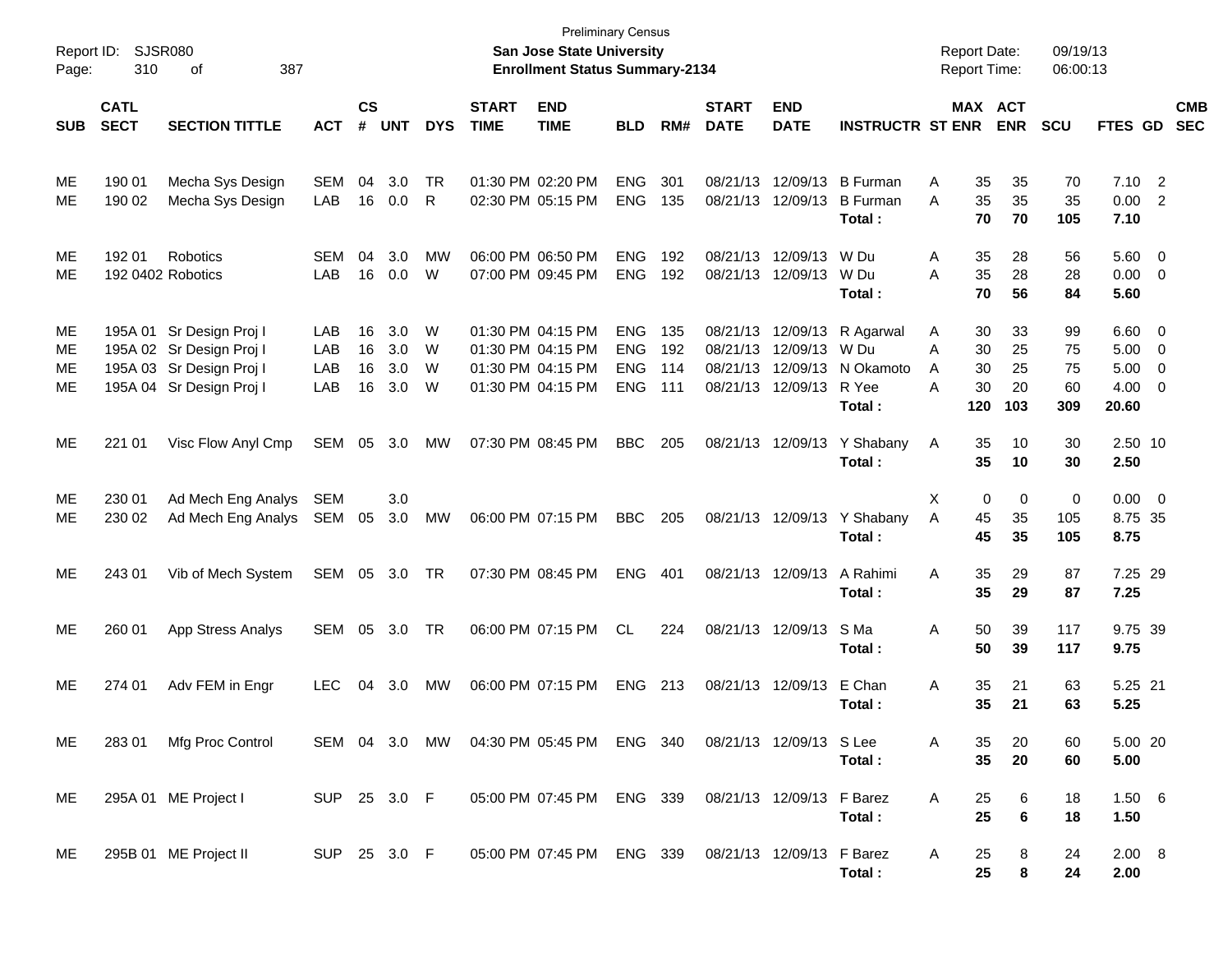| Report ID:<br>Page: | 311                        | SJSR080<br>387<br>οf                                           |                                        |                    |                   |                                 |                             | <b>Preliminary Census</b><br><b>San Jose State University</b><br><b>Enrollment Status Summary-2134</b> |            |     |                                  |                                                  |                                                       |              | <b>Report Date:</b><br><b>Report Time:</b>     |                                      | 09/19/13<br>06:00:13                 |                                    |                                       |                          |
|---------------------|----------------------------|----------------------------------------------------------------|----------------------------------------|--------------------|-------------------|---------------------------------|-----------------------------|--------------------------------------------------------------------------------------------------------|------------|-----|----------------------------------|--------------------------------------------------|-------------------------------------------------------|--------------|------------------------------------------------|--------------------------------------|--------------------------------------|------------------------------------|---------------------------------------|--------------------------|
| <b>SUB</b>          | <b>CATL</b><br><b>SECT</b> | <b>SECTION TITTLE</b>                                          | <b>ACT</b>                             | $\mathsf{cs}$<br># | UNT               | <b>DYS</b>                      | <b>START</b><br><b>TIME</b> | <b>END</b><br><b>TIME</b>                                                                              | <b>BLD</b> | RM# | <b>START</b><br><b>DATE</b>      | <b>END</b><br><b>DATE</b>                        | <b>INSTRUCTR ST ENR</b>                               |              | MAX                                            | <b>ACT</b><br>ENR                    | <b>SCU</b>                           | FTES GD                            |                                       | <b>CMB</b><br><b>SEC</b> |
| ME<br>ME<br>ME      | 298 01<br>298 02<br>298 03 | Special Project ME<br>Special Project ME<br>Special Project ME | <b>SUP</b><br><b>SUP</b><br><b>SUP</b> | 25<br>25<br>25     | 1.0<br>2.0<br>3.0 | TBA<br><b>TBA</b><br><b>TBA</b> |                             |                                                                                                        |            |     | 08/21/13<br>08/21/13<br>08/21/13 | 12/09/13<br>12/09/13<br>12/09/13                 | Total:                                                | A<br>A<br>A  | $\mathbf 0$<br>$\mathbf 0$<br>$\mathbf 0$<br>0 | 0<br>0<br>$\mathbf 0$<br>$\mathbf 0$ | 0<br>0<br>$\mathbf 0$<br>$\mathbf 0$ | 0.00<br>0.00<br>0.00<br>0.00       | $\overline{\mathbf{0}}$<br>- 0<br>- 0 |                          |
| ME                  | 299 01                     | Master's Thesis                                                | <b>SUP</b>                             | 25                 | 3.0               | F.                              |                             | 05:00 PM 07:45 PM                                                                                      | <b>ENG</b> | 339 | 08/21/13                         | 12/09/13                                         | F Barez<br>Total:                                     | $\mathsf{A}$ | 25<br>25                                       | 9<br>9                               | 27<br>27                             | 2.25<br>2.25                       | - 9                                   |                          |
|                     | Department :               | <b>Mechanical Engineering</b>                                  |                                        |                    |                   |                                 |                             |                                                                                                        |            |     |                                  | <b>Lower Division:</b><br><b>Upper Division:</b> | <b>Department Total:</b><br><b>Graduate Division:</b> |              | 2631<br>496<br>1825<br>310                     | 2195<br>498<br>1520<br>177           | 4927<br>498<br>3898<br>531           | 339.15<br>33.20<br>261.70<br>44.25 |                                       |                          |